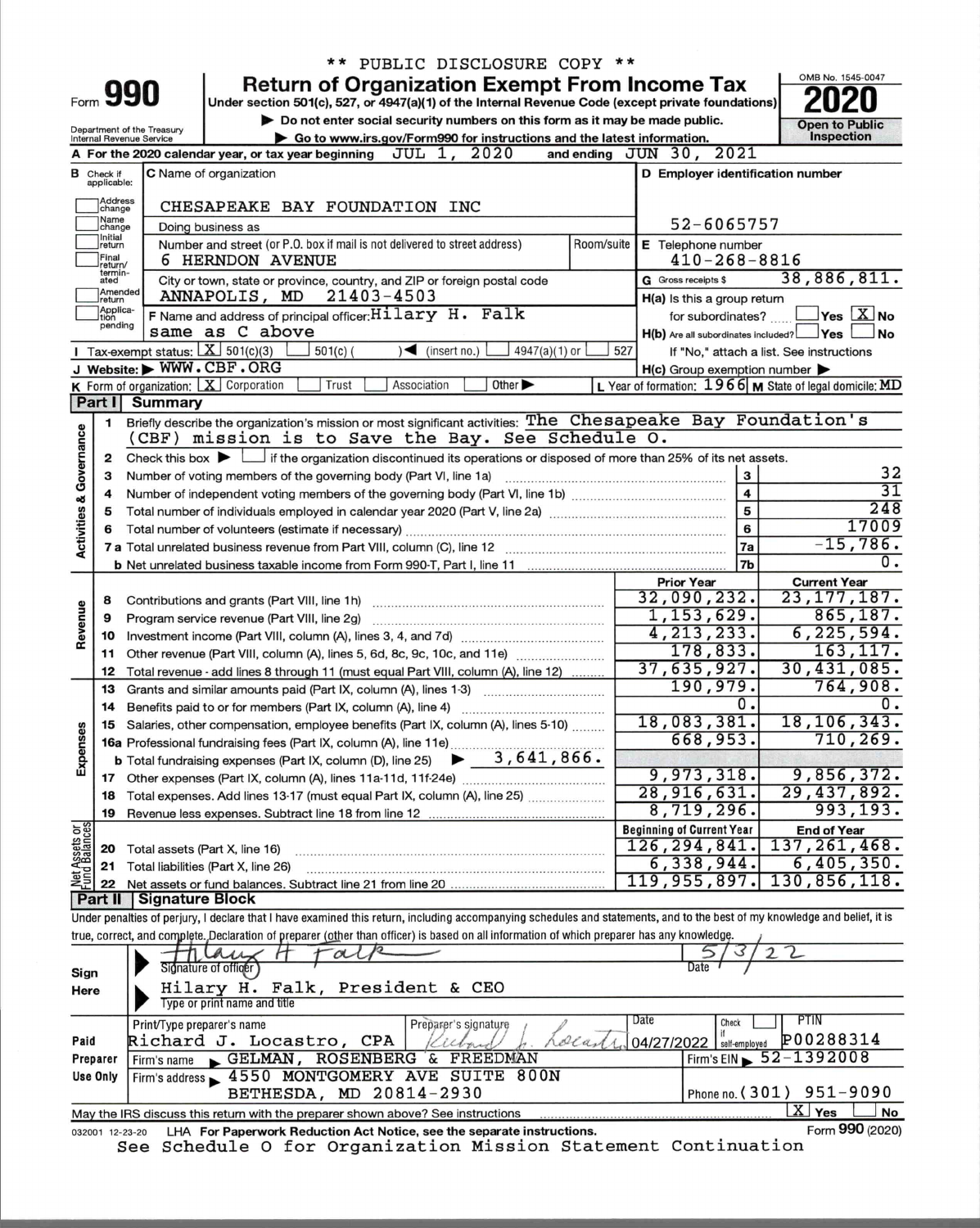|              | CHESAPEAKE BAY FOUNDATION INC<br>Form 990 (2020)<br>Part III Statement of Program Service Accomplishments                                                                                                                                  | 52-6065757 |                                                                    | Page 2 |
|--------------|--------------------------------------------------------------------------------------------------------------------------------------------------------------------------------------------------------------------------------------------|------------|--------------------------------------------------------------------|--------|
|              |                                                                                                                                                                                                                                            |            |                                                                    |        |
|              |                                                                                                                                                                                                                                            |            |                                                                    |        |
| 1.           | Briefly describe the organization's mission:<br>The Chesapeake Bay Foundation's (CBF) mission, simply stated, is to                                                                                                                        |            |                                                                    |        |
|              | Save the Bay.                                                                                                                                                                                                                              |            |                                                                    |        |
|              |                                                                                                                                                                                                                                            |            |                                                                    |        |
|              | See Schedule O for Continuation (page 49)                                                                                                                                                                                                  |            |                                                                    |        |
| $\mathbf{2}$ | Did the organization undertake any significant program services during the year which were not listed on the                                                                                                                               |            |                                                                    |        |
|              | prior Form 990 or 990-EZ?                                                                                                                                                                                                                  |            | $\sqrt{\mathsf{Yes}\ \mathbf{X}}$ No                               |        |
|              | If "Yes," describe these new services on Schedule O.                                                                                                                                                                                       |            |                                                                    |        |
| 3            | Did the organization cease conducting, or make significant changes in how it conducts, any program services?                                                                                                                               |            | $\sqrt{\mathsf{Yes}\mathord{\;\mathbb{X}}\mathord{\;\mathsf{No}}}$ |        |
|              | If "Yes," describe these changes on Schedule O.                                                                                                                                                                                            |            |                                                                    |        |
| 4            | Describe the organization's program service accomplishments for each of its three largest program services, as measured by expenses.                                                                                                       |            |                                                                    |        |
|              | Section 501(c)(3) and 501(c)(4) organizations are required to report the amount of grants and allocations to others, the total expenses, and                                                                                               |            |                                                                    |        |
|              | revenue, if any, for each program service reported.                                                                                                                                                                                        |            |                                                                    |        |
| 4a           | $764,908.$ ) (Revenue \$<br>$14, 196, 976$ $\cdot$ including grants of \$<br>$\left(\text{Code:}\n\begin{array}{c}\n\text{Code:}\n\end{array}\n\right)$ $\left(\text{Expenses $}\n\begin{array}{c}\n\text{Expenses}\n\end{array}\n\right)$ |            | 632,021.                                                           |        |
|              | Environmental Protection and Restoration<br>(EPR)                                                                                                                                                                                          |            |                                                                    |        |
|              |                                                                                                                                                                                                                                            |            |                                                                    |        |
|              | The Environmental Protection and Restoration Department's primary                                                                                                                                                                          |            |                                                                    |        |
|              | objective is to drive significant improvements in the health of the                                                                                                                                                                        |            |                                                                    |        |
|              | Chesapeake Bay as measured by CBF's Bay Health Index. Consistent with                                                                                                                                                                      |            |                                                                    |        |
|              | the CBF strategic plan, this involves developing and recommending                                                                                                                                                                          |            |                                                                    |        |
|              | priorities for the organization's policy work, engaging our members and                                                                                                                                                                    |            |                                                                    |        |
|              | implementing restoration elements of the plan. The Program utilizes a                                                                                                                                                                      |            |                                                                    |        |
|              | combination of strategies to help achieve a reduction in Bay pollution,                                                                                                                                                                    |            |                                                                    |        |
|              | restoration of critical habitat, and better-managed fisheries.                                                                                                                                                                             |            |                                                                    |        |
|              |                                                                                                                                                                                                                                            |            |                                                                    |        |
|              | See Schedule O for Continuation (page 49)                                                                                                                                                                                                  |            | 196,442.                                                           |        |
| 4b           | $6,072,415$ $\cdot$ including grants of \$<br>) (Expenses \$<br>(Code:<br>) (Revenue \$<br>Education                                                                                                                                       |            |                                                                    |        |
|              |                                                                                                                                                                                                                                            |            |                                                                    |        |
|              | CBF's Education Department is responsible for leading students,                                                                                                                                                                            |            |                                                                    |        |
|              | teachers, and adults in hands-on, on-the-water, environmental education                                                                                                                                                                    |            |                                                                    |        |
|              | experiences about the Bay. Through education programs, our                                                                                                                                                                                 |            |                                                                    |        |
|              | professional educators use innovative teaching methods to engage                                                                                                                                                                           |            |                                                                    |        |
|              | students in real-world issues and scientific inquiry, exciting and                                                                                                                                                                         |            |                                                                    |        |
|              | encouraging them to take action to protect our natural resources.                                                                                                                                                                          |            |                                                                    |        |
|              | Student Leadership courses during the summer further train student                                                                                                                                                                         |            |                                                                    |        |
|              | leaders from high schools across the region.                                                                                                                                                                                               |            |                                                                    |        |
|              |                                                                                                                                                                                                                                            |            |                                                                    |        |
|              | See Schedule O for Continuation (page 50)                                                                                                                                                                                                  |            |                                                                    |        |
| 4c           | 2,903,323. including grants of \$<br>) (Revenue \$<br>$\left(\text{Code:}\n\begin{array}{c}\n\text{Code:}\n\end{array}\n\right)$ $\left(\text{Expenses $}\n\right)$                                                                        |            | 36, 724.                                                           |        |
|              | Communications                                                                                                                                                                                                                             |            |                                                                    |        |
|              |                                                                                                                                                                                                                                            |            |                                                                    |        |
|              | The Communications Department's charge is to market CBF and its policy                                                                                                                                                                     |            |                                                                    |        |
|              | agenda, educate and engage the public, and mobilize support for                                                                                                                                                                            |            |                                                                    |        |
|              | organizational priorities and Bay restoration efforts. Communications                                                                                                                                                                      |            |                                                                    |        |
|              | also manages internal communications and public opinion research.                                                                                                                                                                          |            |                                                                    |        |
|              |                                                                                                                                                                                                                                            |            |                                                                    |        |
|              | See Schedule O for Continuation (page 51)                                                                                                                                                                                                  |            |                                                                    |        |
|              |                                                                                                                                                                                                                                            |            |                                                                    |        |
|              |                                                                                                                                                                                                                                            |            |                                                                    |        |
|              |                                                                                                                                                                                                                                            |            |                                                                    |        |
|              | 4d Other program services (Describe on Schedule O.)                                                                                                                                                                                        |            |                                                                    |        |
|              | (Expenses \$<br>including grants of \$<br>) (Revenue \$                                                                                                                                                                                    |            |                                                                    |        |
|              | 23, 172, 714.<br>4e Total program service expenses >                                                                                                                                                                                       |            |                                                                    |        |
|              |                                                                                                                                                                                                                                            |            | Form 990 (2020)                                                    |        |
|              | 032002 12-23-20                                                                                                                                                                                                                            |            |                                                                    |        |
|              | 2                                                                                                                                                                                                                                          |            |                                                                    |        |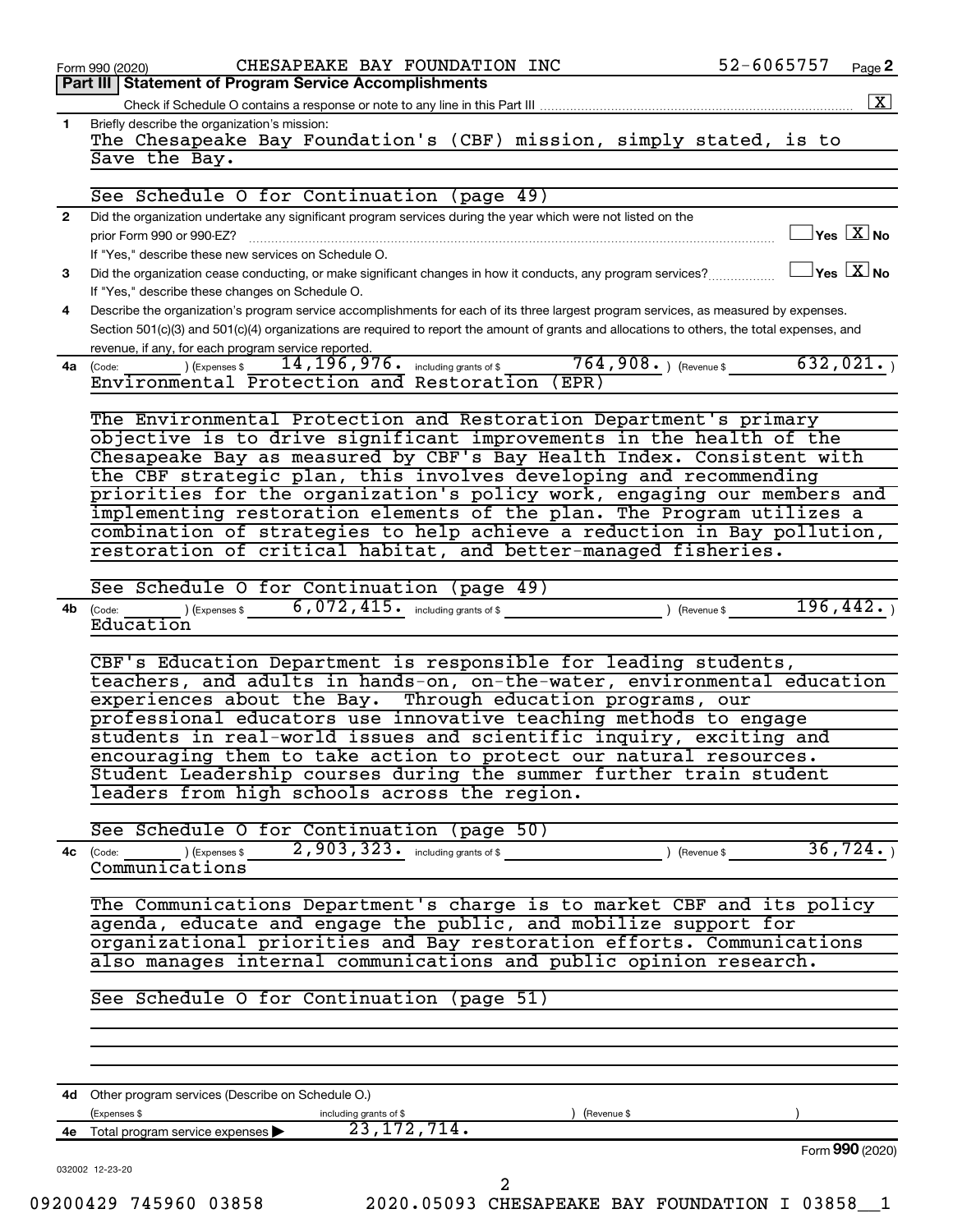|  | Form 990 (2020) |
|--|-----------------|

**Part IV Checklist of Required Schedules**

Form 990 (2020) Page CHESAPEAKE BAY FOUNDATION INC 52-6065757

|     |                                                                                                                                       |                 | Yes                     | No                    |
|-----|---------------------------------------------------------------------------------------------------------------------------------------|-----------------|-------------------------|-----------------------|
| 1   | Is the organization described in section 501(c)(3) or 4947(a)(1) (other than a private foundation)?                                   |                 |                         |                       |
|     | If "Yes," complete Schedule A                                                                                                         | 1               | x                       |                       |
| 2   |                                                                                                                                       | $\mathbf{2}$    | $\overline{\textbf{x}}$ |                       |
| 3   | Did the organization engage in direct or indirect political campaign activities on behalf of or in opposition to candidates for       |                 |                         |                       |
|     | public office? If "Yes," complete Schedule C, Part I                                                                                  | 3               |                         | x                     |
| 4   | Section 501(c)(3) organizations. Did the organization engage in lobbying activities, or have a section 501(h) election in effect      |                 |                         |                       |
|     |                                                                                                                                       | 4               | х                       |                       |
| 5   | Is the organization a section 501(c)(4), 501(c)(5), or 501(c)(6) organization that receives membership dues, assessments, or          |                 |                         |                       |
|     |                                                                                                                                       | 5               |                         | x                     |
| 6   | Did the organization maintain any donor advised funds or any similar funds or accounts for which donors have the right to             |                 |                         |                       |
|     | provide advice on the distribution or investment of amounts in such funds or accounts? If "Yes," complete Schedule D, Part I          | 6               |                         | x                     |
| 7   | Did the organization receive or hold a conservation easement, including easements to preserve open space,                             |                 |                         |                       |
|     | the environment, historic land areas, or historic structures? If "Yes," complete Schedule D, Part II                                  | $\overline{7}$  | х                       |                       |
| 8   | Did the organization maintain collections of works of art, historical treasures, or other similar assets? If "Yes," complete          |                 |                         |                       |
|     | Schedule D, Part III                                                                                                                  | 8               | х                       |                       |
| 9   | Did the organization report an amount in Part X, line 21, for escrow or custodial account liability, serve as a custodian for         |                 |                         |                       |
|     | amounts not listed in Part X; or provide credit counseling, debt management, credit repair, or debt negotiation services?             |                 |                         |                       |
|     |                                                                                                                                       | 9               |                         | x                     |
| 10  | Did the organization, directly or through a related organization, hold assets in donor-restricted endowments                          |                 |                         |                       |
|     |                                                                                                                                       | 10              | х                       |                       |
| 11  | If the organization's answer to any of the following questions is "Yes," then complete Schedule D, Parts VI, VII, VIII, IX, or X      |                 |                         |                       |
|     | as applicable.                                                                                                                        |                 |                         |                       |
|     | a Did the organization report an amount for land, buildings, and equipment in Part X, line 10? If "Yes," complete Schedule D,         |                 |                         |                       |
|     | Part VI                                                                                                                               | 11a             | х                       |                       |
|     | <b>b</b> Did the organization report an amount for investments - other securities in Part X, line 12, that is 5% or more of its total |                 |                         |                       |
|     |                                                                                                                                       | 11b             | х                       |                       |
|     | assets reported in Part X, line 16? If "Yes," complete Schedule D, Part VII [11] [11] [12] [12] [12] [12] [12] [                      |                 |                         |                       |
|     | c Did the organization report an amount for investments - program related in Part X, line 13, that is 5% or more of its total         |                 |                         | х                     |
|     |                                                                                                                                       | 11c             |                         |                       |
|     | d Did the organization report an amount for other assets in Part X, line 15, that is 5% or more of its total assets reported in       |                 |                         | x                     |
|     |                                                                                                                                       | 11d             | X                       |                       |
|     |                                                                                                                                       | 11e             |                         |                       |
| f.  | Did the organization's separate or consolidated financial statements for the tax year include a footnote that addresses               |                 |                         |                       |
|     | the organization's liability for uncertain tax positions under FIN 48 (ASC 740)? If "Yes," complete Schedule D, Part X                | 11f             | х                       |                       |
|     | 12a Did the organization obtain separate, independent audited financial statements for the tax year? If "Yes," complete               |                 |                         |                       |
|     | Schedule D, Parts XI and XII                                                                                                          | 12a             | х                       |                       |
|     | b Was the organization included in consolidated, independent audited financial statements for the tax year?                           |                 |                         |                       |
|     | If "Yes," and if the organization answered "No" to line 12a, then completing Schedule D, Parts XI and XII is optional <i>www</i>      | 12 <sub>b</sub> |                         | х                     |
| 13  |                                                                                                                                       | 13              |                         | $\overline{\text{x}}$ |
| 14a |                                                                                                                                       | 14a             |                         | x                     |
| b   | Did the organization have aggregate revenues or expenses of more than \$10,000 from grantmaking, fundraising, business,               |                 |                         |                       |
|     | investment, and program service activities outside the United States, or aggregate foreign investments valued at \$100,000            |                 |                         |                       |
|     |                                                                                                                                       | 14b             |                         | х                     |
| 15  | Did the organization report on Part IX, column (A), line 3, more than \$5,000 of grants or other assistance to or for any             |                 |                         |                       |
|     |                                                                                                                                       | 15              |                         | х                     |
| 16  | Did the organization report on Part IX, column (A), line 3, more than \$5,000 of aggregate grants or other assistance to              |                 |                         |                       |
|     |                                                                                                                                       | 16              |                         | х                     |
| 17  | Did the organization report a total of more than \$15,000 of expenses for professional fundraising services on Part IX,               |                 |                         |                       |
|     |                                                                                                                                       | 17              | x                       |                       |
| 18  | Did the organization report more than \$15,000 total of fundraising event gross income and contributions on Part VIII, lines          |                 |                         |                       |
|     |                                                                                                                                       | 18              | x                       |                       |
| 19  | Did the organization report more than \$15,000 of gross income from gaming activities on Part VIII, line 9a? If "Yes,"                |                 |                         |                       |
|     |                                                                                                                                       | 19              |                         | x                     |
| 20a |                                                                                                                                       | 20a             |                         | х                     |
| b   |                                                                                                                                       | 20 <sub>b</sub> |                         |                       |
| 21  | Did the organization report more than \$5,000 of grants or other assistance to any domestic organization or                           |                 |                         |                       |
|     |                                                                                                                                       | 21              | х                       |                       |
|     | 032003 12-23-20                                                                                                                       |                 |                         | Form 990 (2020)       |

09200429 745960 03858 2020.05093 CHESAPEAKE BAY FOUNDATION I 03858\_1 3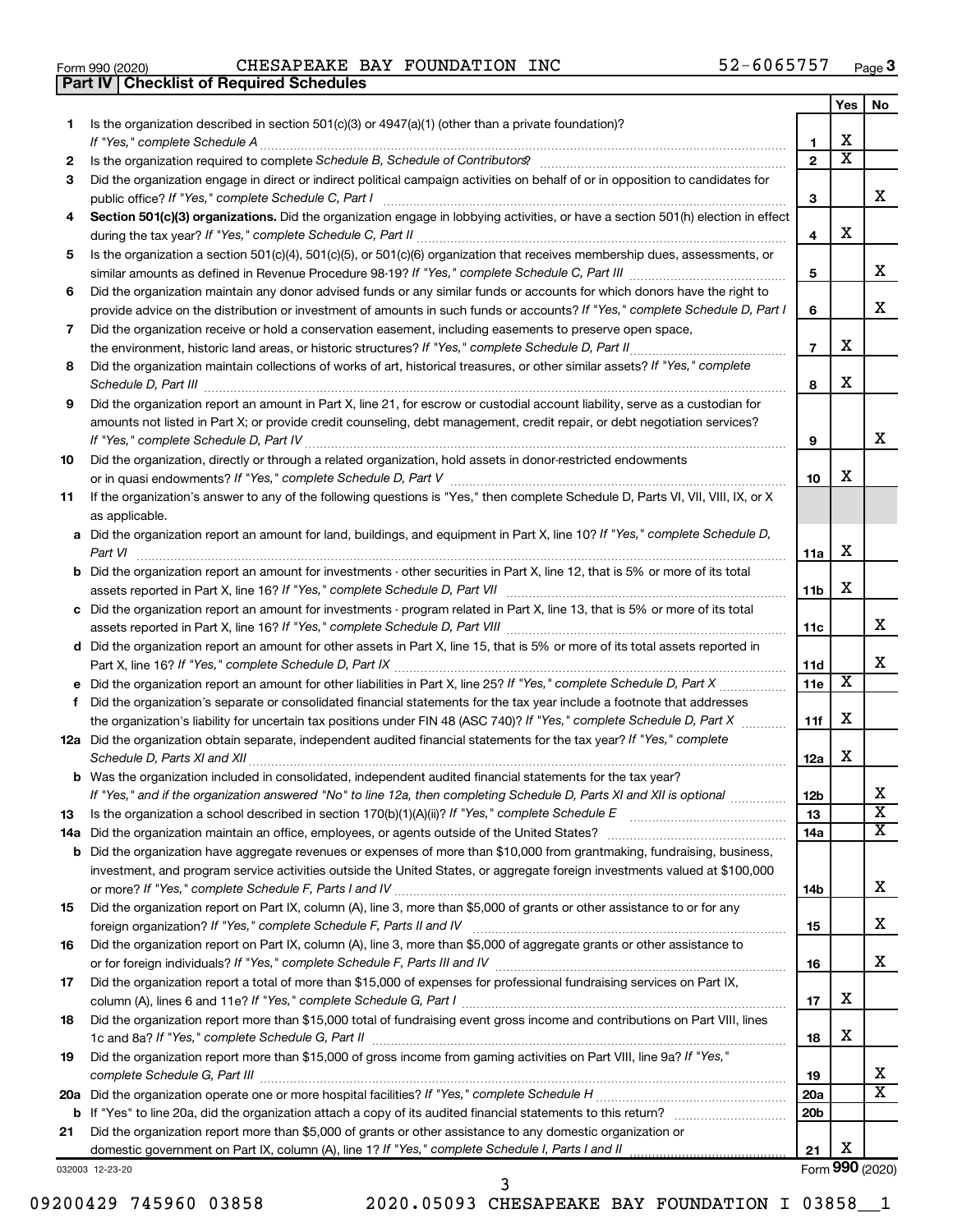|  | Form 990 (2020) |  |
|--|-----------------|--|
|  |                 |  |

Form 990 (2020) Page CHESAPEAKE BAY FOUNDATION INC 52-6065757

*(continued)* **Part IV Checklist of Required Schedules**

|               |                                                                                                                                                                                                                                    |                 | Yes | No.                     |
|---------------|------------------------------------------------------------------------------------------------------------------------------------------------------------------------------------------------------------------------------------|-----------------|-----|-------------------------|
| 22            | Did the organization report more than \$5,000 of grants or other assistance to or for domestic individuals on                                                                                                                      |                 |     |                         |
|               |                                                                                                                                                                                                                                    |                 |     | х                       |
|               |                                                                                                                                                                                                                                    | 22              |     |                         |
| 23            | Did the organization answer "Yes" to Part VII, Section A, line 3, 4, or 5 about compensation of the organization's current                                                                                                         |                 |     |                         |
|               | and former officers, directors, trustees, key employees, and highest compensated employees? If "Yes," complete                                                                                                                     |                 |     |                         |
|               | Schedule J <b>Execute Schedule Schedule Schedule Schedule</b> J <b>Execute Schedule J Execute Schedule J</b>                                                                                                                       | 23              | X   |                         |
|               | 24a Did the organization have a tax-exempt bond issue with an outstanding principal amount of more than \$100,000 as of the                                                                                                        |                 |     |                         |
|               | last day of the year, that was issued after December 31, 2002? If "Yes," answer lines 24b through 24d and complete                                                                                                                 |                 |     |                         |
|               |                                                                                                                                                                                                                                    | 24a             | X   |                         |
|               |                                                                                                                                                                                                                                    | 24 <sub>b</sub> |     | x                       |
|               | c Did the organization maintain an escrow account other than a refunding escrow at any time during the year to defease                                                                                                             |                 |     |                         |
|               |                                                                                                                                                                                                                                    | 24c             |     | х                       |
|               |                                                                                                                                                                                                                                    | 24d             |     | $\overline{\textbf{X}}$ |
|               | 25a Section 501(c)(3), 501(c)(4), and 501(c)(29) organizations. Did the organization engage in an excess benefit                                                                                                                   |                 |     |                         |
|               |                                                                                                                                                                                                                                    | 25a             |     | х                       |
|               | <b>b</b> Is the organization aware that it engaged in an excess benefit transaction with a disqualified person in a prior year, and                                                                                                |                 |     |                         |
|               | that the transaction has not been reported on any of the organization's prior Forms 990 or 990-EZ? If "Yes," complete                                                                                                              |                 |     |                         |
|               | Schedule L, Part I                                                                                                                                                                                                                 | 25b             |     | х                       |
| 26            | Did the organization report any amount on Part X, line 5 or 22, for receivables from or payables to any current                                                                                                                    |                 |     |                         |
|               | or former officer, director, trustee, key employee, creator or founder, substantial contributor, or 35%                                                                                                                            |                 |     |                         |
|               |                                                                                                                                                                                                                                    | 26              |     | х                       |
| 27            | Did the organization provide a grant or other assistance to any current or former officer, director, trustee, key employee,                                                                                                        |                 |     |                         |
|               | creator or founder, substantial contributor or employee thereof, a grant selection committee member, or to a 35% controlled                                                                                                        |                 |     |                         |
|               | entity (including an employee thereof) or family member of any of these persons? If "Yes," complete Schedule L, Part III                                                                                                           | 27              |     | x                       |
| 28            | Was the organization a party to a business transaction with one of the following parties (see Schedule L, Part IV                                                                                                                  |                 |     |                         |
|               |                                                                                                                                                                                                                                    |                 |     |                         |
|               | instructions, for applicable filing thresholds, conditions, and exceptions):                                                                                                                                                       |                 |     |                         |
| а             | A current or former officer, director, trustee, key employee, creator or founder, or substantial contributor? If                                                                                                                   |                 |     | х                       |
|               | "Yes," complete Schedule L, Part IV [111] [12] www.marrows.communications.communications.com/                                                                                                                                      | 28a             |     | $\overline{\text{X}}$   |
|               |                                                                                                                                                                                                                                    | 28b             |     |                         |
|               | c A 35% controlled entity of one or more individuals and/or organizations described in lines 28a or 28b?If                                                                                                                         |                 |     |                         |
|               |                                                                                                                                                                                                                                    | 28c             |     | х                       |
| 29            |                                                                                                                                                                                                                                    | 29              | х   |                         |
| 30            | Did the organization receive contributions of art, historical treasures, or other similar assets, or qualified conservation                                                                                                        |                 |     |                         |
|               |                                                                                                                                                                                                                                    | 30              |     | х                       |
| 31            | Did the organization liquidate, terminate, or dissolve and cease operations? If "Yes," complete Schedule N, Part I                                                                                                                 | 31              |     | X                       |
| 32            | Did the organization sell, exchange, dispose of, or transfer more than 25% of its net assets? If "Yes," complete                                                                                                                   |                 |     |                         |
|               | Schedule N, Part II <b>Markov Markov Schedule N, Part II Markov Markov Markov Markov Markov Markov Markov Markov Markov Markov Markov Markov Markov Markov Markov Markov Markov Markov Markov Markov Markov Markov Markov Mark</b> | 32              |     | х                       |
| 33            | Did the organization own 100% of an entity disregarded as separate from the organization under Regulations                                                                                                                         |                 |     |                         |
|               |                                                                                                                                                                                                                                    | 33              |     | x                       |
| 34            | Was the organization related to any tax-exempt or taxable entity? If "Yes," complete Schedule R, Part II, III, or IV, and                                                                                                          |                 |     |                         |
|               | Part V, line 1                                                                                                                                                                                                                     | 34              |     | х                       |
|               | 35a Did the organization have a controlled entity within the meaning of section 512(b)(13)?                                                                                                                                        | 35a             |     | $\overline{\textbf{X}}$ |
|               | b If "Yes" to line 35a, did the organization receive any payment from or engage in any transaction with a controlled entity                                                                                                        |                 |     |                         |
|               |                                                                                                                                                                                                                                    | 35 <sub>b</sub> |     |                         |
| 36            | Section 501(c)(3) organizations. Did the organization make any transfers to an exempt non-charitable related organization?                                                                                                         |                 |     |                         |
|               |                                                                                                                                                                                                                                    | 36              |     | x                       |
| 37            | Did the organization conduct more than 5% of its activities through an entity that is not a related organization                                                                                                                   |                 |     |                         |
|               |                                                                                                                                                                                                                                    | 37              |     | x                       |
| 38            | Did the organization complete Schedule O and provide explanations in Schedule O for Part VI, lines 11b and 19?                                                                                                                     |                 |     |                         |
|               |                                                                                                                                                                                                                                    | 38              | X   |                         |
| <b>Part V</b> |                                                                                                                                                                                                                                    |                 |     |                         |
|               |                                                                                                                                                                                                                                    |                 |     |                         |
|               |                                                                                                                                                                                                                                    |                 | Yes | No                      |
|               | 124<br>1a                                                                                                                                                                                                                          |                 |     |                         |
|               | b Enter the number of Forms W-2G included in line 1a. Enter -0- if not applicable<br>1b                                                                                                                                            |                 |     |                         |
|               | c Did the organization comply with backup withholding rules for reportable payments to vendors and reportable gaming                                                                                                               |                 |     |                         |
|               |                                                                                                                                                                                                                                    | 1c              | X   |                         |
|               | 032004 12-23-20                                                                                                                                                                                                                    |                 |     | Form 990 (2020)         |
|               | 4                                                                                                                                                                                                                                  |                 |     |                         |

09200429 745960 03858 2020.05093 CHESAPEAKE BAY FOUNDATION I 03858 1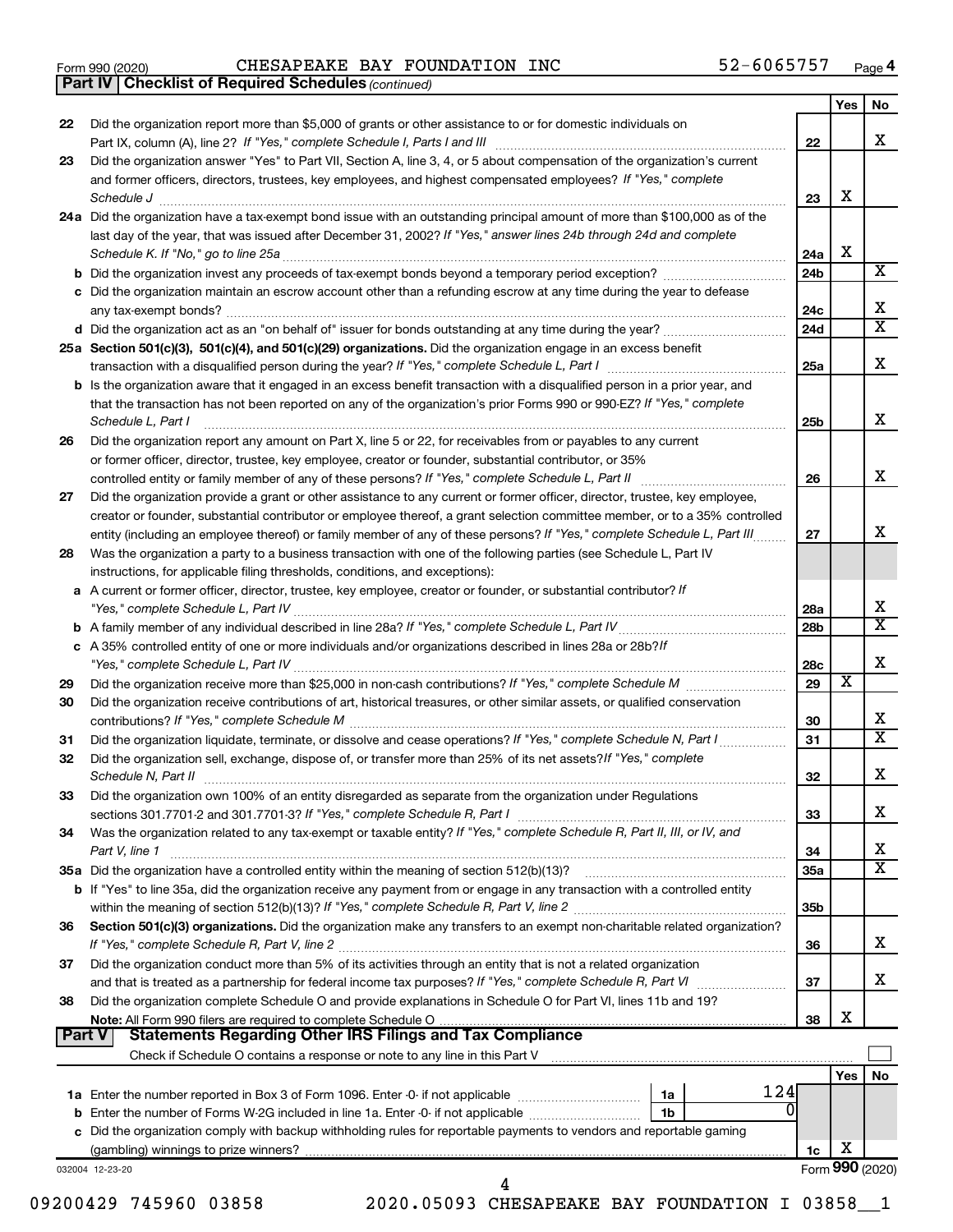| Form 990 (2020) | CHESAPEAKE BAY FOUNDATION INC |  |                                                                                     | 52-6065757 | Page |
|-----------------|-------------------------------|--|-------------------------------------------------------------------------------------|------------|------|
|                 |                               |  | <b>Part V</b> Statements Regarding Other IRS Filings and Tax Compliance (continued) |            |      |

|    |                                                                                                                                                                                                               |                | Yes                   | No                           |
|----|---------------------------------------------------------------------------------------------------------------------------------------------------------------------------------------------------------------|----------------|-----------------------|------------------------------|
|    | 2a Enter the number of employees reported on Form W-3, Transmittal of Wage and Tax Statements,                                                                                                                |                |                       |                              |
|    | 248<br>filed for the calendar year ending with or within the year covered by this return <i>[[[[[[[[[[[[[[]]]]</i> ]]<br>2a                                                                                   |                |                       |                              |
|    |                                                                                                                                                                                                               | 2 <sub>b</sub> | X                     |                              |
|    |                                                                                                                                                                                                               |                |                       |                              |
|    | 3a Did the organization have unrelated business gross income of \$1,000 or more during the year?                                                                                                              | 3a             | X                     |                              |
|    |                                                                                                                                                                                                               | 3b             | $\overline{\text{x}}$ |                              |
|    | 4a At any time during the calendar year, did the organization have an interest in, or a signature or other authority over, a                                                                                  |                |                       |                              |
|    | financial account in a foreign country (such as a bank account, securities account, or other financial account)?                                                                                              | 4a             |                       | х                            |
|    | <b>b</b> If "Yes," enter the name of the foreign country                                                                                                                                                      |                |                       |                              |
|    | See instructions for filing requirements for FinCEN Form 114, Report of Foreign Bank and Financial Accounts (FBAR).                                                                                           |                |                       |                              |
|    |                                                                                                                                                                                                               | 5a             |                       | х<br>$\overline{\mathbf{X}}$ |
| b  |                                                                                                                                                                                                               | 5b             |                       |                              |
| с  |                                                                                                                                                                                                               | 5 <sub>c</sub> |                       |                              |
|    | 6a Does the organization have annual gross receipts that are normally greater than \$100,000, and did the organization solicit<br>any contributions that were not tax deductible as charitable contributions? | 6a             |                       | х                            |
|    | b If "Yes," did the organization include with every solicitation an express statement that such contributions or gifts                                                                                        |                |                       |                              |
|    | were not tax deductible?                                                                                                                                                                                      | 6b             |                       |                              |
| 7  | Organizations that may receive deductible contributions under section 170(c).                                                                                                                                 |                |                       |                              |
|    | Did the organization receive a payment in excess of \$75 made partly as a contribution and partly for goods and services provided to the payor?                                                               | 7a             | х                     |                              |
|    |                                                                                                                                                                                                               | 7b             | $\overline{\text{x}}$ |                              |
| с  | Did the organization sell, exchange, or otherwise dispose of tangible personal property for which it was required                                                                                             |                |                       |                              |
|    | to file Form 8282?                                                                                                                                                                                            | 7c             |                       | х                            |
| d  | 7d<br>If "Yes," indicate the number of Forms 8282 filed during the year <i>manual content of the set</i>                                                                                                      |                |                       |                              |
|    |                                                                                                                                                                                                               | 7e             |                       | х                            |
| Ť. |                                                                                                                                                                                                               | 7f             |                       | х                            |
| g  | If the organization received a contribution of qualified intellectual property, did the organization file Form 8899 as required?                                                                              | 7g             |                       |                              |
| h  | If the organization received a contribution of cars, boats, airplanes, or other vehicles, did the organization file a Form 1098-C?                                                                            | 7h             |                       |                              |
| 8  | Sponsoring organizations maintaining donor advised funds. Did a donor advised fund maintained by the                                                                                                          |                |                       |                              |
|    | N/A<br>sponsoring organization have excess business holdings at any time during the year?                                                                                                                     | 8              |                       |                              |
| 9  | Sponsoring organizations maintaining donor advised funds.                                                                                                                                                     |                |                       |                              |
| а  | N/A<br>Did the sponsoring organization make any taxable distributions under section 4966?                                                                                                                     | 9а             |                       |                              |
| b  | N/A                                                                                                                                                                                                           | 9b             |                       |                              |
| 10 | Section 501(c)(7) organizations. Enter:                                                                                                                                                                       |                |                       |                              |
| а  | 10a                                                                                                                                                                                                           |                |                       |                              |
| b  | 10 <sub>b</sub><br>Gross receipts, included on Form 990, Part VIII, line 12, for public use of club facilities<br>Section 501(c)(12) organizations. Enter:                                                    |                |                       |                              |
| 11 |                                                                                                                                                                                                               |                |                       |                              |
|    | b Gross income from other sources (Do not net amounts due or paid to other sources against                                                                                                                    |                |                       |                              |
|    | 11b                                                                                                                                                                                                           |                |                       |                              |
|    | 12a Section 4947(a)(1) non-exempt charitable trusts. Is the organization filing Form 990 in lieu of Form 1041?                                                                                                | 12a            |                       |                              |
|    | <b>b</b> If "Yes," enter the amount of tax-exempt interest received or accrued during the year $\ldots \mathbf{N}/\mathbf{A}$ .<br><b>12b</b>                                                                 |                |                       |                              |
| 13 | Section 501(c)(29) qualified nonprofit health insurance issuers.                                                                                                                                              |                |                       |                              |
|    | N/A                                                                                                                                                                                                           | 1За            |                       |                              |
|    | Note: See the instructions for additional information the organization must report on Schedule O.                                                                                                             |                |                       |                              |
|    | <b>b</b> Enter the amount of reserves the organization is required to maintain by the states in which the                                                                                                     |                |                       |                              |
|    | 13 <sub>b</sub>                                                                                                                                                                                               |                |                       |                              |
|    | 13 <sub>c</sub>                                                                                                                                                                                               |                |                       |                              |
|    | 14a Did the organization receive any payments for indoor tanning services during the tax year?                                                                                                                | 14a            |                       | х                            |
|    | b If "Yes," has it filed a Form 720 to report these payments? If "No," provide an explanation on Schedule O                                                                                                   | 14b            |                       |                              |
| 15 | Is the organization subject to the section 4960 tax on payment(s) of more than \$1,000,000 in remuneration or                                                                                                 |                |                       |                              |
|    | excess parachute payment(s) during the year?                                                                                                                                                                  | 15             |                       | x                            |
|    | If "Yes," see instructions and file Form 4720, Schedule N.                                                                                                                                                    |                |                       |                              |
| 16 | Is the organization an educational institution subject to the section 4968 excise tax on net investment income?                                                                                               | 16             |                       | x                            |
|    | If "Yes," complete Form 4720, Schedule O.                                                                                                                                                                     |                |                       |                              |

Form (2020) **990**

032005 12-23-20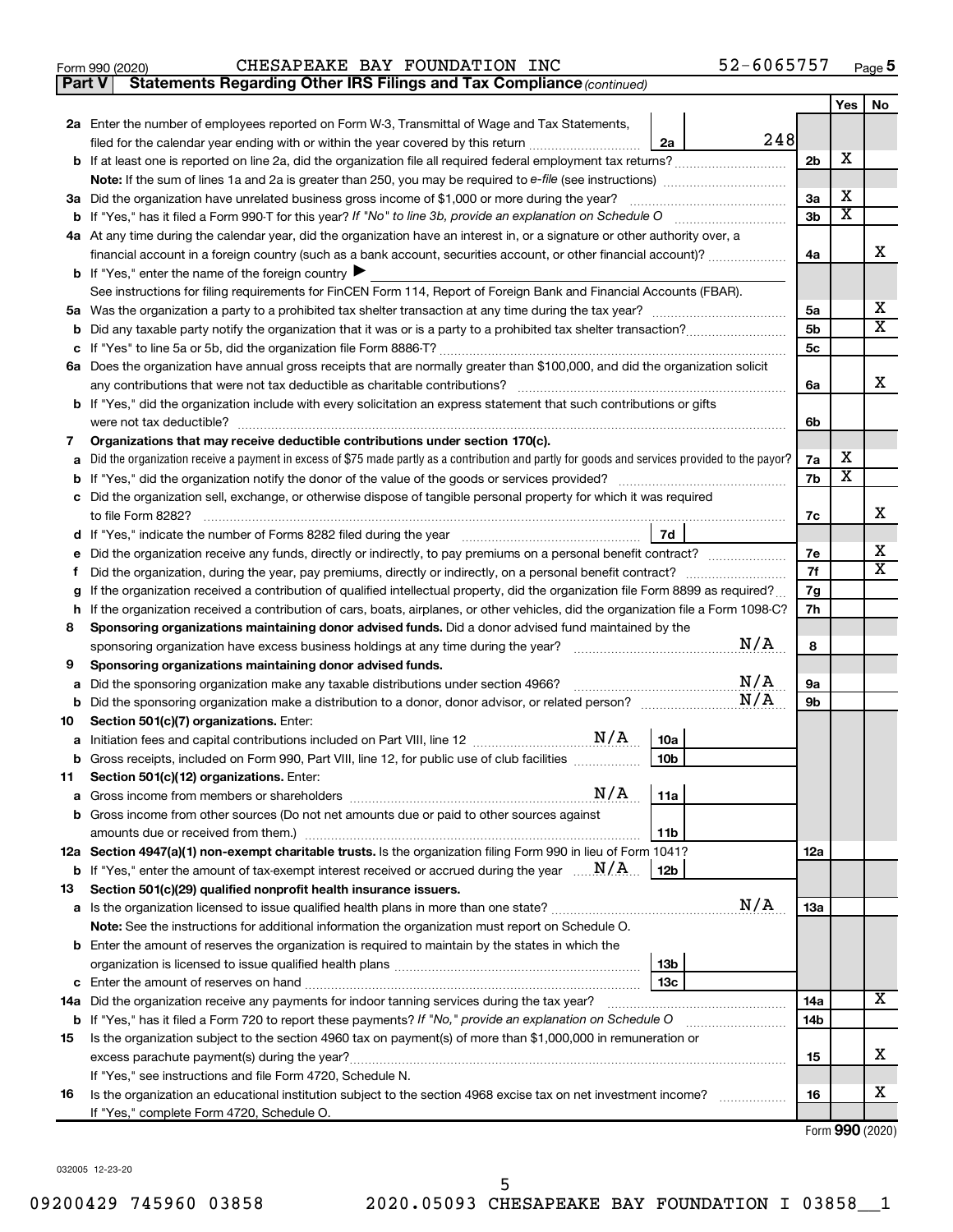| Form 990 (2020) |  |
|-----------------|--|
|-----------------|--|

#### Form 990 (2020) Page CHESAPEAKE BAY FOUNDATION INC 52-6065757

**Part VI** Governance, Management, and Disclosure For each "Yes" response to lines 2 through 7b below, and for a "No" response *to line 8a, 8b, or 10b below, describe the circumstances, processes, or changes on Schedule O. See instructions.*

|     |                                                                                                                                                  |    |    |                 |     | $\mathbf{X}$            |
|-----|--------------------------------------------------------------------------------------------------------------------------------------------------|----|----|-----------------|-----|-------------------------|
|     | <b>Section A. Governing Body and Management</b>                                                                                                  |    |    |                 |     |                         |
|     |                                                                                                                                                  |    |    |                 | Yes | No                      |
|     | <b>1a</b> Enter the number of voting members of the governing body at the end of the tax year                                                    | 1a | 32 |                 |     |                         |
|     | If there are material differences in voting rights among members of the governing body, or if the governing                                      |    |    |                 |     |                         |
|     | body delegated broad authority to an executive committee or similar committee, explain on Schedule O.                                            |    |    |                 |     |                         |
| b   | Enter the number of voting members included on line 1a, above, who are independent                                                               | 1b | 31 |                 |     |                         |
| 2   | Did any officer, director, trustee, or key employee have a family relationship or a business relationship with any other                         |    |    |                 |     |                         |
|     | officer, director, trustee, or key employee?                                                                                                     |    |    | $\mathbf{2}$    |     | х                       |
| 3   | Did the organization delegate control over management duties customarily performed by or under the direct supervision                            |    |    |                 |     |                         |
|     |                                                                                                                                                  |    |    | З               |     | x                       |
| 4   | Did the organization make any significant changes to its governing documents since the prior Form 990 was filed?                                 |    |    | 4               |     | $\overline{\textbf{x}}$ |
| 5   |                                                                                                                                                  |    |    | 5               |     | $\overline{\textbf{X}}$ |
| 6   |                                                                                                                                                  |    |    | 6               |     | $\overline{\textbf{X}}$ |
| 7a  | Did the organization have members, stockholders, or other persons who had the power to elect or appoint one or                                   |    |    |                 |     |                         |
|     |                                                                                                                                                  |    |    | 7a              |     | х                       |
|     | <b>b</b> Are any governance decisions of the organization reserved to (or subject to approval by) members, stockholders, or                      |    |    |                 |     |                         |
|     | persons other than the governing body?                                                                                                           |    |    | 7b              |     | x                       |
| 8   | Did the organization contemporaneously document the meetings held or written actions undertaken during the year by the following:                |    |    |                 |     |                         |
| а   |                                                                                                                                                  |    |    | 8а              | х   |                         |
| b   |                                                                                                                                                  |    |    | 8b              | х   |                         |
| 9   | Is there any officer, director, trustee, or key employee listed in Part VII, Section A, who cannot be reached at the                             |    |    |                 |     |                         |
|     |                                                                                                                                                  |    |    | 9               |     | x.                      |
|     | <b>Section B. Policies</b> (This Section B requests information about policies not required by the Internal Revenue Code.)                       |    |    |                 |     |                         |
|     |                                                                                                                                                  |    |    |                 | Yes | No                      |
|     |                                                                                                                                                  |    |    | 10a             |     | х                       |
|     | b If "Yes," did the organization have written policies and procedures governing the activities of such chapters, affiliates,                     |    |    |                 |     |                         |
|     |                                                                                                                                                  |    |    | 10 <sub>b</sub> |     |                         |
|     | 11a Has the organization provided a complete copy of this Form 990 to all members of its governing body before filing the form?                  |    |    | 11a             | X   |                         |
| b   | Describe in Schedule O the process, if any, used by the organization to review this Form 990.                                                    |    |    |                 |     |                         |
| 12a |                                                                                                                                                  |    |    | 12a             | X   |                         |
| b   | Were officers, directors, or trustees, and key employees required to disclose annually interests that could give rise to conflicts?              |    |    | 12 <sub>b</sub> | х   |                         |
| с   | Did the organization regularly and consistently monitor and enforce compliance with the policy? If "Yes," describe                               |    |    |                 |     |                         |
|     |                                                                                                                                                  |    |    | 12c             | х   |                         |
| 13  |                                                                                                                                                  |    |    | 13              | х   |                         |
| 14  |                                                                                                                                                  |    |    | 14              | х   |                         |
| 15  | Did the process for determining compensation of the following persons include a review and approval by independent                               |    |    |                 |     |                         |
|     | persons, comparability data, and contemporaneous substantiation of the deliberation and decision?                                                |    |    |                 |     |                         |
| а   |                                                                                                                                                  |    |    | <b>15a</b>      | х   |                         |
|     |                                                                                                                                                  |    |    | 15 <sub>b</sub> | х   |                         |
|     | If "Yes" to line 15a or 15b, describe the process in Schedule O (see instructions).                                                              |    |    |                 |     |                         |
|     | 16a Did the organization invest in, contribute assets to, or participate in a joint venture or similar arrangement with a                        |    |    |                 |     |                         |
|     | taxable entity during the year?                                                                                                                  |    |    | 16a             |     | х                       |
|     | b If "Yes," did the organization follow a written policy or procedure requiring the organization to evaluate its participation                   |    |    |                 |     |                         |
|     | in joint venture arrangements under applicable federal tax law, and take steps to safequard the organization's                                   |    |    |                 |     |                         |
|     | exempt status with respect to such arrangements?                                                                                                 |    |    | 16 <sub>b</sub> |     |                         |
|     | <b>Section C. Disclosure</b>                                                                                                                     |    |    |                 |     |                         |
| 17  | List the states with which a copy of this Form 990 is required to be filed $\blacktriangleright$ See Schedule O                                  |    |    |                 |     |                         |
| 18  | Section 6104 requires an organization to make its Forms 1023 (1024 or 1024-A, if applicable), 990, and 990-T (Section 501(c)(3)s only) available |    |    |                 |     |                         |
|     | for public inspection. Indicate how you made these available. Check all that apply.                                                              |    |    |                 |     |                         |
|     | $\lfloor x \rfloor$ Upon request<br><b>X</b> Own website<br>Another's website<br>Other (explain on Schedule O)                                   |    |    |                 |     |                         |
| 19  | Describe on Schedule O whether (and if so, how) the organization made its governing documents, conflict of interest policy, and financial        |    |    |                 |     |                         |
|     | statements available to the public during the tax year.                                                                                          |    |    |                 |     |                         |
| 20  | State the name, address, and telephone number of the person who possesses the organization's books and records                                   |    |    |                 |     |                         |
|     | David Fogle - 410-268-8816                                                                                                                       |    |    |                 |     |                         |
|     | $21403 - 4503$<br>HERNDON AVENUE, ANNAPOLIS,<br>6<br>MD                                                                                          |    |    |                 |     |                         |
|     | 032006 12-23-20                                                                                                                                  |    |    |                 |     | Form 990 (2020)         |
|     | 6                                                                                                                                                |    |    |                 |     |                         |

09200429 745960 03858 2020.05093 CHESAPEAKE BAY FOUNDATION I 03858\_1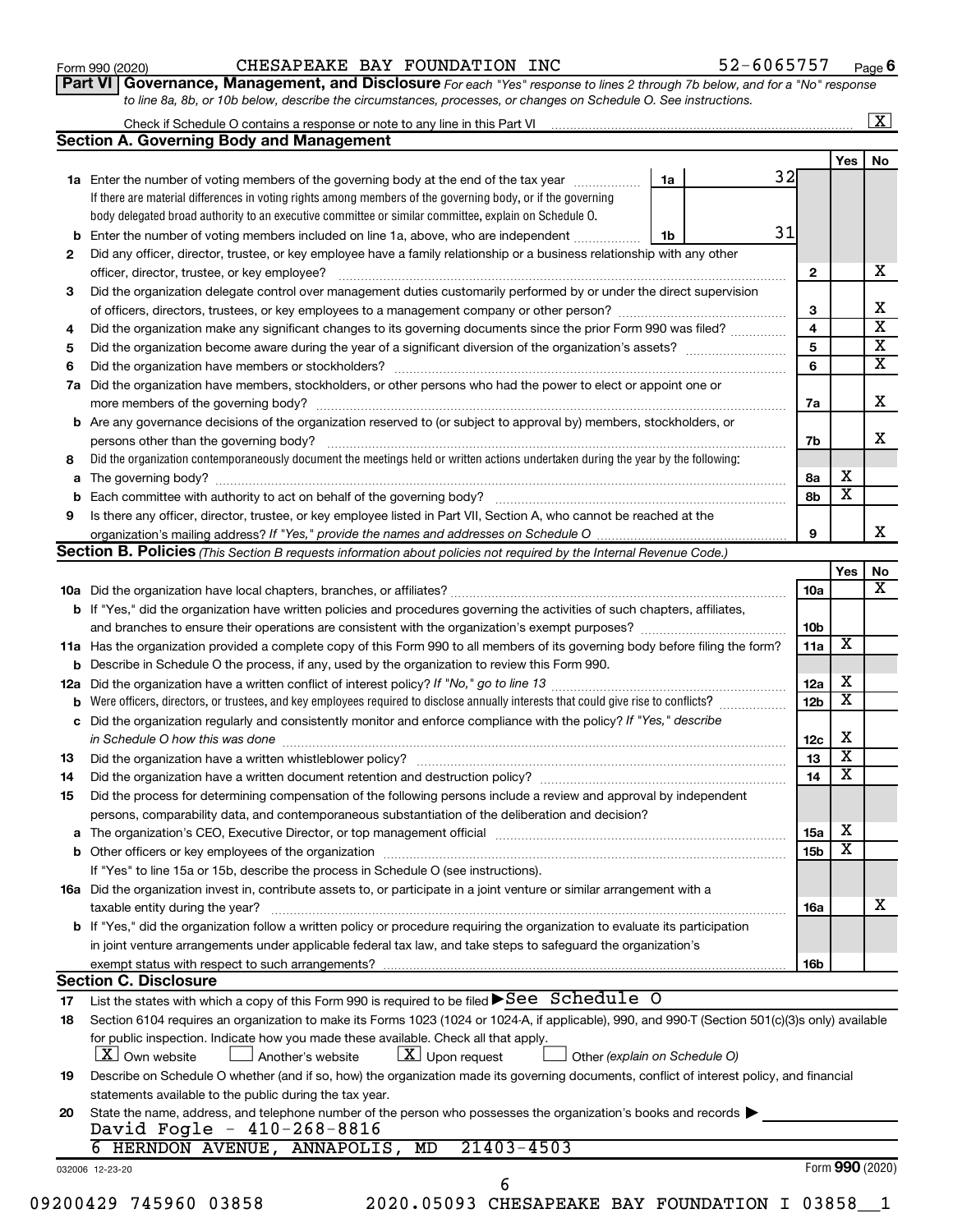$\Box$ 

| Part VII Compensation of Officers, Directors, Trustees, Key Employees, Highest Compensated |  |  |  |  |
|--------------------------------------------------------------------------------------------|--|--|--|--|
| <b>Employees, and Independent Contractors</b>                                              |  |  |  |  |

Check if Schedule O contains a response or note to any line in this Part VII

**Section A. Officers, Directors, Trustees, Key Employees, and Highest Compensated Employees**

**1a**  Complete this table for all persons required to be listed. Report compensation for the calendar year ending with or within the organization's tax year.  $\bullet$  List all of the organization's current officers, directors, trustees (whether individuals or organizations), regardless of amount of compensation.

Enter -0- in columns (D), (E), and (F) if no compensation was paid.

**•** List all of the organization's current key employees, if any. See instructions for definition of "key employee."

• List the organization's five *current* highest compensated employees (other than an officer, director, trustee, or key employee) who received reportable compensation (Box 5 of Form W-2 and/or Box 7 of Form 1099-MISC) of more than \$100,000 from the organization and any related organizations.

 $\bullet$  List all of the organization's former officers, key employees, and highest compensated employees who received more than \$100,000 of reportable compensation from the organization and any related organizations.

**•** List all of the organization's former directors or trustees that received, in the capacity as a former director or trustee of the organization, more than \$10,000 of reportable compensation from the organization and any related organizations.

See instructions for the order in which to list the persons above.

Check this box if neither the organization nor any related organization compensated any current officer, director, or trustee.  $\Box$ 

| (A)                                | (B)                      |                                |                                         | (C)         |              |                                   |        | (D)             | (E)             | (F)                         |
|------------------------------------|--------------------------|--------------------------------|-----------------------------------------|-------------|--------------|-----------------------------------|--------|-----------------|-----------------|-----------------------------|
| Name and title                     | Average                  |                                | Position<br>(do not check more than one |             |              |                                   |        | Reportable      | Reportable      | Estimated                   |
|                                    | hours per                |                                | box, unless person is both an           |             |              |                                   |        | compensation    | compensation    | amount of                   |
|                                    | week                     |                                | officer and a director/trustee)         |             |              |                                   |        | from            | from related    | other                       |
|                                    | (list any                |                                |                                         |             |              |                                   |        | the             | organizations   | compensation                |
|                                    | hours for                |                                |                                         |             |              |                                   |        | organization    | (W-2/1099-MISC) | from the                    |
|                                    | related<br>organizations |                                |                                         |             |              |                                   |        | (W-2/1099-MISC) |                 | organization<br>and related |
|                                    | below                    |                                |                                         |             |              |                                   |        |                 |                 | organizations               |
|                                    | line)                    | Individual trustee or director | nstitutional trustee                    | Officer     | Key employee | Highest compensated<br>  employee | Former |                 |                 |                             |
| William C. Baker<br>(1)            | 40.00                    |                                |                                         |             |              |                                   |        |                 |                 |                             |
| President                          |                          | х                              |                                         | X           |              |                                   |        | 360,221.        | 0.              | 21,293.                     |
| (2) David A. Fogle                 | 40.00                    |                                |                                         |             |              |                                   |        |                 |                 |                             |
| Treasurer; Chief Financial Officer |                          |                                |                                         | $\mathbf X$ |              |                                   |        | 233,035.        | 0.              | 19,804.                     |
| Jon A. Mueller<br>(3)              | 40.00                    |                                |                                         |             |              |                                   |        |                 |                 |                             |
| Vice President - Litigation        |                          |                                |                                         |             |              | $\mathbf X$                       |        | 210,320.        | о.              | 8,284.                      |
| Katharene P. Snavely<br>(4)        | 40.00                    |                                |                                         |             |              |                                   |        |                 |                 |                             |
| Vice President - Development       |                          |                                |                                         |             | X            |                                   |        | 189,729.        | 0.              | 22,820.                     |
| (5) Robert J. Beach                | 40.00                    |                                |                                         |             |              |                                   |        |                 |                 |                             |
| Vice President - Communications    |                          |                                |                                         |             |              | $\mathbf X$                       |        | 166,089.        | 0.              | 21,689.                     |
| Thomas W. Ackerman<br>(6)          | 40.00                    |                                |                                         |             |              |                                   |        |                 |                 |                             |
| Vice President - Education         |                          |                                |                                         |             | X            |                                   |        | 177,118.        | о.              | 7,867.                      |
| (7) Alison H. Prost                | 40.00                    |                                |                                         |             |              |                                   |        |                 |                 |                             |
| VP - Env. Prot. & Restoration      |                          |                                |                                         |             | X            |                                   |        | 150,984.        | 0.              | 23,697.                     |
| Kristen M. Diggs<br>(8)            | 40.00                    |                                |                                         |             |              |                                   |        |                 |                 |                             |
| Vice President - Human Resources   |                          |                                |                                         |             |              | X                                 |        | 146,435.        | 0.              | 17,345.                     |
| William A. Agee III<br>(9)         | 40.00                    |                                |                                         |             |              |                                   |        |                 |                 |                             |
| Secretary, VP - Admin              |                          |                                |                                         | $\mathbf X$ |              |                                   |        | 157,265.        | 0.              | 6,136.                      |
| (10) Jason C. Rano                 | 40.00                    |                                |                                         |             |              |                                   |        |                 |                 |                             |
| Federal Executive Director         |                          |                                |                                         |             |              | $\mathbf X$                       |        | 127,982.        | 0.              | 17,830.                     |
| (11) Darcelle H. Wilson            | 40.00                    |                                |                                         |             |              |                                   |        |                 |                 |                             |
| Director Development               |                          |                                |                                         |             |              | $\mathbf X$                       |        | 134,001.        | 0.              | 4,991.                      |
| (12) Elizabeth Oliver-Farrow       | 4.00                     |                                |                                         |             |              |                                   |        |                 |                 |                             |
| Chair                              |                          | $\mathbf X$                    |                                         | $\mathbf X$ |              |                                   |        | 0.              | 0.              | 0.                          |
| (13) Otis S. Jones                 | 2.00                     |                                |                                         |             |              |                                   |        |                 |                 |                             |
| Vice Chair                         |                          | х                              |                                         | $\mathbf X$ |              |                                   |        | $\mathbf 0$ .   | $\mathbf 0$ .   | $\mathbf 0$ .               |
| (14) Robert A. Kinsley II          | 2.00                     |                                |                                         |             |              |                                   |        |                 |                 |                             |
| Vice Chair (officer through 01/21) |                          | $\mathbf X$                    |                                         | $\mathbf X$ |              |                                   |        | $\mathbf 0$ .   | О.              | 0.                          |
| (15) Dara C. Bachman               | 1.00                     |                                |                                         |             |              |                                   |        |                 |                 |                             |
| Trustee                            |                          | X                              |                                         |             |              |                                   |        | $\mathbf 0$ .   | О.              | $0$ .                       |
| (16) R. Bruce Bradley              | 1.00                     | $\mathbf X$                    |                                         |             |              |                                   |        | 0.              | $\mathbf 0$ .   | 0.                          |
| Trustee                            | 1.00                     |                                |                                         |             |              |                                   |        |                 |                 |                             |
| (17) Joan P. Brock                 |                          | X                              |                                         |             |              |                                   |        | 0.              | О.              | $0$ .                       |
| Trustee                            |                          |                                |                                         |             |              |                                   |        |                 |                 | Form 990 (2020)             |
| 032007 12-23-20                    |                          |                                |                                         |             |              |                                   |        |                 |                 |                             |

7

09200429 745960 03858 2020.05093 CHESAPEAKE BAY FOUNDATION I 03858\_\_1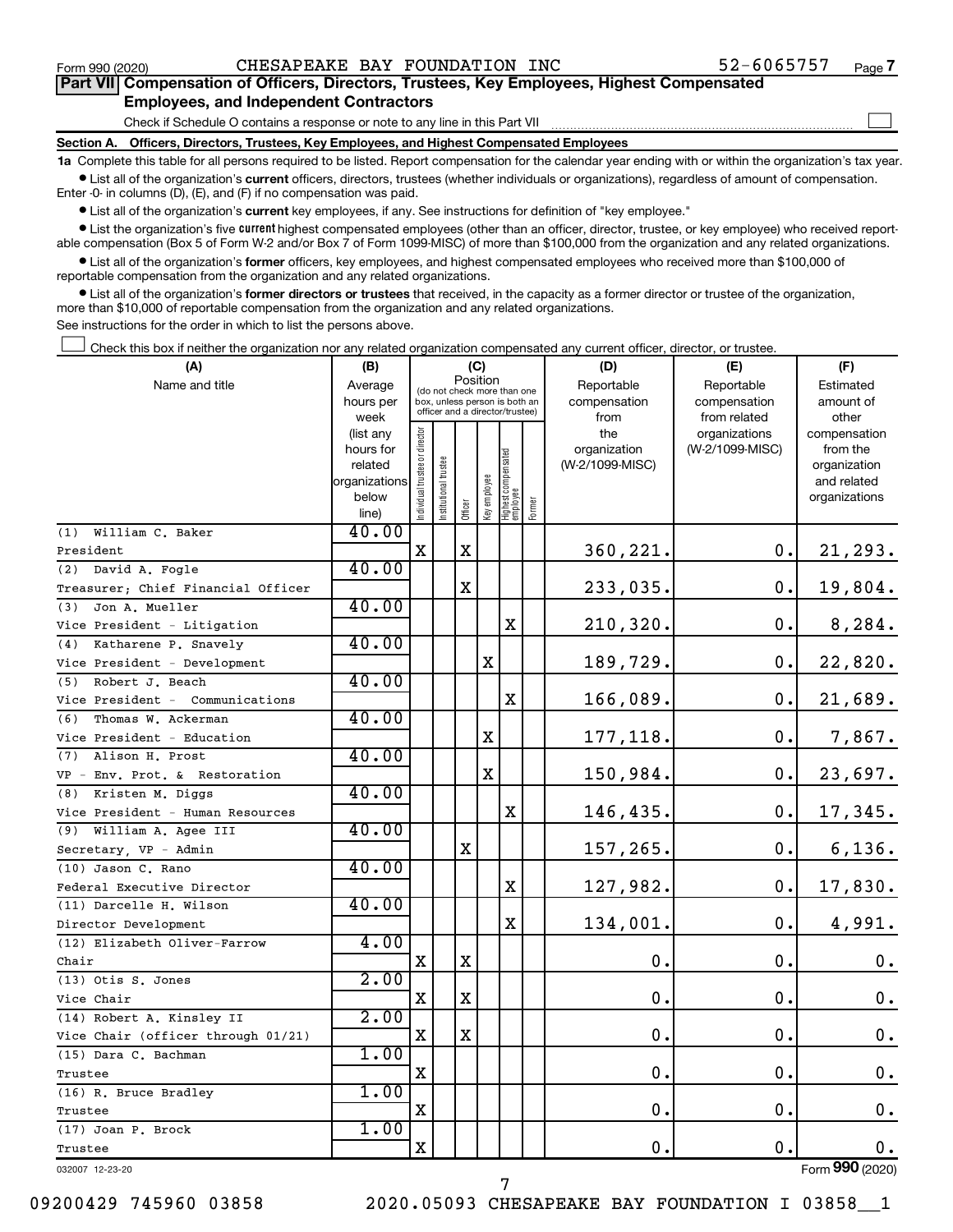| 52-6065757<br>CHESAPEAKE BAY FOUNDATION INC<br>Page 8<br>Form 990 (2020)                                                                                                                                                             |                                                         |                                |                       |                 |              |                                                                                                 |        |                                                  |                                                                    |                                                                          |       |  |
|--------------------------------------------------------------------------------------------------------------------------------------------------------------------------------------------------------------------------------------|---------------------------------------------------------|--------------------------------|-----------------------|-----------------|--------------|-------------------------------------------------------------------------------------------------|--------|--------------------------------------------------|--------------------------------------------------------------------|--------------------------------------------------------------------------|-------|--|
| ∣Part VII<br>Section A. Officers, Directors, Trustees, Key Employees, and Highest Compensated Employees (continued)                                                                                                                  |                                                         |                                |                       |                 |              |                                                                                                 |        |                                                  |                                                                    |                                                                          |       |  |
| (A)<br>Name and title                                                                                                                                                                                                                | (B)<br>Average<br>hours per<br>week<br>(list any        |                                |                       | (C)<br>Position |              | (do not check more than one<br>box, unless person is both an<br>officer and a director/trustee) |        | (D)<br>Reportable<br>compensation<br>from<br>the | (E)<br>Reportable<br>compensation<br>from related<br>organizations | (F)<br>Estimated<br>amount of<br>other                                   |       |  |
|                                                                                                                                                                                                                                      | hours for<br>related<br>organizations<br>below<br>line) | Individual trustee or director | Institutional trustee | Officer         | key employee | Highest compensated<br> employee                                                                | Former | organization<br>(W-2/1099-MISC)                  | (W-2/1099-MISC)                                                    | compensation<br>from the<br>organization<br>and related<br>organizations |       |  |
| (18) George L. Bunting Jr.<br>Trustee                                                                                                                                                                                                | 1.00                                                    | Χ                              |                       |                 |              |                                                                                                 |        | О.                                               | о.                                                                 |                                                                          | 0.    |  |
| (19) Keith D. Campbell<br>Trustee                                                                                                                                                                                                    | 1.00                                                    | Χ                              |                       |                 |              |                                                                                                 |        | О.                                               | 0.                                                                 |                                                                          | 0.    |  |
| (20) Michael J. Chiaramonte<br>Trustee                                                                                                                                                                                               | 4.00                                                    | Χ                              |                       |                 |              |                                                                                                 |        | О.                                               | о.                                                                 |                                                                          | 0.    |  |
| (21) Thomas M. Davis III<br>Trustee (through 01/21)                                                                                                                                                                                  | 1.00                                                    | Χ                              |                       |                 |              |                                                                                                 |        | О.                                               | 0.                                                                 |                                                                          | 0.    |  |
| (22) Robert S. Evans                                                                                                                                                                                                                 | 1.00                                                    |                                |                       |                 |              |                                                                                                 |        |                                                  |                                                                    |                                                                          |       |  |
| Trustee<br>(23) Margaret M. Freeman                                                                                                                                                                                                  | 1.00                                                    | X                              |                       |                 |              |                                                                                                 |        | О.                                               | 0.                                                                 |                                                                          | $0$ . |  |
| Trustee                                                                                                                                                                                                                              |                                                         | Χ                              |                       |                 |              |                                                                                                 |        | О.                                               | 0.                                                                 |                                                                          | 0.    |  |
| (24) Jennifer E. Green<br>Trustee                                                                                                                                                                                                    | 1.00                                                    | Χ                              |                       |                 |              |                                                                                                 |        | О.                                               | 0.                                                                 |                                                                          | 0.    |  |
| (25) Harry S. Gruner<br>Trustee                                                                                                                                                                                                      | 4.00                                                    | X                              |                       |                 |              |                                                                                                 |        | О.                                               | 0.                                                                 |                                                                          | 0.    |  |
| (26) Michael J. Hanley<br>Trustee                                                                                                                                                                                                    | 1.00                                                    | X                              |                       |                 |              |                                                                                                 |        | О.                                               | Ο.                                                                 |                                                                          | 0.    |  |
|                                                                                                                                                                                                                                      |                                                         |                                |                       |                 |              |                                                                                                 |        | 2,053,179.                                       | σ.                                                                 | 171,756.                                                                 |       |  |
| c Total from continuation sheets to Part VII, Section A manufactured by                                                                                                                                                              |                                                         |                                |                       |                 |              |                                                                                                 |        | Ο.                                               | σ.                                                                 |                                                                          |       |  |
|                                                                                                                                                                                                                                      |                                                         |                                |                       |                 |              |                                                                                                 |        | 2,053,179.                                       | $\overline{0}$ .                                                   | 171,756.                                                                 |       |  |
| Total number of individuals (including but not limited to those listed above) who received more than \$100,000 of reportable<br>$\mathbf{2}$<br>compensation from the organization $\blacktriangleright$                             |                                                         |                                |                       |                 |              |                                                                                                 |        |                                                  |                                                                    |                                                                          | 25    |  |
|                                                                                                                                                                                                                                      |                                                         |                                |                       |                 |              |                                                                                                 |        |                                                  |                                                                    | Yes                                                                      | No    |  |
| Did the organization list any former officer, director, trustee, key employee, or highest compensated employee on<br>3                                                                                                               |                                                         |                                |                       |                 |              |                                                                                                 |        |                                                  |                                                                    | 3                                                                        | x     |  |
| For any individual listed on line 1a, is the sum of reportable compensation and other compensation from the organization<br>4<br>and related organizations greater than \$150,000? If "Yes," complete Schedule J for such individual |                                                         |                                |                       |                 |              |                                                                                                 |        |                                                  |                                                                    | X<br>$\overline{\mathbf{4}}$                                             |       |  |
| Did any person listed on line 1a receive or accrue compensation from any unrelated organization or individual for services<br>5                                                                                                      |                                                         |                                |                       |                 |              |                                                                                                 |        |                                                  |                                                                    |                                                                          |       |  |
| rendered to the organization? If "Yes," complete Schedule J for such person<br><b>Section B. Independent Contractors</b>                                                                                                             |                                                         |                                |                       |                 |              |                                                                                                 |        |                                                  |                                                                    | 5                                                                        | X     |  |
| Complete this table for your five highest compensated independent contractors that received more than \$100,000 of compensation from<br>1                                                                                            |                                                         |                                |                       |                 |              |                                                                                                 |        |                                                  |                                                                    |                                                                          |       |  |
| the organization. Report compensation for the calendar year ending with or within the organization's tax year.                                                                                                                       |                                                         |                                |                       |                 |              |                                                                                                 |        |                                                  |                                                                    |                                                                          |       |  |
| (A)<br>Name and business address                                                                                                                                                                                                     |                                                         |                                |                       |                 |              |                                                                                                 |        | (B)<br>Description of services                   |                                                                    | (C)<br>Compensation                                                      |       |  |
| Conrad Brothers of Virginia, Inc.                                                                                                                                                                                                    |                                                         |                                |                       |                 |              |                                                                                                 |        | Building                                         |                                                                    |                                                                          |       |  |
| 800 Industrial Ave, Chesapeake, VA 23324<br>Production Solutions, Inc.                                                                                                                                                               |                                                         |                                |                       |                 |              |                                                                                                 |        | Construction<br>Mass Production                  |                                                                    | 950, 419.                                                                |       |  |
| P.O. Box 26168, Oklahoma, OK 73126-0618                                                                                                                                                                                              |                                                         |                                |                       |                 |              |                                                                                                 |        | Printing<br>Mass Production                      |                                                                    | 728,574.                                                                 |       |  |
| The Production Advantage, Inc., 13873 Park<br>Center Rd, Suite 15, Oak Hill, VA 20171<br>Printing                                                                                                                                    |                                                         |                                |                       |                 |              |                                                                                                 |        |                                                  |                                                                    | 493,411.                                                                 |       |  |
| Beaconfire Red, 2300 Clarendon Blvd, #925,<br>Arlington, VA 22201                                                                                                                                                                    |                                                         |                                |                       |                 |              |                                                                                                 |        | Media Consultants                                |                                                                    | 317, 152.                                                                |       |  |
| Carol Enters List Co., 9663 Main Street,<br>Suite D, Fairfax, VA 22031                                                                                                                                                               |                                                         |                                |                       |                 |              |                                                                                                 |        | Direct Mail<br>Advertising                       |                                                                    | 195,805.                                                                 |       |  |
| Total number of independent contractors (including but not limited to those listed above) who received more than<br>$\mathbf{2}$                                                                                                     |                                                         |                                |                       |                 |              |                                                                                                 |        |                                                  |                                                                    |                                                                          |       |  |
| \$100,000 of compensation from the organization                                                                                                                                                                                      |                                                         |                                |                       |                 | 12           |                                                                                                 |        |                                                  |                                                                    |                                                                          |       |  |
| See Part VII, Section A Continuation sheets<br>032008 12-23-20                                                                                                                                                                       |                                                         |                                |                       |                 |              |                                                                                                 |        |                                                  |                                                                    | Form 990 (2020)                                                          |       |  |
|                                                                                                                                                                                                                                      |                                                         |                                |                       |                 |              |                                                                                                 |        |                                                  |                                                                    |                                                                          |       |  |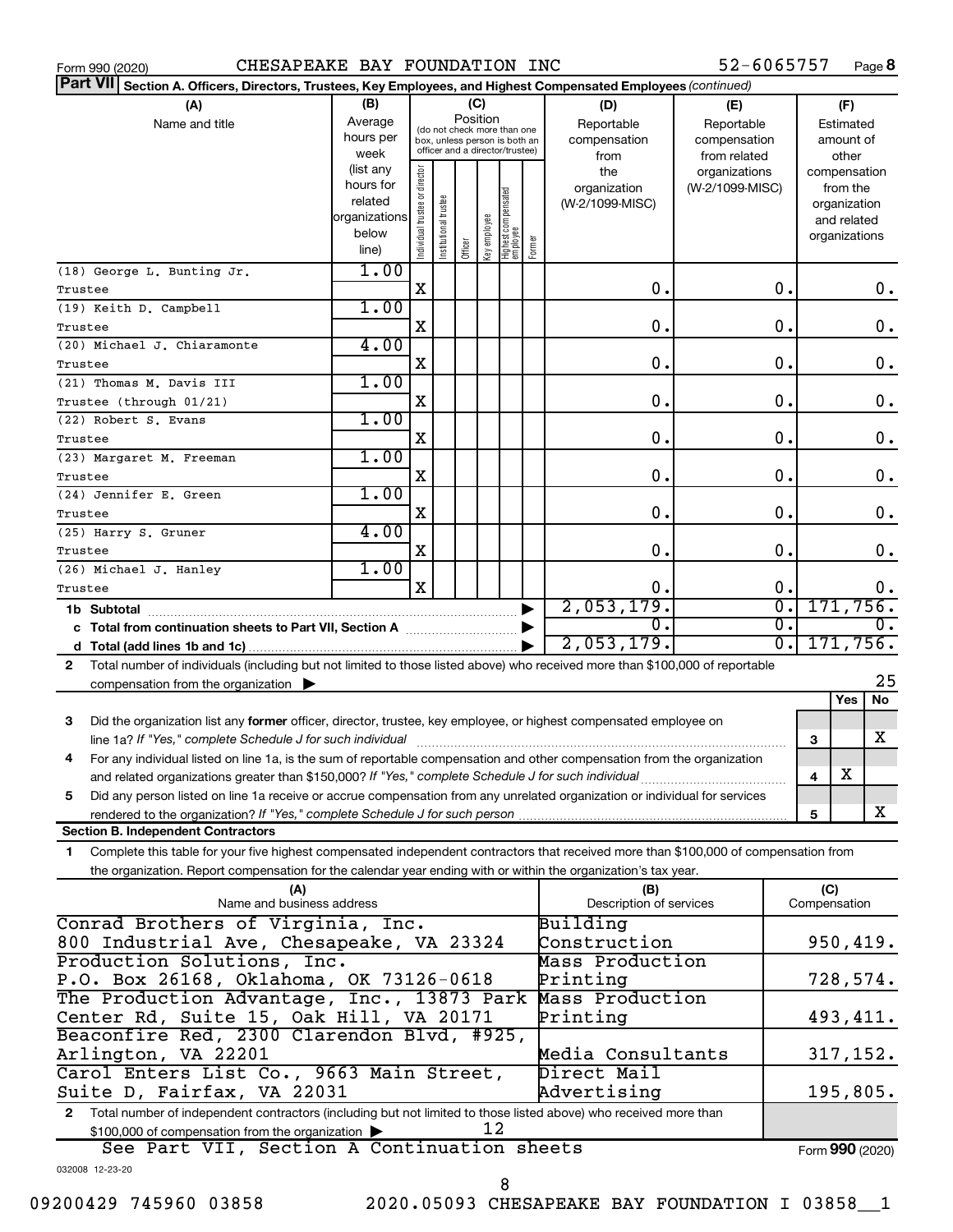| 52-6065757<br>CHESAPEAKE BAY FOUNDATION INC<br>Form 990                                                                      |                   |                                |                       |         |              |                              |        |                     |                                  |                          |  |  |
|------------------------------------------------------------------------------------------------------------------------------|-------------------|--------------------------------|-----------------------|---------|--------------|------------------------------|--------|---------------------|----------------------------------|--------------------------|--|--|
| <b>Part VII</b><br>Officers, Directors, Trustees, Key Employees, and Highest Compensated Employees (continued)<br>Section A. |                   |                                |                       |         |              |                              |        |                     |                                  |                          |  |  |
| (A)                                                                                                                          | (B)               |                                |                       | (C)     |              |                              |        | (D)                 | (E)                              | (F)                      |  |  |
| Name and title                                                                                                               | Average           |                                | Position              |         |              |                              |        | Reportable          | Reportable                       | Estimated                |  |  |
|                                                                                                                              | hours             |                                |                       |         |              | (check all that apply)       |        | compensation        | compensation                     | amount of                |  |  |
|                                                                                                                              | per               |                                |                       |         |              |                              |        | from                | from related                     | other                    |  |  |
|                                                                                                                              | week<br>(list any |                                |                       |         |              | Highest compensated employee |        | the<br>organization | organizations<br>(W-2/1099-MISC) | compensation<br>from the |  |  |
|                                                                                                                              | hours for         |                                |                       |         |              |                              |        | (W-2/1099-MISC)     |                                  | organization             |  |  |
|                                                                                                                              | related           |                                |                       |         |              |                              |        |                     |                                  | and related              |  |  |
|                                                                                                                              | organizations     |                                |                       |         |              |                              |        |                     |                                  | organizations            |  |  |
|                                                                                                                              | below             | Individual trustee or director | Institutional trustee | Officer | Key employee |                              | Former |                     |                                  |                          |  |  |
|                                                                                                                              | line)             |                                |                       |         |              |                              |        |                     |                                  |                          |  |  |
| (27) Jeanne Trimble Hoffman                                                                                                  | 1.00              | X                              |                       |         |              |                              |        | $\mathbf 0$ .       | 0.                               | 0.                       |  |  |
| Trustee                                                                                                                      | 1.00              |                                |                       |         |              |                              |        |                     |                                  |                          |  |  |
| (28) Ann D. Horner<br>Trustee                                                                                                |                   | X                              |                       |         |              |                              |        | 0.                  | 0.                               | 0.                       |  |  |
| (29) Burks B. Lapham                                                                                                         | 1.00              |                                |                       |         |              |                              |        |                     |                                  |                          |  |  |
| Trustee (through 01/21)                                                                                                      |                   | X                              |                       |         |              |                              |        | 0.                  | 0.                               | 0.                       |  |  |
| (30) Katie Z. Leavy                                                                                                          | 4.00              |                                |                       |         |              |                              |        |                     |                                  |                          |  |  |
| Trustee                                                                                                                      |                   | Χ                              |                       |         |              |                              |        | 0.                  | О.                               | 0.                       |  |  |
| (31) Jonathan D. Manekin                                                                                                     | 1.00              |                                |                       |         |              |                              |        |                     |                                  |                          |  |  |
| Trustee (beginning 01/21)                                                                                                    |                   | Χ                              |                       |         |              |                              |        | 0.                  | 0.                               | 0.                       |  |  |
| (32) Anne Mehringer                                                                                                          | 1.00              |                                |                       |         |              |                              |        |                     |                                  |                          |  |  |
| Trustee (beginning 01/21)                                                                                                    |                   | X                              |                       |         |              |                              |        | 0.                  | 0.                               | 0.                       |  |  |
| (33) Pamela B. Murphy                                                                                                        | 4.00              |                                |                       |         |              |                              |        |                     |                                  |                          |  |  |
| Trustee                                                                                                                      |                   | X                              |                       |         |              |                              |        | 0.                  | 0.                               | 0.                       |  |  |
| $(34)$ Devan B.<br>Ogburn                                                                                                    | 1.00              |                                |                       |         |              |                              |        |                     |                                  |                          |  |  |
| Trustee                                                                                                                      |                   | Χ                              |                       |         |              |                              |        | 0.                  | О.                               | 0.                       |  |  |
| (35) Mamie A. Parker                                                                                                         | 1.00              |                                |                       |         |              |                              |        |                     |                                  |                          |  |  |
| Trustee                                                                                                                      |                   | X                              |                       |         |              |                              |        | 0.                  | 0.                               | 0.                       |  |  |
| (36) Crystal Patterson                                                                                                       | 1.00              |                                |                       |         |              |                              |        |                     |                                  |                          |  |  |
| Trustee                                                                                                                      |                   | X                              |                       |         |              |                              |        | 0.                  | 0.                               | 0.                       |  |  |
| (37) Anna R. Pauletta                                                                                                        | 1.00              |                                |                       |         |              |                              |        |                     |                                  |                          |  |  |
| Trustee                                                                                                                      |                   | X                              |                       |         |              |                              |        | 0.                  | 0.                               | 0.                       |  |  |
| (38) Ann Pelham                                                                                                              | 1.00              |                                |                       |         |              |                              |        |                     |                                  |                          |  |  |
| Trustee                                                                                                                      |                   | Χ                              |                       |         |              |                              |        | 0.                  | 0.                               | 0.                       |  |  |
| (39) Janine J. Smith                                                                                                         | 1.00              |                                |                       |         |              |                              |        |                     |                                  |                          |  |  |
| Trustee (beginning 01/21)                                                                                                    | 4.00              | X                              |                       |         |              |                              |        | $0$ .               | $0$ .                            | 0.                       |  |  |
| (40) J. Sedwick Sollers III                                                                                                  |                   | X                              |                       |         |              |                              |        | 0.                  | 0.                               | 0.                       |  |  |
| Trustee<br>(41) R. Todd Stravitz                                                                                             | 1.00              |                                |                       |         |              |                              |        |                     |                                  |                          |  |  |
| Trustee (beginning 01/21)                                                                                                    |                   | X                              |                       |         |              |                              |        | 0.                  | 0.                               | 0.                       |  |  |
| (42) Sandra E. Taylor                                                                                                        | 1.00              |                                |                       |         |              |                              |        |                     |                                  |                          |  |  |
| Trustee                                                                                                                      |                   | X                              |                       |         |              |                              |        | 0.                  | 0.                               | 0.                       |  |  |
| (43) Preston M. White                                                                                                        | 1.00              |                                |                       |         |              |                              |        |                     |                                  |                          |  |  |
| Trustee                                                                                                                      |                   | X                              |                       |         |              |                              |        | 0.                  | 0.                               | 0.                       |  |  |
| (44) Stephen M. Wolf                                                                                                         | 1.00              |                                |                       |         |              |                              |        |                     |                                  |                          |  |  |
| Trustee                                                                                                                      |                   | X                              |                       |         |              |                              |        | 0.                  | 0.                               | 0.                       |  |  |
|                                                                                                                              |                   |                                |                       |         |              |                              |        |                     |                                  |                          |  |  |
|                                                                                                                              |                   |                                |                       |         |              |                              |        |                     |                                  |                          |  |  |
|                                                                                                                              |                   |                                |                       |         |              |                              |        |                     |                                  |                          |  |  |
|                                                                                                                              |                   |                                |                       |         |              |                              |        |                     |                                  |                          |  |  |
|                                                                                                                              |                   |                                |                       |         |              |                              |        |                     |                                  |                          |  |  |
|                                                                                                                              |                   |                                |                       |         |              |                              |        |                     |                                  |                          |  |  |

032201 04-01-20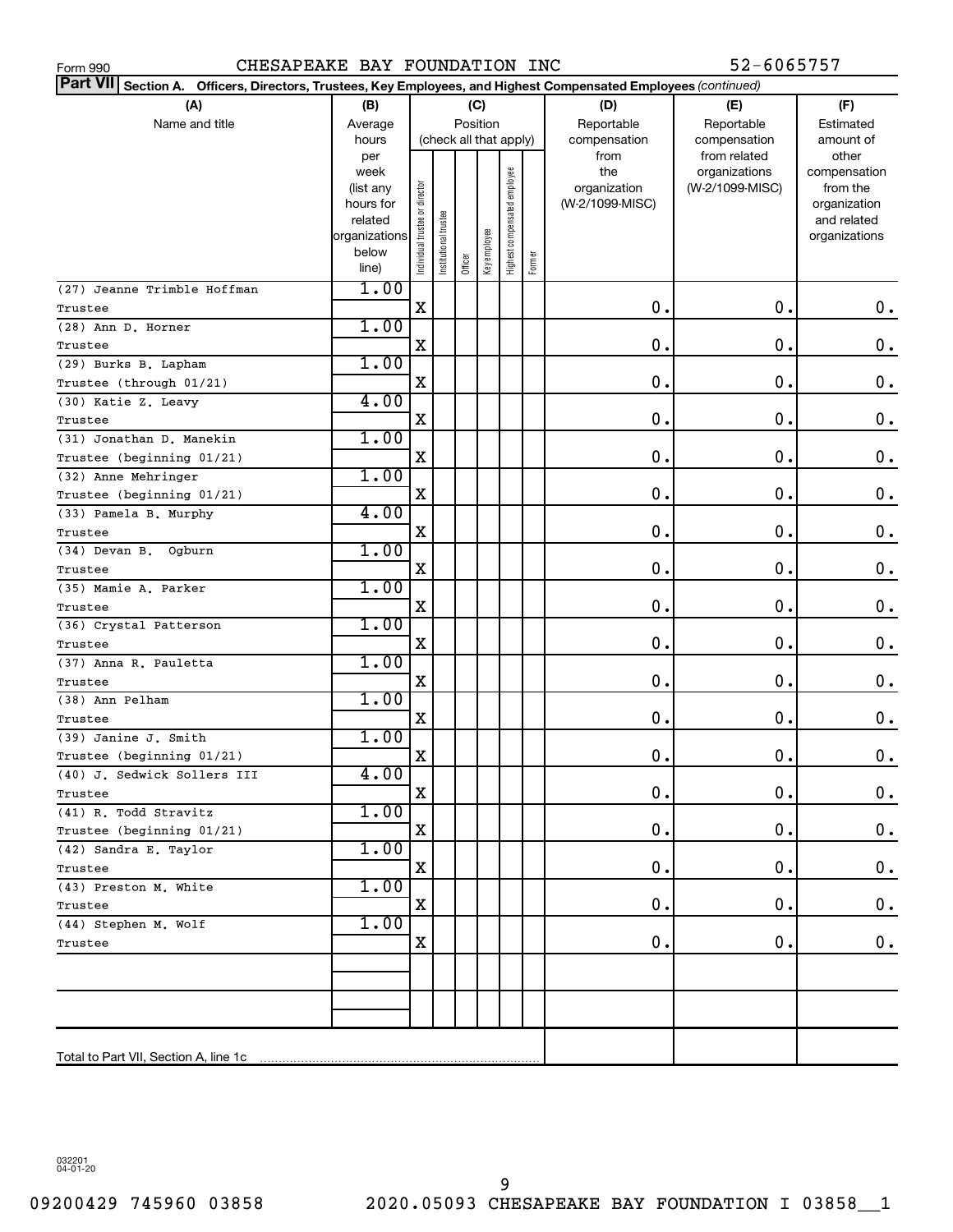|                                                           |    |    |                                                        |                |                     |              |                      | Total revenue | Related or exempt<br>function revenue | (C)<br>Unrelated<br>business revenue | (D)<br>Revenue excluded<br>from tax under<br>sections 512 - 514 |
|-----------------------------------------------------------|----|----|--------------------------------------------------------|----------------|---------------------|--------------|----------------------|---------------|---------------------------------------|--------------------------------------|-----------------------------------------------------------------|
|                                                           |    |    | 1 a Federated campaigns                                |                | 1a                  |              | 316,541              |               |                                       |                                      |                                                                 |
| Contributions, Gifts, Grants<br>and Other Similar Amounts |    |    | <b>b</b> Membership dues                               |                | 1 <sub>b</sub>      |              |                      |               |                                       |                                      |                                                                 |
|                                                           |    |    | c Fundraising events                                   |                | 1 <sub>c</sub>      |              | 152,696.             |               |                                       |                                      |                                                                 |
|                                                           |    |    | d Related organizations                                |                | 1 <sub>d</sub><br>. |              |                      |               |                                       |                                      |                                                                 |
|                                                           |    |    | e Government grants (contributions)                    |                | 1e                  |              | 1,331,402.           |               |                                       |                                      |                                                                 |
|                                                           |    |    | f All other contributions, gifts, grants, and          |                |                     |              |                      |               |                                       |                                      |                                                                 |
|                                                           |    |    | similar amounts not included above                     |                | 1f                  |              | 21, 376, 548.        |               |                                       |                                      |                                                                 |
|                                                           |    |    | <b>g</b> Noncash contributions included in lines 1a-1f |                | $1g$ $\frac{1}{3}$  |              | 1,004,227.           |               |                                       |                                      |                                                                 |
|                                                           |    |    |                                                        |                |                     |              |                      | 23, 177, 187, |                                       |                                      |                                                                 |
|                                                           |    |    |                                                        |                |                     |              | <b>Business Code</b> |               |                                       |                                      |                                                                 |
|                                                           |    | 2а | Contract Income                                        |                |                     |              | 900099               | 406,953.      | 406,953.                              |                                      |                                                                 |
| Program Service                                           |    |    | <b>b</b> Farm Income                                   |                |                     |              | 900099               | 261, 235.     | 261,235.                              |                                      |                                                                 |
|                                                           |    |    | Tuition and Education                                  |                |                     |              | 900099               | 160,275.      | 160,275.                              |                                      |                                                                 |
|                                                           |    |    | d Store Income                                         |                |                     |              | 900099               | 36,724.       | 36,724.                               |                                      |                                                                 |
|                                                           |    | e  |                                                        |                |                     |              |                      |               |                                       |                                      |                                                                 |
|                                                           |    |    | f All other program service revenue                    |                |                     |              |                      |               |                                       |                                      |                                                                 |
|                                                           |    |    |                                                        |                |                     |              |                      | 865,187.      |                                       |                                      |                                                                 |
|                                                           | 3  |    | Investment income (including dividends, interest, and  |                |                     |              |                      |               |                                       |                                      |                                                                 |
|                                                           |    |    |                                                        |                |                     |              |                      | 819,008.      |                                       | $-15,786.$                           | 834,794.                                                        |
|                                                           | 4  |    | Income from investment of tax-exempt bond proceeds     |                |                     |              |                      |               |                                       |                                      |                                                                 |
|                                                           | 5  |    |                                                        |                |                     |              |                      | 8,805         |                                       |                                      | 8,805.                                                          |
|                                                           |    |    |                                                        |                | (i) Real            |              | (ii) Personal        |               |                                       |                                      |                                                                 |
|                                                           |    |    | 6 a Gross rents<br>.                                   | 6a             | 147,107.            |              |                      |               |                                       |                                      |                                                                 |
|                                                           |    |    | <b>b</b> Less: rental expenses $\ldots$                | 6 <sub>b</sub> |                     | $\mathbf{0}$ |                      |               |                                       |                                      |                                                                 |
|                                                           |    |    | c Rental income or (loss)                              | 6с             | 147,107.            |              |                      |               |                                       |                                      |                                                                 |
|                                                           |    |    | d Net rental income or (loss)                          |                |                     |              |                      | 147,107.      |                                       |                                      | 147,107.                                                        |
|                                                           |    |    | 7 a Gross amount from sales of                         |                | (i) Securities      |              | (ii) Other           |               |                                       |                                      |                                                                 |
|                                                           |    |    | assets other than inventory                            |                | $7a$ 13, 738, 542.  |              | 78,656.              |               |                                       |                                      |                                                                 |
|                                                           |    |    | <b>b</b> Less: cost or other basis                     |                |                     |              |                      |               |                                       |                                      |                                                                 |
|                                                           |    |    | and sales expenses                                     |                | $ 7b $ 8, 178, 166. |              | 232,446.             |               |                                       |                                      |                                                                 |
|                                                           |    |    | c Gain or (loss)                                       | 7c             | 5,560,376.          |              | $-153,790.$          |               |                                       |                                      |                                                                 |
| <b>Other Revenue</b>                                      |    |    |                                                        |                |                     |              |                      | 5,406,586.    |                                       |                                      | 5,406,586.                                                      |
|                                                           |    |    | 8 a Gross income from fundraising events (not          |                |                     |              |                      |               |                                       |                                      |                                                                 |
|                                                           |    |    | including \$ 152,696. of                               |                |                     |              |                      |               |                                       |                                      |                                                                 |
|                                                           |    |    | contributions reported on line 1c). See                |                |                     |              |                      |               |                                       |                                      |                                                                 |
|                                                           |    |    |                                                        |                |                     | 8a           | 2,625.               |               |                                       |                                      |                                                                 |
|                                                           |    |    |                                                        |                |                     | 8b           | 45, 114.             |               |                                       |                                      |                                                                 |
|                                                           |    |    | c Net income or (loss) from fundraising events         |                |                     |              | ▶                    | $-42, 489.$   |                                       |                                      | $-42,489.$                                                      |
|                                                           |    |    | 9 a Gross income from gaming activities. See           |                |                     |              |                      |               |                                       |                                      |                                                                 |
|                                                           |    |    |                                                        |                |                     | 9a           |                      |               |                                       |                                      |                                                                 |
|                                                           |    |    | <b>b</b> Less: direct expenses                         |                |                     | 9b           |                      |               |                                       |                                      |                                                                 |
|                                                           |    |    | c Net income or (loss) from gaming activities          |                |                     |              |                      |               |                                       |                                      |                                                                 |
|                                                           |    |    | 10 a Gross sales of inventory, less returns            |                |                     |              |                      |               |                                       |                                      |                                                                 |
|                                                           |    |    |                                                        |                |                     | 10a          |                      |               |                                       |                                      |                                                                 |
|                                                           |    |    | <b>b</b> Less: cost of goods sold                      |                |                     | 10b          |                      |               |                                       |                                      |                                                                 |
|                                                           |    |    | c Net income or (loss) from sales of inventory         |                |                     |              | <b>Business Code</b> |               |                                       |                                      |                                                                 |
|                                                           |    |    | 11 a Miscellaneous                                     |                |                     |              | 900099               | 37,195.       |                                       |                                      | 37, 195.                                                        |
| Miscellaneous<br>Revenue                                  |    |    | <b>b</b> Settlement fee income                         |                |                     |              | 900099               | 7,344.        |                                       |                                      | 7,344.                                                          |
|                                                           |    |    | c Credit card rebate                                   |                |                     |              | 900099               | 5, 155.       |                                       |                                      | 5,155.                                                          |
|                                                           |    |    |                                                        |                |                     |              |                      |               |                                       |                                      |                                                                 |
|                                                           |    |    |                                                        |                |                     |              |                      | 49,694.       |                                       |                                      |                                                                 |
|                                                           | 12 |    | <b>Total revenue.</b> See instructions                 |                |                     |              |                      | 30,431,085.   | 865,187.                              | $-15,786$ .                          | 6,404,497.                                                      |
| 032009 12-23-20                                           |    |    |                                                        |                |                     |              |                      |               |                                       |                                      | Form 990 (2020)                                                 |

Form 990 (2020) CHESAPEAKE BAY FOUNDATION INC 52-6065757 Page

**9**

**Part VIII Statement of Revenue**

10

09200429 745960 03858 2020.05093 CHESAPEAKE BAY FOUNDATION I 03858\_1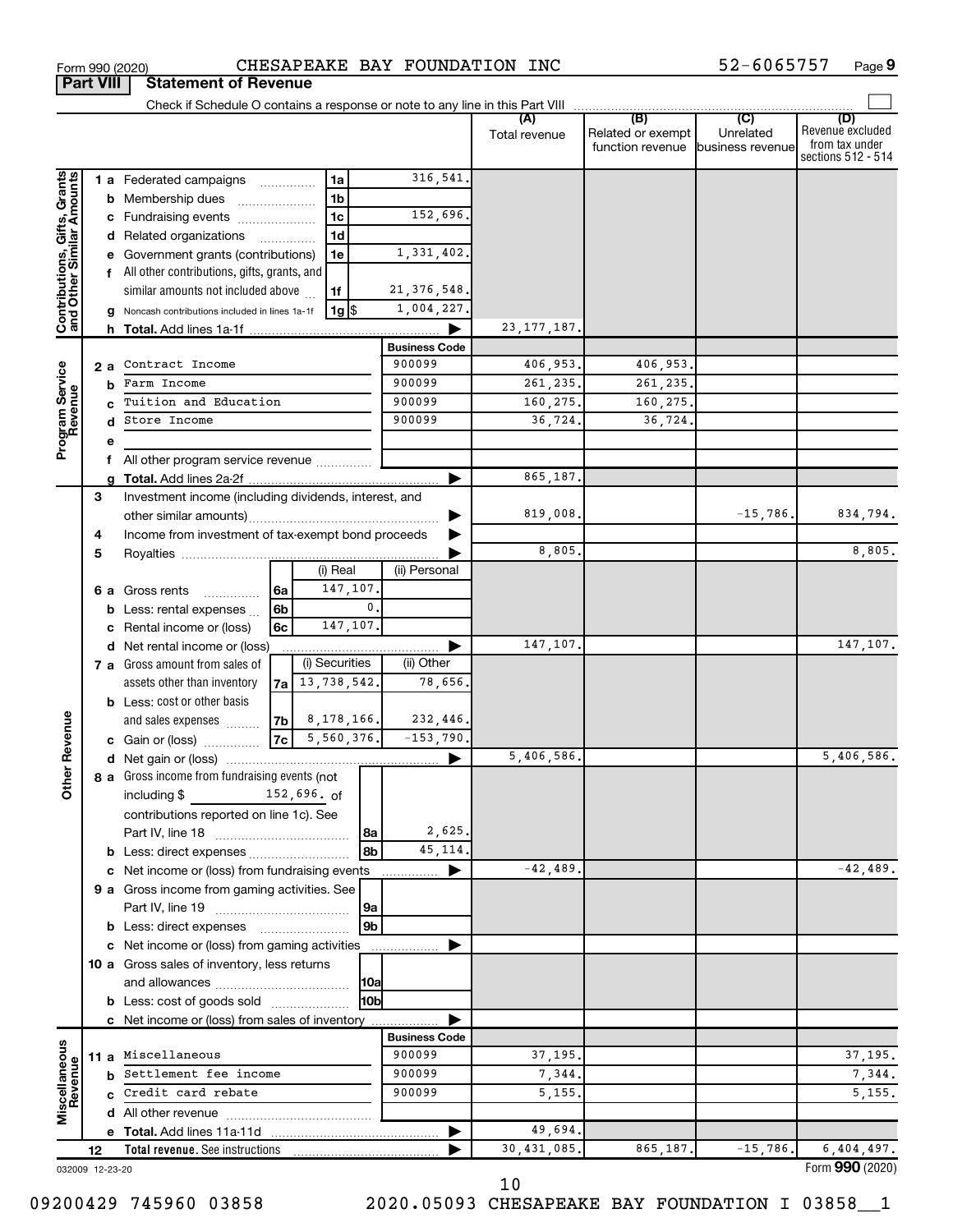**Part IX Statement of Functional Expenses**

Form 990 (2020)  $\qquad \qquad \qquad \qquad \text{CHESAPERKE BAY FOUNDATION INC}$  52-6065757  $\qquad \qquad \text{Page}$ 

52-6065757 Page 10

|    | Section 501(c)(3) and 501(c)(4) organizations must complete all columns. All other organizations must complete column (A).<br>Check if Schedule O contains a response or note to any line in this Part IX  |                |                             |                                    |                         |
|----|------------------------------------------------------------------------------------------------------------------------------------------------------------------------------------------------------------|----------------|-----------------------------|------------------------------------|-------------------------|
|    | Do not include amounts reported on lines 6b,                                                                                                                                                               | (A)            | (B)                         | (C)                                | (D)                     |
|    | 7b, 8b, 9b, and 10b of Part VIII.                                                                                                                                                                          | Total expenses | Program service<br>expenses | Management and<br>general expenses | Fundraising<br>expenses |
| 1  | Grants and other assistance to domestic organizations                                                                                                                                                      |                |                             |                                    |                         |
|    | and domestic governments. See Part IV, line 21                                                                                                                                                             | 764,908.       | 764,908.                    |                                    |                         |
| 2  | Grants and other assistance to domestic                                                                                                                                                                    |                |                             |                                    |                         |
|    | individuals. See Part IV, line 22                                                                                                                                                                          |                |                             |                                    |                         |
| 3  | Grants and other assistance to foreign                                                                                                                                                                     |                |                             |                                    |                         |
|    | organizations, foreign governments, and foreign                                                                                                                                                            |                |                             |                                    |                         |
|    | individuals. See Part IV, lines 15 and 16                                                                                                                                                                  |                |                             |                                    |                         |
| 4  | Benefits paid to or for members                                                                                                                                                                            |                |                             |                                    |                         |
| 5  | Compensation of current officers, directors,                                                                                                                                                               |                |                             |                                    |                         |
|    | trustees, and key employees                                                                                                                                                                                | 1,393,293.     | 687,712.                    | 442,539.                           | 263,042.                |
| 6  | Compensation not included above to disqualified                                                                                                                                                            |                |                             |                                    |                         |
|    | persons (as defined under section 4958(f)(1)) and                                                                                                                                                          |                |                             |                                    |                         |
|    | persons described in section 4958(c)(3)(B)                                                                                                                                                                 |                |                             |                                    |                         |
| 7  |                                                                                                                                                                                                            | 11,034,446.    | 9,080,436.                  | 673,512.                           | 1,280,498.              |
| 8  | Pension plan accruals and contributions (include                                                                                                                                                           |                |                             |                                    |                         |
|    | section 401(k) and 403(b) employer contributions)                                                                                                                                                          | 446,773.       | 366,810.                    | 27,409.                            | 52,554.                 |
| 9  |                                                                                                                                                                                                            | 4, 176, 947.   | 3,300,311.                  | 367,616.                           | 509,020.                |
| 10 |                                                                                                                                                                                                            | 1,054,884.     | 829,316.                    | 93,412.                            | 132, 156.               |
| 11 | Fees for services (nonemployees):                                                                                                                                                                          |                |                             |                                    |                         |
| a  |                                                                                                                                                                                                            |                |                             |                                    |                         |
| b  |                                                                                                                                                                                                            | 36,644.        | 18,941.                     | 10, 105.                           | 7,598.                  |
|    |                                                                                                                                                                                                            | 84,610.        |                             | 84,610.                            |                         |
|    |                                                                                                                                                                                                            | 187, 200.      | 187, 200.                   |                                    |                         |
| е  | Professional fundraising services. See Part IV, line 17                                                                                                                                                    | 710, 269.      |                             |                                    | 710, 269.               |
| f  | Investment management fees                                                                                                                                                                                 | 246,671.       |                             | 246,671.                           |                         |
|    | g Other. (If line 11g amount exceeds 10% of line 25,                                                                                                                                                       |                |                             |                                    |                         |
|    | column (A) amount, list line 11g expenses on Sch 0.)                                                                                                                                                       | 1,417,329.     | 1,095,696.                  | 161,240.                           | 160, 393.               |
| 12 |                                                                                                                                                                                                            | 162, 196.      | 147,938.                    |                                    | 14,258.                 |
| 13 |                                                                                                                                                                                                            | 3,696,289.     | 3, 274, 915.                | 191,456.                           | 229,918.                |
| 14 |                                                                                                                                                                                                            | 936,502.       | 674,757.                    | 139,885.                           | 121,860.                |
| 15 |                                                                                                                                                                                                            |                |                             |                                    |                         |
| 16 |                                                                                                                                                                                                            | 368,990.       | 361,472.                    | 4,651.                             | 2,867.                  |
| 17 |                                                                                                                                                                                                            | 86,569.        | 82,932.                     | 815.                               | 2,822.                  |
| 18 | Payments of travel or entertainment expenses                                                                                                                                                               |                |                             |                                    |                         |
|    | for any federal, state, or local public officials                                                                                                                                                          |                |                             |                                    |                         |
| 19 | Conferences, conventions, and meetings                                                                                                                                                                     | 24, 325.       | 19,328.                     | 4,291.                             | 706.                    |
| 20 | Interest                                                                                                                                                                                                   | 117,594.       | 109, 245.                   | $-6,915.$                          | 15,264.                 |
| 21 |                                                                                                                                                                                                            |                |                             |                                    |                         |
| 22 | Depreciation, depletion, and amortization                                                                                                                                                                  | 1,478,927.     | 1,304,261.                  | 93,078.                            | 81,588.                 |
| 23 | Insurance                                                                                                                                                                                                  | 367,900.       | 324,498.                    | 29,639.                            | 13,763.                 |
| 24 | Other expenses. Itemize expenses not covered<br>above (List miscellaneous expenses on line 24e. If<br>line 24e amount exceeds 10% of line 25, column (A)<br>amount, list line 24e expenses on Schedule 0.) |                |                             |                                    |                         |
|    | a Repairs & Maintenance                                                                                                                                                                                    | 435, 273.      | 355, 947.                   | 51,863.                            | 27,463.                 |
| b  | Stipends & honoraria                                                                                                                                                                                       | 53,369.        | 53,369.                     |                                    |                         |
| C  | Memberships & dues                                                                                                                                                                                         | 48, 115.       | 34, 276.                    | 4,177.                             | 9,662.                  |
| d  | Donated Goods                                                                                                                                                                                              | 30, 254.       | 29,054.                     |                                    | 1,200.                  |
|    | e All other expenses                                                                                                                                                                                       | 77,615.        | 69,392.                     | 3,258.                             | 4,965.                  |
| 25 | Total functional expenses. Add lines 1 through 24e                                                                                                                                                         | 29,437,892.    | 23, 172, 714.               | 2,623,312.                         | 3,641,866.              |
| 26 | Joint costs. Complete this line only if the organization                                                                                                                                                   |                |                             |                                    |                         |
|    | reported in column (B) joint costs from a combined                                                                                                                                                         |                |                             |                                    |                         |
|    | educational campaign and fundraising solicitation.                                                                                                                                                         |                |                             |                                    |                         |
|    | Check here $\triangleright \lfloor \underline{X} \rfloor$ if following SOP 98-2 (ASC 958-720)                                                                                                              | 3,109,218.     | 2,414,842.                  | $\mathbf 0$ .                      | 694,376.                |

032010 12-23-20

Form (2020) **990**

09200429 745960 03858 2020.05093 CHESAPEAKE BAY FOUNDATION I 03858\_1 11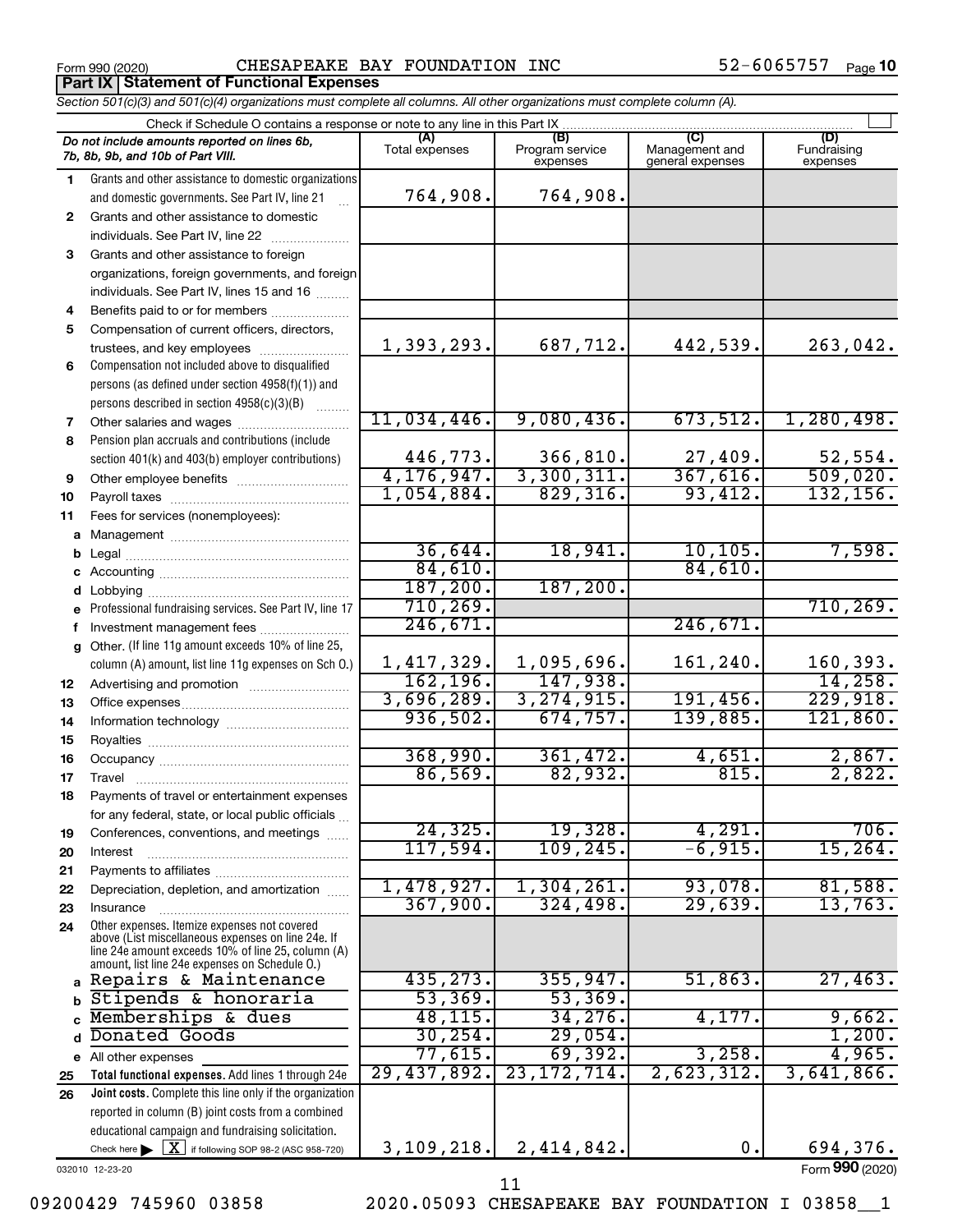Form 990 (2020) **Page** CHESAPEAKE BAY FOUNDATION INC  $52-6065757$  Page **Part X Balance Sheet**

52-6065757 Page 11

|                             |    |                                                                                                        |                 |                                | (A)<br>Beginning of year   |                         | (B)<br>End of year         |
|-----------------------------|----|--------------------------------------------------------------------------------------------------------|-----------------|--------------------------------|----------------------------|-------------------------|----------------------------|
|                             | 1  |                                                                                                        |                 |                                | 7,234.                     | $\mathbf{1}$            | 6,474.                     |
|                             | 2  |                                                                                                        |                 |                                | 22,526,545.                | $\overline{2}$          | 24, 425, 867.              |
|                             | З  |                                                                                                        |                 |                                | 15,873,467.                | $\overline{\mathbf{3}}$ | 11,963,812.                |
|                             | 4  |                                                                                                        |                 |                                | 814,672.                   | $\overline{4}$          | 979,221.                   |
|                             | 5  | Loans and other receivables from any current or former officer, director,                              |                 |                                |                            |                         |                            |
|                             |    | trustee, key employee, creator or founder, substantial contributor, or 35%                             |                 |                                |                            |                         |                            |
|                             |    | controlled entity or family member of any of these persons                                             |                 |                                |                            | 5                       |                            |
|                             | 6  | Loans and other receivables from other disqualified persons (as defined                                |                 |                                |                            |                         |                            |
|                             |    | under section $4958(f)(1)$ , and persons described in section $4958(c)(3)(B)$                          |                 | 6                              |                            |                         |                            |
|                             | 7  |                                                                                                        |                 |                                |                            | $\overline{7}$          |                            |
| Assets                      | 8  |                                                                                                        |                 |                                |                            | 8                       |                            |
|                             | 9  |                                                                                                        |                 |                                | 474,022.                   | 9                       | 702,858.                   |
|                             |    | 10a Land, buildings, and equipment: cost or other                                                      |                 |                                |                            |                         |                            |
|                             |    | basis. Complete Part VI of Schedule D                                                                  | 10a             | 54, 107, 524.<br>23, 219, 670. |                            |                         |                            |
|                             |    | <b>b</b> Less: accumulated depreciation                                                                | 10 <sub>b</sub> | 29,758,308.                    | 10 <sub>c</sub>            | 30,887,854.             |                            |
|                             | 11 |                                                                                                        | 32, 345, 682.   | 11                             | 38,468,334.                |                         |                            |
|                             | 12 |                                                                                                        | 24, 248, 953.   | 12                             | 29,601,336.                |                         |                            |
|                             | 13 |                                                                                                        |                 | 13                             |                            |                         |                            |
|                             | 14 |                                                                                                        |                 | 14                             |                            |                         |                            |
|                             | 15 |                                                                                                        |                 |                                | 245,958.<br>126, 294, 841. | 15                      | 225,712.<br>137, 261, 468. |
|                             | 16 |                                                                                                        |                 |                                | 1,508,723.                 | 16                      | 2, 229, 552.               |
|                             | 17 |                                                                                                        |                 |                                |                            | 17                      |                            |
|                             | 18 |                                                                                                        | 1,360,724.      | 18                             | 1,482,112.                 |                         |                            |
|                             | 19 |                                                                                                        | 2,415,591.      | 19<br>20                       | 1,736,408.                 |                         |                            |
|                             | 20 |                                                                                                        |                 |                                |                            |                         |                            |
|                             | 21 | Escrow or custodial account liability. Complete Part IV of Schedule D                                  |                 |                                |                            | 21                      |                            |
| Liabilities                 | 22 | Loans and other payables to any current or former officer, director,                                   |                 |                                |                            |                         |                            |
|                             |    | trustee, key employee, creator or founder, substantial contributor, or 35%                             |                 |                                |                            | 22                      |                            |
|                             | 23 | Secured mortgages and notes payable to unrelated third parties                                         |                 |                                |                            | 23                      |                            |
|                             | 24 |                                                                                                        |                 |                                |                            | 24                      |                            |
|                             | 25 | Other liabilities (including federal income tax, payables to related third                             |                 |                                |                            |                         |                            |
|                             |    | parties, and other liabilities not included on lines 17-24). Complete Part X                           |                 |                                |                            |                         |                            |
|                             |    | of Schedule D                                                                                          |                 |                                | 1,053,906.                 | 25                      | 957,278.                   |
|                             | 26 | Total liabilities. Add lines 17 through 25                                                             |                 |                                | 6,338,944.                 | 26                      | 6,405,350.                 |
|                             |    | Organizations that follow FASB ASC 958, check here $\blacktriangleright \lfloor \underline{X} \rfloor$ |                 |                                |                            |                         |                            |
|                             |    | and complete lines 27, 28, 32, and 33.                                                                 |                 |                                |                            |                         |                            |
|                             | 27 |                                                                                                        |                 |                                | 36,073,929.                | 27                      | 42,059,259.                |
|                             | 28 |                                                                                                        |                 |                                | 83,881,968.                | 28                      | 88,796,859.                |
|                             |    | Organizations that do not follow FASB ASC 958, check here $\blacktriangleright$                        |                 |                                |                            |                         |                            |
|                             |    | and complete lines 29 through 33.                                                                      |                 |                                |                            |                         |                            |
| Net Assets or Fund Balances | 29 |                                                                                                        |                 |                                | 29                         |                         |                            |
|                             | 30 | Paid-in or capital surplus, or land, building, or equipment fund                                       |                 |                                |                            | 30                      |                            |
|                             | 31 | Retained earnings, endowment, accumulated income, or other funds                                       |                 |                                | 31                         |                         |                            |
|                             | 32 |                                                                                                        |                 |                                | 119,955,897.               | 32                      | 130,856,118.               |
|                             | 33 |                                                                                                        |                 |                                | 126, 294, 841.             | 33                      | 137, 261, 468.             |

Form (2020) **990**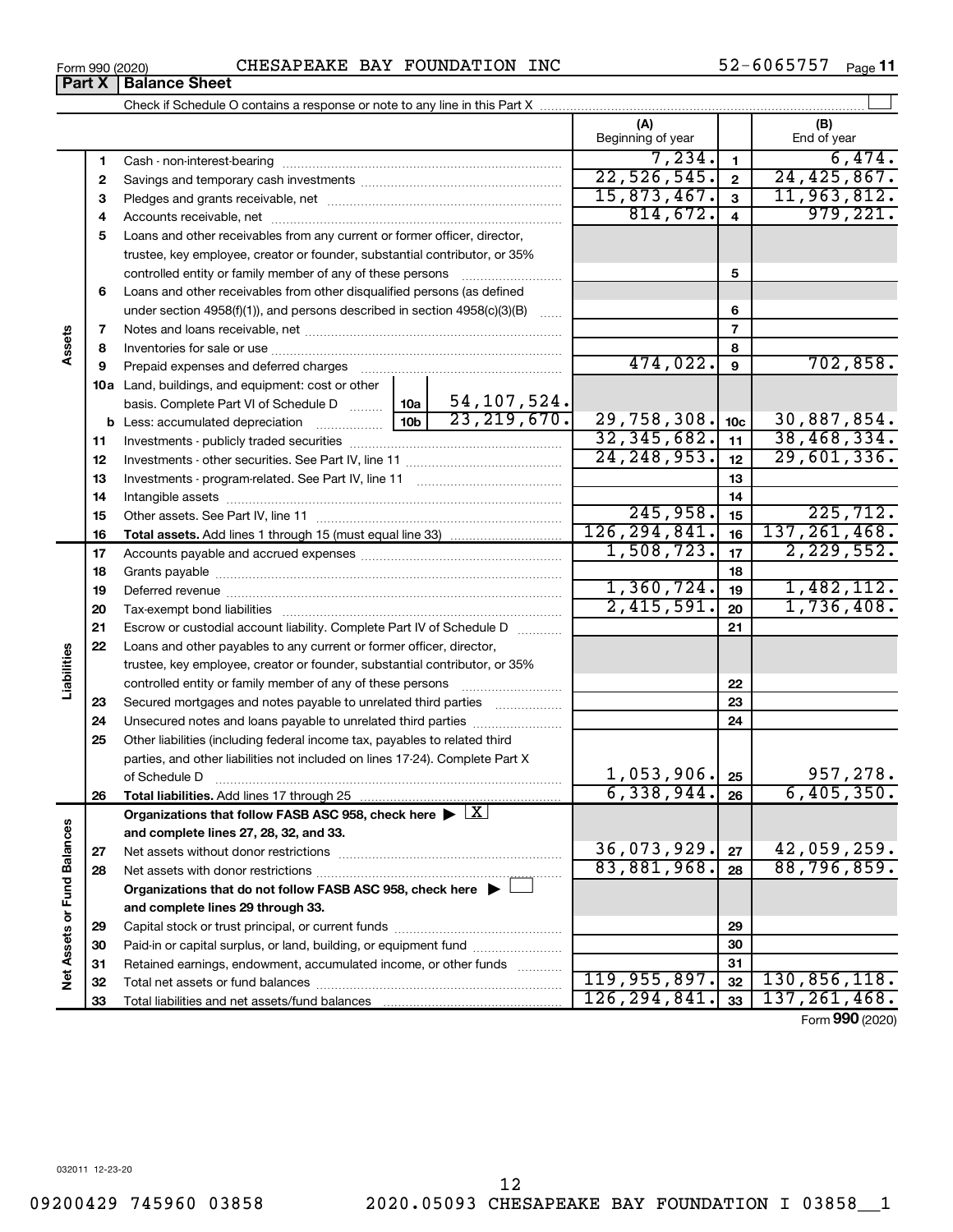| Part XI   Reconciliation of Net Assets<br>$\sqrt{X}$<br>30,431,085.<br>$\mathbf{1}$<br>1<br>29,437,892.<br>$\overline{2}$<br>2<br>993, 193.<br>3<br>Revenue less expenses. Subtract line 2 from line 1<br>З<br>119,955,897.<br>$\overline{\mathbf{4}}$<br>4<br>9,812,626.<br>5<br>5<br>6<br>6<br>$\overline{7}$<br>7<br>8<br>8<br>94,402.<br>9<br>Other changes in net assets or fund balances (explain on Schedule O)<br>9<br>Net assets or fund balances at end of year. Combine lines 3 through 9 (must equal Part X, line 32,<br>10<br>130,856,118.<br>10<br>Part XII Financial Statements and Reporting<br><b>No</b><br>Yes<br>$\lfloor x \rfloor$ Accrual<br>Accounting method used to prepare the Form 990: $\Box$ Cash<br>$\Box$ Other<br>1<br>If the organization changed its method of accounting from a prior year or checked "Other," explain in Schedule O.<br>x<br>2a<br>If "Yes," check a box below to indicate whether the financial statements for the year were compiled or reviewed on a<br>separate basis, consolidated basis, or both:<br>Both consolidated and separate basis<br>Separate basis<br>Consolidated basis<br>x<br>2 <sub>b</sub><br>If "Yes," check a box below to indicate whether the financial statements for the year were audited on a separate basis,<br>consolidated basis, or both:<br>$ \mathbf{X} $ Separate basis<br>Consolidated basis<br>Both consolidated and separate basis<br>c If "Yes" to line 2a or 2b, does the organization have a committee that assumes responsibility for oversight of the audit,<br>X<br>2c<br>If the organization changed either its oversight process or selection process during the tax year, explain on Schedule O.<br>3a As a result of a federal award, was the organization required to undergo an audit or audits as set forth in the Single Audit<br>х<br>За<br><b>b</b> If "Yes," did the organization undergo the required audit or audits? If the organization did not undergo the required audit | CHESAPEAKE BAY FOUNDATION INC<br>Form 990 (2020) |  | 52-6065757 |  |  | Page 12 |  |  |  |
|-------------------------------------------------------------------------------------------------------------------------------------------------------------------------------------------------------------------------------------------------------------------------------------------------------------------------------------------------------------------------------------------------------------------------------------------------------------------------------------------------------------------------------------------------------------------------------------------------------------------------------------------------------------------------------------------------------------------------------------------------------------------------------------------------------------------------------------------------------------------------------------------------------------------------------------------------------------------------------------------------------------------------------------------------------------------------------------------------------------------------------------------------------------------------------------------------------------------------------------------------------------------------------------------------------------------------------------------------------------------------------------------------------------------------------------------------------------------------------------------------------------------------------------------------------------------------------------------------------------------------------------------------------------------------------------------------------------------------------------------------------------------------------------------------------------------------------------------------------------------------------------------------------------------------------------------------------------------------------------------|--------------------------------------------------|--|------------|--|--|---------|--|--|--|
|                                                                                                                                                                                                                                                                                                                                                                                                                                                                                                                                                                                                                                                                                                                                                                                                                                                                                                                                                                                                                                                                                                                                                                                                                                                                                                                                                                                                                                                                                                                                                                                                                                                                                                                                                                                                                                                                                                                                                                                           |                                                  |  |            |  |  |         |  |  |  |
|                                                                                                                                                                                                                                                                                                                                                                                                                                                                                                                                                                                                                                                                                                                                                                                                                                                                                                                                                                                                                                                                                                                                                                                                                                                                                                                                                                                                                                                                                                                                                                                                                                                                                                                                                                                                                                                                                                                                                                                           |                                                  |  |            |  |  |         |  |  |  |
|                                                                                                                                                                                                                                                                                                                                                                                                                                                                                                                                                                                                                                                                                                                                                                                                                                                                                                                                                                                                                                                                                                                                                                                                                                                                                                                                                                                                                                                                                                                                                                                                                                                                                                                                                                                                                                                                                                                                                                                           |                                                  |  |            |  |  |         |  |  |  |
|                                                                                                                                                                                                                                                                                                                                                                                                                                                                                                                                                                                                                                                                                                                                                                                                                                                                                                                                                                                                                                                                                                                                                                                                                                                                                                                                                                                                                                                                                                                                                                                                                                                                                                                                                                                                                                                                                                                                                                                           |                                                  |  |            |  |  |         |  |  |  |
|                                                                                                                                                                                                                                                                                                                                                                                                                                                                                                                                                                                                                                                                                                                                                                                                                                                                                                                                                                                                                                                                                                                                                                                                                                                                                                                                                                                                                                                                                                                                                                                                                                                                                                                                                                                                                                                                                                                                                                                           |                                                  |  |            |  |  |         |  |  |  |
|                                                                                                                                                                                                                                                                                                                                                                                                                                                                                                                                                                                                                                                                                                                                                                                                                                                                                                                                                                                                                                                                                                                                                                                                                                                                                                                                                                                                                                                                                                                                                                                                                                                                                                                                                                                                                                                                                                                                                                                           |                                                  |  |            |  |  |         |  |  |  |
|                                                                                                                                                                                                                                                                                                                                                                                                                                                                                                                                                                                                                                                                                                                                                                                                                                                                                                                                                                                                                                                                                                                                                                                                                                                                                                                                                                                                                                                                                                                                                                                                                                                                                                                                                                                                                                                                                                                                                                                           |                                                  |  |            |  |  |         |  |  |  |
|                                                                                                                                                                                                                                                                                                                                                                                                                                                                                                                                                                                                                                                                                                                                                                                                                                                                                                                                                                                                                                                                                                                                                                                                                                                                                                                                                                                                                                                                                                                                                                                                                                                                                                                                                                                                                                                                                                                                                                                           |                                                  |  |            |  |  |         |  |  |  |
|                                                                                                                                                                                                                                                                                                                                                                                                                                                                                                                                                                                                                                                                                                                                                                                                                                                                                                                                                                                                                                                                                                                                                                                                                                                                                                                                                                                                                                                                                                                                                                                                                                                                                                                                                                                                                                                                                                                                                                                           |                                                  |  |            |  |  |         |  |  |  |
|                                                                                                                                                                                                                                                                                                                                                                                                                                                                                                                                                                                                                                                                                                                                                                                                                                                                                                                                                                                                                                                                                                                                                                                                                                                                                                                                                                                                                                                                                                                                                                                                                                                                                                                                                                                                                                                                                                                                                                                           |                                                  |  |            |  |  |         |  |  |  |
|                                                                                                                                                                                                                                                                                                                                                                                                                                                                                                                                                                                                                                                                                                                                                                                                                                                                                                                                                                                                                                                                                                                                                                                                                                                                                                                                                                                                                                                                                                                                                                                                                                                                                                                                                                                                                                                                                                                                                                                           |                                                  |  |            |  |  |         |  |  |  |
|                                                                                                                                                                                                                                                                                                                                                                                                                                                                                                                                                                                                                                                                                                                                                                                                                                                                                                                                                                                                                                                                                                                                                                                                                                                                                                                                                                                                                                                                                                                                                                                                                                                                                                                                                                                                                                                                                                                                                                                           |                                                  |  |            |  |  |         |  |  |  |
|                                                                                                                                                                                                                                                                                                                                                                                                                                                                                                                                                                                                                                                                                                                                                                                                                                                                                                                                                                                                                                                                                                                                                                                                                                                                                                                                                                                                                                                                                                                                                                                                                                                                                                                                                                                                                                                                                                                                                                                           |                                                  |  |            |  |  |         |  |  |  |
|                                                                                                                                                                                                                                                                                                                                                                                                                                                                                                                                                                                                                                                                                                                                                                                                                                                                                                                                                                                                                                                                                                                                                                                                                                                                                                                                                                                                                                                                                                                                                                                                                                                                                                                                                                                                                                                                                                                                                                                           |                                                  |  |            |  |  |         |  |  |  |
|                                                                                                                                                                                                                                                                                                                                                                                                                                                                                                                                                                                                                                                                                                                                                                                                                                                                                                                                                                                                                                                                                                                                                                                                                                                                                                                                                                                                                                                                                                                                                                                                                                                                                                                                                                                                                                                                                                                                                                                           |                                                  |  |            |  |  |         |  |  |  |
|                                                                                                                                                                                                                                                                                                                                                                                                                                                                                                                                                                                                                                                                                                                                                                                                                                                                                                                                                                                                                                                                                                                                                                                                                                                                                                                                                                                                                                                                                                                                                                                                                                                                                                                                                                                                                                                                                                                                                                                           |                                                  |  |            |  |  |         |  |  |  |
|                                                                                                                                                                                                                                                                                                                                                                                                                                                                                                                                                                                                                                                                                                                                                                                                                                                                                                                                                                                                                                                                                                                                                                                                                                                                                                                                                                                                                                                                                                                                                                                                                                                                                                                                                                                                                                                                                                                                                                                           |                                                  |  |            |  |  |         |  |  |  |
|                                                                                                                                                                                                                                                                                                                                                                                                                                                                                                                                                                                                                                                                                                                                                                                                                                                                                                                                                                                                                                                                                                                                                                                                                                                                                                                                                                                                                                                                                                                                                                                                                                                                                                                                                                                                                                                                                                                                                                                           |                                                  |  |            |  |  |         |  |  |  |
|                                                                                                                                                                                                                                                                                                                                                                                                                                                                                                                                                                                                                                                                                                                                                                                                                                                                                                                                                                                                                                                                                                                                                                                                                                                                                                                                                                                                                                                                                                                                                                                                                                                                                                                                                                                                                                                                                                                                                                                           |                                                  |  |            |  |  |         |  |  |  |
|                                                                                                                                                                                                                                                                                                                                                                                                                                                                                                                                                                                                                                                                                                                                                                                                                                                                                                                                                                                                                                                                                                                                                                                                                                                                                                                                                                                                                                                                                                                                                                                                                                                                                                                                                                                                                                                                                                                                                                                           |                                                  |  |            |  |  |         |  |  |  |
|                                                                                                                                                                                                                                                                                                                                                                                                                                                                                                                                                                                                                                                                                                                                                                                                                                                                                                                                                                                                                                                                                                                                                                                                                                                                                                                                                                                                                                                                                                                                                                                                                                                                                                                                                                                                                                                                                                                                                                                           |                                                  |  |            |  |  |         |  |  |  |
|                                                                                                                                                                                                                                                                                                                                                                                                                                                                                                                                                                                                                                                                                                                                                                                                                                                                                                                                                                                                                                                                                                                                                                                                                                                                                                                                                                                                                                                                                                                                                                                                                                                                                                                                                                                                                                                                                                                                                                                           |                                                  |  |            |  |  |         |  |  |  |
|                                                                                                                                                                                                                                                                                                                                                                                                                                                                                                                                                                                                                                                                                                                                                                                                                                                                                                                                                                                                                                                                                                                                                                                                                                                                                                                                                                                                                                                                                                                                                                                                                                                                                                                                                                                                                                                                                                                                                                                           |                                                  |  |            |  |  |         |  |  |  |
|                                                                                                                                                                                                                                                                                                                                                                                                                                                                                                                                                                                                                                                                                                                                                                                                                                                                                                                                                                                                                                                                                                                                                                                                                                                                                                                                                                                                                                                                                                                                                                                                                                                                                                                                                                                                                                                                                                                                                                                           |                                                  |  |            |  |  |         |  |  |  |
|                                                                                                                                                                                                                                                                                                                                                                                                                                                                                                                                                                                                                                                                                                                                                                                                                                                                                                                                                                                                                                                                                                                                                                                                                                                                                                                                                                                                                                                                                                                                                                                                                                                                                                                                                                                                                                                                                                                                                                                           |                                                  |  |            |  |  |         |  |  |  |
|                                                                                                                                                                                                                                                                                                                                                                                                                                                                                                                                                                                                                                                                                                                                                                                                                                                                                                                                                                                                                                                                                                                                                                                                                                                                                                                                                                                                                                                                                                                                                                                                                                                                                                                                                                                                                                                                                                                                                                                           |                                                  |  |            |  |  |         |  |  |  |
|                                                                                                                                                                                                                                                                                                                                                                                                                                                                                                                                                                                                                                                                                                                                                                                                                                                                                                                                                                                                                                                                                                                                                                                                                                                                                                                                                                                                                                                                                                                                                                                                                                                                                                                                                                                                                                                                                                                                                                                           |                                                  |  |            |  |  |         |  |  |  |
|                                                                                                                                                                                                                                                                                                                                                                                                                                                                                                                                                                                                                                                                                                                                                                                                                                                                                                                                                                                                                                                                                                                                                                                                                                                                                                                                                                                                                                                                                                                                                                                                                                                                                                                                                                                                                                                                                                                                                                                           |                                                  |  |            |  |  |         |  |  |  |
|                                                                                                                                                                                                                                                                                                                                                                                                                                                                                                                                                                                                                                                                                                                                                                                                                                                                                                                                                                                                                                                                                                                                                                                                                                                                                                                                                                                                                                                                                                                                                                                                                                                                                                                                                                                                                                                                                                                                                                                           |                                                  |  |            |  |  |         |  |  |  |
|                                                                                                                                                                                                                                                                                                                                                                                                                                                                                                                                                                                                                                                                                                                                                                                                                                                                                                                                                                                                                                                                                                                                                                                                                                                                                                                                                                                                                                                                                                                                                                                                                                                                                                                                                                                                                                                                                                                                                                                           |                                                  |  |            |  |  |         |  |  |  |
|                                                                                                                                                                                                                                                                                                                                                                                                                                                                                                                                                                                                                                                                                                                                                                                                                                                                                                                                                                                                                                                                                                                                                                                                                                                                                                                                                                                                                                                                                                                                                                                                                                                                                                                                                                                                                                                                                                                                                                                           |                                                  |  |            |  |  |         |  |  |  |
|                                                                                                                                                                                                                                                                                                                                                                                                                                                                                                                                                                                                                                                                                                                                                                                                                                                                                                                                                                                                                                                                                                                                                                                                                                                                                                                                                                                                                                                                                                                                                                                                                                                                                                                                                                                                                                                                                                                                                                                           |                                                  |  |            |  |  |         |  |  |  |
|                                                                                                                                                                                                                                                                                                                                                                                                                                                                                                                                                                                                                                                                                                                                                                                                                                                                                                                                                                                                                                                                                                                                                                                                                                                                                                                                                                                                                                                                                                                                                                                                                                                                                                                                                                                                                                                                                                                                                                                           |                                                  |  |            |  |  |         |  |  |  |
| х<br>3b<br>$000 \approx$                                                                                                                                                                                                                                                                                                                                                                                                                                                                                                                                                                                                                                                                                                                                                                                                                                                                                                                                                                                                                                                                                                                                                                                                                                                                                                                                                                                                                                                                                                                                                                                                                                                                                                                                                                                                                                                                                                                                                                  |                                                  |  |            |  |  |         |  |  |  |

Form (2020) **990**

032012 12-23-20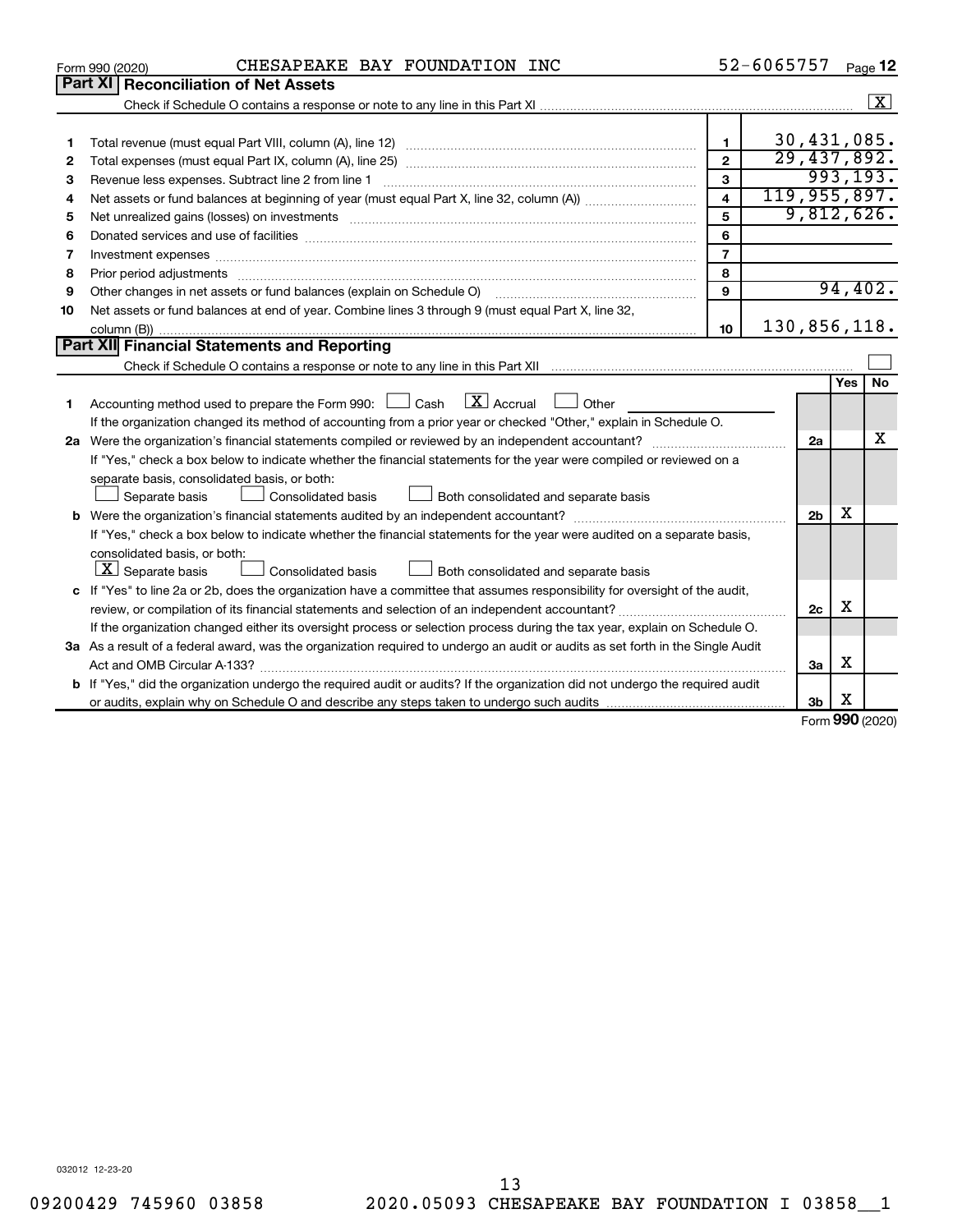| <b>SCHEDULE A</b> |  |
|-------------------|--|
|-------------------|--|

Department of the Treasury Internal Revenue Service

# Form 990 or 990-EZ) **Public Charity Status and Public Support**<br>
Complete if the organization is a section 501(c)(3) organization or a section<br> **2020**

**4947(a)(1) nonexempt charitable trust. | Attach to Form 990 or Form 990-EZ.** 

**| Go to www.irs.gov/Form990 for instructions and the latest information.**

| OMB No. 1545-0047                   |
|-------------------------------------|
| 02                                  |
| <b>Open to Public</b><br>Inspection |

 $\blacksquare$ 

| Name of the organization |  |
|--------------------------|--|
|--------------------------|--|

|                | <b>Employer identification number</b><br>Name of the organization<br>CHESAPEAKE BAY FOUNDATION INC |                                                                                                                                                                                                                                                                 |          |                                                       |                                                                |    |                            |  |                            |  |  |  |  |  |
|----------------|----------------------------------------------------------------------------------------------------|-----------------------------------------------------------------------------------------------------------------------------------------------------------------------------------------------------------------------------------------------------------------|----------|-------------------------------------------------------|----------------------------------------------------------------|----|----------------------------|--|----------------------------|--|--|--|--|--|
|                |                                                                                                    |                                                                                                                                                                                                                                                                 |          |                                                       |                                                                |    |                            |  | 52-6065757                 |  |  |  |  |  |
|                | Part I                                                                                             | Reason for Public Charity Status. (All organizations must complete this part.) See instructions.                                                                                                                                                                |          |                                                       |                                                                |    |                            |  |                            |  |  |  |  |  |
|                |                                                                                                    | The organization is not a private foundation because it is: (For lines 1 through 12, check only one box.)                                                                                                                                                       |          |                                                       |                                                                |    |                            |  |                            |  |  |  |  |  |
| 1              |                                                                                                    | A church, convention of churches, or association of churches described in section 170(b)(1)(A)(i).                                                                                                                                                              |          |                                                       |                                                                |    |                            |  |                            |  |  |  |  |  |
| 2              |                                                                                                    | A school described in section 170(b)(1)(A)(ii). (Attach Schedule E (Form 990 or 990-EZ).)                                                                                                                                                                       |          |                                                       |                                                                |    |                            |  |                            |  |  |  |  |  |
| 3              |                                                                                                    | A hospital or a cooperative hospital service organization described in section 170(b)(1)(A)(iii).                                                                                                                                                               |          |                                                       |                                                                |    |                            |  |                            |  |  |  |  |  |
| 4              |                                                                                                    | A medical research organization operated in conjunction with a hospital described in section 170(b)(1)(A)(iii). Enter the hospital's name,                                                                                                                      |          |                                                       |                                                                |    |                            |  |                            |  |  |  |  |  |
|                |                                                                                                    | city, and state:                                                                                                                                                                                                                                                |          |                                                       |                                                                |    |                            |  |                            |  |  |  |  |  |
| 5              |                                                                                                    | An organization operated for the benefit of a college or university owned or operated by a governmental unit described in                                                                                                                                       |          |                                                       |                                                                |    |                            |  |                            |  |  |  |  |  |
|                |                                                                                                    | section 170(b)(1)(A)(iv). (Complete Part II.)                                                                                                                                                                                                                   |          |                                                       |                                                                |    |                            |  |                            |  |  |  |  |  |
| 6              |                                                                                                    | A federal, state, or local government or governmental unit described in section 170(b)(1)(A)(v).                                                                                                                                                                |          |                                                       |                                                                |    |                            |  |                            |  |  |  |  |  |
| $\overline{7}$ | $\boxed{\text{X}}$                                                                                 | An organization that normally receives a substantial part of its support from a governmental unit or from the general public described in                                                                                                                       |          |                                                       |                                                                |    |                            |  |                            |  |  |  |  |  |
|                |                                                                                                    | section 170(b)(1)(A)(vi). (Complete Part II.)                                                                                                                                                                                                                   |          |                                                       |                                                                |    |                            |  |                            |  |  |  |  |  |
| 8              |                                                                                                    | A community trust described in section 170(b)(1)(A)(vi). (Complete Part II.)                                                                                                                                                                                    |          |                                                       |                                                                |    |                            |  |                            |  |  |  |  |  |
| 9              |                                                                                                    |                                                                                                                                                                                                                                                                 |          |                                                       |                                                                |    |                            |  |                            |  |  |  |  |  |
|                |                                                                                                    | An agricultural research organization described in section 170(b)(1)(A)(ix) operated in conjunction with a land-grant college<br>or university or a non-land-grant college of agriculture (see instructions). Enter the name, city, and state of the college or |          |                                                       |                                                                |    |                            |  |                            |  |  |  |  |  |
|                |                                                                                                    | university:                                                                                                                                                                                                                                                     |          |                                                       |                                                                |    |                            |  |                            |  |  |  |  |  |
| 10             |                                                                                                    | An organization that normally receives (1) more than 33 1/3% of its support from contributions, membership fees, and gross receipts from                                                                                                                        |          |                                                       |                                                                |    |                            |  |                            |  |  |  |  |  |
|                |                                                                                                    | activities related to its exempt functions, subject to certain exceptions; and (2) no more than 33 1/3% of its support from gross investment                                                                                                                    |          |                                                       |                                                                |    |                            |  |                            |  |  |  |  |  |
|                |                                                                                                    | income and unrelated business taxable income (less section 511 tax) from businesses acquired by the organization after June 30, 1975.                                                                                                                           |          |                                                       |                                                                |    |                            |  |                            |  |  |  |  |  |
|                |                                                                                                    | See section 509(a)(2). (Complete Part III.)                                                                                                                                                                                                                     |          |                                                       |                                                                |    |                            |  |                            |  |  |  |  |  |
| 11             |                                                                                                    | An organization organized and operated exclusively to test for public safety. See section 509(a)(4).                                                                                                                                                            |          |                                                       |                                                                |    |                            |  |                            |  |  |  |  |  |
| 12             |                                                                                                    | An organization organized and operated exclusively for the benefit of, to perform the functions of, or to carry out the purposes of one or                                                                                                                      |          |                                                       |                                                                |    |                            |  |                            |  |  |  |  |  |
|                |                                                                                                    | more publicly supported organizations described in section 509(a)(1) or section 509(a)(2). See section 509(a)(3). Check the box in                                                                                                                              |          |                                                       |                                                                |    |                            |  |                            |  |  |  |  |  |
|                |                                                                                                    | lines 12a through 12d that describes the type of supporting organization and complete lines 12e, 12f, and 12g.                                                                                                                                                  |          |                                                       |                                                                |    |                            |  |                            |  |  |  |  |  |
| a              |                                                                                                    | Type I. A supporting organization operated, supervised, or controlled by its supported organization(s), typically by giving                                                                                                                                     |          |                                                       |                                                                |    |                            |  |                            |  |  |  |  |  |
|                |                                                                                                    | the supported organization(s) the power to regularly appoint or elect a majority of the directors or trustees of the supporting                                                                                                                                 |          |                                                       |                                                                |    |                            |  |                            |  |  |  |  |  |
|                |                                                                                                    | organization. You must complete Part IV, Sections A and B.                                                                                                                                                                                                      |          |                                                       |                                                                |    |                            |  |                            |  |  |  |  |  |
| b              |                                                                                                    | Type II. A supporting organization supervised or controlled in connection with its supported organization(s), by having                                                                                                                                         |          |                                                       |                                                                |    |                            |  |                            |  |  |  |  |  |
|                |                                                                                                    | control or management of the supporting organization vested in the same persons that control or manage the supported                                                                                                                                            |          |                                                       |                                                                |    |                            |  |                            |  |  |  |  |  |
|                |                                                                                                    | organization(s). You must complete Part IV, Sections A and C.                                                                                                                                                                                                   |          |                                                       |                                                                |    |                            |  |                            |  |  |  |  |  |
|                |                                                                                                    | Type III functionally integrated. A supporting organization operated in connection with, and functionally integrated with,                                                                                                                                      |          |                                                       |                                                                |    |                            |  |                            |  |  |  |  |  |
|                |                                                                                                    | its supported organization(s) (see instructions). You must complete Part IV, Sections A, D, and E.                                                                                                                                                              |          |                                                       |                                                                |    |                            |  |                            |  |  |  |  |  |
| d              |                                                                                                    | Type III non-functionally integrated. A supporting organization operated in connection with its supported organization(s)                                                                                                                                       |          |                                                       |                                                                |    |                            |  |                            |  |  |  |  |  |
|                |                                                                                                    | that is not functionally integrated. The organization generally must satisfy a distribution requirement and an attentiveness                                                                                                                                    |          |                                                       |                                                                |    |                            |  |                            |  |  |  |  |  |
|                |                                                                                                    | requirement (see instructions). You must complete Part IV, Sections A and D, and Part V.                                                                                                                                                                        |          |                                                       |                                                                |    |                            |  |                            |  |  |  |  |  |
| е              |                                                                                                    | Check this box if the organization received a written determination from the IRS that it is a Type I, Type II, Type III                                                                                                                                         |          |                                                       |                                                                |    |                            |  |                            |  |  |  |  |  |
|                |                                                                                                    | functionally integrated, or Type III non-functionally integrated supporting organization.                                                                                                                                                                       |          |                                                       |                                                                |    |                            |  |                            |  |  |  |  |  |
|                |                                                                                                    |                                                                                                                                                                                                                                                                 |          |                                                       |                                                                |    |                            |  |                            |  |  |  |  |  |
|                |                                                                                                    | Provide the following information about the supported organization(s).                                                                                                                                                                                          |          |                                                       |                                                                |    |                            |  |                            |  |  |  |  |  |
|                |                                                                                                    | (i) Name of supported                                                                                                                                                                                                                                           | (ii) EIN | (iii) Type of organization                            | (iv) Is the organization listed<br>in your governing document? |    | (v) Amount of monetary     |  | (vi) Amount of other       |  |  |  |  |  |
|                |                                                                                                    | organization                                                                                                                                                                                                                                                    |          | (described on lines 1-10<br>above (see instructions)) | Yes                                                            | No | support (see instructions) |  | support (see instructions) |  |  |  |  |  |
|                |                                                                                                    |                                                                                                                                                                                                                                                                 |          |                                                       |                                                                |    |                            |  |                            |  |  |  |  |  |
|                |                                                                                                    |                                                                                                                                                                                                                                                                 |          |                                                       |                                                                |    |                            |  |                            |  |  |  |  |  |
|                |                                                                                                    |                                                                                                                                                                                                                                                                 |          |                                                       |                                                                |    |                            |  |                            |  |  |  |  |  |
|                |                                                                                                    |                                                                                                                                                                                                                                                                 |          |                                                       |                                                                |    |                            |  |                            |  |  |  |  |  |
|                |                                                                                                    |                                                                                                                                                                                                                                                                 |          |                                                       |                                                                |    |                            |  |                            |  |  |  |  |  |
|                |                                                                                                    |                                                                                                                                                                                                                                                                 |          |                                                       |                                                                |    |                            |  |                            |  |  |  |  |  |
|                |                                                                                                    |                                                                                                                                                                                                                                                                 |          |                                                       |                                                                |    |                            |  |                            |  |  |  |  |  |
|                |                                                                                                    |                                                                                                                                                                                                                                                                 |          |                                                       |                                                                |    |                            |  |                            |  |  |  |  |  |
|                |                                                                                                    |                                                                                                                                                                                                                                                                 |          |                                                       |                                                                |    |                            |  |                            |  |  |  |  |  |
|                |                                                                                                    |                                                                                                                                                                                                                                                                 |          |                                                       |                                                                |    |                            |  |                            |  |  |  |  |  |
| Total          |                                                                                                    |                                                                                                                                                                                                                                                                 |          |                                                       |                                                                |    |                            |  |                            |  |  |  |  |  |

LHA For Paperwork Reduction Act Notice, see the Instructions for Form 990 or 990-EZ. 032021 01-25-21 Schedule A (Form 990 or 990-EZ) 2020 14

09200429 745960 03858 2020.05093 CHESAPEAKE BAY FOUNDATION I 03858\_1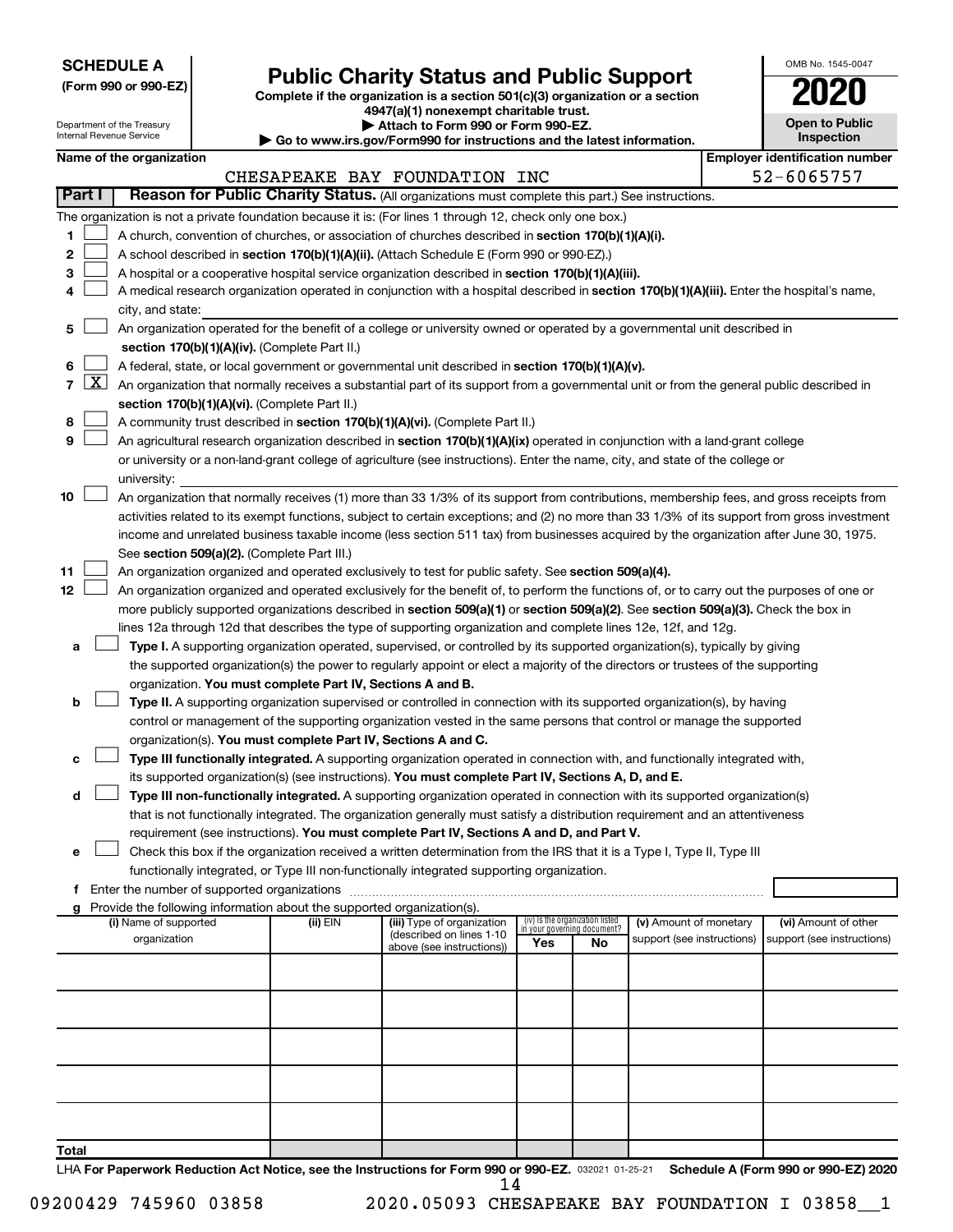#### Schedule A (Form 990 or 990-EZ) 2020 CHESAPEAKE BAY FOUNDATION INC  $52-6065757$   $_{\rm Page}$

52-6065757 Page 2

**Part II Support Schedule for Organizations Described in Sections 170(b)(1)(A)(iv) and 170(b)(1)(A)(vi)**

(Complete only if you checked the box on line 5, 7, or 8 of Part I or if the organization failed to qualify under Part III. If the organization fails to qualify under the tests listed below, please complete Part III.)

|    | <b>Section A. Public Support</b>                                                                                                                                                                                                                 |             |              |               |                    |                                      |                                          |
|----|--------------------------------------------------------------------------------------------------------------------------------------------------------------------------------------------------------------------------------------------------|-------------|--------------|---------------|--------------------|--------------------------------------|------------------------------------------|
|    | Calendar year (or fiscal year beginning in)                                                                                                                                                                                                      | (a) 2016    | (b) 2017     | $(c)$ 2018    | $(d)$ 2019         | (e) 2020                             | (f) Total                                |
|    | 1 Gifts, grants, contributions, and                                                                                                                                                                                                              |             |              |               |                    |                                      |                                          |
|    | membership fees received. (Do not                                                                                                                                                                                                                |             |              |               |                    |                                      |                                          |
|    | include any "unusual grants.")                                                                                                                                                                                                                   | 20,937,874. | 26,494,920.  | 26, 413, 351. | 32,090,232.        | 23, 177, 187.                        | 129, 113, 564.                           |
|    | 2 Tax revenues levied for the organ-                                                                                                                                                                                                             |             |              |               |                    |                                      |                                          |
|    | ization's benefit and either paid to                                                                                                                                                                                                             |             |              |               |                    |                                      |                                          |
|    | or expended on its behalf                                                                                                                                                                                                                        |             |              |               |                    |                                      |                                          |
|    | 3 The value of services or facilities                                                                                                                                                                                                            |             |              |               |                    |                                      |                                          |
|    | furnished by a governmental unit to                                                                                                                                                                                                              |             |              |               |                    |                                      |                                          |
|    | the organization without charge                                                                                                                                                                                                                  |             |              |               |                    |                                      |                                          |
|    | 4 Total. Add lines 1 through 3                                                                                                                                                                                                                   | 20,937,874. | 26,494,920   | 26, 413, 351. | 32,090,232.        | 23, 177, 187.                        | 129, 113, 564.                           |
|    | 5 The portion of total contributions                                                                                                                                                                                                             |             |              |               |                    |                                      |                                          |
|    | by each person (other than a                                                                                                                                                                                                                     |             |              |               |                    |                                      |                                          |
|    | governmental unit or publicly                                                                                                                                                                                                                    |             |              |               |                    |                                      |                                          |
|    | supported organization) included                                                                                                                                                                                                                 |             |              |               |                    |                                      |                                          |
|    | on line 1 that exceeds 2% of the                                                                                                                                                                                                                 |             |              |               |                    |                                      |                                          |
|    | amount shown on line 11,                                                                                                                                                                                                                         |             |              |               |                    |                                      |                                          |
|    | column (f)                                                                                                                                                                                                                                       |             |              |               |                    |                                      | 5,998,690.                               |
|    | 6 Public support. Subtract line 5 from line 4.                                                                                                                                                                                                   |             |              |               |                    |                                      | 123, 114, 874.                           |
|    | <b>Section B. Total Support</b>                                                                                                                                                                                                                  |             |              |               |                    |                                      |                                          |
|    | Calendar year (or fiscal year beginning in)                                                                                                                                                                                                      | (a) 2016    | (b) 2017     | $(c)$ 2018    | $(d)$ 2019         | (e) 2020                             | (f) Total                                |
|    | <b>7</b> Amounts from line 4                                                                                                                                                                                                                     | 20,937,874. | 26,494,920   | 26, 413, 351  | 32,090,232.        | 23, 177, 187                         | 129, 113, 564.                           |
|    | 8 Gross income from interest,                                                                                                                                                                                                                    |             |              |               |                    |                                      |                                          |
|    | dividends, payments received on                                                                                                                                                                                                                  |             |              |               |                    |                                      |                                          |
|    | securities loans, rents, royalties,                                                                                                                                                                                                              |             |              |               |                    |                                      |                                          |
|    | and income from similar sources                                                                                                                                                                                                                  | 834,067.    | 1, 230, 371. | 1,256,278.    | 743,038.           | 990,704.                             | 5,054,458.                               |
|    | 9 Net income from unrelated business                                                                                                                                                                                                             |             |              |               |                    |                                      |                                          |
|    | activities, whether or not the                                                                                                                                                                                                                   |             |              |               |                    |                                      |                                          |
|    | business is regularly carried on                                                                                                                                                                                                                 |             |              |               |                    | $\mathbf 0$ .                        |                                          |
|    | 10 Other income. Do not include gain                                                                                                                                                                                                             |             |              |               |                    |                                      |                                          |
|    | or loss from the sale of capital                                                                                                                                                                                                                 |             |              |               |                    |                                      |                                          |
|    | assets (Explain in Part VI.)                                                                                                                                                                                                                     | 24,860.     | 35, 729.     |               | $77,625.$ 156,747. |                                      | $49,694.$ 344,655.                       |
|    | 11 Total support. Add lines 7 through 10                                                                                                                                                                                                         |             |              |               |                    |                                      | 134, 512, 677.                           |
|    | <b>12</b> Gross receipts from related activities, etc. (see instructions)                                                                                                                                                                        |             |              |               |                    | 12 <sup>2</sup>                      | 6,382,624.                               |
|    | 13 First 5 years. If the Form 990 is for the organization's first, second, third, fourth, or fifth tax year as a section 501(c)(3)                                                                                                               |             |              |               |                    |                                      |                                          |
|    |                                                                                                                                                                                                                                                  |             |              |               |                    |                                      |                                          |
|    | <b>Section C. Computation of Public Support Percentage</b>                                                                                                                                                                                       |             |              |               |                    |                                      | 91.53                                    |
|    |                                                                                                                                                                                                                                                  |             |              |               |                    | 14                                   | $\%$<br>90.29                            |
|    |                                                                                                                                                                                                                                                  |             |              |               |                    | 15                                   | $\%$                                     |
|    | 16a 33 1/3% support test - 2020. If the organization did not check the box on line 13, and line 14 is 33 1/3% or more, check this box and                                                                                                        |             |              |               |                    |                                      | $\blacktriangleright$ $\boxed{\text{X}}$ |
|    |                                                                                                                                                                                                                                                  |             |              |               |                    |                                      |                                          |
|    | b 33 1/3% support test - 2019. If the organization did not check a box on line 13 or 16a, and line 15 is 33 1/3% or more, check this box                                                                                                         |             |              |               |                    |                                      |                                          |
|    | 17a 10% -facts-and-circumstances test - 2020. If the organization did not check a box on line 13, 16a, or 16b, and line 14 is 10% or more,                                                                                                       |             |              |               |                    |                                      |                                          |
|    |                                                                                                                                                                                                                                                  |             |              |               |                    |                                      |                                          |
|    | and if the organization meets the facts-and-circumstances test, check this box and stop here. Explain in Part VI how the organization<br>meets the facts-and-circumstances test. The organization qualifies as a publicly supported organization |             |              |               |                    |                                      |                                          |
|    | <b>b 10%</b> -facts-and-circumstances test - 2019. If the organization did not check a box on line 13, 16a, 16b, or 17a, and line 15 is 10% or                                                                                                   |             |              |               |                    |                                      |                                          |
|    | more, and if the organization meets the facts-and-circumstances test, check this box and <b>stop here.</b> Explain in Part VI how the                                                                                                            |             |              |               |                    |                                      |                                          |
|    | organization meets the facts-and-circumstances test. The organization qualifies as a publicly supported organization                                                                                                                             |             |              |               |                    |                                      |                                          |
| 18 | Private foundation. If the organization did not check a box on line 13, 16a, 16b, 17a, or 17b, check this box and see instructions.                                                                                                              |             |              |               |                    |                                      |                                          |
|    |                                                                                                                                                                                                                                                  |             |              |               |                    | Schedule A (Form 990 or 990-EZ) 2020 |                                          |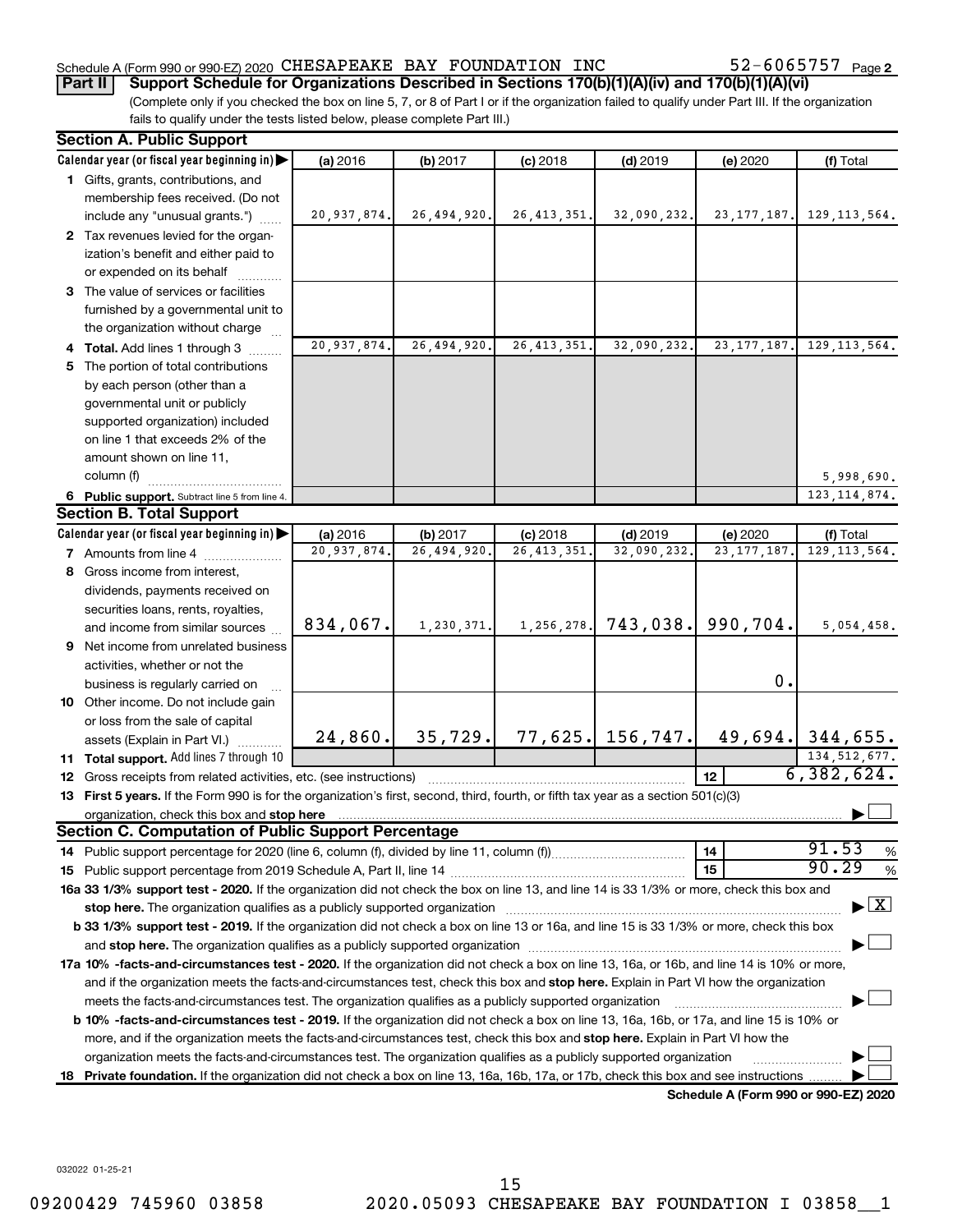#### Schedule A (Form 990 or 990-EZ) 2020 CHESAPEAKE BAY FOUNDATION INC  $52-6065757$   $_{\rm Page}$ **Part III Support Schedule for Organizations Described in Section 509(a)(2)**

(Complete only if you checked the box on line 10 of Part I or if the organization failed to qualify under Part II. If the organization fails to qualify under the tests listed below, please complete Part II.)

|    | Calendar year (or fiscal year beginning in)                                                                                                         | (a) 2016 | (b) 2017 | $(c)$ 2018 | $(d)$ 2019 | (e) 2020 | (f) Total                                      |
|----|-----------------------------------------------------------------------------------------------------------------------------------------------------|----------|----------|------------|------------|----------|------------------------------------------------|
|    | 1 Gifts, grants, contributions, and                                                                                                                 |          |          |            |            |          |                                                |
|    | membership fees received. (Do not                                                                                                                   |          |          |            |            |          |                                                |
|    | include any "unusual grants.")                                                                                                                      |          |          |            |            |          |                                                |
|    | 2 Gross receipts from admissions,<br>merchandise sold or services per-<br>formed, or facilities furnished in<br>any activity that is related to the |          |          |            |            |          |                                                |
|    | organization's tax-exempt purpose                                                                                                                   |          |          |            |            |          |                                                |
| 3  | Gross receipts from activities that                                                                                                                 |          |          |            |            |          |                                                |
|    | are not an unrelated trade or bus-<br>iness under section 513                                                                                       |          |          |            |            |          |                                                |
| 4  | Tax revenues levied for the organ-                                                                                                                  |          |          |            |            |          |                                                |
|    | ization's benefit and either paid to<br>or expended on its behalf<br>.                                                                              |          |          |            |            |          |                                                |
| 5. | The value of services or facilities                                                                                                                 |          |          |            |            |          |                                                |
|    | furnished by a governmental unit to<br>the organization without charge                                                                              |          |          |            |            |          |                                                |
|    | Total. Add lines 1 through 5                                                                                                                        |          |          |            |            |          |                                                |
| 6  | 7a Amounts included on lines 1, 2, and                                                                                                              |          |          |            |            |          |                                                |
|    |                                                                                                                                                     |          |          |            |            |          |                                                |
|    | 3 received from disqualified persons<br><b>b</b> Amounts included on lines 2 and 3 received                                                         |          |          |            |            |          |                                                |
|    | from other than disqualified persons that<br>exceed the greater of \$5,000 or 1% of the<br>amount on line 13 for the year                           |          |          |            |            |          |                                                |
|    | c Add lines 7a and 7b                                                                                                                               |          |          |            |            |          |                                                |
|    | 8 Public support. (Subtract line 7c from line 6.)                                                                                                   |          |          |            |            |          |                                                |
|    | <b>Section B. Total Support</b>                                                                                                                     |          |          |            |            |          |                                                |
|    | Calendar year (or fiscal year beginning in)                                                                                                         | (a) 2016 | (b) 2017 | $(c)$ 2018 | $(d)$ 2019 | (e) 2020 | (f) Total                                      |
|    | <b>9</b> Amounts from line 6                                                                                                                        |          |          |            |            |          |                                                |
|    | <b>10a</b> Gross income from interest,<br>dividends, payments received on<br>securities loans, rents, royalties,<br>and income from similar sources |          |          |            |            |          |                                                |
|    | <b>b</b> Unrelated business taxable income                                                                                                          |          |          |            |            |          |                                                |
|    | (less section 511 taxes) from businesses<br>acquired after June 30, 1975 [[11, 11, 11, 11]                                                          |          |          |            |            |          |                                                |
|    | c Add lines 10a and 10b                                                                                                                             |          |          |            |            |          |                                                |
| 11 | Net income from unrelated business<br>activities not included in line 10b.<br>whether or not the business is<br>regularly carried on                |          |          |            |            |          |                                                |
|    | <b>12</b> Other income. Do not include gain<br>or loss from the sale of capital<br>assets (Explain in Part VI.)                                     |          |          |            |            |          |                                                |
|    | <b>13</b> Total support. (Add lines 9, 10c, 11, and 12.)                                                                                            |          |          |            |            |          |                                                |
|    | 14 First 5 years. If the Form 990 is for the organization's first, second, third, fourth, or fifth tax year as a section 501(c)(3) organization,    |          |          |            |            |          |                                                |
|    |                                                                                                                                                     |          |          |            |            |          |                                                |
|    | Section C. Computation of Public Support Percentage                                                                                                 |          |          |            |            |          |                                                |
|    |                                                                                                                                                     |          |          |            |            | 15       | %                                              |
|    |                                                                                                                                                     |          |          |            |            | 16       | %                                              |
|    | Section D. Computation of Investment Income Percentage                                                                                              |          |          |            |            |          |                                                |
|    |                                                                                                                                                     |          |          |            |            | 17       | %                                              |
|    | 18 Investment income percentage from 2019 Schedule A, Part III, line 17                                                                             |          |          |            |            | 18       | %                                              |
|    | 19a 33 1/3% support tests - 2020. If the organization did not check the box on line 14, and line 15 is more than 33 1/3%, and line 17 is not        |          |          |            |            |          |                                                |
|    | more than 33 1/3%, check this box and stop here. The organization qualifies as a publicly supported organization                                    |          |          |            |            |          |                                                |
|    | <b>b 33 1/3% support tests - 2019.</b> If the organization did not check a box on line 14 or line 19a, and line 16 is more than 33 1/3%, and        |          |          |            |            |          |                                                |
|    | line 18 is not more than 33 1/3%, check this box and stop here. The organization qualifies as a publicly supported organization                     |          |          |            |            |          |                                                |
|    |                                                                                                                                                     |          |          |            |            |          |                                                |
|    |                                                                                                                                                     |          |          |            |            |          |                                                |
|    | 032023 01-25-21                                                                                                                                     |          |          | 16         |            |          | Schedule A (Form 990 or 990-EZ) 2020           |
|    | 09200429 745960 03858                                                                                                                               |          |          |            |            |          | 2020.05093 CHESAPEAKE BAY FOUNDATION I 03858 1 |
|    |                                                                                                                                                     |          |          |            |            |          |                                                |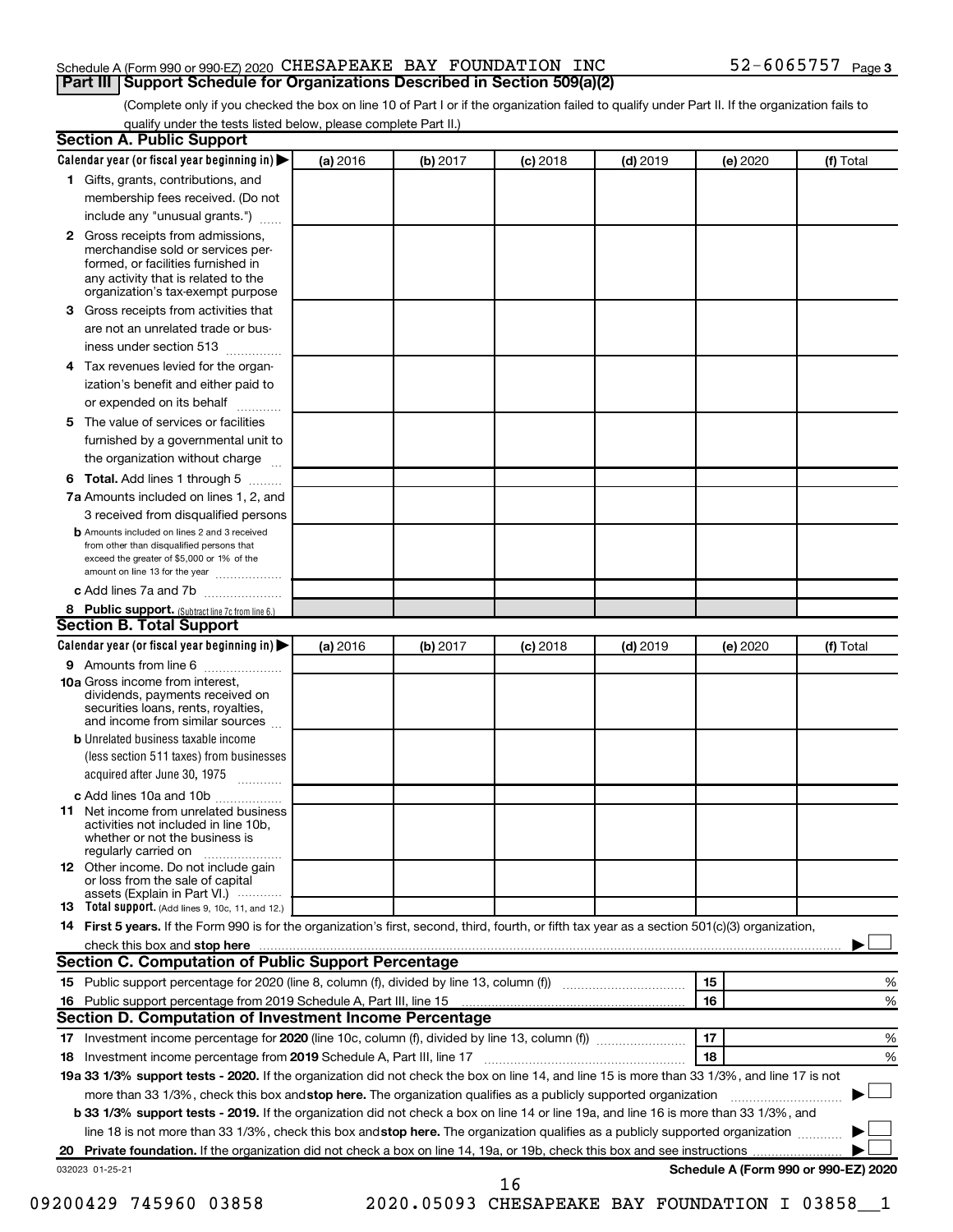#### Schedule A (Form 990 or 990-EZ) 2020 CHESAPEAKE BAY FOUNDATION INC  $52-6065757$   $_{\rm Page}$

#### $52 - 6065757$  Page 4

**1**

**2**

**3a**

**3b**

**3c**

**4a**

**4b**

**4c**

**5a**

**5b 5c**

**6**

**7**

**8**

**9a**

**9b**

**9c**

**10a**

**10b**

**Yes No**

### **Part IV Supporting Organizations**

(Complete only if you checked a box in line 12 on Part I. If you checked box 12a, Part I, complete Sections A and B. If you checked box 12b, Part I, complete Sections A and C. If you checked box 12c, Part I, complete Sections A, D, and E. If you checked box 12d, Part I, complete Sections A and D, and complete Part V.)

### **Section A. All Supporting Organizations**

- **1** Are all of the organization's supported organizations listed by name in the organization's governing documents? If "No," describe in Part VI how the supported organizations are designated. If designated by *class or purpose, describe the designation. If historic and continuing relationship, explain.*
- **2** Did the organization have any supported organization that does not have an IRS determination of status under section 509(a)(1) or (2)? If "Yes," explain in Part **VI** how the organization determined that the supported *organization was described in section 509(a)(1) or (2).*
- **3a** Did the organization have a supported organization described in section 501(c)(4), (5), or (6)? If "Yes," answer *lines 3b and 3c below.*
- **b** Did the organization confirm that each supported organization qualified under section 501(c)(4), (5), or (6) and satisfied the public support tests under section 509(a)(2)? If "Yes," describe in Part VI when and how the *organization made the determination.*
- **c** Did the organization ensure that all support to such organizations was used exclusively for section 170(c)(2)(B) purposes? If "Yes," explain in Part VI what controls the organization put in place to ensure such use.
- **4 a** *If* Was any supported organization not organized in the United States ("foreign supported organization")? *"Yes," and if you checked box 12a or 12b in Part I, answer lines 4b and 4c below.*
- **b** Did the organization have ultimate control and discretion in deciding whether to make grants to the foreign supported organization? If "Yes," describe in Part VI how the organization had such control and discretion *despite being controlled or supervised by or in connection with its supported organizations.*
- **c** Did the organization support any foreign supported organization that does not have an IRS determination under sections 501(c)(3) and 509(a)(1) or (2)? If "Yes," explain in Part VI what controls the organization used *to ensure that all support to the foreign supported organization was used exclusively for section 170(c)(2)(B) purposes.*
- **5a** Did the organization add, substitute, or remove any supported organizations during the tax year? If "Yes," answer lines 5b and 5c below (if applicable). Also, provide detail in **Part VI,** including (i) the names and EIN *numbers of the supported organizations added, substituted, or removed; (ii) the reasons for each such action; (iii) the authority under the organization's organizing document authorizing such action; and (iv) how the action was accomplished (such as by amendment to the organizing document).*
- **b** Type I or Type II only. Was any added or substituted supported organization part of a class already designated in the organization's organizing document?
- **c Substitutions only.**  Was the substitution the result of an event beyond the organization's control?
- **6** Did the organization provide support (whether in the form of grants or the provision of services or facilities) to **Part VI.** support or benefit one or more of the filing organization's supported organizations? If "Yes," provide detail in anyone other than (i) its supported organizations, (ii) individuals that are part of the charitable class benefited by one or more of its supported organizations, or (iii) other supporting organizations that also
- **7** Did the organization provide a grant, loan, compensation, or other similar payment to a substantial contributor regard to a substantial contributor? If "Yes," complete Part I of Schedule L (Form 990 or 990-EZ). (as defined in section 4958(c)(3)(C)), a family member of a substantial contributor, or a 35% controlled entity with
- **8** Did the organization make a loan to a disqualified person (as defined in section 4958) not described in line 7? *If "Yes," complete Part I of Schedule L (Form 990 or 990-EZ).*
- **9 a** Was the organization controlled directly or indirectly at any time during the tax year by one or more in section 509(a)(1) or (2))? If "Yes," provide detail in **Part VI.** disqualified persons, as defined in section 4946 (other than foundation managers and organizations described
- **b** Did one or more disqualified persons (as defined in line 9a) hold a controlling interest in any entity in which the supporting organization had an interest? If "Yes," provide detail in Part VI.
- **c** Did a disqualified person (as defined in line 9a) have an ownership interest in, or derive any personal benefit from, assets in which the supporting organization also had an interest? If "Yes," provide detail in Part VI.
- **10 a** Was the organization subject to the excess business holdings rules of section 4943 because of section supporting organizations)? If "Yes," answer line 10b below. 4943(f) (regarding certain Type II supporting organizations, and all Type III non-functionally integrated
	- **b** Did the organization have any excess business holdings in the tax year? (Use Schedule C, Form 4720, to *determine whether the organization had excess business holdings.)*

032024 01-25-21

**Schedule A (Form 990 or 990-EZ) 2020**

17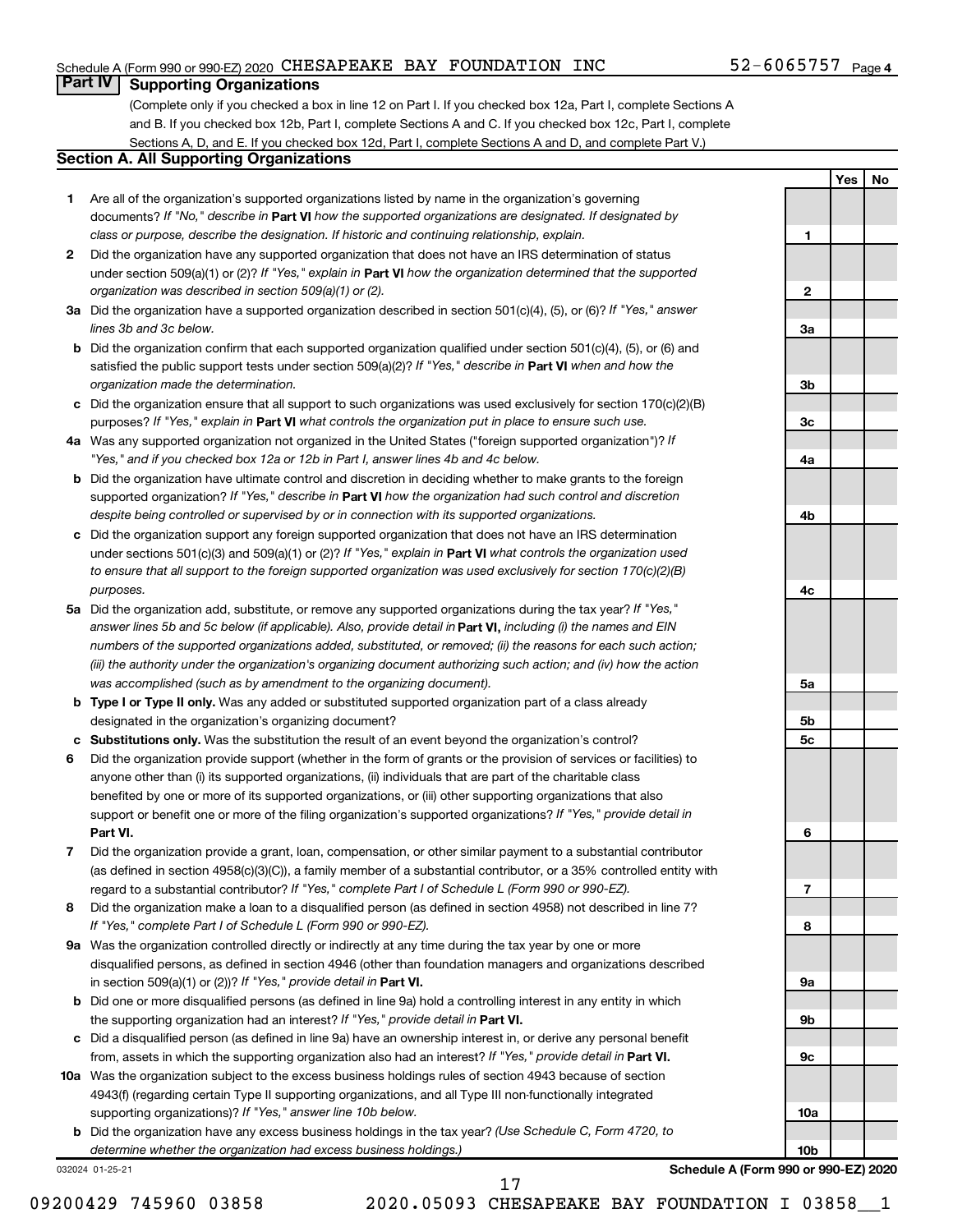#### Schedule A (Form 990 or 990-EZ) 2020 CHESAPEAKE BAY FOUNDATION INC  $52-6065757$   $_{\rm Page}$ **Part IV Supporting Organizations** *(continued)*

|    |                                                                                                                                                                                                                                                            |                 | Yes | No |
|----|------------------------------------------------------------------------------------------------------------------------------------------------------------------------------------------------------------------------------------------------------------|-----------------|-----|----|
| 11 | Has the organization accepted a gift or contribution from any of the following persons?                                                                                                                                                                    |                 |     |    |
|    | a A person who directly or indirectly controls, either alone or together with persons described in lines 11b and                                                                                                                                           |                 |     |    |
|    | 11c below, the governing body of a supported organization?                                                                                                                                                                                                 | 11a             |     |    |
| b  | A family member of a person described in line 11a above?                                                                                                                                                                                                   | 11 <sub>b</sub> |     |    |
|    | c A 35% controlled entity of a person described in line 11a or 11b above? If "Yes" to line 11a, 11b, or 11c, provide                                                                                                                                       |                 |     |    |
|    | detail in Part VI.                                                                                                                                                                                                                                         | 11c             |     |    |
|    | <b>Section B. Type I Supporting Organizations</b>                                                                                                                                                                                                          |                 |     |    |
|    |                                                                                                                                                                                                                                                            |                 | Yes | No |
| 1  | Did the governing body, members of the governing body, officers acting in their official capacity, or membership of one or                                                                                                                                 |                 |     |    |
|    | more supported organizations have the power to regularly appoint or elect at least a majority of the organization's officers,                                                                                                                              |                 |     |    |
|    | directors, or trustees at all times during the tax year? If "No," describe in Part VI how the supported organization(s)                                                                                                                                    |                 |     |    |
|    | effectively operated, supervised, or controlled the organization's activities. If the organization had more than one supported<br>organization, describe how the powers to appoint and/or remove officers, directors, or trustees were allocated among the |                 |     |    |
|    | supported organizations and what conditions or restrictions, if any, applied to such powers during the tax year.                                                                                                                                           | 1               |     |    |
| 2  | Did the organization operate for the benefit of any supported organization other than the supported                                                                                                                                                        |                 |     |    |
|    | organization(s) that operated, supervised, or controlled the supporting organization? If "Yes," explain in                                                                                                                                                 |                 |     |    |
|    | <b>Part VI</b> how providing such benefit carried out the purposes of the supported organization(s) that operated,                                                                                                                                         |                 |     |    |
|    | supervised, or controlled the supporting organization.                                                                                                                                                                                                     | 2               |     |    |
|    | Section C. Type II Supporting Organizations                                                                                                                                                                                                                |                 |     |    |
|    |                                                                                                                                                                                                                                                            |                 | Yes | No |
| 1. | Were a majority of the organization's directors or trustees during the tax year also a majority of the directors                                                                                                                                           |                 |     |    |
|    | or trustees of each of the organization's supported organization(s)? If "No," describe in Part VI how control                                                                                                                                              |                 |     |    |
|    | or management of the supporting organization was vested in the same persons that controlled or managed                                                                                                                                                     |                 |     |    |
|    | the supported organization(s).                                                                                                                                                                                                                             | 1               |     |    |
|    | Section D. All Type III Supporting Organizations                                                                                                                                                                                                           |                 |     |    |
|    |                                                                                                                                                                                                                                                            |                 | Yes | No |
| 1  | Did the organization provide to each of its supported organizations, by the last day of the fifth month of the                                                                                                                                             |                 |     |    |
|    | organization's tax year, (i) a written notice describing the type and amount of support provided during the prior tax                                                                                                                                      |                 |     |    |
|    | year, (ii) a copy of the Form 990 that was most recently filed as of the date of notification, and (iii) copies of the                                                                                                                                     |                 |     |    |
|    | organization's governing documents in effect on the date of notification, to the extent not previously provided?                                                                                                                                           | 1               |     |    |
| 2  | Were any of the organization's officers, directors, or trustees either (i) appointed or elected by the supported                                                                                                                                           |                 |     |    |
|    | organization(s) or (ii) serving on the governing body of a supported organization? If "No," explain in Part VI how                                                                                                                                         |                 |     |    |
|    | the organization maintained a close and continuous working relationship with the supported organization(s).                                                                                                                                                | $\mathbf{2}$    |     |    |
| 3  | By reason of the relationship described in line 2, above, did the organization's supported organizations have a                                                                                                                                            |                 |     |    |
|    | significant voice in the organization's investment policies and in directing the use of the organization's                                                                                                                                                 |                 |     |    |
|    | income or assets at all times during the tax year? If "Yes," describe in Part VI the role the organization's                                                                                                                                               |                 |     |    |
|    | supported organizations played in this regard.                                                                                                                                                                                                             | 3               |     |    |
|    | Section E. Type III Functionally Integrated Supporting Organizations                                                                                                                                                                                       |                 |     |    |
| 1. | Check the box next to the method that the organization used to satisfy the Integral Part Test during the yealsee instructions).                                                                                                                            |                 |     |    |
| а  | The organization satisfied the Activities Test. Complete line 2 below.                                                                                                                                                                                     |                 |     |    |
| b  | The organization is the parent of each of its supported organizations. Complete line 3 below.                                                                                                                                                              |                 |     |    |
| c  | The organization supported a governmental entity. Describe in Part VI how you supported a governmental entity (see instructions).                                                                                                                          |                 |     |    |
| 2  | Activities Test. Answer lines 2a and 2b below.                                                                                                                                                                                                             |                 | Yes | No |
| а  | Did substantially all of the organization's activities during the tax year directly further the exempt purposes of                                                                                                                                         |                 |     |    |
|    | the supported organization(s) to which the organization was responsive? If "Yes," then in Part VI identify                                                                                                                                                 |                 |     |    |
|    | those supported organizations and explain how these activities directly furthered their exempt purposes,                                                                                                                                                   |                 |     |    |
|    | how the organization was responsive to those supported organizations, and how the organization determined                                                                                                                                                  |                 |     |    |
|    | that these activities constituted substantially all of its activities.                                                                                                                                                                                     | 2a              |     |    |
| b  | Did the activities described in line 2a, above, constitute activities that, but for the organization's involvement,                                                                                                                                        |                 |     |    |
|    | one or more of the organization's supported organization(s) would have been engaged in? If "Yes," explain in                                                                                                                                               |                 |     |    |
|    | <b>Part VI</b> the reasons for the organization's position that its supported organization(s) would have engaged in                                                                                                                                        |                 |     |    |
|    | these activities but for the organization's involvement.                                                                                                                                                                                                   | 2 <sub>b</sub>  |     |    |
| 3  | Parent of Supported Organizations. Answer lines 3a and 3b below.                                                                                                                                                                                           |                 |     |    |
| а  | Did the organization have the power to regularly appoint or elect a majority of the officers, directors, or                                                                                                                                                |                 |     |    |
|    | trustees of each of the supported organizations? If "Yes" or "No" provide details in Part VI.                                                                                                                                                              | За              |     |    |
| b  | Did the organization exercise a substantial degree of direction over the policies, programs, and activities of each                                                                                                                                        |                 |     |    |
|    | of its supported organizations? If "Yes," describe in Part VI the role played by the organization in this regard.                                                                                                                                          | 3b              |     |    |
|    | Schedule A (Form 990 or 990-EZ) 2020<br>032025 01-25-21                                                                                                                                                                                                    |                 |     |    |
|    | 18                                                                                                                                                                                                                                                         |                 |     |    |

<sup>09200429 745960 03858 2020.05093</sup> CHESAPEAKE BAY FOUNDATION I 03858\_1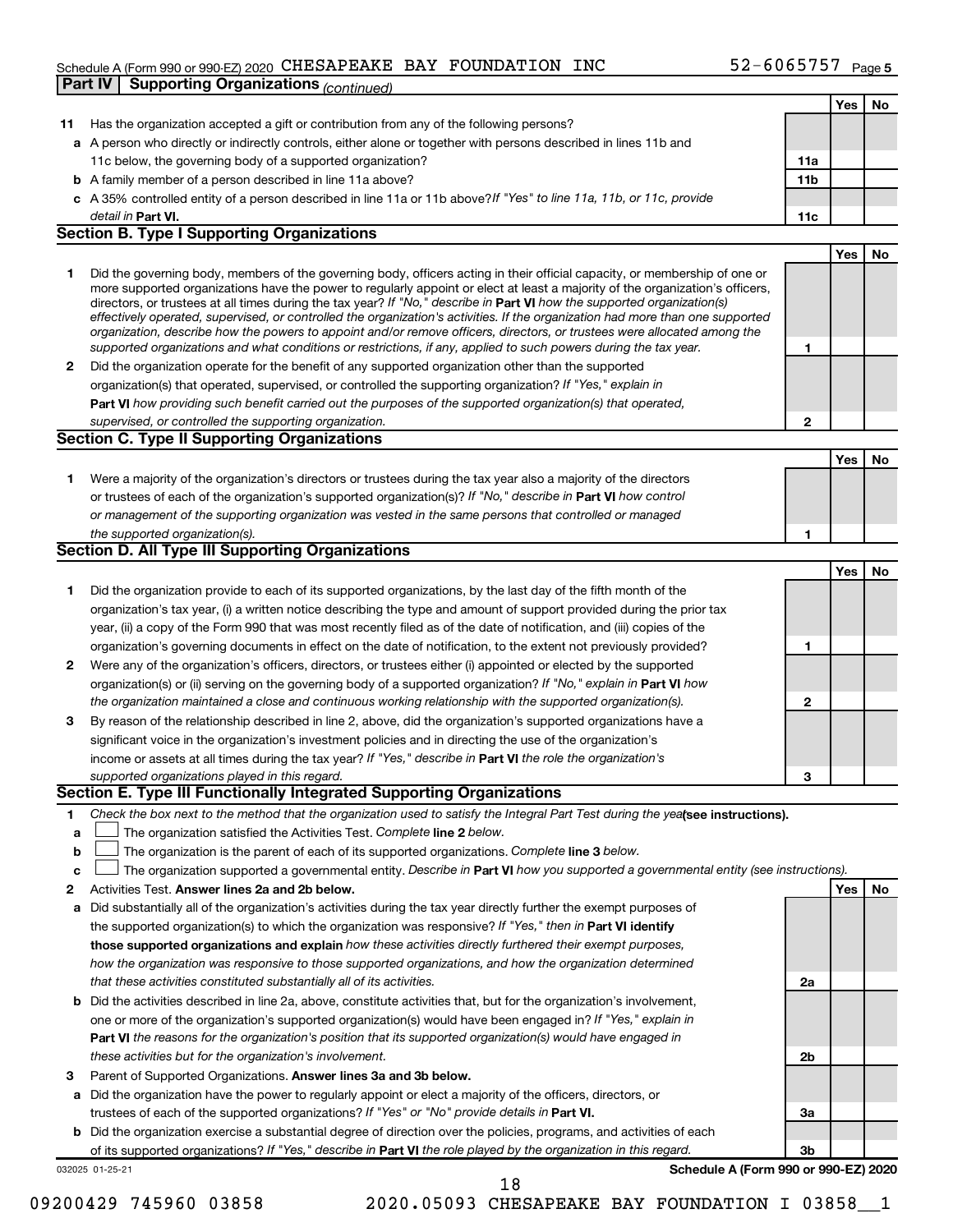#### Schedule A (Form 990 or 990-EZ) 2020 CHESAPEAKE BAY FOUNDATION INC  $52-6065757$   $_{\rm Page}$ **Part V Type III Non-Functionally Integrated 509(a)(3) Supporting Organizations**

1 **Letter See instructions.** Check here if the organization satisfied the Integral Part Test as a qualifying trust on Nov. 20, 1970 (*explain in* Part **VI**). See instructions. All other Type III non-functionally integrated supporting organizations must complete Sections A through E.

| Section A - Adjusted Net Income |                                                                             |                | (A) Prior Year | (B) Current Year<br>(optional) |
|---------------------------------|-----------------------------------------------------------------------------|----------------|----------------|--------------------------------|
| 1                               | Net short-term capital gain                                                 | 1              |                |                                |
| 2                               | Recoveries of prior-year distributions                                      | $\mathbf{2}$   |                |                                |
| З                               | Other gross income (see instructions)                                       | 3              |                |                                |
| 4                               | Add lines 1 through 3.                                                      | 4              |                |                                |
| 5                               | Depreciation and depletion                                                  | 5              |                |                                |
| 6                               | Portion of operating expenses paid or incurred for production or            |                |                |                                |
|                                 | collection of gross income or for management, conservation, or              |                |                |                                |
|                                 | maintenance of property held for production of income (see instructions)    | 6              |                |                                |
| 7                               | Other expenses (see instructions)                                           | $\overline{7}$ |                |                                |
| 8                               | Adjusted Net Income (subtract lines 5, 6, and 7 from line 4)                | 8              |                |                                |
|                                 | <b>Section B - Minimum Asset Amount</b>                                     |                | (A) Prior Year | (B) Current Year<br>(optional) |
| 1.                              | Aggregate fair market value of all non-exempt-use assets (see               |                |                |                                |
|                                 | instructions for short tax year or assets held for part of year):           |                |                |                                |
|                                 | <b>a</b> Average monthly value of securities                                | 1a             |                |                                |
|                                 | <b>b</b> Average monthly cash balances                                      | 1b             |                |                                |
|                                 | <b>c</b> Fair market value of other non-exempt-use assets                   | 1c             |                |                                |
|                                 | d Total (add lines 1a, 1b, and 1c)                                          | 1d             |                |                                |
|                                 | e Discount claimed for blockage or other factors                            |                |                |                                |
|                                 | (explain in detail in <b>Part VI</b> ):                                     |                |                |                                |
| 2                               | Acquisition indebtedness applicable to non-exempt-use assets                | $\mathbf{2}$   |                |                                |
| 3                               | Subtract line 2 from line 1d.                                               | 3              |                |                                |
| 4                               | Cash deemed held for exempt use. Enter 0.015 of line 3 (for greater amount, |                |                |                                |
|                                 | see instructions).                                                          | 4              |                |                                |
| 5                               | Net value of non-exempt-use assets (subtract line 4 from line 3)            | 5              |                |                                |
| 6                               | Multiply line 5 by 0.035.                                                   | 6              |                |                                |
| 7                               | Recoveries of prior-year distributions                                      | $\overline{7}$ |                |                                |
| 8                               | <b>Minimum Asset Amount (add line 7 to line 6)</b>                          | 8              |                |                                |
|                                 | <b>Section C - Distributable Amount</b>                                     |                |                | <b>Current Year</b>            |
| 1.                              | Adjusted net income for prior year (from Section A, line 8, column A)       | 1              |                |                                |
| $\mathbf{2}$                    | Enter 0.85 of line 1.                                                       | $\mathbf{2}$   |                |                                |
| 3                               | Minimum asset amount for prior year (from Section B, line 8, column A)      | 3              |                |                                |
| 4                               | Enter greater of line 2 or line 3.                                          | 4              |                |                                |
| 5                               | Income tax imposed in prior year                                            | 5              |                |                                |
| 6                               | Distributable Amount. Subtract line 5 from line 4, unless subject to        |                |                |                                |
|                                 | emergency temporary reduction (see instructions).                           | 6              |                |                                |
|                                 |                                                                             |                |                |                                |

**7** Check here if the current year is the organization's first as a non-functionally integrated Type III supporting organization (see † instructions).

**Schedule A (Form 990 or 990-EZ) 2020**

032026 01-25-21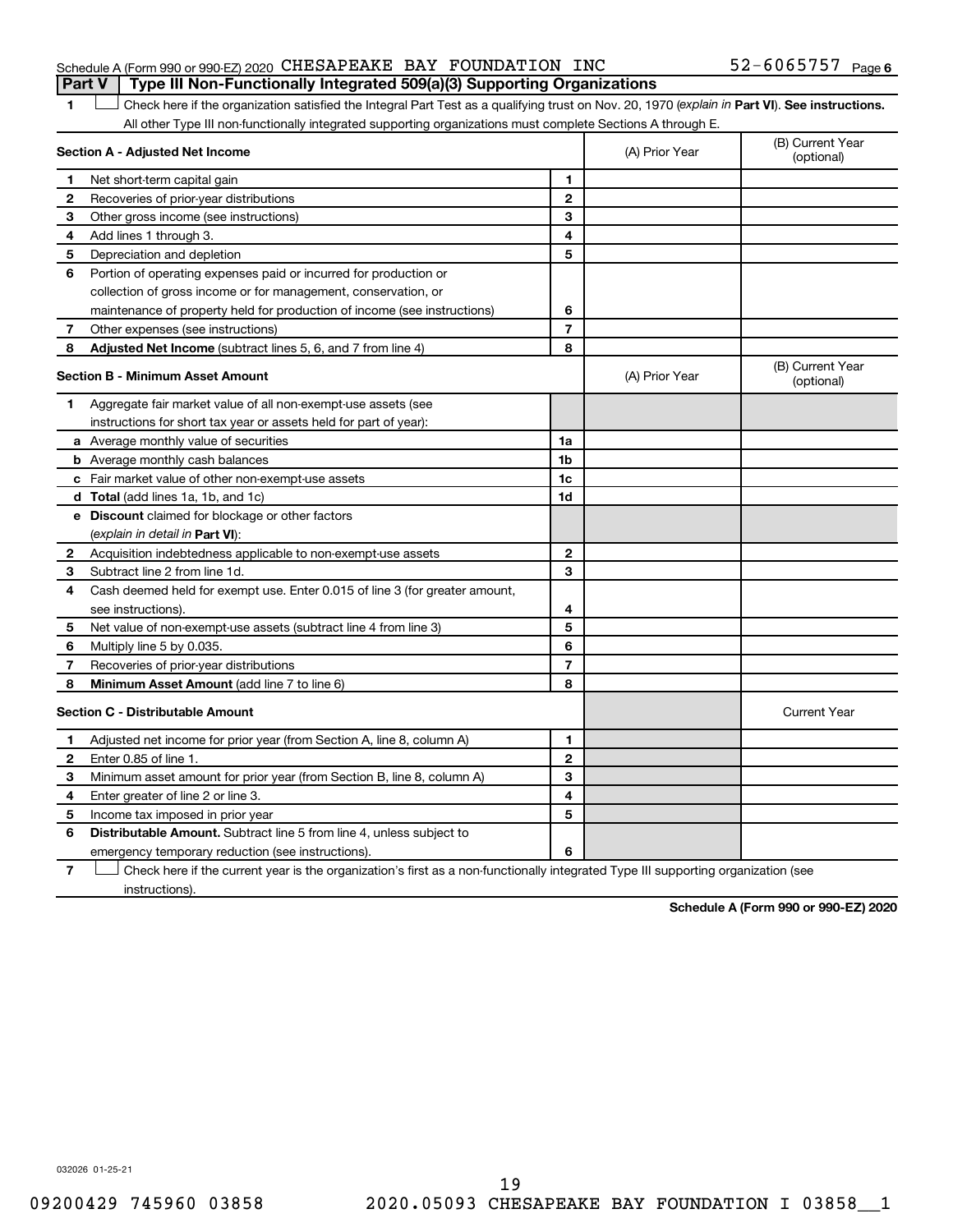#### Schedule A (Form 990 or 990-EZ) 2020 CHESAPEAKE BAY FOUNDATION INC 5 Z = 6 U 6 5 7 5 7 Page CHESAPEAKE BAY FOUNDATION INC 52-6065757

| <b>Part V</b> | Type III Non-Functionally Integrated 509(a)(3) Supporting Organizations (continued)        |                             |                                       |    |                                         |
|---------------|--------------------------------------------------------------------------------------------|-----------------------------|---------------------------------------|----|-----------------------------------------|
|               | <b>Section D - Distributions</b>                                                           |                             |                                       |    | <b>Current Year</b>                     |
| 1             | Amounts paid to supported organizations to accomplish exempt purposes                      |                             |                                       | 1  |                                         |
| 2             | Amounts paid to perform activity that directly furthers exempt purposes of supported       |                             |                                       |    |                                         |
|               | organizations, in excess of income from activity                                           |                             |                                       | 2  |                                         |
| 3             | Administrative expenses paid to accomplish exempt purposes of supported organizations      |                             |                                       | 3  |                                         |
| 4             | Amounts paid to acquire exempt-use assets                                                  |                             |                                       | 4  |                                         |
| 5             | Qualified set-aside amounts (prior IRS approval required - provide details in Part VI)     |                             |                                       | 5  |                                         |
| 6             | Other distributions ( <i>describe in Part VI</i> ). See instructions.                      |                             |                                       | 6  |                                         |
| 7             | Total annual distributions. Add lines 1 through 6.                                         |                             |                                       | 7  |                                         |
| 8             | Distributions to attentive supported organizations to which the organization is responsive |                             |                                       |    |                                         |
|               | (provide details in Part VI). See instructions.                                            |                             |                                       | 8  |                                         |
| 9             | Distributable amount for 2020 from Section C, line 6                                       |                             |                                       | 9  |                                         |
| 10            | Line 8 amount divided by line 9 amount                                                     |                             |                                       | 10 |                                         |
|               |                                                                                            | (i)                         | (ii)                                  |    | (iii)                                   |
|               | <b>Section E - Distribution Allocations (see instructions)</b>                             | <b>Excess Distributions</b> | <b>Underdistributions</b><br>Pre-2020 |    | <b>Distributable</b><br>Amount for 2020 |
| 1             | Distributable amount for 2020 from Section C, line 6                                       |                             |                                       |    |                                         |
| 2             | Underdistributions, if any, for years prior to 2020 (reason-                               |                             |                                       |    |                                         |
|               | able cause required - explain in Part VI). See instructions.                               |                             |                                       |    |                                         |
| 3             | Excess distributions carryover, if any, to 2020                                            |                             |                                       |    |                                         |
|               | a From 2015                                                                                |                             |                                       |    |                                         |
|               | $b$ From 2016                                                                              |                             |                                       |    |                                         |
|               | c From 2017                                                                                |                             |                                       |    |                                         |
|               | <b>d</b> From 2018                                                                         |                             |                                       |    |                                         |
|               | e From 2019                                                                                |                             |                                       |    |                                         |
|               | f Total of lines 3a through 3e                                                             |                             |                                       |    |                                         |
|               | g Applied to underdistributions of prior years                                             |                             |                                       |    |                                         |
|               | <b>h</b> Applied to 2020 distributable amount                                              |                             |                                       |    |                                         |
| Ť.            | Carryover from 2015 not applied (see instructions)                                         |                             |                                       |    |                                         |
|               | Remainder. Subtract lines 3g, 3h, and 3i from line 3f.                                     |                             |                                       |    |                                         |
| 4             | Distributions for 2020 from Section D,                                                     |                             |                                       |    |                                         |
|               | line 7:                                                                                    |                             |                                       |    |                                         |
|               | a Applied to underdistributions of prior years                                             |                             |                                       |    |                                         |
|               | <b>b</b> Applied to 2020 distributable amount                                              |                             |                                       |    |                                         |
|               | c Remainder. Subtract lines 4a and 4b from line 4.                                         |                             |                                       |    |                                         |
| 5             | Remaining underdistributions for years prior to 2020, if                                   |                             |                                       |    |                                         |
|               | any. Subtract lines 3g and 4a from line 2. For result greater                              |                             |                                       |    |                                         |
|               | than zero, explain in Part VI. See instructions.                                           |                             |                                       |    |                                         |
| 6             | Remaining underdistributions for 2020. Subtract lines 3h                                   |                             |                                       |    |                                         |
|               | and 4b from line 1. For result greater than zero, explain in                               |                             |                                       |    |                                         |
|               | <b>Part VI.</b> See instructions.                                                          |                             |                                       |    |                                         |
| 7             | Excess distributions carryover to 2021. Add lines 3j                                       |                             |                                       |    |                                         |
|               | and 4c.                                                                                    |                             |                                       |    |                                         |
| 8             | Breakdown of line 7:                                                                       |                             |                                       |    |                                         |
|               | a Excess from 2016                                                                         |                             |                                       |    |                                         |
|               | <b>b</b> Excess from 2017                                                                  |                             |                                       |    |                                         |
|               | c Excess from 2018                                                                         |                             |                                       |    |                                         |
|               |                                                                                            |                             |                                       |    |                                         |
|               | d Excess from 2019<br>e Excess from 2020                                                   |                             |                                       |    |                                         |
|               |                                                                                            |                             |                                       |    |                                         |

**Schedule A (Form 990 or 990-EZ) 2020**

032027 01-25-21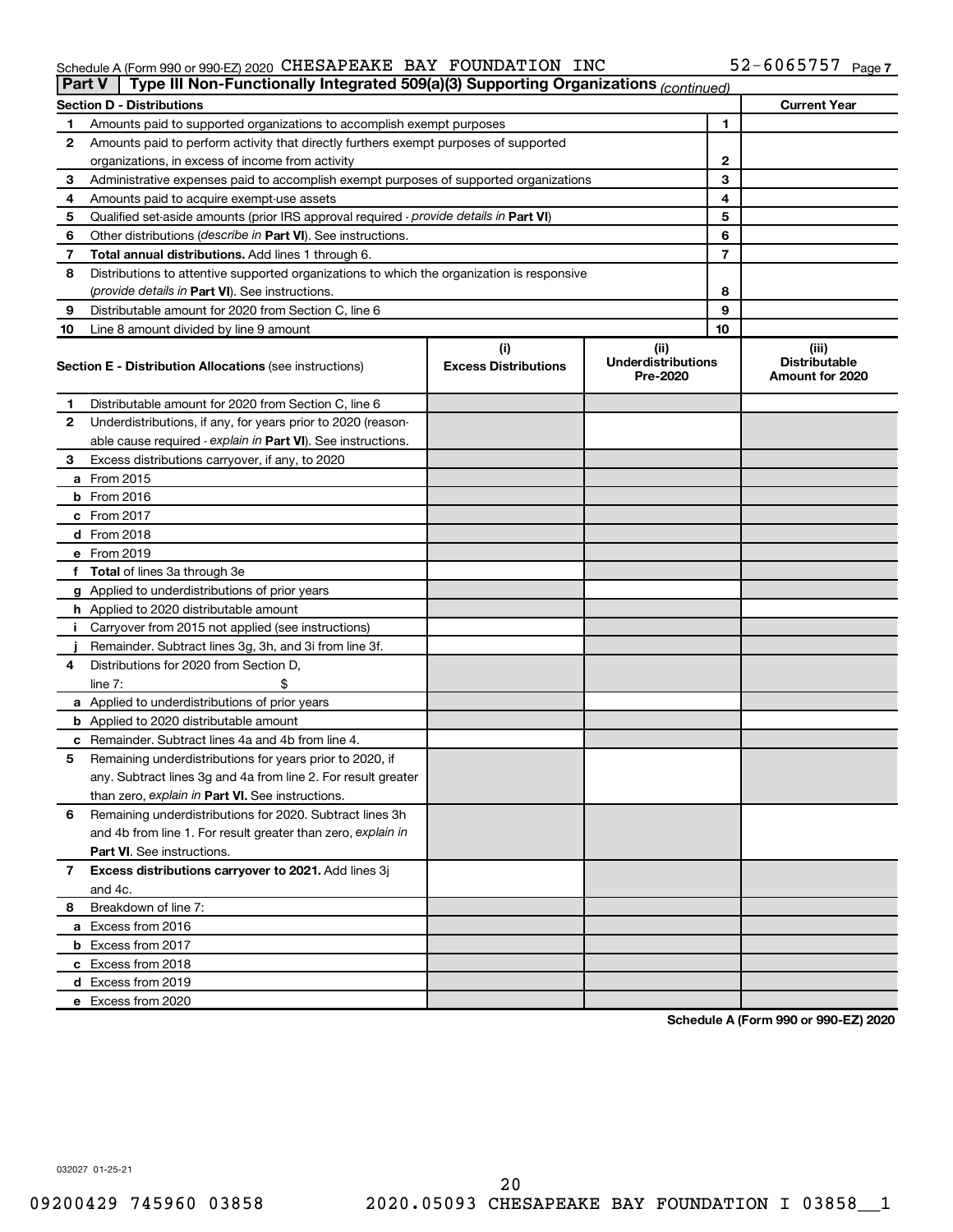| Part VI         |                       | Schedule A (Form 990 or 990-EZ) 2020 CHESAPEAKE BAY FOUNDATION INC |  |    | 52-6065757 Page 8                                                                                                                                                                                                                                                                                                                                                                                                                 |
|-----------------|-----------------------|--------------------------------------------------------------------|--|----|-----------------------------------------------------------------------------------------------------------------------------------------------------------------------------------------------------------------------------------------------------------------------------------------------------------------------------------------------------------------------------------------------------------------------------------|
|                 |                       |                                                                    |  |    | Supplemental Information. Provide the explanations required by Part II, line 10; Part II, line 17a or 17b; Part III, line 12;<br>Part IV, Section A, lines 1, 2, 3b, 3c, 4b, 4c, 5a, 6, 9a, 9b, 9c, 11a, 11b, and 11c; Part IV, Section B, lines 1 and 2; Part IV, Section C,<br>line 1; Part IV, Section D, lines 2 and 3; Part IV, Section E, lines 1c, 2a, 2b, 3a, and 3b; Part V, line 1; Part V, Section B, line 1e; Part V, |
|                 | (See instructions.)   |                                                                    |  |    | Section D, lines 5, 6, and 8; and Part V, Section E, lines 2, 5, and 6. Also complete this part for any additional information.                                                                                                                                                                                                                                                                                                   |
|                 |                       |                                                                    |  |    |                                                                                                                                                                                                                                                                                                                                                                                                                                   |
|                 |                       |                                                                    |  |    |                                                                                                                                                                                                                                                                                                                                                                                                                                   |
|                 |                       |                                                                    |  |    |                                                                                                                                                                                                                                                                                                                                                                                                                                   |
|                 |                       |                                                                    |  |    |                                                                                                                                                                                                                                                                                                                                                                                                                                   |
|                 |                       |                                                                    |  |    |                                                                                                                                                                                                                                                                                                                                                                                                                                   |
|                 |                       |                                                                    |  |    |                                                                                                                                                                                                                                                                                                                                                                                                                                   |
|                 |                       |                                                                    |  |    |                                                                                                                                                                                                                                                                                                                                                                                                                                   |
|                 |                       |                                                                    |  |    |                                                                                                                                                                                                                                                                                                                                                                                                                                   |
|                 |                       |                                                                    |  |    |                                                                                                                                                                                                                                                                                                                                                                                                                                   |
|                 |                       |                                                                    |  |    |                                                                                                                                                                                                                                                                                                                                                                                                                                   |
|                 |                       |                                                                    |  |    |                                                                                                                                                                                                                                                                                                                                                                                                                                   |
|                 |                       |                                                                    |  |    |                                                                                                                                                                                                                                                                                                                                                                                                                                   |
|                 |                       |                                                                    |  |    |                                                                                                                                                                                                                                                                                                                                                                                                                                   |
|                 |                       |                                                                    |  |    |                                                                                                                                                                                                                                                                                                                                                                                                                                   |
|                 |                       |                                                                    |  |    |                                                                                                                                                                                                                                                                                                                                                                                                                                   |
|                 |                       |                                                                    |  |    |                                                                                                                                                                                                                                                                                                                                                                                                                                   |
|                 |                       |                                                                    |  |    |                                                                                                                                                                                                                                                                                                                                                                                                                                   |
|                 |                       |                                                                    |  |    |                                                                                                                                                                                                                                                                                                                                                                                                                                   |
|                 |                       |                                                                    |  |    |                                                                                                                                                                                                                                                                                                                                                                                                                                   |
|                 |                       |                                                                    |  |    |                                                                                                                                                                                                                                                                                                                                                                                                                                   |
|                 |                       |                                                                    |  |    |                                                                                                                                                                                                                                                                                                                                                                                                                                   |
|                 |                       |                                                                    |  |    |                                                                                                                                                                                                                                                                                                                                                                                                                                   |
|                 |                       |                                                                    |  |    |                                                                                                                                                                                                                                                                                                                                                                                                                                   |
|                 |                       |                                                                    |  |    |                                                                                                                                                                                                                                                                                                                                                                                                                                   |
|                 |                       |                                                                    |  |    |                                                                                                                                                                                                                                                                                                                                                                                                                                   |
|                 |                       |                                                                    |  |    |                                                                                                                                                                                                                                                                                                                                                                                                                                   |
|                 |                       |                                                                    |  |    |                                                                                                                                                                                                                                                                                                                                                                                                                                   |
|                 |                       |                                                                    |  |    |                                                                                                                                                                                                                                                                                                                                                                                                                                   |
|                 |                       |                                                                    |  |    |                                                                                                                                                                                                                                                                                                                                                                                                                                   |
|                 |                       |                                                                    |  |    |                                                                                                                                                                                                                                                                                                                                                                                                                                   |
|                 |                       |                                                                    |  |    |                                                                                                                                                                                                                                                                                                                                                                                                                                   |
|                 |                       |                                                                    |  |    |                                                                                                                                                                                                                                                                                                                                                                                                                                   |
|                 |                       |                                                                    |  |    |                                                                                                                                                                                                                                                                                                                                                                                                                                   |
|                 |                       |                                                                    |  |    |                                                                                                                                                                                                                                                                                                                                                                                                                                   |
|                 |                       |                                                                    |  |    |                                                                                                                                                                                                                                                                                                                                                                                                                                   |
|                 |                       |                                                                    |  |    |                                                                                                                                                                                                                                                                                                                                                                                                                                   |
|                 |                       |                                                                    |  |    |                                                                                                                                                                                                                                                                                                                                                                                                                                   |
|                 |                       |                                                                    |  |    |                                                                                                                                                                                                                                                                                                                                                                                                                                   |
|                 |                       |                                                                    |  |    |                                                                                                                                                                                                                                                                                                                                                                                                                                   |
| 032028 01-25-21 |                       |                                                                    |  |    | Schedule A (Form 990 or 990-EZ) 2020                                                                                                                                                                                                                                                                                                                                                                                              |
|                 | 09200429 745960 03858 |                                                                    |  | 21 | 2020.05093 CHESAPEAKE BAY FOUNDATION I 03858_1                                                                                                                                                                                                                                                                                                                                                                                    |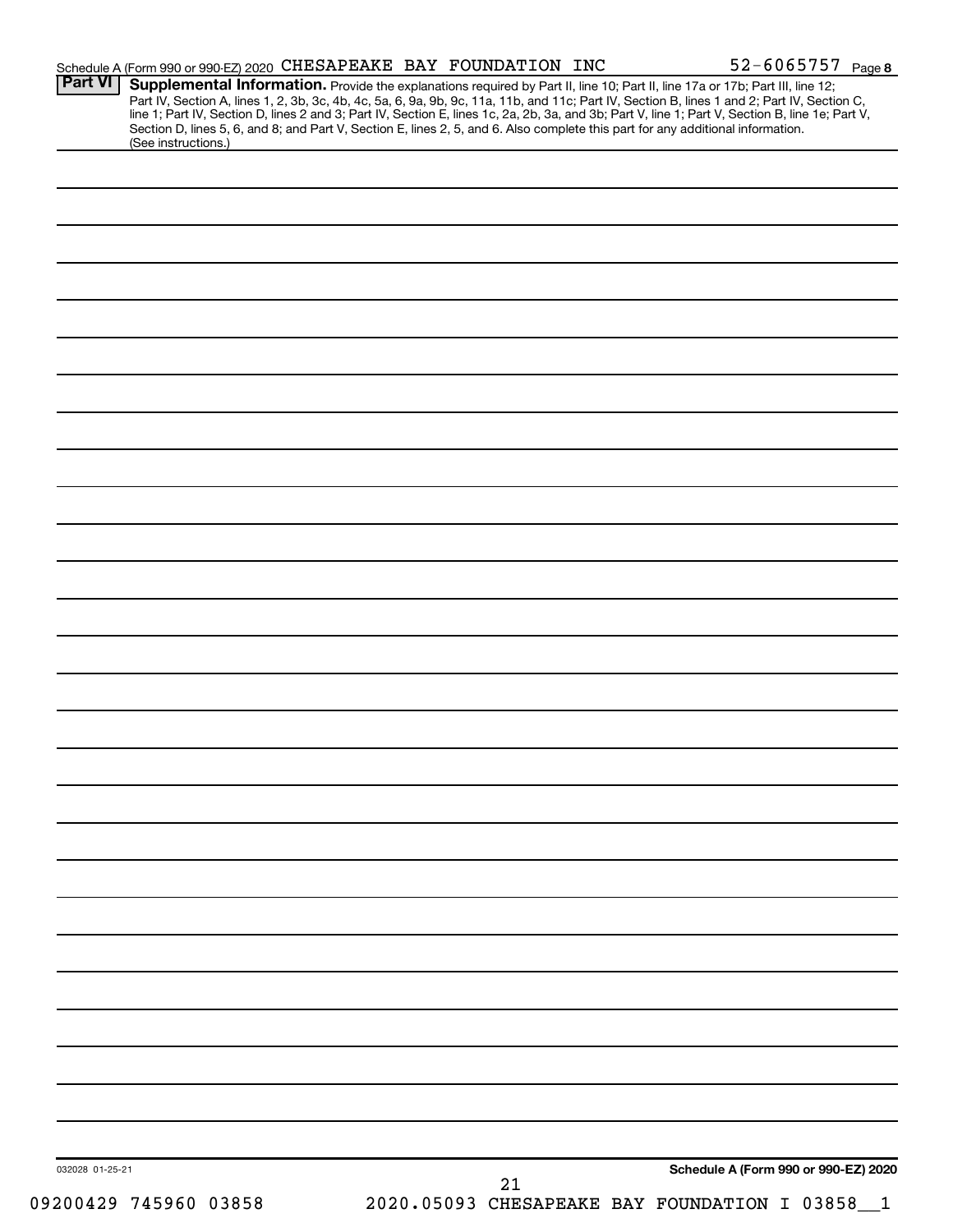Department of the Treasury Internal Revenue Service **(Form 990, 990-EZ,**

Name of the organization

#### \*\* PUBLIC DISCLOSURE COPY \*\*

# **Schedule B Schedule of Contributors**

**or 990-PF) | Attach to Form 990, Form 990-EZ, or Form 990-PF. | Go to www.irs.gov/Form990 for the latest information.** OMB No. 1545-0047

**2020**

**Employer identification number**

| 52-6065757 |  |
|------------|--|
|------------|--|

|  | CHESAPEAKE BAY FOUNDATION INC | 52-6065757 |
|--|-------------------------------|------------|
|  |                               |            |

| <b>Organization type (check one):</b> |                                                                           |
|---------------------------------------|---------------------------------------------------------------------------|
| Filers of:                            | Section:                                                                  |
| Form 990 or 990-EZ                    | $\lfloor x \rfloor$ 501(c)( 3) (enter number) organization                |
|                                       | 4947(a)(1) nonexempt charitable trust not treated as a private foundation |
|                                       | 527 political organization                                                |
| Form 990-PF                           | 501(c)(3) exempt private foundation                                       |
|                                       | 4947(a)(1) nonexempt charitable trust treated as a private foundation     |
|                                       | 501(c)(3) taxable private foundation                                      |

Check if your organization is covered by the General Rule or a Special Rule.

**Note:**  Only a section 501(c)(7), (8), or (10) organization can check boxes for both the General Rule and a Special Rule. See instructions.

#### **General Rule**

 $\Box$ 

 $\Box$ 

For an organization filing Form 990, 990-EZ, or 990-PF that received, during the year, contributions totaling \$5,000 or more (in money or property) from any one contributor. Complete Parts I and II. See instructions for determining a contributor's total contributions.

#### **Special Rules**

any one contributor, during the year, total contributions of the greater of (1) \$5,000; or (2) 2% of the amount on (i) Form 990, Part VIII, line 1h;  $\boxed{\text{X}}$  For an organization described in section 501(c)(3) filing Form 990 or 990-EZ that met the 33 1/3% support test of the regulations under sections 509(a)(1) and 170(b)(1)(A)(vi), that checked Schedule A (Form 990 or 990-EZ), Part II, line 13, 16a, or 16b, and that received from or (ii) Form 990-EZ, line 1. Complete Parts I and II.

For an organization described in section 501(c)(7), (8), or (10) filing Form 990 or 990-EZ that received from any one contributor, during the year, total contributions of more than \$1,000 exclusively for religious, charitable, scientific, literary, or educational purposes, or for the prevention of cruelty to children or animals. Complete Parts I (entering "N/A" in column (b) instead of the contributor name and address), II, and III.  $\Box$ 

purpose. Don't complete any of the parts unless the General Rule applies to this organization because it received nonexclusively year, contributions exclusively for religious, charitable, etc., purposes, but no such contributions totaled more than \$1,000. If this box is checked, enter here the total contributions that were received during the year for an exclusively religious, charitable, etc., For an organization described in section 501(c)(7), (8), or (10) filing Form 990 or 990-EZ that received from any one contributor, during the religious, charitable, etc., contributions totaling \$5,000 or more during the year  $~\ldots\ldots\ldots\ldots\ldots\ldots\ldots\ldots\blacktriangleright~$ \$

**Caution:**  An organization that isn't covered by the General Rule and/or the Special Rules doesn't file Schedule B (Form 990, 990-EZ, or 990-PF),  **must** but it answer "No" on Part IV, line 2, of its Form 990; or check the box on line H of its Form 990-EZ or on its Form 990-PF, Part I, line 2, to certify that it doesn't meet the filing requirements of Schedule B (Form 990, 990-EZ, or 990-PF).

**For Paperwork Reduction Act Notice, see the instructions for Form 990, 990-EZ, or 990-PF. Schedule B (Form 990, 990-EZ, or 990-PF) (2020)** LHA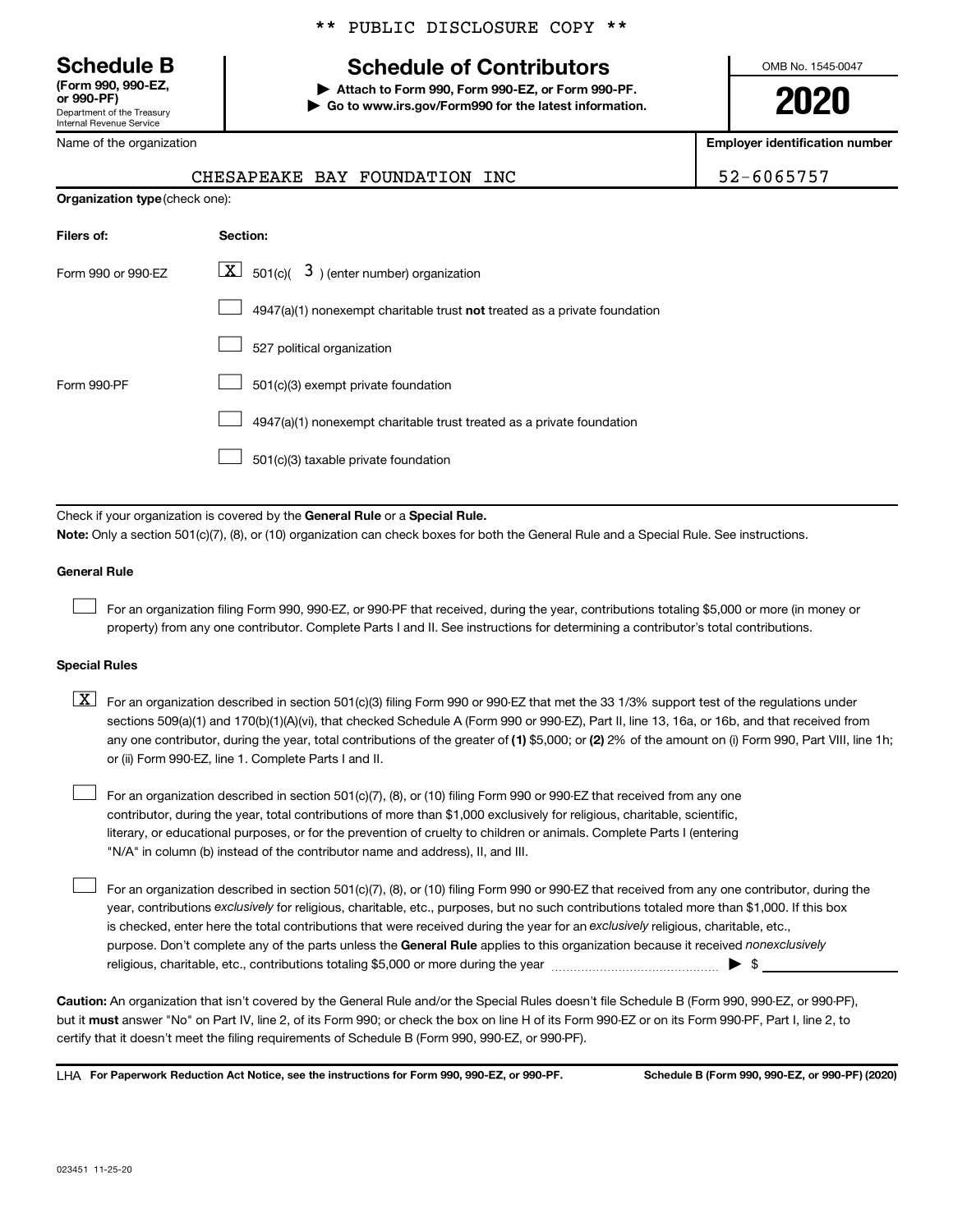| Schedule B (Form 990, 990-EZ, or 990-PF) (2020)<br>. The state of the state $\mathcal{L}$ is the state of the state of the state of the state of the state of the state of the state of the state of the state of the state of the state of the state of the state of the state of th | Page |
|---------------------------------------------------------------------------------------------------------------------------------------------------------------------------------------------------------------------------------------------------------------------------------------|------|
|---------------------------------------------------------------------------------------------------------------------------------------------------------------------------------------------------------------------------------------------------------------------------------------|------|

Name of organization

**Employer identification number**

## CHESAPEAKE BAY FOUNDATION INC 52-6065757

| Part I          | Contributors (see instructions). Use duplicate copies of Part I if additional space is needed. |                                   |                                                                                                          |
|-----------------|------------------------------------------------------------------------------------------------|-----------------------------------|----------------------------------------------------------------------------------------------------------|
| (a)<br>No.      | (b)<br>Name, address, and ZIP + 4                                                              | (c)<br><b>Total contributions</b> | (d)<br>Type of contribution                                                                              |
| 1               |                                                                                                | 1,000,000.<br>\$                  | $\boxed{\textbf{X}}$<br>Person<br>Payroll<br>Noncash<br>(Complete Part II for<br>noncash contributions.) |
| (a)<br>No.      | (b)<br>Name, address, and ZIP + 4                                                              | (c)<br><b>Total contributions</b> | (d)<br>Type of contribution                                                                              |
| 2               |                                                                                                | 850,000.<br>\$                    | $\mathbf{X}$<br>Person<br>Payroll<br>Noncash<br>(Complete Part II for<br>noncash contributions.)         |
| (a)<br>No.      | (b)<br>Name, address, and ZIP + 4                                                              | (c)<br><b>Total contributions</b> | (d)<br>Type of contribution                                                                              |
| 3               |                                                                                                | 712,377.<br>\$                    | $\boxed{\mathbf{X}}$<br>Person<br>Payroll<br>Noncash<br>(Complete Part II for<br>noncash contributions.) |
| (a)<br>No.      | (b)<br>Name, address, and ZIP + 4                                                              | (c)<br><b>Total contributions</b> | (d)<br>Type of contribution                                                                              |
| 4               |                                                                                                | 541,845.<br>\$                    | $\mathbf{X}$<br>Person<br>Payroll<br>Noncash<br>(Complete Part II for<br>noncash contributions.)         |
| (a)<br>No.      | (b)<br>Name, address, and ZIP + 4                                                              | (c)<br><b>Total contributions</b> | (d)<br>Type of contribution                                                                              |
| 5               |                                                                                                | 483,282.<br>\$                    | $\boxed{\textbf{X}}$<br>Person<br>Payroll<br>Noncash<br>(Complete Part II for<br>noncash contributions.) |
| (a)<br>No.      | (b)<br>Name, address, and ZIP + 4                                                              | (c)<br><b>Total contributions</b> | (d)<br>Type of contribution                                                                              |
|                 |                                                                                                | \$                                | Person<br>Payroll<br><b>Noncash</b><br>(Complete Part II for<br>noncash contributions.)                  |
| 023452 11-25-20 |                                                                                                | 23                                | Schedule B (Form 990, 990-EZ, or 990-PF) (2020)                                                          |

09200429 745960 03858 2020.05093 CHESAPEAKE BAY FOUNDATION I 03858\_1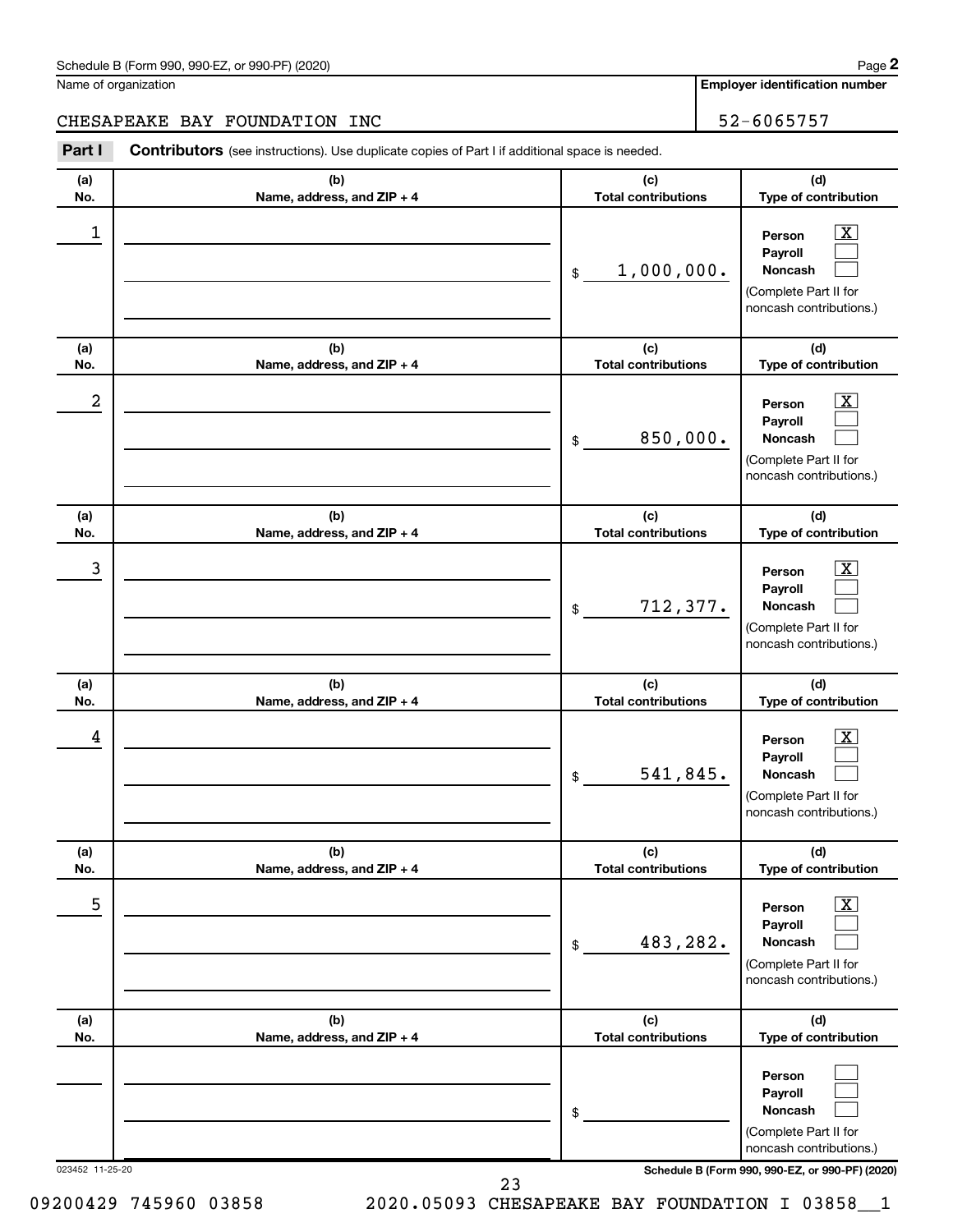Name of organization

**Employer identification number**

**3**

### CHESAPEAKE BAY FOUNDATION INC 52-6065757

Part II Noncash Property (see instructions). Use duplicate copies of Part II if additional space is needed.

| (a)<br>No.<br>from<br>Part I | (b)<br>Description of noncash property given | (c)<br>FMV (or estimate)<br>(See instructions.) | (d)<br>Date received                            |
|------------------------------|----------------------------------------------|-------------------------------------------------|-------------------------------------------------|
|                              |                                              | $\frac{1}{2}$                                   |                                                 |
| (a)<br>No.<br>from<br>Part I | (b)<br>Description of noncash property given | (c)<br>FMV (or estimate)<br>(See instructions.) | (d)<br>Date received                            |
|                              |                                              |                                                 |                                                 |
| (a)<br>No.<br>from<br>Part I | (b)<br>Description of noncash property given | (c)<br>FMV (or estimate)<br>(See instructions.) | (d)<br>Date received                            |
|                              |                                              | $\frac{1}{2}$                                   |                                                 |
| (a)<br>No.<br>from<br>Part I | (b)<br>Description of noncash property given | (c)<br>FMV (or estimate)<br>(See instructions.) | (d)<br>Date received                            |
|                              |                                              | $\frac{1}{2}$                                   |                                                 |
| (a)<br>No.<br>from<br>Part I | (b)<br>Description of noncash property given | (c)<br>FMV (or estimate)<br>(See instructions.) | (d)<br>Date received                            |
|                              |                                              | $\,$                                            |                                                 |
| (a)<br>No.<br>from<br>Part I | (b)<br>Description of noncash property given | (c)<br>FMV (or estimate)<br>(See instructions.) | (d)<br>Date received                            |
|                              |                                              | \$                                              |                                                 |
| 023453 11-25-20              | 24                                           |                                                 | Schedule B (Form 990, 990-EZ, or 990-PF) (2020) |

09200429 745960 03858 2020.05093 CHESAPEAKE BAY FOUNDATION I 03858\_1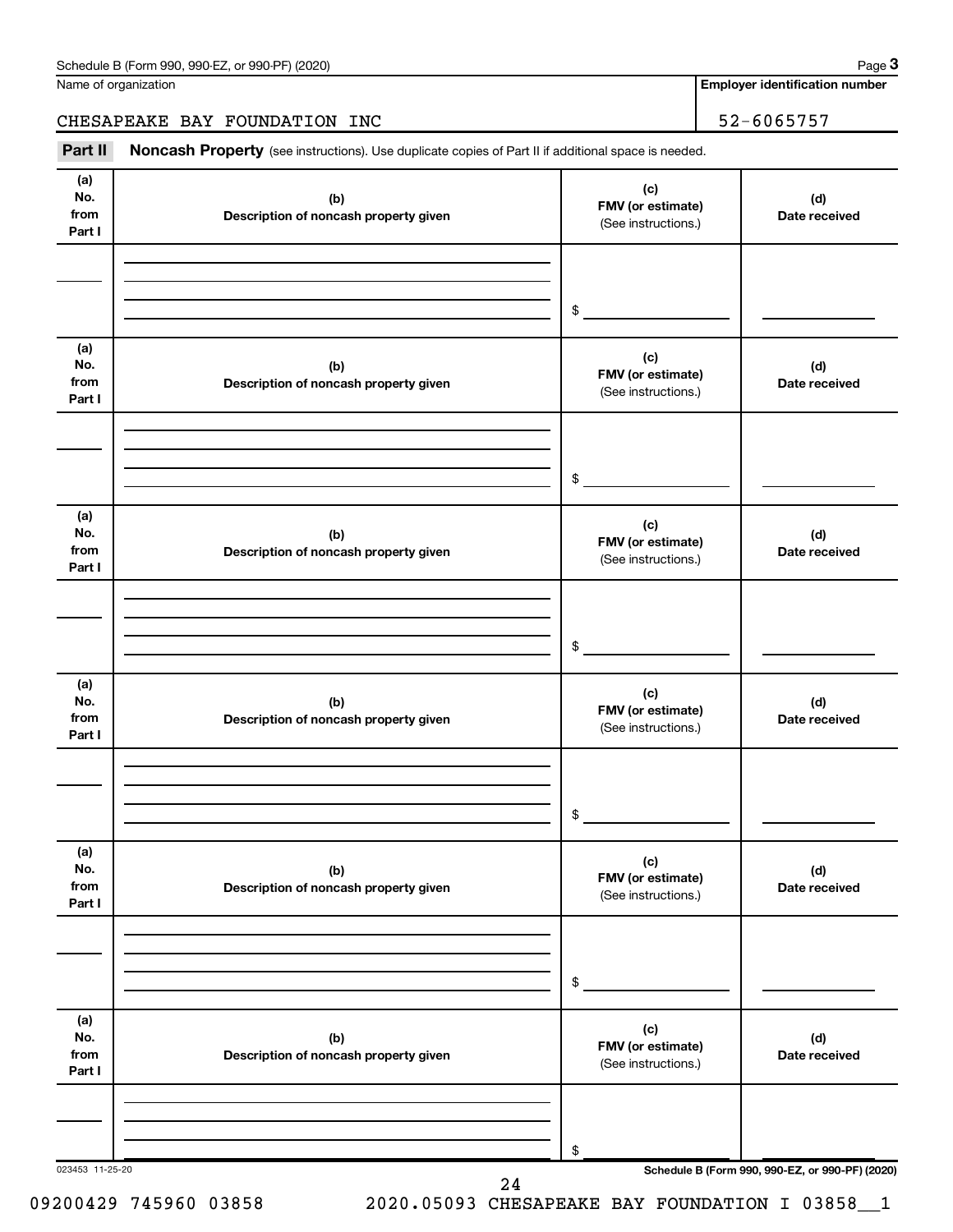| Name of organization                   |                                                                                                                                                                                                                                                                                                                                           |                      | <b>Employer identification number</b>                                                                                                                          |  |  |  |  |
|----------------------------------------|-------------------------------------------------------------------------------------------------------------------------------------------------------------------------------------------------------------------------------------------------------------------------------------------------------------------------------------------|----------------------|----------------------------------------------------------------------------------------------------------------------------------------------------------------|--|--|--|--|
|                                        | CHESAPEAKE BAY FOUNDATION INC                                                                                                                                                                                                                                                                                                             |                      | 52-6065757                                                                                                                                                     |  |  |  |  |
| Part III                               | from any one contributor. Complete columns (a) through (e) and the following line entry. For organizations<br>completing Part III, enter the total of exclusively religious, charitable, etc., contributions of \$1,000 or less for the year. (Enter this info. once.)<br>Use duplicate copies of Part III if additional space is needed. |                      | Exclusively religious, charitable, etc., contributions to organizations described in section 501(c)(7), (8), or (10) that total more than \$1,000 for the year |  |  |  |  |
| $\overline{a}$ ) No.<br>from<br>Part I | (b) Purpose of gift                                                                                                                                                                                                                                                                                                                       | (c) Use of gift      | (d) Description of how gift is held                                                                                                                            |  |  |  |  |
|                                        |                                                                                                                                                                                                                                                                                                                                           | (e) Transfer of gift |                                                                                                                                                                |  |  |  |  |
|                                        | Transferee's name, address, and ZIP + 4                                                                                                                                                                                                                                                                                                   |                      | Relationship of transferor to transferee                                                                                                                       |  |  |  |  |
| (a) No.<br>from<br>Part I              | (b) Purpose of gift                                                                                                                                                                                                                                                                                                                       | (c) Use of gift      | (d) Description of how gift is held                                                                                                                            |  |  |  |  |
|                                        | Transferee's name, address, and ZIP + 4                                                                                                                                                                                                                                                                                                   | (e) Transfer of gift | Relationship of transferor to transferee                                                                                                                       |  |  |  |  |
|                                        |                                                                                                                                                                                                                                                                                                                                           |                      |                                                                                                                                                                |  |  |  |  |
| (a) No.<br>from<br>Part I              | (b) Purpose of gift                                                                                                                                                                                                                                                                                                                       | (c) Use of gift      | (d) Description of how gift is held                                                                                                                            |  |  |  |  |
|                                        | (e) Transfer of gift                                                                                                                                                                                                                                                                                                                      |                      |                                                                                                                                                                |  |  |  |  |
|                                        | Transferee's name, address, and ZIP + 4                                                                                                                                                                                                                                                                                                   |                      | Relationship of transferor to transferee                                                                                                                       |  |  |  |  |
| (a) No.<br>from<br>Part I              | (b) Purpose of gift                                                                                                                                                                                                                                                                                                                       | (c) Use of gift      | (d) Description of how gift is held                                                                                                                            |  |  |  |  |
|                                        |                                                                                                                                                                                                                                                                                                                                           | (e) Transfer of gift |                                                                                                                                                                |  |  |  |  |
|                                        | Transferee's name, address, and ZIP + 4                                                                                                                                                                                                                                                                                                   |                      | Relationship of transferor to transferee                                                                                                                       |  |  |  |  |
|                                        |                                                                                                                                                                                                                                                                                                                                           |                      |                                                                                                                                                                |  |  |  |  |

023454 11-25-20

25

**Schedule B (Form 990, 990-EZ, or 990-PF) (2020)**

09200429 745960 03858 2020.05093 CHESAPEAKE BAY FOUNDATION I 03858\_1

**4**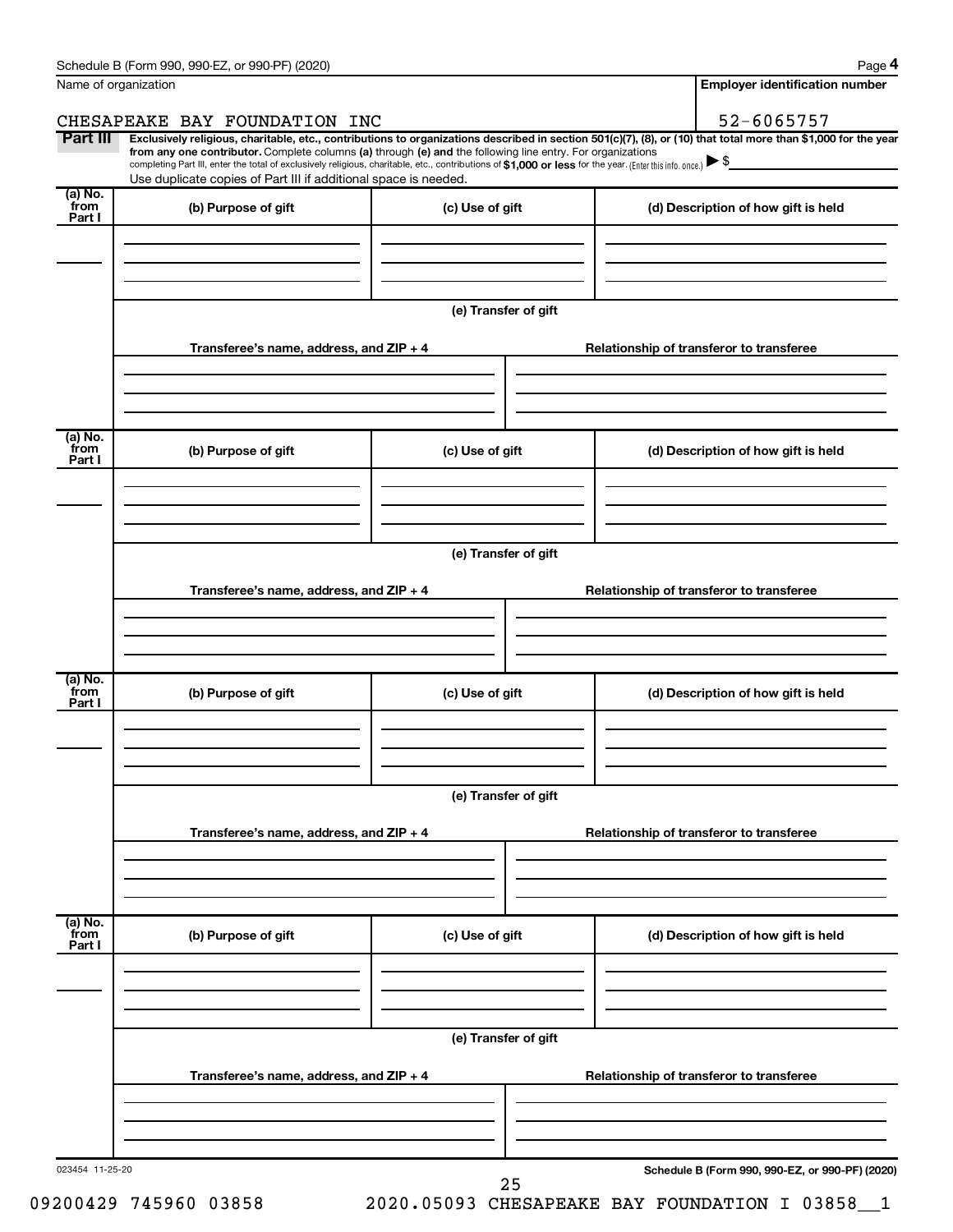| <b>Political Campaign and Lobbying Activities</b><br><b>SCHEDULE C</b>                                                                                                 |  |                                                                                                                                                  |         |                                                                             | OMB No. 1545-0047        |                                                                                                                                                             |
|------------------------------------------------------------------------------------------------------------------------------------------------------------------------|--|--------------------------------------------------------------------------------------------------------------------------------------------------|---------|-----------------------------------------------------------------------------|--------------------------|-------------------------------------------------------------------------------------------------------------------------------------------------------------|
| (Form 990 or 990-EZ)                                                                                                                                                   |  |                                                                                                                                                  |         |                                                                             |                          |                                                                                                                                                             |
| For Organizations Exempt From Income Tax Under section 501(c) and section 527<br>Complete if the organization is described below. > Attach to Form 990 or Form 990-EZ. |  |                                                                                                                                                  |         |                                                                             |                          |                                                                                                                                                             |
| Department of the Treasury                                                                                                                                             |  |                                                                                                                                                  |         |                                                                             |                          | <b>Open to Public</b>                                                                                                                                       |
| Internal Revenue Service                                                                                                                                               |  | ► Go to www.irs.gov/Form990 for instructions and the latest information.                                                                         |         |                                                                             |                          | Inspection                                                                                                                                                  |
|                                                                                                                                                                        |  | If the organization answered "Yes," on Form 990, Part IV, line 3, or Form 990-EZ, Part V, line 46 (Political Campaign Activities), then          |         |                                                                             |                          |                                                                                                                                                             |
|                                                                                                                                                                        |  | • Section 501(c)(3) organizations: Complete Parts I-A and B. Do not complete Part I-C.                                                           |         |                                                                             |                          |                                                                                                                                                             |
|                                                                                                                                                                        |  | • Section 501(c) (other than section 501(c)(3)) organizations: Complete Parts I-A and C below. Do not complete Part I-B.                         |         |                                                                             |                          |                                                                                                                                                             |
| • Section 527 organizations: Complete Part I-A only.                                                                                                                   |  |                                                                                                                                                  |         |                                                                             |                          |                                                                                                                                                             |
|                                                                                                                                                                        |  | If the organization answered "Yes," on Form 990, Part IV, line 4, or Form 990-EZ, Part VI, line 47 (Lobbying Activities), then                   |         |                                                                             |                          |                                                                                                                                                             |
|                                                                                                                                                                        |  | • Section 501(c)(3) organizations that have filed Form 5768 (election under section 501(h)): Complete Part II-A. Do not complete Part II-B.      |         |                                                                             |                          |                                                                                                                                                             |
|                                                                                                                                                                        |  | • Section 501(c)(3) organizations that have NOT filed Form 5768 (election under section 501(h)): Complete Part II-B. Do not complete Part II-A.  |         |                                                                             |                          |                                                                                                                                                             |
|                                                                                                                                                                        |  | If the organization answered "Yes," on Form 990, Part IV, line 5 (Proxy Tax) (See separate instructions) or Form 990-EZ, Part V, line 35c (Proxy |         |                                                                             |                          |                                                                                                                                                             |
| Tax) (See separate instructions), then                                                                                                                                 |  |                                                                                                                                                  |         |                                                                             |                          |                                                                                                                                                             |
| Name of organization                                                                                                                                                   |  | • Section 501(c)(4), (5), or (6) organizations: Complete Part III.                                                                               |         |                                                                             |                          | <b>Employer identification number</b>                                                                                                                       |
|                                                                                                                                                                        |  | CHESAPEAKE BAY FOUNDATION INC                                                                                                                    |         |                                                                             |                          | 52-6065757                                                                                                                                                  |
| Part I-A                                                                                                                                                               |  | Complete if the organization is exempt under section 501(c) or is a section 527 organization.                                                    |         |                                                                             |                          |                                                                                                                                                             |
|                                                                                                                                                                        |  |                                                                                                                                                  |         |                                                                             |                          |                                                                                                                                                             |
|                                                                                                                                                                        |  | 1 Provide a description of the organization's direct and indirect political campaign activities in Part IV.                                      |         |                                                                             |                          |                                                                                                                                                             |
|                                                                                                                                                                        |  |                                                                                                                                                  |         |                                                                             | $\triangleright$ s       |                                                                                                                                                             |
| 2<br>3                                                                                                                                                                 |  |                                                                                                                                                  |         |                                                                             |                          |                                                                                                                                                             |
|                                                                                                                                                                        |  |                                                                                                                                                  |         |                                                                             |                          |                                                                                                                                                             |
| Part I-B                                                                                                                                                               |  | Complete if the organization is exempt under section 501(c)(3).                                                                                  |         |                                                                             |                          |                                                                                                                                                             |
|                                                                                                                                                                        |  |                                                                                                                                                  |         |                                                                             | $\blacktriangleright$ \$ |                                                                                                                                                             |
|                                                                                                                                                                        |  | Enter the amount of any excise tax incurred by organization managers under section 4955 [1001] [1001] \$                                         |         |                                                                             |                          |                                                                                                                                                             |
|                                                                                                                                                                        |  |                                                                                                                                                  |         |                                                                             |                          | Yes<br>No                                                                                                                                                   |
|                                                                                                                                                                        |  |                                                                                                                                                  |         |                                                                             |                          | <b>Yes</b><br><b>No</b>                                                                                                                                     |
| <b>b</b> If "Yes," describe in Part IV.                                                                                                                                |  |                                                                                                                                                  |         |                                                                             |                          |                                                                                                                                                             |
|                                                                                                                                                                        |  | Part I-C Complete if the organization is exempt under section 501(c), except section 501(c)(3).                                                  |         |                                                                             |                          |                                                                                                                                                             |
|                                                                                                                                                                        |  | 1 Enter the amount directly expended by the filing organization for section 527 exempt function activities                                       |         |                                                                             | $\blacktriangleright$ \$ |                                                                                                                                                             |
| 2                                                                                                                                                                      |  | Enter the amount of the filing organization's funds contributed to other organizations for section 527                                           |         |                                                                             |                          |                                                                                                                                                             |
| exempt function activities                                                                                                                                             |  |                                                                                                                                                  |         |                                                                             | $\triangleright$ \$      |                                                                                                                                                             |
|                                                                                                                                                                        |  | 3 Total exempt function expenditures. Add lines 1 and 2. Enter here and on Form 1120-POL,                                                        |         |                                                                             |                          |                                                                                                                                                             |
|                                                                                                                                                                        |  |                                                                                                                                                  |         |                                                                             | $\blacktriangleright$ \$ |                                                                                                                                                             |
|                                                                                                                                                                        |  |                                                                                                                                                  |         |                                                                             |                          | Yes<br><b>No</b>                                                                                                                                            |
|                                                                                                                                                                        |  | Enter the names, addresses and employer identification number (EIN) of all section 527 political organizations to which the filing organization  |         |                                                                             |                          |                                                                                                                                                             |
|                                                                                                                                                                        |  | made payments. For each organization listed, enter the amount paid from the filing organization's funds. Also enter the amount of political      |         |                                                                             |                          |                                                                                                                                                             |
|                                                                                                                                                                        |  | contributions received that were promptly and directly delivered to a separate political organization, such as a separate segregated fund or a   |         |                                                                             |                          |                                                                                                                                                             |
|                                                                                                                                                                        |  | political action committee (PAC). If additional space is needed, provide information in Part IV.                                                 |         |                                                                             |                          |                                                                                                                                                             |
| (a) Name                                                                                                                                                               |  | (b) Address                                                                                                                                      | (c) EIN | (d) Amount paid from<br>filing organization's<br>funds. If none, enter -0-. |                          | (e) Amount of political<br>contributions received and<br>promptly and directly<br>delivered to a separate<br>political organization.<br>If none, enter -0-. |
|                                                                                                                                                                        |  |                                                                                                                                                  |         |                                                                             |                          |                                                                                                                                                             |
|                                                                                                                                                                        |  |                                                                                                                                                  |         |                                                                             |                          |                                                                                                                                                             |
|                                                                                                                                                                        |  |                                                                                                                                                  |         |                                                                             |                          |                                                                                                                                                             |
|                                                                                                                                                                        |  |                                                                                                                                                  |         |                                                                             |                          |                                                                                                                                                             |
|                                                                                                                                                                        |  |                                                                                                                                                  |         |                                                                             |                          |                                                                                                                                                             |
|                                                                                                                                                                        |  |                                                                                                                                                  |         |                                                                             |                          |                                                                                                                                                             |

**For Paperwork Reduction Act Notice, see the Instructions for Form 990 or 990-EZ. Schedule C (Form 990 or 990-EZ) 2020** LHA

032041 12-02-20

26

# **Political Campaign and Lobbying Activities**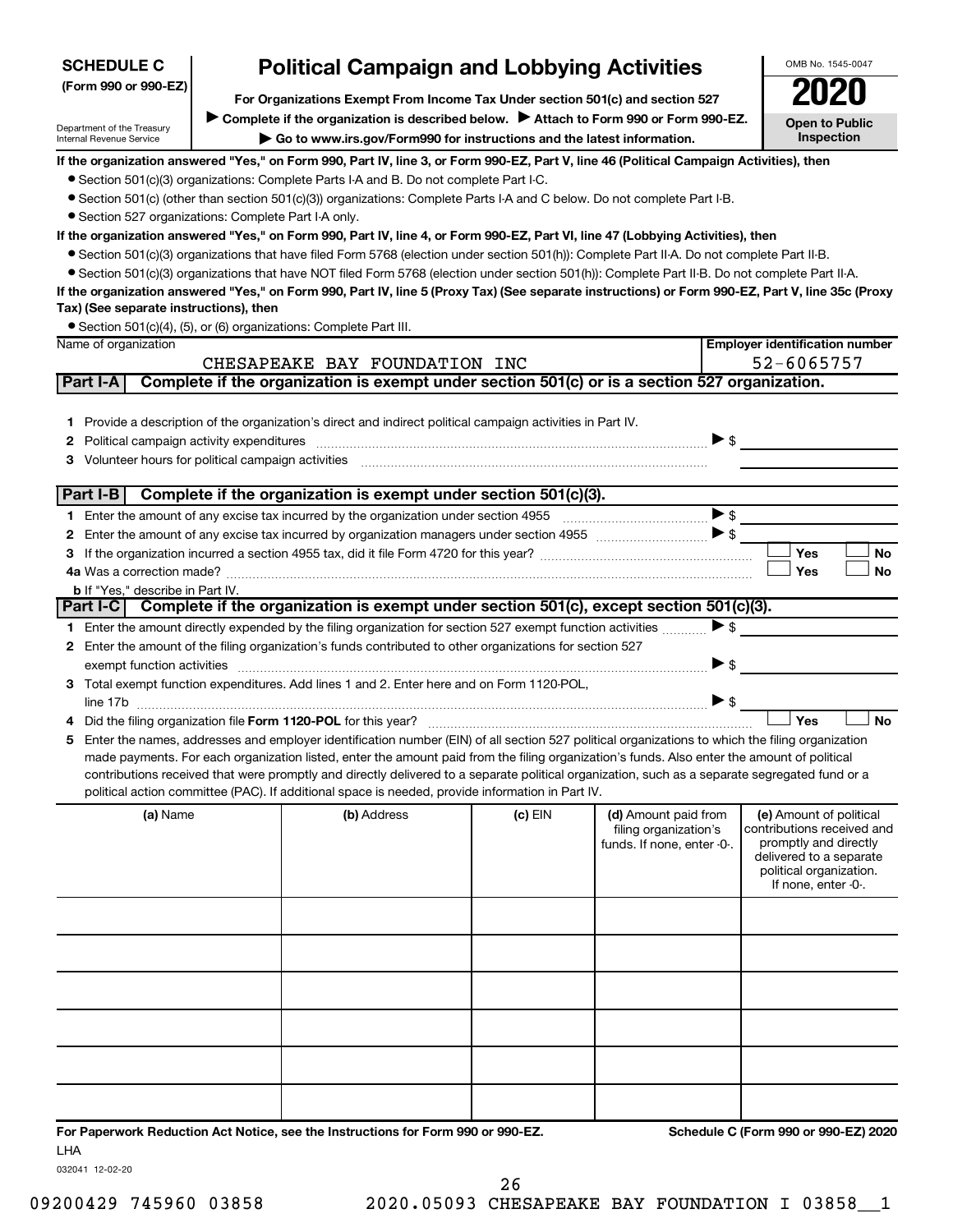| Schedule C (Form 990 or 990-EZ) 2020 CHESAPEAKE BAY FOUNDATION INC                                                                  |                                        |                                                                                                                                   |            |                          | $52 - 6065757$ Page 2 |
|-------------------------------------------------------------------------------------------------------------------------------------|----------------------------------------|-----------------------------------------------------------------------------------------------------------------------------------|------------|--------------------------|-----------------------|
| Complete if the organization is exempt under section 501(c)(3) and filed Form 5768 (election under<br>Part II-A<br>section 501(h)). |                                        |                                                                                                                                   |            |                          |                       |
| A Check $\blacktriangleright$<br>expenses, and share of excess lobbying expenditures).                                              |                                        | if the filing organization belongs to an affiliated group (and list in Part IV each affiliated group member's name, address, EIN, |            |                          |                       |
| <b>B</b> Check ▶                                                                                                                    | <b>Limits on Lobbying Expenditures</b> | if the filing organization checked box A and "limited control" provisions apply.                                                  |            | (a) Filing               | (b) Affiliated group  |
|                                                                                                                                     |                                        | (The term "expenditures" means amounts paid or incurred.)                                                                         |            | organization's<br>totals | totals                |
|                                                                                                                                     |                                        |                                                                                                                                   |            | 8,899.                   |                       |
| <b>b</b> Total lobbying expenditures to influence a legislative body (direct lobbying) <i>manumumumum</i>                           |                                        |                                                                                                                                   |            | 201,666.                 |                       |
|                                                                                                                                     |                                        |                                                                                                                                   |            | 210,565.                 |                       |
| d Other exempt purpose expenditures                                                                                                 |                                        |                                                                                                                                   |            | 29,227,327.              |                       |
|                                                                                                                                     |                                        |                                                                                                                                   |            | 29,437,892.              |                       |
| f Lobbying nontaxable amount. Enter the amount from the following table in both columns.                                            |                                        |                                                                                                                                   |            | 1,000,000.               |                       |
| If the amount on line 1e, column $(a)$ or $(b)$ is:                                                                                 |                                        | The lobbying nontaxable amount is:                                                                                                |            |                          |                       |
| Not over \$500,000                                                                                                                  |                                        | 20% of the amount on line 1e.                                                                                                     |            |                          |                       |
| Over \$500,000 but not over \$1,000,000                                                                                             |                                        | \$100,000 plus 15% of the excess over \$500,000.                                                                                  |            |                          |                       |
| Over \$1,000,000 but not over \$1,500,000                                                                                           |                                        | \$175,000 plus 10% of the excess over \$1,000,000                                                                                 |            |                          |                       |
| Over \$1,500,000 but not over \$17,000,000                                                                                          |                                        | \$225,000 plus 5% of the excess over \$1,500,000.                                                                                 |            |                          |                       |
| Over \$17,000,000                                                                                                                   | \$1,000,000.                           |                                                                                                                                   |            |                          |                       |
|                                                                                                                                     |                                        |                                                                                                                                   |            |                          |                       |
| g Grassroots nontaxable amount (enter 25% of line 1f)                                                                               |                                        |                                                                                                                                   |            | 250,000.                 |                       |
| h Subtract line 1g from line 1a. If zero or less, enter -0-                                                                         |                                        |                                                                                                                                   |            | $\overline{0}$ .         |                       |
| i Subtract line 1f from line 1c. If zero or less, enter 0-                                                                          |                                        |                                                                                                                                   |            | σ.                       |                       |
| If there is an amount other than zero on either line 1h or line 1i, did the organization file Form 4720                             |                                        |                                                                                                                                   |            |                          |                       |
| reporting section 4911 tax for this year?                                                                                           |                                        |                                                                                                                                   |            |                          | Yes<br>No             |
| (Some organizations that made a section 501(h) election do not have to complete all of the five columns below.                      |                                        | 4-Year Averaging Period Under Section 501(h)<br>See the separate instructions for lines 2a through 2f.)                           |            |                          |                       |
|                                                                                                                                     |                                        | Lobbying Expenditures During 4-Year Averaging Period                                                                              |            |                          |                       |
| Calendar year<br>(or fiscal year beginning in)                                                                                      | (a) 2017                               | (b) 2018                                                                                                                          | $(c)$ 2019 | $(d)$ 2020               | (e) Total             |
| 2a Lobbying nontaxable amount                                                                                                       |                                        | $1,000,000.$ $1,000,000.$ $1,000,000.$                                                                                            |            | 1,000,000.               | 4,000,000.            |
| <b>b</b> Lobbying ceiling amount<br>(150% of line 2a, column(e))                                                                    |                                        |                                                                                                                                   |            |                          | 6,000,000.            |
| c Total lobbying expenditures                                                                                                       | 295,839.                               | 314,167.                                                                                                                          | 433,419.   | 210,565.                 | 1,253,990.            |
| d Grassroots nontaxable amount                                                                                                      | 250,000.                               | 250,000.                                                                                                                          | 250,000.   | 250,000.                 | 1,000,000.            |
| e Grassroots ceiling amount<br>(150% of line 2d, column (e))                                                                        |                                        |                                                                                                                                   |            |                          | 1,500,000.            |
| f Grassroots lobbying expenditures                                                                                                  | 16,044.                                | 9,234.                                                                                                                            | 12,158.    | 8,899.                   | 46,335.               |

**Schedule C (Form 990 or 990-EZ) 2020**

032042 12-02-20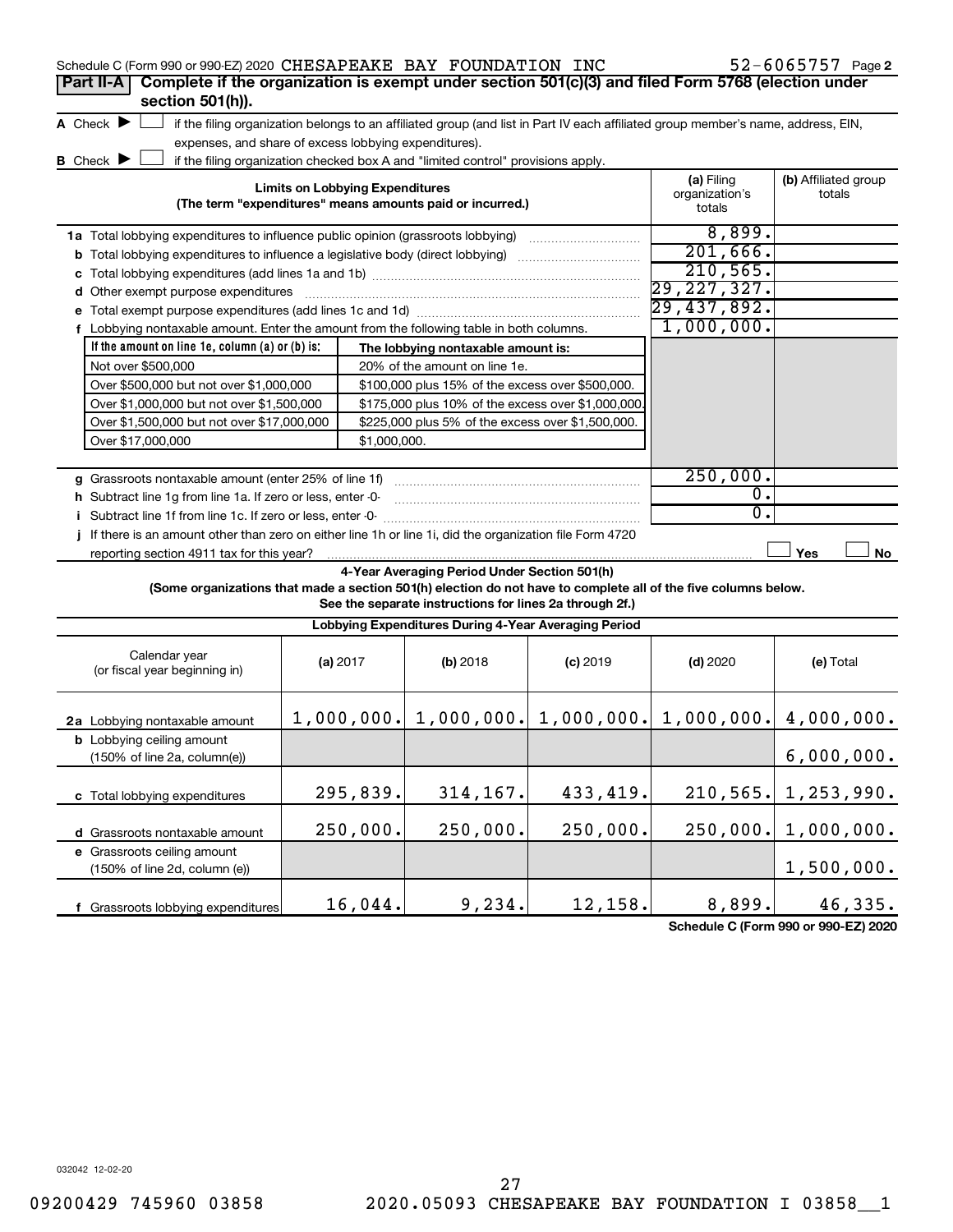#### Schedule C (Form 990 or 990-EZ) 2020  $\textbf{CHESAPERKE}$  BAY FOUNDATION INC  $52-6065757$  Page

### **Part II-B Complete if the organization is exempt under section 501(c)(3) and has NOT filed Form 5768 (election under section 501(h)).**

|              | For each "Yes" response on lines 1a through 1i below, provide in Part IV a detailed description                                                                                                                                            | (a) |                |     | (b)    |
|--------------|--------------------------------------------------------------------------------------------------------------------------------------------------------------------------------------------------------------------------------------------|-----|----------------|-----|--------|
|              | of the lobbying activity.                                                                                                                                                                                                                  | Yes | No             |     | Amount |
| 1            | During the year, did the filing organization attempt to influence foreign, national, state, or<br>local legislation, including any attempt to influence public opinion on a legislative matter<br>or referendum, through the use of:       |     |                |     |        |
|              | <b>b</b> Paid staff or management (include compensation in expenses reported on lines 1c through 1i)?                                                                                                                                      |     |                |     |        |
|              |                                                                                                                                                                                                                                            |     |                |     |        |
|              |                                                                                                                                                                                                                                            |     |                |     |        |
|              |                                                                                                                                                                                                                                            |     |                |     |        |
|              | g Direct contact with legislators, their staffs, government officials, or a legislative body?                                                                                                                                              |     |                |     |        |
|              | h Rallies, demonstrations, seminars, conventions, speeches, lectures, or any similar means?                                                                                                                                                |     |                |     |        |
|              | <i>i</i> Other activities?                                                                                                                                                                                                                 |     |                |     |        |
|              |                                                                                                                                                                                                                                            |     |                |     |        |
|              | 2a Did the activities in line 1 cause the organization to be not described in section 501(c)(3)?                                                                                                                                           |     |                |     |        |
|              |                                                                                                                                                                                                                                            |     |                |     |        |
|              | c If "Yes," enter the amount of any tax incurred by organization managers under section 4912                                                                                                                                               |     |                |     |        |
|              | d If the filing organization incurred a section 4912 tax, did it file Form 4720 for this year?                                                                                                                                             |     |                |     |        |
|              | Part III-A Complete if the organization is exempt under section $501(c)(4)$ , section $501(c)(5)$ , or section                                                                                                                             |     |                |     |        |
|              | $501(c)(6)$ .                                                                                                                                                                                                                              |     |                |     |        |
|              |                                                                                                                                                                                                                                            |     |                | Yes | No     |
| 1            |                                                                                                                                                                                                                                            |     | $\mathbf{1}$   |     |        |
| $\mathbf{2}$ |                                                                                                                                                                                                                                            |     | $\mathbf{2}$   |     |        |
| 3            | Did the organization agree to carry over lobbying and political campaign activity expenditures from the prior year?                                                                                                                        |     | 3              |     |        |
|              | Part III-B Complete if the organization is exempt under section 501(c)(4), section 501(c)(5), or section<br>501(c)(6) and if either (a) BOTH Part III-A, lines 1 and 2, are answered "No" OR (b) Part III-A, line 3, is<br>answered "Yes." |     |                |     |        |
| 1.           |                                                                                                                                                                                                                                            |     | 1              |     |        |
| $\mathbf{2}$ | Section 162(e) nondeductible lobbying and political expenditures (do not include amounts of political                                                                                                                                      |     |                |     |        |
|              | expenses for which the section 527(f) tax was paid).                                                                                                                                                                                       |     |                |     |        |
|              |                                                                                                                                                                                                                                            |     | 2a             |     |        |
|              | <b>b</b> Carryover from last year manufactured and content to the content of the content of the content of the content of the content of the content of the content of the content of the content of the content of the content of         |     | 2 <sub>b</sub> |     |        |
|              |                                                                                                                                                                                                                                            |     | 2c             |     |        |
| 3            |                                                                                                                                                                                                                                            |     | 3              |     |        |
| 4            | If notices were sent and the amount on line 2c exceeds the amount on line 3, what portion of the excess                                                                                                                                    |     |                |     |        |
|              | does the organization agree to carryover to the reasonable estimate of nondeductible lobbying and political                                                                                                                                |     |                |     |        |
|              |                                                                                                                                                                                                                                            |     | 4              |     |        |
| 5            |                                                                                                                                                                                                                                            |     | 5              |     |        |
|              | ∣Part IV ⊺<br><b>Supplemental Information</b>                                                                                                                                                                                              |     |                |     |        |
|              | Provide the descriptions required for Part I-A, line 1; Part I-B, line 4; Part I-C, line 5; Part II-A (affiliated group list); Part II-A, lines 1 and 2 (See                                                                               |     |                |     |        |

instructions); and Part II-B, line 1. Also, complete this part for any additional information.

**Schedule C (Form 990 or 990-EZ) 2020**

032043 12-02-20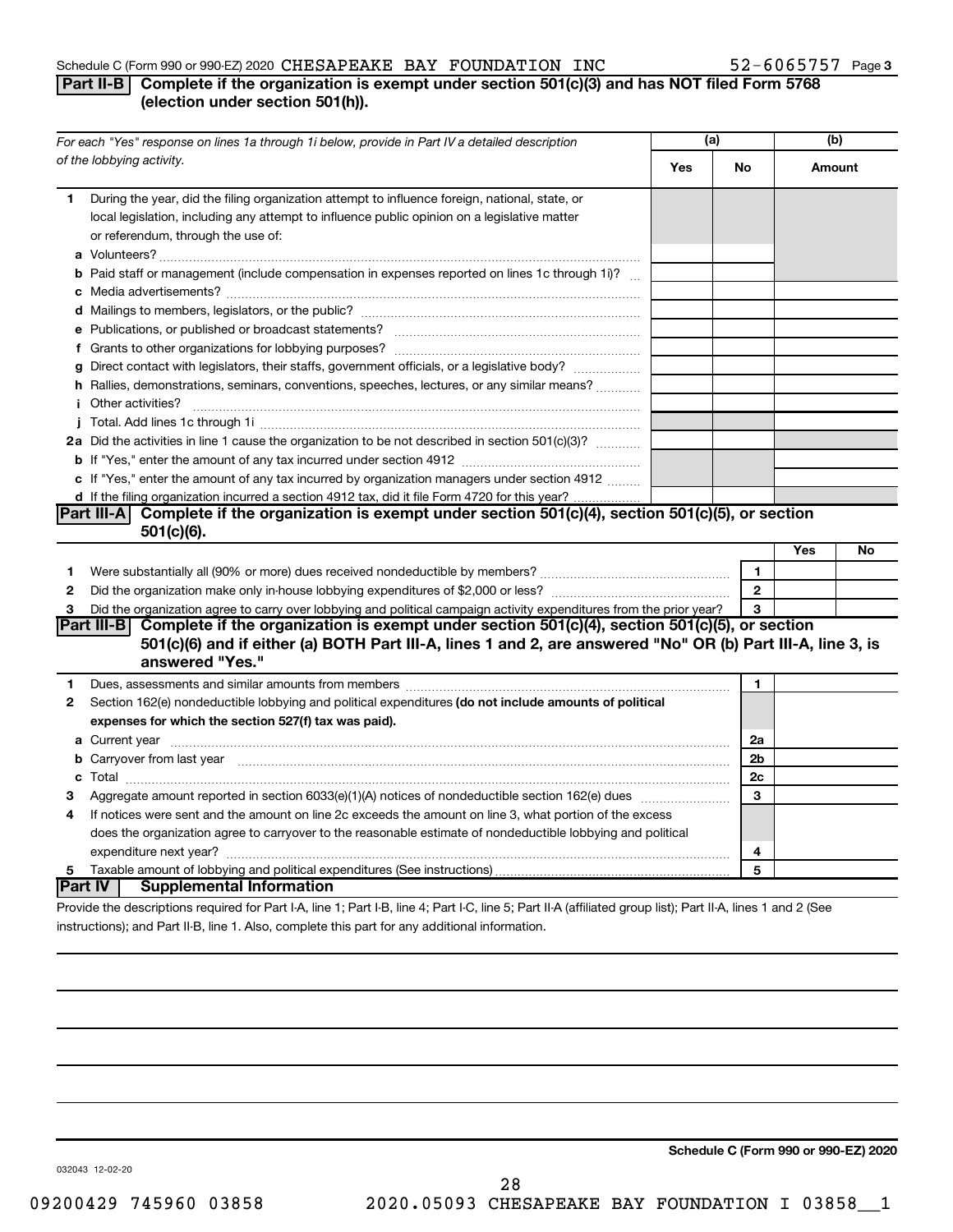| <b>SCHEDULE D</b> |  |  |
|-------------------|--|--|
|-------------------|--|--|

Department of the Treasury Internal Revenue Service

| (Form 990) |
|------------|
|            |

# **SCHEDULE D Supplemental Financial Statements**<br> **Form 990 2020**<br> **Part IV** line 6.7.8.9.10, 11a, 11b, 11d, 11d, 11d, 11d, 11d, 12a, 0r, 12b

**(Form 990) | Complete if the organization answered "Yes" on Form 990, Part IV, line 6, 7, 8, 9, 10, 11a, 11b, 11c, 11d, 11e, 11f, 12a, or 12b.**

**| Attach to Form 990. |Go to www.irs.gov/Form990 for instructions and the latest information.**



#### Name of the organization<br>CHESAPEAKE BAY FOUNDATION INC 52-6065757 CHESAPEAKE BAY FOUNDATION INC

| Part I  | Organizations Maintaining Donor Advised Funds or Other Similar Funds or Accounts. Complete if the                                                                                                                              |                         |   |                                                    |                                     |
|---------|--------------------------------------------------------------------------------------------------------------------------------------------------------------------------------------------------------------------------------|-------------------------|---|----------------------------------------------------|-------------------------------------|
|         | organization answered "Yes" on Form 990, Part IV, line 6.                                                                                                                                                                      | (a) Donor advised funds |   | (b) Funds and other accounts                       |                                     |
|         |                                                                                                                                                                                                                                |                         |   |                                                    |                                     |
| 1<br>2  | Aggregate value of contributions to (during year)                                                                                                                                                                              |                         |   |                                                    |                                     |
| 3       |                                                                                                                                                                                                                                |                         |   |                                                    |                                     |
| 4       |                                                                                                                                                                                                                                |                         |   |                                                    |                                     |
| 5       | Did the organization inform all donors and donor advisors in writing that the assets held in donor advised funds                                                                                                               |                         |   |                                                    |                                     |
|         |                                                                                                                                                                                                                                |                         |   |                                                    | Yes<br>No                           |
| 6       | Did the organization inform all grantees, donors, and donor advisors in writing that grant funds can be used only                                                                                                              |                         |   |                                                    |                                     |
|         | for charitable purposes and not for the benefit of the donor or donor advisor, or for any other purpose conferring                                                                                                             |                         |   |                                                    |                                     |
|         |                                                                                                                                                                                                                                |                         |   |                                                    | Yes<br>No                           |
| Part II | Conservation Easements. Complete if the organization answered "Yes" on Form 990, Part IV, line 7.                                                                                                                              |                         |   |                                                    |                                     |
| 1       | Purpose(s) of conservation easements held by the organization (check all that apply).                                                                                                                                          |                         |   |                                                    |                                     |
|         | Preservation of land for public use (for example, recreation or education)                                                                                                                                                     |                         |   | Preservation of a historically important land area |                                     |
|         | $X$ Protection of natural habitat                                                                                                                                                                                              |                         |   | Preservation of a certified historic structure     |                                     |
|         | $\lfloor x \rfloor$ Preservation of open space                                                                                                                                                                                 |                         |   |                                                    |                                     |
| 2       | Complete lines 2a through 2d if the organization held a qualified conservation contribution in the form of a conservation easement on the last                                                                                 |                         |   |                                                    |                                     |
|         | day of the tax year.                                                                                                                                                                                                           |                         |   |                                                    | Held at the End of the Tax Year     |
| а       |                                                                                                                                                                                                                                |                         |   | 2a                                                 | 12                                  |
| b       | Total acreage restricted by conservation easements [11] matter continuum matter of the stricture of the stricture of the stricture of the stricture of the stricture of the stricture of the stricture of the stricture of the |                         |   | 2 <sub>b</sub>                                     | 940.00                              |
|         |                                                                                                                                                                                                                                |                         |   | 2c                                                 |                                     |
|         | d Number of conservation easements included in (c) acquired after 7/25/06, and not on a historic structure                                                                                                                     |                         |   |                                                    |                                     |
|         |                                                                                                                                                                                                                                |                         |   | 2d                                                 |                                     |
| З       | Number of conservation easements modified, transferred, released, extinguished, or terminated by the organization during the tax                                                                                               |                         |   |                                                    |                                     |
|         | O<br>$year \blacktriangleright$                                                                                                                                                                                                |                         |   |                                                    |                                     |
| 4       | Number of states where property subject to conservation easement is located >                                                                                                                                                  |                         | 2 |                                                    |                                     |
| 5       | Does the organization have a written policy regarding the periodic monitoring, inspection, handling of                                                                                                                         |                         |   |                                                    |                                     |
|         | violations, and enforcement of the conservation easements it holds?                                                                                                                                                            |                         |   |                                                    | $\boxed{\text{X}}$ Yes<br><b>No</b> |
| 6       | Staff and volunteer hours devoted to monitoring, inspecting, handling of violations, and enforcing conservation easements during the year                                                                                      |                         |   |                                                    |                                     |
|         | 159                                                                                                                                                                                                                            |                         |   |                                                    |                                     |
| 7       | Amount of expenses incurred in monitoring, inspecting, handling of violations, and enforcing conservation easements during the year                                                                                            |                         |   |                                                    |                                     |
|         | 7,801.<br>$\blacktriangleright$ \$                                                                                                                                                                                             |                         |   |                                                    |                                     |
| 8       | Does each conservation easement reported on line 2(d) above satisfy the requirements of section 170(h)(4)(B)(i)                                                                                                                |                         |   |                                                    |                                     |
|         |                                                                                                                                                                                                                                |                         |   |                                                    | $\boxed{\text{X}}$ Yes<br><b>No</b> |
| 9       | In Part XIII, describe how the organization reports conservation easements in its revenue and expense statement and                                                                                                            |                         |   |                                                    |                                     |
|         | balance sheet, and include, if applicable, the text of the footnote to the organization's financial statements that describes the                                                                                              |                         |   |                                                    |                                     |
|         | organization's accounting for conservation easements.<br>Organizations Maintaining Collections of Art, Historical Treasures, or Other Similar Assets.<br>Part III                                                              |                         |   |                                                    |                                     |
|         | Complete if the organization answered "Yes" on Form 990, Part IV, line 8.                                                                                                                                                      |                         |   |                                                    |                                     |
|         | 1a If the organization elected, as permitted under FASB ASC 958, not to report in its revenue statement and balance sheet works                                                                                                |                         |   |                                                    |                                     |
|         | of art, historical treasures, or other similar assets held for public exhibition, education, or research in furtherance of public                                                                                              |                         |   |                                                    |                                     |
|         | service, provide in Part XIII the text of the footnote to its financial statements that describes these items.                                                                                                                 |                         |   |                                                    |                                     |
|         | <b>b</b> If the organization elected, as permitted under FASB ASC 958, to report in its revenue statement and balance sheet works of                                                                                           |                         |   |                                                    |                                     |
|         | art, historical treasures, or other similar assets held for public exhibition, education, or research in furtherance of public service,                                                                                        |                         |   |                                                    |                                     |
|         | provide the following amounts relating to these items:                                                                                                                                                                         |                         |   |                                                    |                                     |
|         |                                                                                                                                                                                                                                |                         |   |                                                    | υ.                                  |
|         | (ii) Assets included in Form 990, Part X                                                                                                                                                                                       |                         |   | \$<br>$\blacktriangleright$ \$                     | 17,000.                             |
| 2       | If the organization received or held works of art, historical treasures, or other similar assets for financial gain, provide                                                                                                   |                         |   |                                                    |                                     |
|         | the following amounts required to be reported under FASB ASC 958 relating to these items:                                                                                                                                      |                         |   |                                                    |                                     |
| а       |                                                                                                                                                                                                                                |                         |   | \$<br>▶                                            |                                     |
|         |                                                                                                                                                                                                                                |                         |   | $\blacktriangleright$ s                            |                                     |
|         | LHA For Paperwork Reduction Act Notice, see the Instructions for Form 990.                                                                                                                                                     |                         |   |                                                    | Schedule D (Form 990) 2020          |
|         | 032051 12-01-20                                                                                                                                                                                                                |                         |   |                                                    |                                     |
|         |                                                                                                                                                                                                                                | 29                      |   |                                                    |                                     |

09200429 745960 03858 2020.05093 CHESAPEAKE BAY FOUNDATION I 03858 1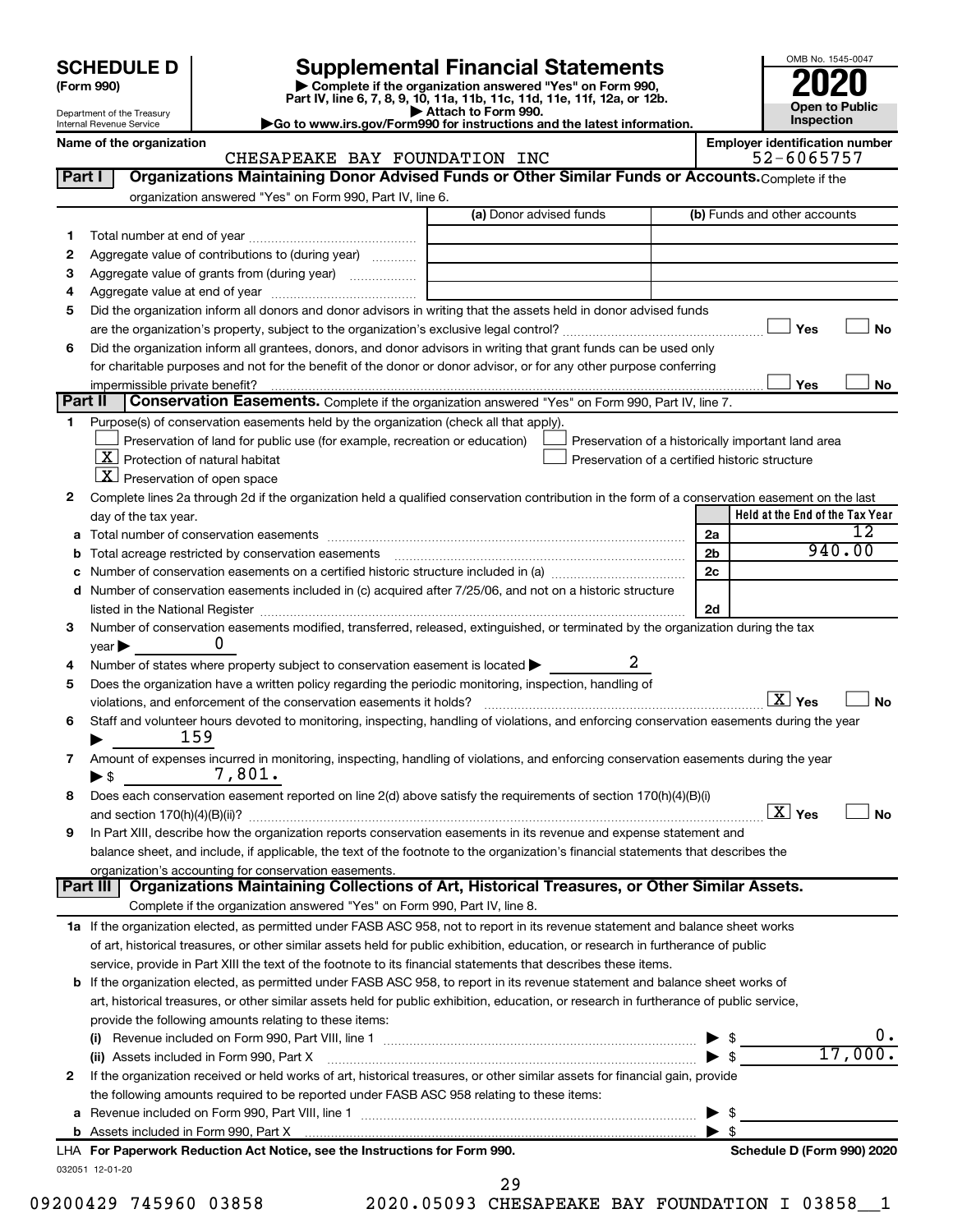|   | Schedule D (Form 990) 2020                                                                                                                                                                                                           | CHESAPEAKE BAY FOUNDATION INC |                |           |                                                   |             |                      |               | 52-6065757                 |               | Page 2                   |
|---|--------------------------------------------------------------------------------------------------------------------------------------------------------------------------------------------------------------------------------------|-------------------------------|----------------|-----------|---------------------------------------------------|-------------|----------------------|---------------|----------------------------|---------------|--------------------------|
|   | Organizations Maintaining Collections of Art, Historical Treasures, or Other Similar Assets (continued)<br>Part III                                                                                                                  |                               |                |           |                                                   |             |                      |               |                            |               |                          |
| 3 | Using the organization's acquisition, accession, and other records, check any of the following that make significant use of its                                                                                                      |                               |                |           |                                                   |             |                      |               |                            |               |                          |
|   | collection items (check all that apply):                                                                                                                                                                                             |                               |                |           |                                                   |             |                      |               |                            |               |                          |
| a | Public exhibition                                                                                                                                                                                                                    |                               |                |           | Loan or exchange program                          |             |                      |               |                            |               |                          |
| b | Scholarly research                                                                                                                                                                                                                   | e                             |                |           | $\boxed{\text{X}}$ Other Decorative purposes only |             |                      |               |                            |               |                          |
| c | Preservation for future generations                                                                                                                                                                                                  |                               |                |           |                                                   |             |                      |               |                            |               |                          |
| 4 | Provide a description of the organization's collections and explain how they further the organization's exempt purpose in Part XIII.                                                                                                 |                               |                |           |                                                   |             |                      |               |                            |               |                          |
| 5 | During the year, did the organization solicit or receive donations of art, historical treasures, or other similar assets                                                                                                             |                               |                |           |                                                   |             |                      |               |                            |               |                          |
|   |                                                                                                                                                                                                                                      |                               |                |           |                                                   |             |                      |               | Yes                        |               | $\overline{\text{X}}$ No |
|   | Part IV<br><b>Escrow and Custodial Arrangements.</b> Complete if the organization answered "Yes" on Form 990, Part IV, line 9, or                                                                                                    |                               |                |           |                                                   |             |                      |               |                            |               |                          |
|   | reported an amount on Form 990, Part X, line 21.                                                                                                                                                                                     |                               |                |           |                                                   |             |                      |               |                            |               |                          |
|   | 1a Is the organization an agent, trustee, custodian or other intermediary for contributions or other assets not included                                                                                                             |                               |                |           |                                                   |             |                      |               |                            |               |                          |
|   |                                                                                                                                                                                                                                      |                               |                |           |                                                   |             |                      |               | Yes                        |               | <b>No</b>                |
|   | b If "Yes," explain the arrangement in Part XIII and complete the following table:                                                                                                                                                   |                               |                |           |                                                   |             |                      |               |                            |               |                          |
|   |                                                                                                                                                                                                                                      |                               |                |           |                                                   |             |                      |               | Amount                     |               |                          |
|   | c Beginning balance <b>contract to the contract of the contract of the contract of the contract of the contract of the contract of the contract of the contract of the contract of the contract of the contract of the contract </b> |                               |                |           |                                                   |             | 1c                   |               |                            |               |                          |
|   | d Additions during the year manufactured and an account of the year manufactured and account of the year manufactured and account of the year manufactured and account of the year manufactured and account of the year manufa       |                               |                |           |                                                   |             | 1d                   |               |                            |               |                          |
|   | e Distributions during the year manufactured and continuum and contact the year manufactured and contact the year manufactured and contact the year manufactured and contact the year manufactured and contact the state of th       |                               |                |           |                                                   |             | 1e                   |               |                            |               |                          |
| f |                                                                                                                                                                                                                                      |                               |                |           |                                                   |             | 1f                   |               |                            |               |                          |
|   | 2a Did the organization include an amount on Form 990, Part X, line 21, for escrow or custodial account liability?                                                                                                                   |                               |                |           |                                                   |             |                      |               | Yes                        |               | No                       |
|   | b If "Yes," explain the arrangement in Part XIII. Check here if the explanation has been provided on Part XIII                                                                                                                       |                               |                |           |                                                   |             |                      |               |                            |               |                          |
|   | Endowment Funds. Complete if the organization answered "Yes" on Form 990, Part IV, line 10.<br><b>Part V</b>                                                                                                                         |                               |                |           |                                                   |             |                      |               |                            |               |                          |
|   |                                                                                                                                                                                                                                      | (a) Current year              | (b) Prior year |           | (c) Two years back                                |             | (d) Three years back |               | (e) Four years back        |               |                          |
|   | 1a Beginning of year balance                                                                                                                                                                                                         | 63,530,119.                   | 63,015,285.    |           |                                                   | 61,792,667. |                      | 57, 758, 141. |                            | 52,970,231.   |                          |
| b |                                                                                                                                                                                                                                      | 291,075.                      |                | 126, 294. |                                                   | 70,804.     |                      | 576,335.      |                            | 663,804.      |                          |
|   | c Net investment earnings, gains, and losses                                                                                                                                                                                         | 15, 927, 131.                 | 3,562,336.     |           |                                                   | 4,352,872.  |                      | 6,467,859.    |                            | 7,005,579.    |                          |
|   |                                                                                                                                                                                                                                      |                               |                |           |                                                   |             |                      |               |                            |               |                          |
|   | e Other expenditures for facilities                                                                                                                                                                                                  |                               |                |           |                                                   |             |                      |               |                            |               |                          |
|   | and programs                                                                                                                                                                                                                         | 3,491,191.                    | 3, 173, 796.   |           |                                                   | 3,201,058.  |                      | 3,009,668.    |                            | 2,881,473.    |                          |
|   |                                                                                                                                                                                                                                      |                               |                |           |                                                   |             |                      |               |                            |               |                          |
| q |                                                                                                                                                                                                                                      | 76, 257, 134.                 | 63,530,119.    |           |                                                   | 63,015,285. |                      | 61,792,667.   |                            | 57, 758, 141. |                          |
| 2 | Provide the estimated percentage of the current year end balance (line 1g, column (a)) held as:                                                                                                                                      |                               |                |           |                                                   |             |                      |               |                            |               |                          |
| a | Board designated or quasi-endowment                                                                                                                                                                                                  | 20.7400                       | %              |           |                                                   |             |                      |               |                            |               |                          |
|   | <b>b</b> Permanent endowment > 51.0800                                                                                                                                                                                               | $\%$                          |                |           |                                                   |             |                      |               |                            |               |                          |
| c | Term endowment $\triangleright$ 28.1800 %                                                                                                                                                                                            |                               |                |           |                                                   |             |                      |               |                            |               |                          |
|   | The percentages on lines 2a, 2b, and 2c should equal 100%.                                                                                                                                                                           |                               |                |           |                                                   |             |                      |               |                            |               |                          |
|   | 3a Are there endowment funds not in the possession of the organization that are held and administered for the organization                                                                                                           |                               |                |           |                                                   |             |                      |               |                            |               |                          |
|   |                                                                                                                                                                                                                                      |                               |                |           |                                                   |             |                      |               |                            | Yes           |                          |
|   | by:                                                                                                                                                                                                                                  |                               |                |           |                                                   |             |                      |               |                            | X             | No                       |
|   | (i)                                                                                                                                                                                                                                  |                               |                |           |                                                   |             |                      |               | 3a(i)                      |               | X                        |
|   |                                                                                                                                                                                                                                      |                               |                |           |                                                   |             |                      |               | 3a(ii)                     |               |                          |
|   |                                                                                                                                                                                                                                      |                               |                |           |                                                   |             |                      |               | 3b                         |               |                          |
| 4 | Describe in Part XIII the intended uses of the organization's endowment funds.<br>Part VI   Land, Buildings, and Equipment.                                                                                                          |                               |                |           |                                                   |             |                      |               |                            |               |                          |
|   |                                                                                                                                                                                                                                      |                               |                |           |                                                   |             |                      |               |                            |               |                          |
|   | Complete if the organization answered "Yes" on Form 990, Part IV, line 11a. See Form 990, Part X, line 10.                                                                                                                           |                               |                |           |                                                   |             |                      |               |                            |               |                          |
|   | Description of property                                                                                                                                                                                                              | (a) Cost or other             |                |           | (b) Cost or other                                 |             | (c) Accumulated      |               | (d) Book value             |               |                          |
|   |                                                                                                                                                                                                                                      | basis (investment)            |                |           | basis (other)                                     |             | depreciation         |               |                            |               |                          |
|   |                                                                                                                                                                                                                                      |                               |                |           | 11,480,646.                                       |             |                      |               | 11,480,646.                |               |                          |
| b |                                                                                                                                                                                                                                      |                               |                |           |                                                   |             |                      |               |                            |               |                          |
| с | Leasehold improvements                                                                                                                                                                                                               |                               |                |           | 30, 303, 125.                                     |             | 14,627,970.          |               | 15,675,155.                |               |                          |
| d |                                                                                                                                                                                                                                      |                               |                |           |                                                   |             |                      |               |                            |               |                          |
|   |                                                                                                                                                                                                                                      |                               |                |           | 12, 323, 753.                                     |             | 8,591,700.           |               | 3,732,053.                 |               |                          |
|   | Total. Add lines 1a through 1e. (Column (d) must equal Form 990, Part X, column (B), line 10c.)                                                                                                                                      |                               |                |           |                                                   |             |                      |               | 30,887,854.                |               |                          |
|   |                                                                                                                                                                                                                                      |                               |                |           |                                                   |             |                      |               | Schedule D (Form 990) 2020 |               |                          |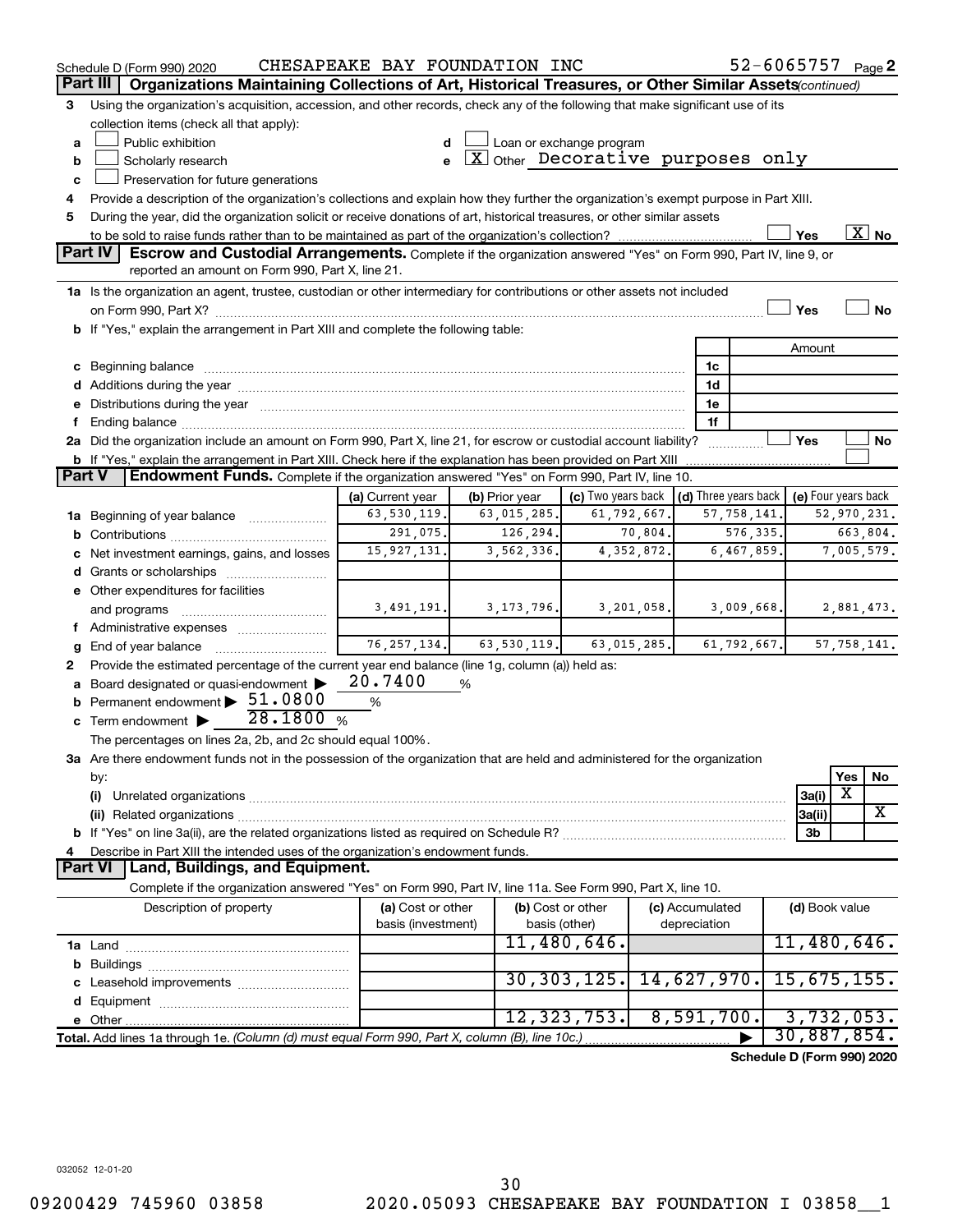|                  | Schedule D (Form 990) 2020    | CHESAPEAKE BAY FOUNDATION INC                                                                                                                                     |                 |                |                          |  | 52-6065757 Page 3                                         |          |
|------------------|-------------------------------|-------------------------------------------------------------------------------------------------------------------------------------------------------------------|-----------------|----------------|--------------------------|--|-----------------------------------------------------------|----------|
| <b>Part VIII</b> |                               | <b>Investments - Other Securities.</b>                                                                                                                            |                 |                |                          |  |                                                           |          |
|                  |                               | Complete if the organization answered "Yes" on Form 990, Part IV, line 11b. See Form 990, Part X, line 12.                                                        |                 |                |                          |  |                                                           |          |
|                  |                               | (a) Description of security or category (including name of security)                                                                                              |                 | (b) Book value |                          |  | (c) Method of valuation: Cost or end-of-year market value |          |
|                  | (1) Financial derivatives     |                                                                                                                                                                   |                 |                |                          |  |                                                           |          |
|                  |                               |                                                                                                                                                                   |                 |                |                          |  |                                                           |          |
| (3) Other        |                               |                                                                                                                                                                   |                 |                |                          |  |                                                           |          |
| (A)              |                               | Partnerships/Alternative                                                                                                                                          |                 |                |                          |  |                                                           |          |
| (B)              | Investments                   |                                                                                                                                                                   |                 | 26, 377, 819.  | End-of-Year Market Value |  |                                                           |          |
| (C)              | Beneficial Interest in        |                                                                                                                                                                   |                 |                |                          |  |                                                           |          |
| (D)              | Perpetual Trust               |                                                                                                                                                                   |                 | 3, 223, 517.   | End-of-Year Market Value |  |                                                           |          |
| (E)              |                               |                                                                                                                                                                   |                 |                |                          |  |                                                           |          |
| (F)              |                               |                                                                                                                                                                   |                 |                |                          |  |                                                           |          |
| (G)              |                               |                                                                                                                                                                   |                 |                |                          |  |                                                           |          |
| (H)              |                               |                                                                                                                                                                   |                 |                |                          |  |                                                           |          |
|                  |                               | <b>Total.</b> (Col. (b) must equal Form 990, Part X, col. (B) line 12.) $\blacktriangleright$                                                                     |                 | 29,601,336.    |                          |  |                                                           |          |
|                  |                               | Part VIII Investments - Program Related.                                                                                                                          |                 |                |                          |  |                                                           |          |
|                  |                               | Complete if the organization answered "Yes" on Form 990, Part IV, line 11c. See Form 990, Part X, line 13.                                                        |                 |                |                          |  |                                                           |          |
|                  | (a) Description of investment |                                                                                                                                                                   |                 | (b) Book value |                          |  | (c) Method of valuation: Cost or end-of-year market value |          |
| (1)              |                               |                                                                                                                                                                   |                 |                |                          |  |                                                           |          |
| (2)              |                               |                                                                                                                                                                   |                 |                |                          |  |                                                           |          |
| (3)              |                               |                                                                                                                                                                   |                 |                |                          |  |                                                           |          |
| (4)              |                               |                                                                                                                                                                   |                 |                |                          |  |                                                           |          |
| (5)              |                               |                                                                                                                                                                   |                 |                |                          |  |                                                           |          |
| (6)              |                               |                                                                                                                                                                   |                 |                |                          |  |                                                           |          |
| (7)              |                               |                                                                                                                                                                   |                 |                |                          |  |                                                           |          |
| (8)              |                               |                                                                                                                                                                   |                 |                |                          |  |                                                           |          |
| (9)              |                               |                                                                                                                                                                   |                 |                |                          |  |                                                           |          |
| <b>Part IX</b>   | <b>Other Assets.</b>          | <b>Total.</b> (Col. (b) must equal Form 990, Part X, col. (B) line 13.) $\blacktriangleright$                                                                     |                 |                |                          |  |                                                           |          |
|                  |                               |                                                                                                                                                                   |                 |                |                          |  |                                                           |          |
|                  |                               | Complete if the organization answered "Yes" on Form 990, Part IV, line 11d. See Form 990, Part X, line 15.                                                        | (a) Description |                |                          |  | (b) Book value                                            |          |
|                  |                               |                                                                                                                                                                   |                 |                |                          |  |                                                           |          |
| (1)              |                               |                                                                                                                                                                   |                 |                |                          |  |                                                           |          |
| (2)              |                               |                                                                                                                                                                   |                 |                |                          |  |                                                           |          |
| (3)              |                               |                                                                                                                                                                   |                 |                |                          |  |                                                           |          |
| (4)              |                               |                                                                                                                                                                   |                 |                |                          |  |                                                           |          |
| (5)              |                               |                                                                                                                                                                   |                 |                |                          |  |                                                           |          |
| (6)<br>(7)       |                               |                                                                                                                                                                   |                 |                |                          |  |                                                           |          |
| (8)              |                               |                                                                                                                                                                   |                 |                |                          |  |                                                           |          |
| (9)              |                               |                                                                                                                                                                   |                 |                |                          |  |                                                           |          |
|                  |                               | Total. (Column (b) must equal Form 990, Part X, col. (B) line 15.)                                                                                                |                 |                |                          |  |                                                           |          |
| <b>Part X</b>    | <b>Other Liabilities.</b>     |                                                                                                                                                                   |                 |                |                          |  |                                                           |          |
|                  |                               | Complete if the organization answered "Yes" on Form 990, Part IV, line 11e or 11f. See Form 990, Part X, line 25.                                                 |                 |                |                          |  |                                                           |          |
| 1.               |                               | (a) Description of liability                                                                                                                                      |                 |                |                          |  | (b) Book value                                            |          |
| (1)              | Federal income taxes          |                                                                                                                                                                   |                 |                |                          |  |                                                           |          |
| (2)              |                               | Split Interest Agreement                                                                                                                                          |                 |                |                          |  |                                                           | 867,813. |
| (3)              |                               | Interest Rate Swap Obligation                                                                                                                                     |                 |                |                          |  |                                                           | 89,465.  |
| (4)              |                               |                                                                                                                                                                   |                 |                |                          |  |                                                           |          |
| (5)              |                               |                                                                                                                                                                   |                 |                |                          |  |                                                           |          |
| (6)              |                               |                                                                                                                                                                   |                 |                |                          |  |                                                           |          |
| (7)              |                               |                                                                                                                                                                   |                 |                |                          |  |                                                           |          |
| (8)              |                               |                                                                                                                                                                   |                 |                |                          |  |                                                           |          |
| (9)              |                               |                                                                                                                                                                   |                 |                |                          |  |                                                           |          |
|                  |                               |                                                                                                                                                                   |                 |                |                          |  |                                                           | 957,278. |
|                  |                               | 2. Liability for uncertain tax positions. In Part XIII, provide the text of the footnote to the organization's financial statements that reports the              |                 |                |                          |  |                                                           |          |
|                  |                               | organization's liability for uncertain tax positions under FASB ASC 740. Check here if the text of the footnote has been provided in Part XIII $\boxed{\text{X}}$ |                 |                |                          |  |                                                           |          |

**Schedule D (Form 990) 2020**

032053 12-01-20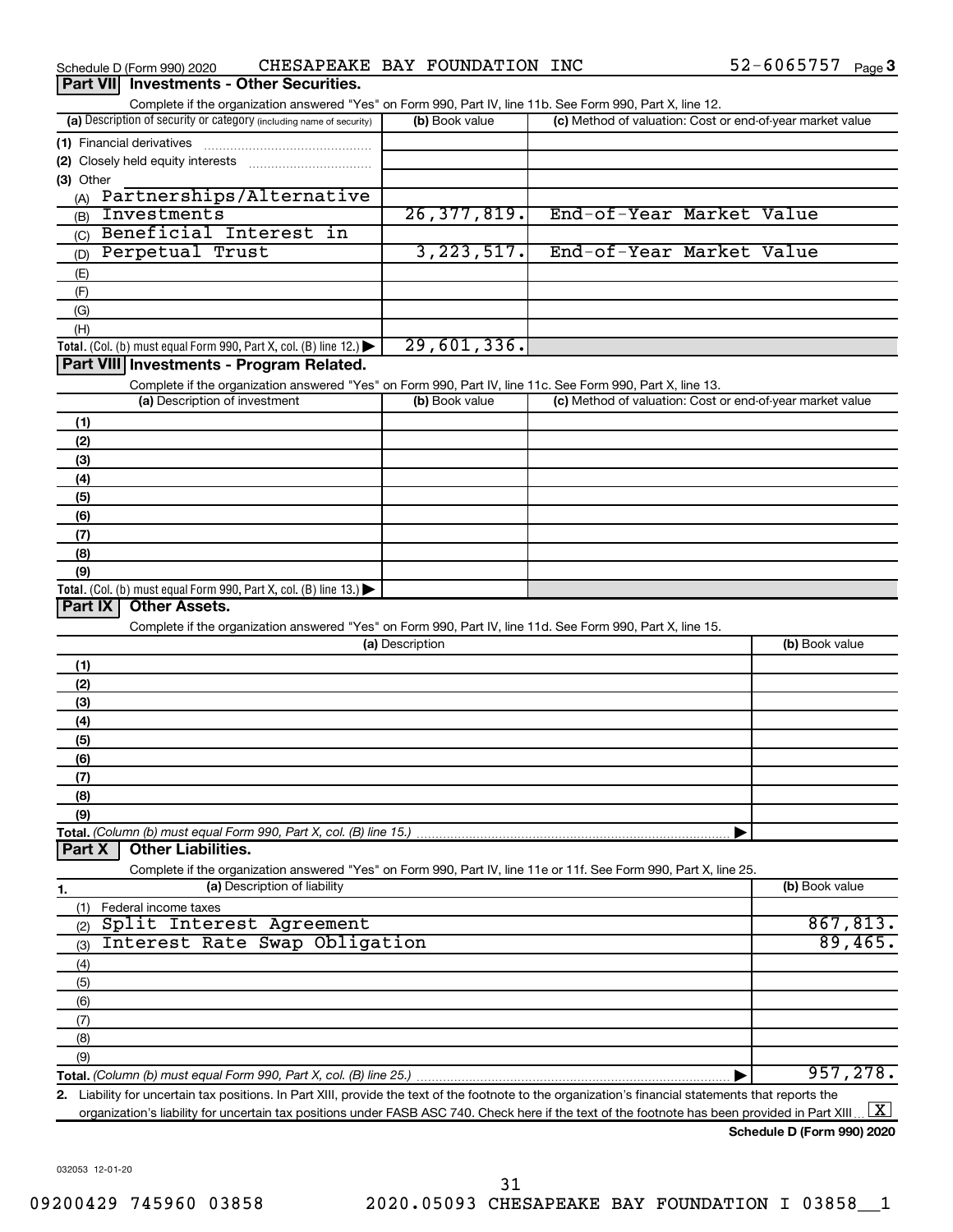|   | CHESAPEAKE BAY FOUNDATION INC<br>Schedule D (Form 990) 2020                                                                                                                                                                              |            |                | 52-6065757 Page 4 |
|---|------------------------------------------------------------------------------------------------------------------------------------------------------------------------------------------------------------------------------------------|------------|----------------|-------------------|
|   | Reconciliation of Revenue per Audited Financial Statements With Revenue per Return.<br><b>Part XI</b>                                                                                                                                    |            |                |                   |
|   | Complete if the organization answered "Yes" on Form 990, Part IV, line 12a.                                                                                                                                                              |            |                |                   |
| 1 | Total revenue, gains, and other support per audited financial statements [[[[[[[[[[[[[[[[[[[[[[]]]]]]]]]]]]]]                                                                                                                            |            | $\blacksquare$ | 40, 325, 404.     |
| 2 | Amounts included on line 1 but not on Form 990, Part VIII, line 12:                                                                                                                                                                      |            |                |                   |
| a | 2a<br>Net unrealized gains (losses) on investments [111] Met unrealized gains (losses) on investments [11] Metamanic                                                                                                                     | 9,812,626. |                |                   |
|   | 2 <sub>b</sub>                                                                                                                                                                                                                           | 188,848.   |                |                   |
| c | 2c                                                                                                                                                                                                                                       |            |                |                   |
| d | 2d                                                                                                                                                                                                                                       | 139,516.   |                |                   |
|   | e Add lines 2a through 2d <b>[10]</b> [10] <b>All and Property Contract 20 and 20</b> and 20 and 20 and 20 and 20 and 20 and 20 and 20 and 20 and 20 and 20 and 20 and 20 and 20 and 20 and 20 and 20 and 20 and 20 and 20 and 20 and 20 |            | 2e             | 10,140,990.       |
| 3 |                                                                                                                                                                                                                                          |            | 3              | 30, 184, 414.     |
| 4 | Amounts included on Form 990, Part VIII, line 12, but not on line 1:                                                                                                                                                                     |            |                |                   |
|   | 4a                                                                                                                                                                                                                                       | 246,671.   |                |                   |
|   | 4 <sub>h</sub>                                                                                                                                                                                                                           |            |                |                   |
|   | c Add lines 4a and 4b                                                                                                                                                                                                                    |            | 4c             | 246,671.          |
|   |                                                                                                                                                                                                                                          |            | 5              | 30,431,085.       |
|   |                                                                                                                                                                                                                                          |            |                |                   |
|   | Part XII   Reconciliation of Expenses per Audited Financial Statements With Expenses per Return.                                                                                                                                         |            |                |                   |
|   | Complete if the organization answered "Yes" on Form 990, Part IV, line 12a.                                                                                                                                                              |            |                |                   |
| 1 |                                                                                                                                                                                                                                          |            | $\blacksquare$ | 29,425,183.       |
| 2 | Amounts included on line 1 but not on Form 990, Part IX, line 25:                                                                                                                                                                        |            |                |                   |
| a | 2a                                                                                                                                                                                                                                       | 188,848.   |                |                   |
| b | 2 <sub>b</sub>                                                                                                                                                                                                                           |            |                |                   |
|   | 2 <sub>c</sub>                                                                                                                                                                                                                           |            |                |                   |
|   | 2d                                                                                                                                                                                                                                       | 45, 114.   |                |                   |
|   | e Add lines 2a through 2d <b>contained a contract and a contract a</b> and a contract a contract a contract a contract a contract a contract a contract a contract a contract a contract a contract a contract a contract a contrac      |            | 2e             | 233,962.          |
| з |                                                                                                                                                                                                                                          |            | $\mathbf{a}$   | 29, 191, 221.     |
| 4 | Amounts included on Form 990, Part IX, line 25, but not on line 1:                                                                                                                                                                       |            |                |                   |
| a | 4a<br>Investment expenses not included on Form 990, Part VIII, line 7b                                                                                                                                                                   | 246,671.   |                |                   |
| b | 4 <sub>h</sub>                                                                                                                                                                                                                           |            |                |                   |
|   | c Add lines 4a and 4b                                                                                                                                                                                                                    |            | 4c             | 246,671.          |
| 5 | Part XIII Supplemental Information.                                                                                                                                                                                                      |            | 5              | 29,437,892.       |

Provide the descriptions required for Part II, lines 3, 5, and 9; Part III, lines 1a and 4; Part IV, lines 1b and 2b; Part V, line 4; Part X, line 2; Part XI, lines 2d and 4b; and Part XII, lines 2d and 4b. Also complete this part to provide any additional information.

#### Part II, line 9:

| A monetary value has not been placed on conservation easements; therefore, |  |
|----------------------------------------------------------------------------|--|
|----------------------------------------------------------------------------|--|

they are not included in financial statements.

Part III, line 4:

A scale model of a Chesapeake Bay crabbing skiff hangs in the foyer of the

Merrill Center. It is a reminder that CBF's mission is to Save the Bay,

which includes restoring its bounty to levels that can support all the

people who make a living on the Bay.

Greeting visitors to the Merrill Center is a bronze and silver sculpture

032054 12-01-20 **Schedule D (Form 990) 2020** of an osprey, representing the fact that approximately one-quarter of all 32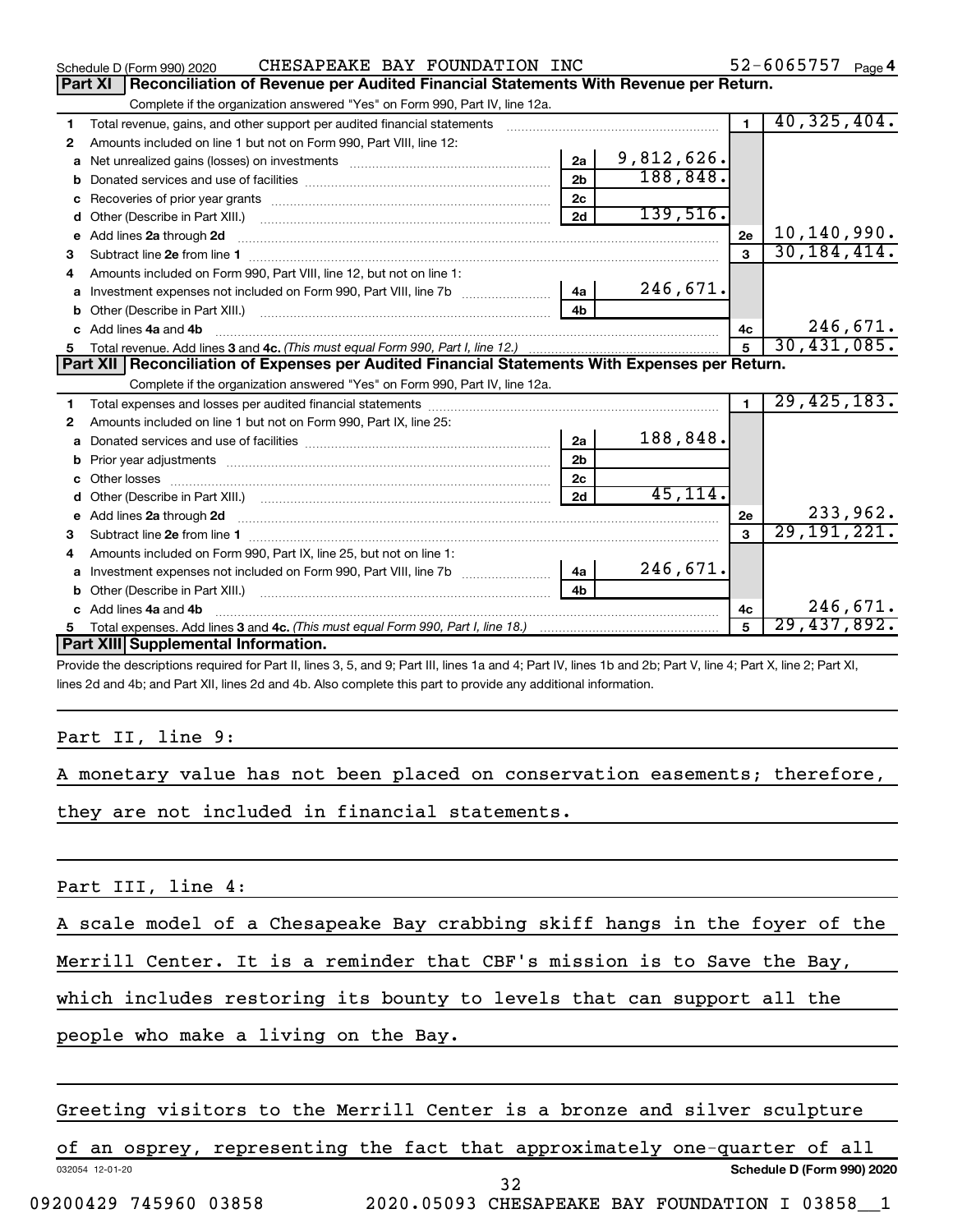ospreys in the contiguous United States nest in the Chesapeake Bay region.

Part V, line 4:

Endowment funds are used for donor restricted projects as well as to fund

unrestricted activities. Donor restricted endowments are used for

education in general, field education, farm operations, support and

maintenance of facilities and boats, and restoration projects. It is the

policy of the Foundation to spend 5% of a twelve quarter trailing average

of the sum of accumulated investments.

Part X, Line 2:

For the years ended June 30, 2021 and 2020, the Foundation has documented its consideration of FASB ASC 740-10, Income Taxes, that provides guidance for reporting uncertainty in income taxes and has determined that no material uncertain tax positions qualify for either recognition or disclosure in the financial statements.

Part XI, Line 2d - Other Adjustments:

Special Event Expenses reported as an expense on the  $45,114$ .

financial statements and netted against revenue on the

Form 990, Part VIII, line 8b.

Unrealized gain on interest rate swap  $94,402$ .

Total to Schedule D, Part XI, Line 2d 139,516.

Part XII, Line 2d - Other Adjustments:

Special Event Expenses reported as an expense on the 45,114.

financial statements and netted against revenue on the

Form 990, Part VIII, line 8b.

032055 12-01-20

**Schedule D (Form 990) 2020**

33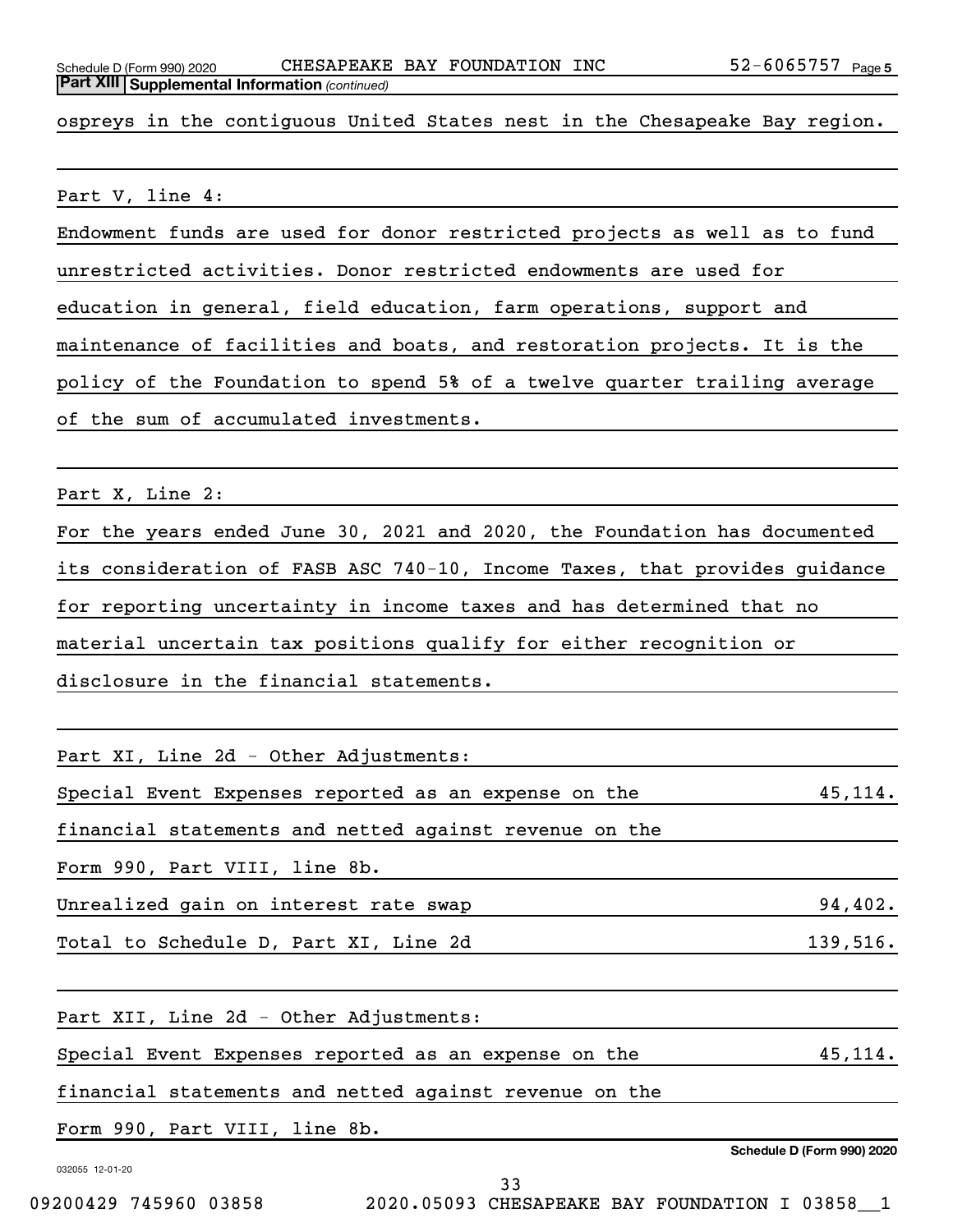| <b>SCHEDULE G</b>                                                                                                                                                                                                                                                           | <b>Supplemental Information Regarding Fundraising or Gaming Activities</b>                                                                                                                                                                                                                                                                                                                                                                                                                                                                    |     |                                                                            |                                                                                                                        |                                                                            | OMB No. 1545-0047                                       |  |  |  |  |
|-----------------------------------------------------------------------------------------------------------------------------------------------------------------------------------------------------------------------------------------------------------------------------|-----------------------------------------------------------------------------------------------------------------------------------------------------------------------------------------------------------------------------------------------------------------------------------------------------------------------------------------------------------------------------------------------------------------------------------------------------------------------------------------------------------------------------------------------|-----|----------------------------------------------------------------------------|------------------------------------------------------------------------------------------------------------------------|----------------------------------------------------------------------------|---------------------------------------------------------|--|--|--|--|
| (Form 990 or 990-EZ)                                                                                                                                                                                                                                                        | Complete if the organization answered "Yes" on Form 990, Part IV, line 17, 18, or 19, or if the<br>organization entered more than \$15,000 on Form 990-EZ, line 6a.                                                                                                                                                                                                                                                                                                                                                                           |     |                                                                            |                                                                                                                        |                                                                            |                                                         |  |  |  |  |
| Department of the Treasury                                                                                                                                                                                                                                                  | Attach to Form 990 or Form 990-EZ.                                                                                                                                                                                                                                                                                                                                                                                                                                                                                                            |     |                                                                            |                                                                                                                        |                                                                            | <b>Open to Public</b>                                   |  |  |  |  |
| Internal Revenue Service                                                                                                                                                                                                                                                    | Go to www.irs.gov/Form990 for instructions and the latest information.                                                                                                                                                                                                                                                                                                                                                                                                                                                                        |     |                                                                            |                                                                                                                        |                                                                            | Inspection                                              |  |  |  |  |
| Name of the organization                                                                                                                                                                                                                                                    | <b>Employer identification number</b>                                                                                                                                                                                                                                                                                                                                                                                                                                                                                                         |     |                                                                            |                                                                                                                        |                                                                            |                                                         |  |  |  |  |
|                                                                                                                                                                                                                                                                             | CHESAPEAKE BAY FOUNDATION INC                                                                                                                                                                                                                                                                                                                                                                                                                                                                                                                 |     |                                                                            |                                                                                                                        | 52-6065757                                                                 |                                                         |  |  |  |  |
| Part I<br>required to complete this part.                                                                                                                                                                                                                                   | Fundraising Activities. Complete if the organization answered "Yes" on Form 990, Part IV, line 17. Form 990-EZ filers are not                                                                                                                                                                                                                                                                                                                                                                                                                 |     |                                                                            |                                                                                                                        |                                                                            |                                                         |  |  |  |  |
| $\lfloor \mathbf{X} \rfloor$ Mail solicitations<br>a<br>$\boxed{\text{X}}$ Internet and email solicitations<br>b<br>$\boxed{\textbf{X}}$ Phone solicitations<br>C<br>$\boxed{\textbf{X}}$ In-person solicitations<br>d<br>compensated at least \$5,000 by the organization. | 1 Indicate whether the organization raised funds through any of the following activities. Check all that apply.<br>$g\mid X$ Special fundraising events<br>2 a Did the organization have a written or oral agreement with any individual (including officers, directors, trustees, or<br>key employees listed in Form 990, Part VII) or entity in connection with professional fundraising services?<br>b If "Yes," list the 10 highest paid individuals or entities (fundraisers) pursuant to agreements under which the fundraiser is to be |     |                                                                            | $e$ $\boxed{X}$ Solicitation of non-government grants<br>$f\left[\frac{X}{X}\right]$ Solicitation of government grants | $X$ Yes                                                                    | <b>No</b>                                               |  |  |  |  |
| (i) Name and address of individual<br>or entity (fundraiser)                                                                                                                                                                                                                | (ii) Activity                                                                                                                                                                                                                                                                                                                                                                                                                                                                                                                                 |     | (iii) Did<br>fundraiser<br>have custody<br>or control of<br>contributions? | (iv) Gross receipts<br>from activity                                                                                   | (v) Amount paid<br>to (or retained by)<br>fundraiser<br>listed in col. (i) | (vi) Amount paid<br>to (or retained by)<br>organization |  |  |  |  |
| Lautman, Maska, Neill &                                                                                                                                                                                                                                                     |                                                                                                                                                                                                                                                                                                                                                                                                                                                                                                                                               | Yes | No                                                                         |                                                                                                                        |                                                                            |                                                         |  |  |  |  |
| Company - 1730 Rhode Island                                                                                                                                                                                                                                                 | Membership Consulting                                                                                                                                                                                                                                                                                                                                                                                                                                                                                                                         |     | x                                                                          | 3,748,617.                                                                                                             | 198,150.                                                                   | 3,550,467.                                              |  |  |  |  |
| Beaconfire Red - 2300                                                                                                                                                                                                                                                       |                                                                                                                                                                                                                                                                                                                                                                                                                                                                                                                                               |     |                                                                            |                                                                                                                        |                                                                            |                                                         |  |  |  |  |
| Clarendon Blvd Ste 925,                                                                                                                                                                                                                                                     | Digital Consulting                                                                                                                                                                                                                                                                                                                                                                                                                                                                                                                            |     | x                                                                          | 1,821,345.                                                                                                             | 512,119.                                                                   | 1,309,226.                                              |  |  |  |  |
|                                                                                                                                                                                                                                                                             |                                                                                                                                                                                                                                                                                                                                                                                                                                                                                                                                               |     |                                                                            |                                                                                                                        |                                                                            |                                                         |  |  |  |  |
|                                                                                                                                                                                                                                                                             |                                                                                                                                                                                                                                                                                                                                                                                                                                                                                                                                               |     |                                                                            |                                                                                                                        |                                                                            |                                                         |  |  |  |  |
|                                                                                                                                                                                                                                                                             |                                                                                                                                                                                                                                                                                                                                                                                                                                                                                                                                               |     |                                                                            |                                                                                                                        |                                                                            |                                                         |  |  |  |  |
|                                                                                                                                                                                                                                                                             |                                                                                                                                                                                                                                                                                                                                                                                                                                                                                                                                               |     |                                                                            |                                                                                                                        |                                                                            |                                                         |  |  |  |  |
|                                                                                                                                                                                                                                                                             |                                                                                                                                                                                                                                                                                                                                                                                                                                                                                                                                               |     |                                                                            |                                                                                                                        |                                                                            |                                                         |  |  |  |  |
|                                                                                                                                                                                                                                                                             |                                                                                                                                                                                                                                                                                                                                                                                                                                                                                                                                               |     |                                                                            |                                                                                                                        |                                                                            |                                                         |  |  |  |  |
|                                                                                                                                                                                                                                                                             |                                                                                                                                                                                                                                                                                                                                                                                                                                                                                                                                               |     |                                                                            |                                                                                                                        |                                                                            |                                                         |  |  |  |  |
|                                                                                                                                                                                                                                                                             |                                                                                                                                                                                                                                                                                                                                                                                                                                                                                                                                               |     |                                                                            |                                                                                                                        |                                                                            |                                                         |  |  |  |  |
|                                                                                                                                                                                                                                                                             |                                                                                                                                                                                                                                                                                                                                                                                                                                                                                                                                               |     |                                                                            |                                                                                                                        |                                                                            |                                                         |  |  |  |  |
|                                                                                                                                                                                                                                                                             |                                                                                                                                                                                                                                                                                                                                                                                                                                                                                                                                               |     |                                                                            |                                                                                                                        |                                                                            |                                                         |  |  |  |  |
|                                                                                                                                                                                                                                                                             |                                                                                                                                                                                                                                                                                                                                                                                                                                                                                                                                               |     |                                                                            |                                                                                                                        |                                                                            |                                                         |  |  |  |  |
|                                                                                                                                                                                                                                                                             |                                                                                                                                                                                                                                                                                                                                                                                                                                                                                                                                               |     |                                                                            |                                                                                                                        |                                                                            |                                                         |  |  |  |  |
|                                                                                                                                                                                                                                                                             |                                                                                                                                                                                                                                                                                                                                                                                                                                                                                                                                               |     |                                                                            |                                                                                                                        |                                                                            |                                                         |  |  |  |  |
|                                                                                                                                                                                                                                                                             |                                                                                                                                                                                                                                                                                                                                                                                                                                                                                                                                               |     |                                                                            |                                                                                                                        |                                                                            |                                                         |  |  |  |  |
| Total                                                                                                                                                                                                                                                                       |                                                                                                                                                                                                                                                                                                                                                                                                                                                                                                                                               |     |                                                                            | 5,569,962.                                                                                                             | 710,269.                                                                   | 4,859,693.                                              |  |  |  |  |
| з<br>or licensing.                                                                                                                                                                                                                                                          | List all states in which the organization is registered or licensed to solicit contributions or has been notified it is exempt from registration<br>AL, AK, AR, CA, CO, CT, DC, FL, GA, HI, IL, KS, KY, ME, MD, MA, MI, MN, MS, NV, NH, NJ, NM, NY, NC                                                                                                                                                                                                                                                                                        |     |                                                                            |                                                                                                                        |                                                                            |                                                         |  |  |  |  |

ND,OH,OK,OR,PA,RI,SC,TN,UT,VA,WA,WV,WI

**For Paperwork Reduction Act Notice, see the Instructions for Form 990 or 990-EZ. Schedule G (Form 990 or 990-EZ) 2020** LHA See Part IV for continuations

032081 11-25-20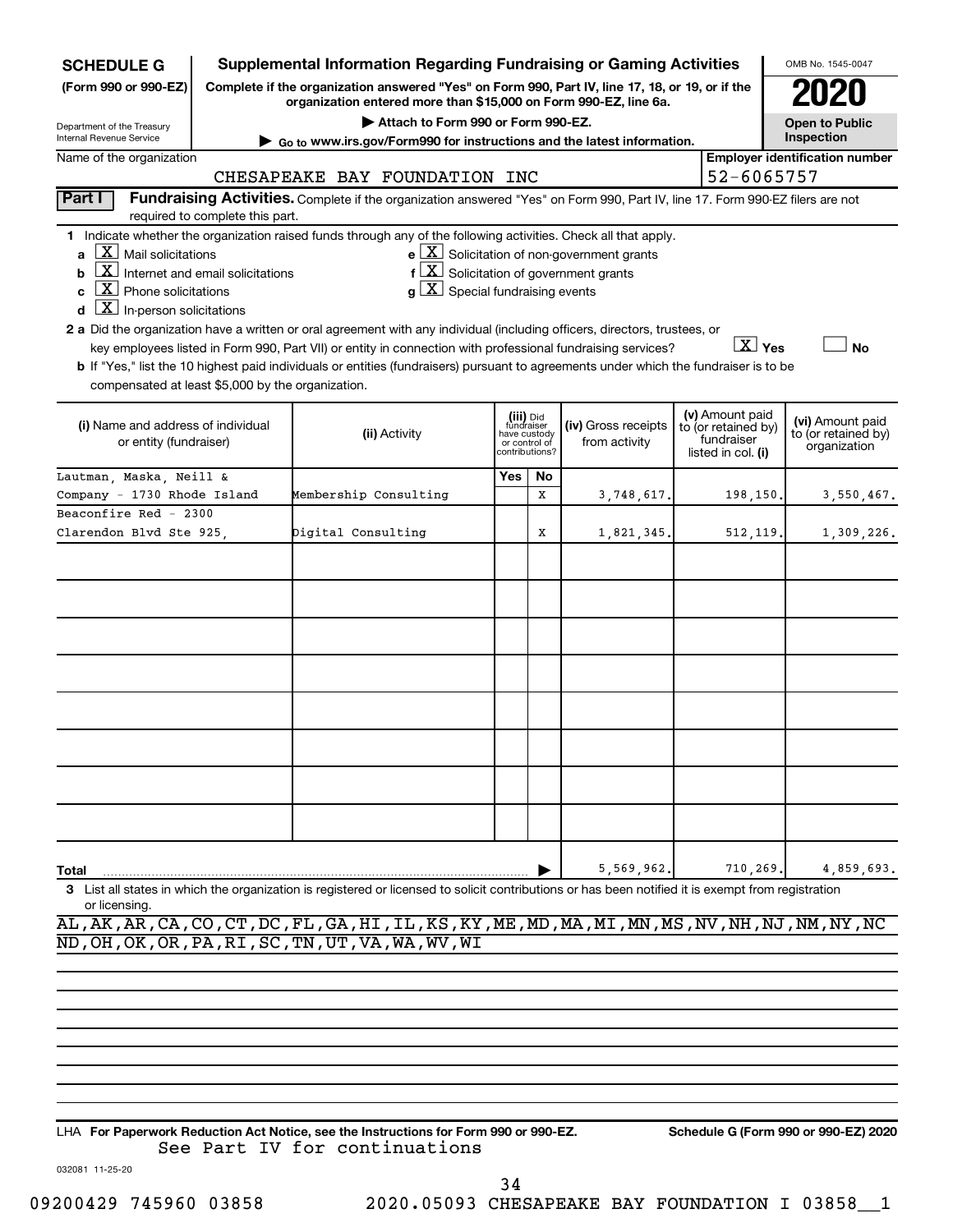#### Schedule G (Form 990 or 990-EZ) 2020 CHESAPEAKE BAY FOUNDATION INC  $52-6065757$   $_{\rm Page}$

52-6065757 Page 2

Part II | Fundraising Events. Complete if the organization answered "Yes" on Form 990, Part IV, line 18, or reported more than \$15,000 of fundraising event contributions and gross income on Form 990-EZ, lines 1 and 6b. List events with gross receipts greater than \$5,000.

|                        |              | OF RINGLASHIY CVENT CONTINUATIONS AND GIVES INCOME ON FOND 330°CZ, IINCS T AND OD. EIST CVCHIS WILH GIVSS TECCIPIS GREEK THAN \$0,000. |                                         |                                                  |                          |                                                     |
|------------------------|--------------|----------------------------------------------------------------------------------------------------------------------------------------|-----------------------------------------|--------------------------------------------------|--------------------------|-----------------------------------------------------|
|                        |              |                                                                                                                                        | $(a)$ Event #1<br>Walk the<br>Watershed | $(b)$ Event #2<br>Bands in the<br>sands          | (c) Other events<br>None | (d) Total events<br>(add col. (a) through           |
|                        |              |                                                                                                                                        | (event type)                            | (event type)                                     | (total number)           | col. (c)                                            |
| Revenue                | $\mathbf 1$  |                                                                                                                                        | 103,321.                                | 52,000.                                          |                          | 155, 321.                                           |
|                        |              |                                                                                                                                        | 103,321.                                | 49,375.                                          |                          | 152,696.                                            |
|                        |              | 3 Gross income (line 1 minus line 2)                                                                                                   |                                         | 2,625.                                           |                          | 2,625.                                              |
|                        |              |                                                                                                                                        |                                         |                                                  |                          |                                                     |
|                        | 5            |                                                                                                                                        |                                         |                                                  |                          |                                                     |
|                        |              |                                                                                                                                        |                                         | $-2,829.$                                        |                          | $-2,829.$                                           |
| <b>Direct Expenses</b> | $\mathbf{7}$ |                                                                                                                                        |                                         |                                                  |                          |                                                     |
|                        | 8            |                                                                                                                                        |                                         |                                                  |                          |                                                     |
|                        | 9            |                                                                                                                                        | 32,599.                                 | 15,344.                                          |                          | 47,943.                                             |
|                        |              | 10 Direct expense summary. Add lines 4 through 9 in column (d)                                                                         |                                         |                                                  |                          | 45, 114.                                            |
|                        |              | 11 Net income summary. Subtract line 10 from line 3, column (d) material contains and the income summary.                              |                                         |                                                  |                          | $-42,489.$                                          |
| Part III               |              | Gaming. Complete if the organization answered "Yes" on Form 990, Part IV, line 19, or reported more than                               |                                         |                                                  |                          |                                                     |
|                        |              | \$15,000 on Form 990-EZ, line 6a.                                                                                                      |                                         |                                                  |                          |                                                     |
| Revenue                |              |                                                                                                                                        | (a) Bingo                               | (b) Pull tabs/instant<br>bingo/progressive bingo | (c) Other gaming         | (d) Total gaming (add<br>col. (a) through col. (c)) |
|                        | 1            |                                                                                                                                        |                                         |                                                  |                          |                                                     |
|                        |              |                                                                                                                                        |                                         |                                                  |                          |                                                     |
| <b>Direct Expenses</b> |              |                                                                                                                                        |                                         |                                                  |                          |                                                     |
|                        | 4            |                                                                                                                                        |                                         |                                                  |                          |                                                     |
|                        |              |                                                                                                                                        |                                         |                                                  |                          |                                                     |
|                        | 6.           | Volunteer labor                                                                                                                        | <b>Yes</b><br>%<br>No                   | Yes<br>%<br>No                                   | Yes<br>%<br>No           |                                                     |
|                        | 7            | Direct expense summary. Add lines 2 through 5 in column (d)                                                                            |                                         |                                                  |                          |                                                     |
|                        | 8            |                                                                                                                                        |                                         |                                                  |                          |                                                     |
| 9                      |              | Enter the state(s) in which the organization conducts gaming activities:                                                               |                                         |                                                  |                          | Yes<br>No                                           |
|                        |              | <b>b</b> If "No," explain:                                                                                                             |                                         |                                                  |                          |                                                     |
|                        |              | <b>b</b> If "Yes," explain:                                                                                                            |                                         |                                                  |                          | Yes<br>No                                           |
|                        |              |                                                                                                                                        |                                         |                                                  |                          |                                                     |
|                        |              | 032082 11-25-20                                                                                                                        |                                         |                                                  |                          | Schedule G (Form 990 or 990-EZ) 2020                |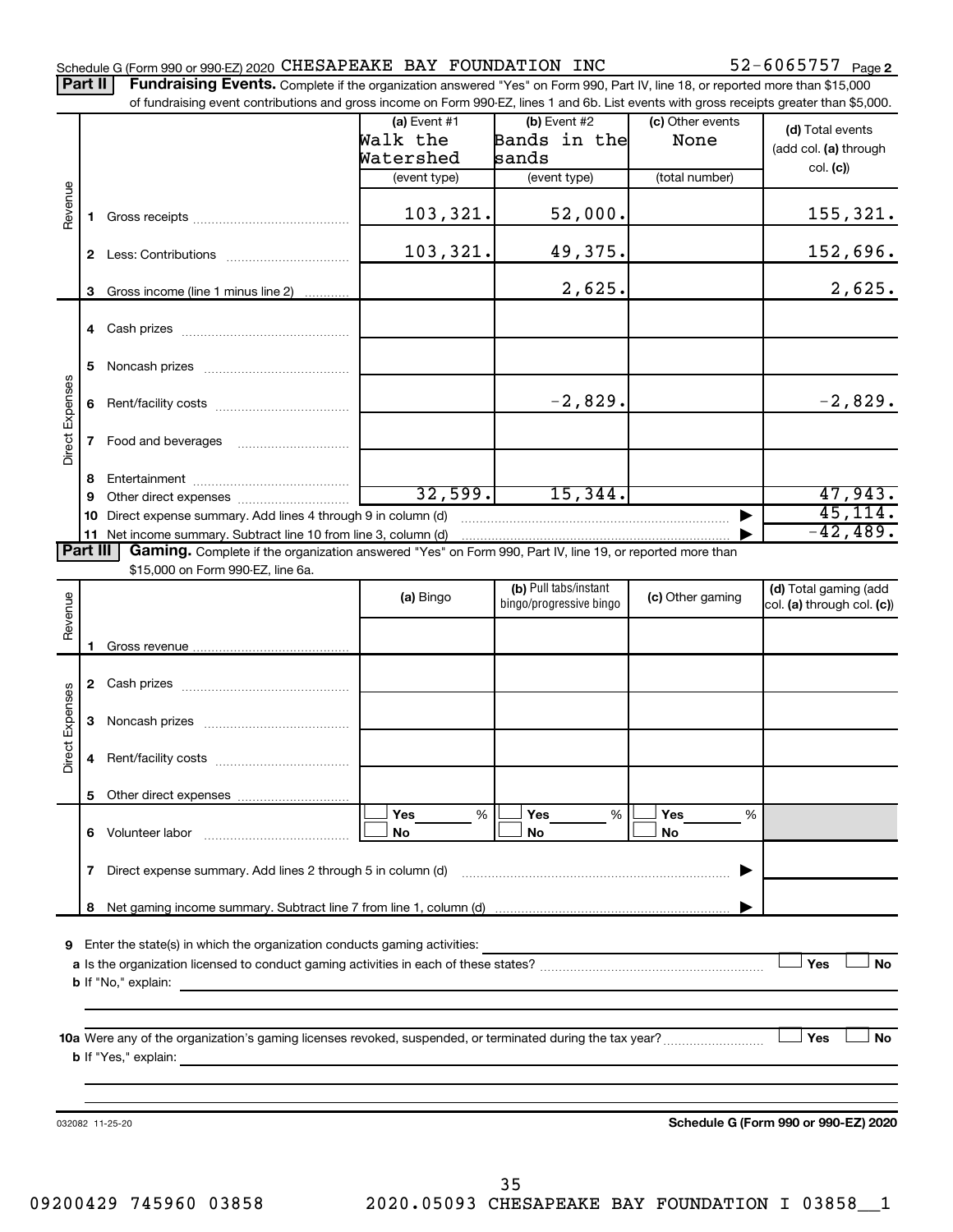| Schedule G (Form 990 or 990-EZ) 2020 CHESAPEAKE BAY FOUNDATION INC                                                                                                                                                                | 52-6065757<br>Page 3                 |
|-----------------------------------------------------------------------------------------------------------------------------------------------------------------------------------------------------------------------------------|--------------------------------------|
|                                                                                                                                                                                                                                   | Yes<br>No                            |
| 12 Is the organization a grantor, beneficiary or trustee of a trust, or a member of a partnership or other entity formed                                                                                                          |                                      |
|                                                                                                                                                                                                                                   | Yes<br><b>No</b>                     |
| <b>13</b> Indicate the percentage of gaming activity conducted in:                                                                                                                                                                |                                      |
| <b>b</b> An outside facility <i>www.communicality www.communicality.communicality www.communicality www.communicality.communicality www.communicality.com</i>                                                                     | 1За<br>%<br>%<br>13b                 |
| 14 Enter the name and address of the person who prepares the organization's gaming/special events books and records:                                                                                                              |                                      |
|                                                                                                                                                                                                                                   |                                      |
|                                                                                                                                                                                                                                   |                                      |
|                                                                                                                                                                                                                                   |                                      |
| Address > the contract of the contract of the contract of the contract of the contract of the contract of the contract of the contract of the contract of the contract of the contract of the contract of the contract of the     |                                      |
|                                                                                                                                                                                                                                   | Yes<br>No                            |
|                                                                                                                                                                                                                                   |                                      |
|                                                                                                                                                                                                                                   |                                      |
| of gaming revenue retained by the third party $\triangleright$ \$                                                                                                                                                                 |                                      |
| c If "Yes," enter name and address of the third party:                                                                                                                                                                            |                                      |
| Name $\blacktriangleright$ $\lrcorner$                                                                                                                                                                                            |                                      |
|                                                                                                                                                                                                                                   |                                      |
| Address > Natural Management of the Management of the Management of the Management of the Management of the Management of the Management of the Management of the Management of the Management of the Management of the Manage    |                                      |
| Gaming manager information:<br>16                                                                                                                                                                                                 |                                      |
|                                                                                                                                                                                                                                   |                                      |
| Name $\blacktriangleright$                                                                                                                                                                                                        |                                      |
| Gaming manager compensation $\triangleright$ \$                                                                                                                                                                                   |                                      |
|                                                                                                                                                                                                                                   |                                      |
| Description of services provided states and the contract of the contract of the contract of the contract of the contract of the contract of the contract of the contract of the contract of the contract of the contract of th    |                                      |
|                                                                                                                                                                                                                                   |                                      |
|                                                                                                                                                                                                                                   |                                      |
| Director/officer<br>Employee<br>Independent contractor                                                                                                                                                                            |                                      |
|                                                                                                                                                                                                                                   |                                      |
| Mandatory distributions:<br>17                                                                                                                                                                                                    |                                      |
| a Is the organization required under state law to make charitable distributions from the gaming proceeds to                                                                                                                       |                                      |
|                                                                                                                                                                                                                                   | $\Box$ Yes $\Box$ No                 |
| <b>b</b> Enter the amount of distributions required under state law to be distributed to other exempt organizations or spent in the                                                                                               |                                      |
| organization's own exempt activities during the tax year $\triangleright$ \$<br>Supplemental Information. Provide the explanations required by Part I, line 2b, columns (iii) and (v); and Part III, lines 9, 9b, 10b,<br>Part IV |                                      |
| 15b, 15c, 16, and 17b, as applicable. Also provide any additional information. See instructions.                                                                                                                                  |                                      |
|                                                                                                                                                                                                                                   |                                      |
| Schedule G, Part I, Line 2b, List of Ten Highest Paid Fundraisers:                                                                                                                                                                |                                      |
|                                                                                                                                                                                                                                   |                                      |
|                                                                                                                                                                                                                                   |                                      |
| Name of Fundraiser: Lautman, Maska, Neill & Company<br>(i)                                                                                                                                                                        |                                      |
| (i) Address of Fundraiser:                                                                                                                                                                                                        |                                      |
| 20036                                                                                                                                                                                                                             |                                      |
| 1730 Rhode Island Ave, NW, Ste 301, Washington, DC                                                                                                                                                                                |                                      |
|                                                                                                                                                                                                                                   |                                      |
| (i) Name of Fundraiser: Beaconfire Red                                                                                                                                                                                            |                                      |
|                                                                                                                                                                                                                                   |                                      |
| (i) Address of Fundraiser:                                                                                                                                                                                                        |                                      |
| 22201<br>2300 Clarendon Blvd Ste 925, Arlington, VA                                                                                                                                                                               |                                      |
| 032083 11-25-20<br>36                                                                                                                                                                                                             | Schedule G (Form 990 or 990-EZ) 2020 |
| 09200429 745960 03858<br>2020.05093 CHESAPEAKE BAY FOUNDATION I 03858_1                                                                                                                                                           |                                      |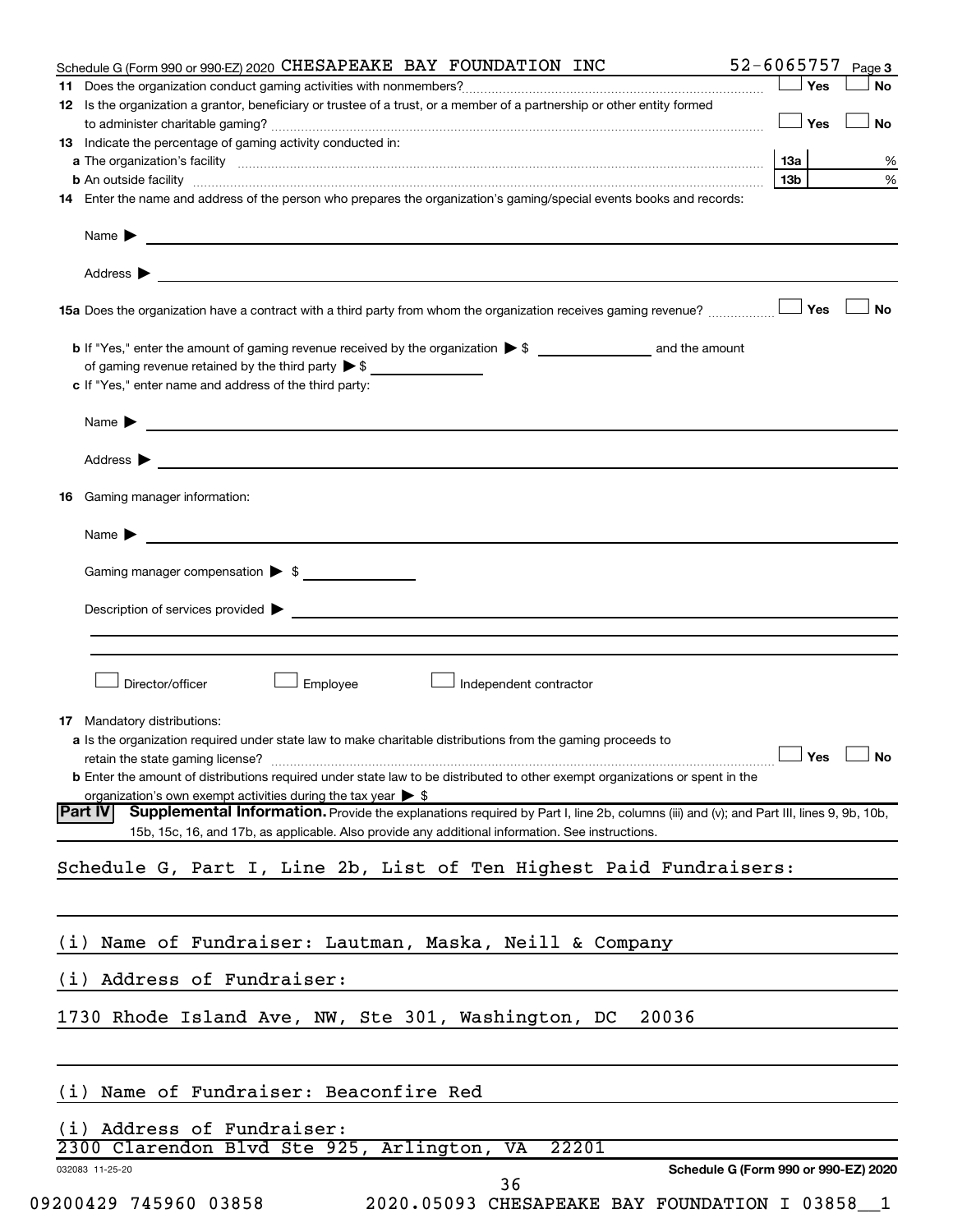|                 | Schedule G (Form 990 or 990-EZ) |
|-----------------|---------------------------------|
| 032084 04-01-20 |                                 |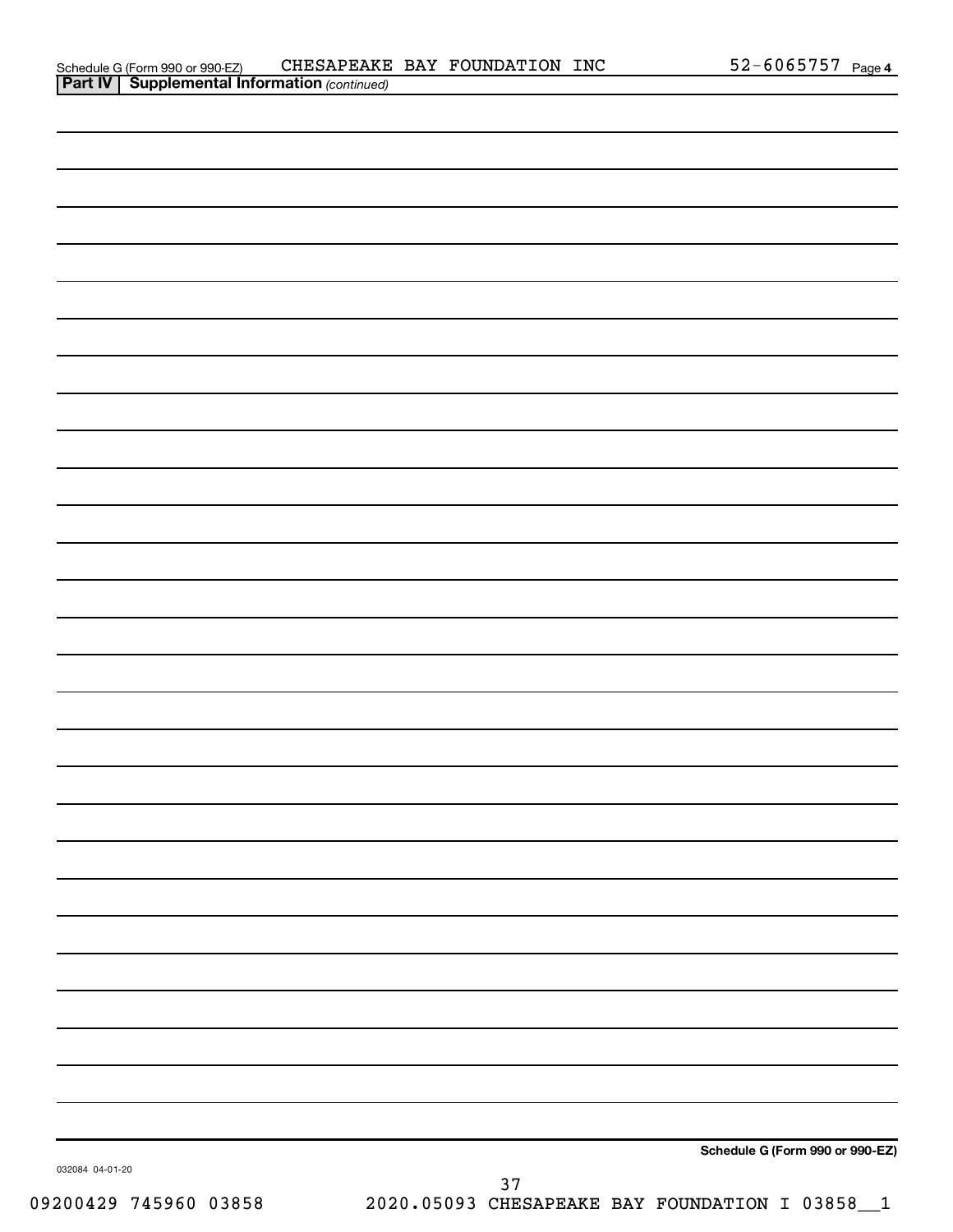| <b>SCHEDULE I</b><br>(Form 990)                                                                                                                                               |            | <b>Grants and Other Assistance to Organizations,</b><br>Governments, and Individuals in the United States<br>Complete if the organization answered "Yes" on Form 990, Part IV, line 21 or 22. |                                                       |                                         |                                               |                                          | OMB No. 1545-0047                                                                |
|-------------------------------------------------------------------------------------------------------------------------------------------------------------------------------|------------|-----------------------------------------------------------------------------------------------------------------------------------------------------------------------------------------------|-------------------------------------------------------|-----------------------------------------|-----------------------------------------------|------------------------------------------|----------------------------------------------------------------------------------|
| Department of the Treasury<br>Internal Revenue Service                                                                                                                        |            |                                                                                                                                                                                               | Attach to Form 990.                                   |                                         |                                               |                                          | <b>Open to Public</b><br>Inspection                                              |
|                                                                                                                                                                               |            |                                                                                                                                                                                               | Go to www.irs.gov/Form990 for the latest information. |                                         |                                               |                                          | <b>Employer identification number</b>                                            |
| Name of the organization                                                                                                                                                      |            | CHESAPEAKE BAY FOUNDATION INC                                                                                                                                                                 |                                                       |                                         |                                               |                                          | 52-6065757                                                                       |
| Part I<br><b>General Information on Grants and Assistance</b>                                                                                                                 |            |                                                                                                                                                                                               |                                                       |                                         |                                               |                                          |                                                                                  |
| 1 Does the organization maintain records to substantiate the amount of the grants or assistance, the grantees' eligibility for the grants or assistance, and the selection    |            |                                                                                                                                                                                               |                                                       |                                         |                                               |                                          |                                                                                  |
|                                                                                                                                                                               |            |                                                                                                                                                                                               |                                                       |                                         |                                               |                                          | $\boxed{\text{X}}$ Yes<br><b>No</b>                                              |
| Describe in Part IV the organization's procedures for monitoring the use of grant funds in the United States.<br>$\mathbf{2}$                                                 |            |                                                                                                                                                                                               |                                                       |                                         |                                               |                                          |                                                                                  |
| Part II<br>Grants and Other Assistance to Domestic Organizations and Domestic Governments. Complete if the organization answered "Yes" on Form 990, Part IV, line 21, for any |            |                                                                                                                                                                                               |                                                       |                                         |                                               |                                          |                                                                                  |
| recipient that received more than \$5,000. Part II can be duplicated if additional space is needed.                                                                           |            |                                                                                                                                                                                               |                                                       |                                         | (f) Method of                                 |                                          |                                                                                  |
| 1 (a) Name and address of organization<br>or government                                                                                                                       | $(b)$ EIN  | (c) IRC section<br>(if applicable)                                                                                                                                                            | (d) Amount of<br>cash grant                           | (e) Amount of<br>non-cash<br>assistance | valuation (book,<br>FMV, appraisal,<br>other) | (g) Description of<br>noncash assistance | (h) Purpose of grant<br>or assistance                                            |
| Capital RC&D Area Council, Inc.<br>401 E. Louther Street, Suite 307<br>Carlisle, PA 17013                                                                                     | 04-3691329 | 501(c)(3)                                                                                                                                                                                     | 78,370.                                               | $\mathbf{0}$ .                          |                                               |                                          | Mountains to Bay Grazing<br>Alliance to promote<br>rotational grazing            |
|                                                                                                                                                                               |            |                                                                                                                                                                                               |                                                       |                                         |                                               |                                          |                                                                                  |
| Virginia Forage & Grasslands<br>Council - 3599 Indian Oak Road -<br>Crewe, VA 23930                                                                                           | 54-1061472 | 501(c)(3)                                                                                                                                                                                     | 9,567.                                                | $\mathbf{0}$                            |                                               |                                          | Mountains to Bay Grazing<br>Alliance to promote<br>rotational grazing            |
| Lynnhaven River Now<br>Brock Environmental Center, 3663<br>Marlin Bay Drive - Virginia Beach,<br>VA 23455                                                                     | 16-1647860 | 501(c)(3)                                                                                                                                                                                     | 25,000.                                               | $\mathbf{0}$                            |                                               |                                          | Eastern Oyster<br>Restoration in the<br>Western Branch of the<br>Lynnhaven River |
|                                                                                                                                                                               |            |                                                                                                                                                                                               |                                                       |                                         |                                               |                                          |                                                                                  |
| Future Harvest CASA<br>1114 Shawan Road, Suite 1<br>Cockeysville, MD 20130                                                                                                    | 52-2132982 | 501(c)(3)                                                                                                                                                                                     | 27, 133.                                              | 0                                       |                                               |                                          | Mountains to Bay Grazing<br>Alliance to promote<br>rotational grazing            |
| Virginia Polytechnic Institute and<br>State University - 300 Turner<br>Street, Suite 4200 - Blacksburg,<br>VA 24061                                                           | 54-6001805 | Government                                                                                                                                                                                    | 20,665,                                               | $\mathbf{0}$                            |                                               |                                          | Mountains to Bay Grazing<br>Alliance to promote<br>rotational grazing            |
| Virginia Department of Forestry.                                                                                                                                              |            |                                                                                                                                                                                               |                                                       |                                         |                                               |                                          |                                                                                  |
| Commonwealth of Virginia - 900                                                                                                                                                |            |                                                                                                                                                                                               |                                                       |                                         |                                               |                                          | Mountains to Bay Grazing                                                         |
| Natural Resources Drive, Suite 800                                                                                                                                            |            |                                                                                                                                                                                               |                                                       |                                         |                                               |                                          | Alliance to promote                                                              |
| - Charlottesville, VA 22903                                                                                                                                                   | 54-6001800 | Government                                                                                                                                                                                    | 33,648,                                               | $\mathbf{0}$                            |                                               |                                          | rotational grazing                                                               |
| 2 Enter total number of section $501(c)(3)$ and government organizations listed in the line 1 table                                                                           |            |                                                                                                                                                                                               |                                                       |                                         |                                               |                                          | 12.                                                                              |
| 3 Enter total number of other organizations listed in the line 1 table                                                                                                        |            |                                                                                                                                                                                               |                                                       |                                         |                                               |                                          |                                                                                  |

**For Paperwork Reduction Act Notice, see the Instructions for Form 990. Schedule I (Form 990) 2020** LHA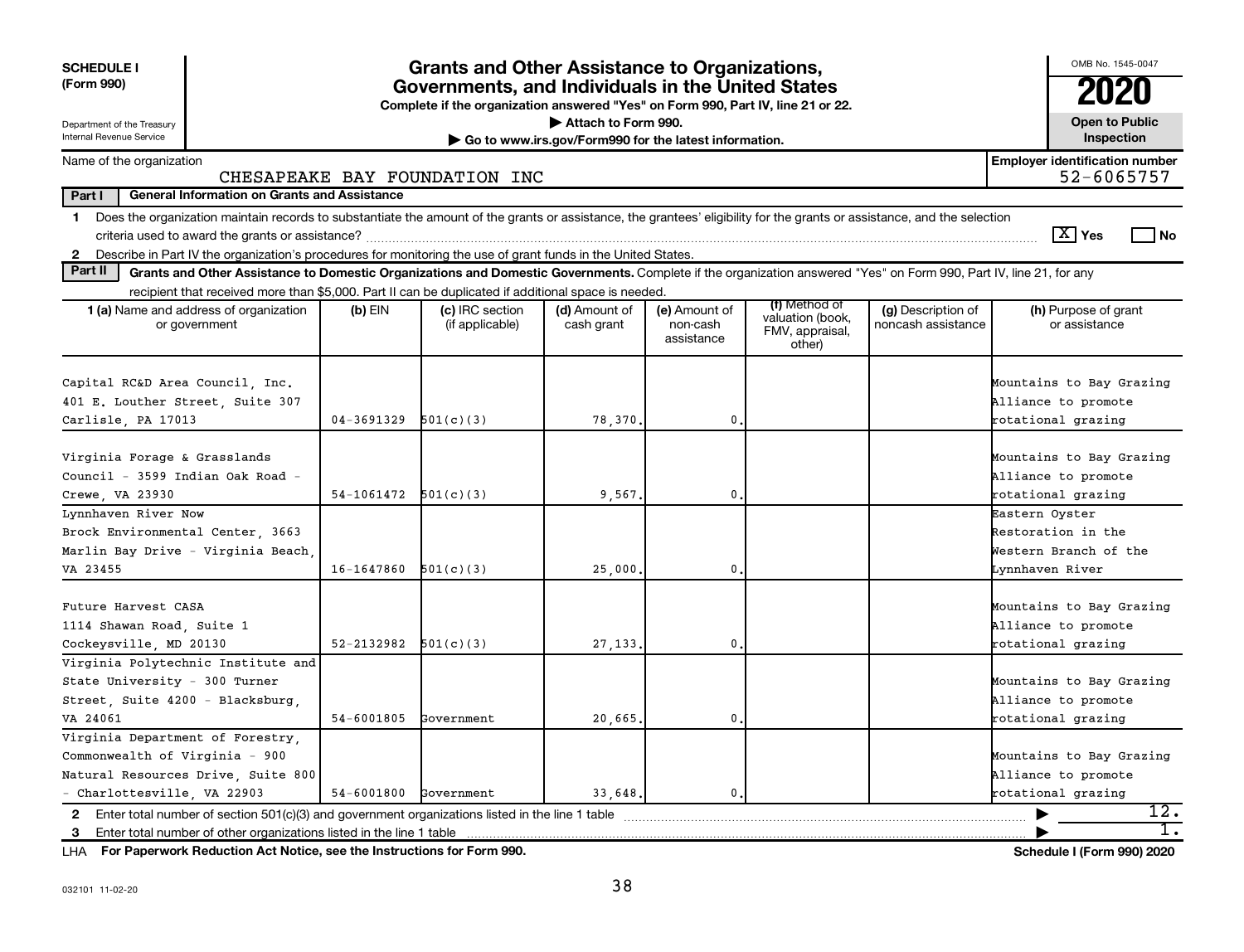#### Schedule I (Form 990) Page 1 CHESAPEAKE BAY FOUNDATION INC 52-6065757

| $-6065757$ |  |  | Page |
|------------|--|--|------|
|            |  |  |      |

| (a) Name and address of<br>organization or government | $(b)$ EIN      | (c) IRC section<br>if applicable | (d) Amount of<br>cash grant | (e) Amount of<br>non-cash<br>assistance | (f) Method of<br>valuation<br>(book, FMV,<br>appraisal, other) | (g) Description of<br>non-cash assistance | (h) Purpose of grant<br>or assistance |
|-------------------------------------------------------|----------------|----------------------------------|-----------------------------|-----------------------------------------|----------------------------------------------------------------|-------------------------------------------|---------------------------------------|
| City of Hopewell, Virginia                            |                |                                  |                             |                                         |                                                                |                                           | Expanding Green                       |
| Dept of Pub. Works - Stormwater                       |                |                                  |                             |                                         |                                                                |                                           | Infrastructure, Urban                 |
| Dvsn, 300 N. Main St - Hopewell,                      |                |                                  |                             |                                         |                                                                |                                           | Stream, and Tree Canopy               |
| VA 23860                                              | 54-6001354     | Government                       | 98,900.                     | $\mathbf 0$                             |                                                                |                                           | Restoration in Hopewell               |
| Headwaters Soil and Water                             |                |                                  |                             |                                         |                                                                |                                           |                                       |
| Conservation District - 70 Dick                       |                |                                  |                             |                                         |                                                                |                                           | Headwaters Agricultural               |
| Huff Lane - Verona, VA 24482                          | 54-0990544     | Government                       | 60,648.                     | $\mathbf{0}$                            |                                                                |                                           | Stewardship Project                   |
|                                                       |                |                                  |                             |                                         |                                                                |                                           | Healthy Waters Round                  |
| City of Salisbury, Maryland                           |                |                                  |                             |                                         |                                                                |                                           | Table: Improved Water                 |
| 125 N Division Street, Room 103                       |                |                                  |                             |                                         |                                                                |                                           | Quality through Rural                 |
| Salisbury, MD 21801                                   | 52-6000806     | Government                       | 63,782.                     | $\mathbf 0$                             |                                                                |                                           | Regional Collaboration                |
|                                                       |                |                                  |                             |                                         |                                                                |                                           | Healthy Waters Round                  |
| Delmarva RC&D Council, Inc.                           |                |                                  |                             |                                         |                                                                |                                           | Table: Improved Water                 |
| 15 Washington Street                                  |                |                                  |                             |                                         |                                                                |                                           | Quality through Rural                 |
| Cambridge, MD 21613                                   | 80-0745478     | 501(c)(3)                        | 231,168.                    | 0.                                      |                                                                |                                           | Regional Collaboration                |
| Crow and Berry                                        |                |                                  |                             |                                         |                                                                |                                           | NE SARE Silvopasture                  |
| 149 N Red School Road                                 |                |                                  |                             |                                         |                                                                |                                           | Pilot Project in                      |
| Morgantown, PA 19543                                  | 50-4210444     | Other                            | 12,680.                     | 0.                                      |                                                                |                                           | Lancaster County, PA                  |
| Chesapeake Bay Trust                                  |                |                                  |                             |                                         |                                                                |                                           | Chesapeake Bay Trust                  |
| 108 Severn Avenue                                     |                |                                  |                             |                                         |                                                                |                                           | Grant Program                         |
| Annapolis, MD 21403                                   | 52-1454182     | 501(c)(3)                        | 75,000.                     | $\mathbf 0$                             |                                                                |                                           | Administration                        |
|                                                       |                |                                  |                             |                                         |                                                                |                                           |                                       |
| City of Hampton, Virginia                             |                |                                  |                             |                                         |                                                                |                                           | Parcel-Level Green                    |
| 22 Lincoln Street                                     |                |                                  |                             |                                         |                                                                |                                           | Infrastructure Solutions              |
| Hampton, VA 23669                                     | $54 - 6001336$ | Government                       | 25,000.                     | $\mathbf{0}$ .                          |                                                                |                                           | Grant                                 |
|                                                       |                |                                  |                             |                                         |                                                                |                                           |                                       |
|                                                       |                |                                  |                             |                                         |                                                                |                                           |                                       |
|                                                       |                |                                  |                             |                                         |                                                                |                                           |                                       |
|                                                       |                |                                  |                             |                                         |                                                                |                                           |                                       |
|                                                       |                |                                  |                             |                                         |                                                                |                                           |                                       |
|                                                       |                |                                  |                             |                                         |                                                                |                                           |                                       |
|                                                       |                |                                  |                             |                                         |                                                                |                                           |                                       |

**Schedule I (Form 990)**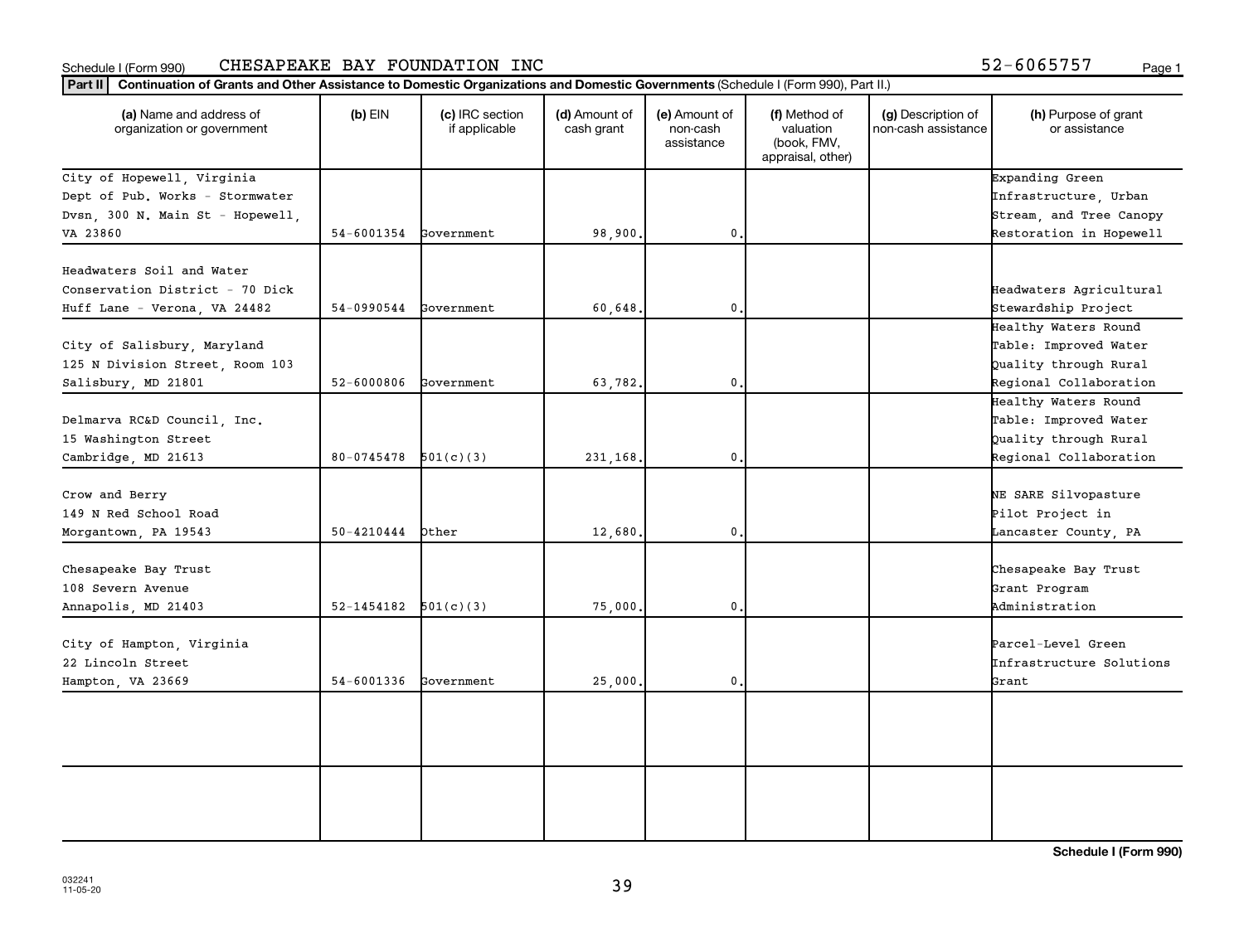Part III can be duplicated if additional space is needed.

Schedule I (Form 990) 2020 CHESAPEAKE BAY FOUNDATION INC  $52-6065757$  Page

(d) Amount of noncash assistance

(e) Method of valuation (book, FMV, appraisal, other)

(a) Type of grant or assistance **(b)** Number of  $|$  **(c)** Amount of  $|$  **(d)** Amount of non- $|$  **(e)** Method of valuation  $|$  **(f)** 

(c) Amount of cash grant

Part IV | Supplemental Information. Provide the information required in Part I, line 2; Part III, column (b); and any other additional information.

Part III | Grants and Other Assistance to Domestic Individuals. Complete if the organization answered "Yes" on Form 990, Part IV, line 22.

recipients

Part I, Line 2:

Grant agreements require detailed project reports that are reviewed by

departmental financial managers before payments are made. Program managers

will also review and approve the grantee's project performance according to

the details of the grant.

**2**

(f) Description of noncash assistance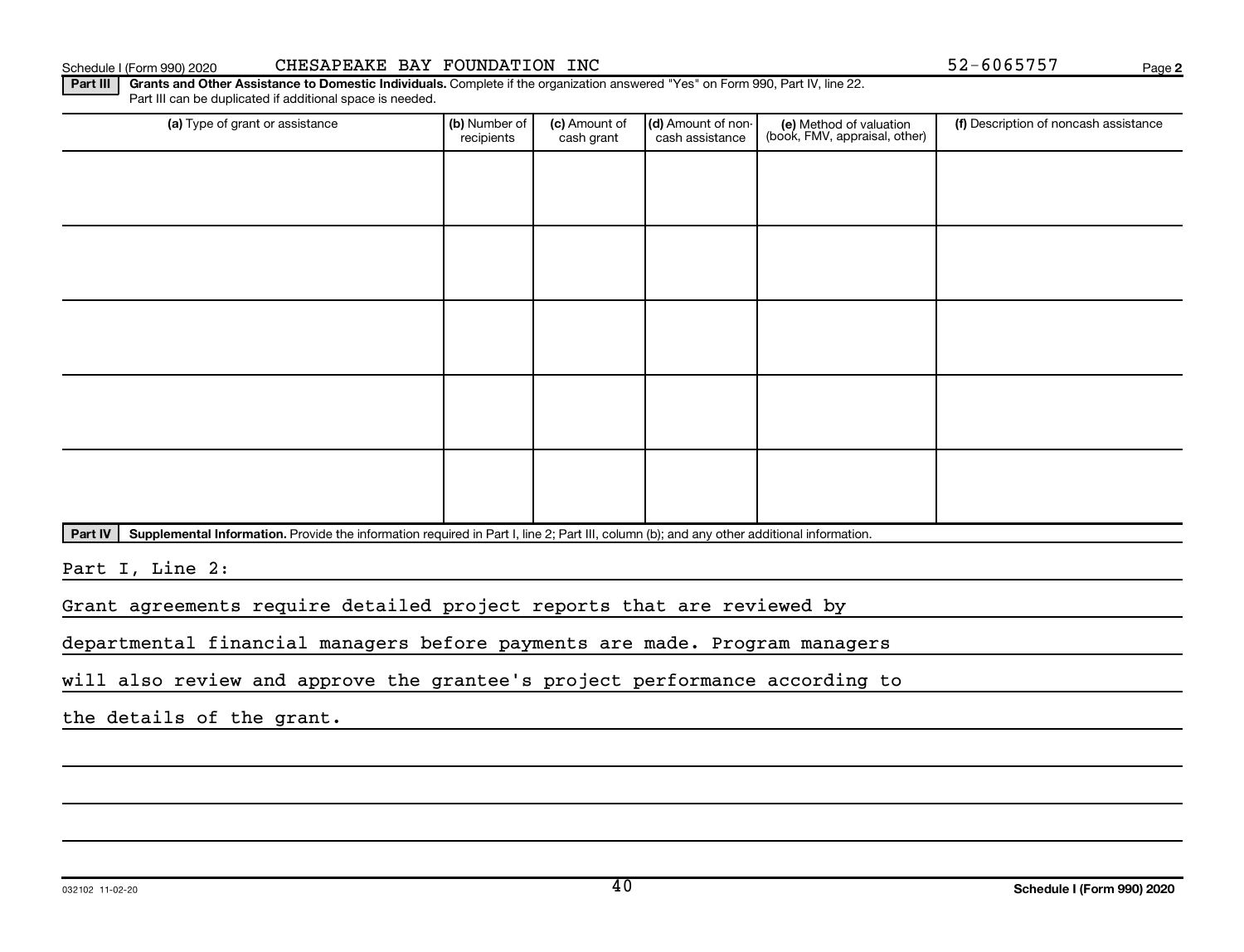| <b>SCHEDULE J</b>                                               | <b>Compensation Information</b>                                                                                        |                                       | OMB No. 1545-0047          |            |                         |  |  |
|-----------------------------------------------------------------|------------------------------------------------------------------------------------------------------------------------|---------------------------------------|----------------------------|------------|-------------------------|--|--|
| (Form 990)                                                      | For certain Officers, Directors, Trustees, Key Employees, and Highest                                                  |                                       | 2020                       |            |                         |  |  |
|                                                                 | <b>Compensated Employees</b>                                                                                           |                                       |                            |            |                         |  |  |
| Department of the Treasury                                      | Complete if the organization answered "Yes" on Form 990, Part IV, line 23.<br>Attach to Form 990.                      |                                       | <b>Open to Public</b>      |            |                         |  |  |
| Internal Revenue Service                                        | Go to www.irs.gov/Form990 for instructions and the latest information.                                                 |                                       | Inspection                 |            |                         |  |  |
| Name of the organization                                        |                                                                                                                        | <b>Employer identification number</b> |                            |            |                         |  |  |
|                                                                 | CHESAPEAKE BAY FOUNDATION INC                                                                                          |                                       | 52-6065757                 |            |                         |  |  |
| Part I                                                          | <b>Questions Regarding Compensation</b>                                                                                |                                       |                            |            |                         |  |  |
|                                                                 |                                                                                                                        |                                       |                            | <b>Yes</b> | No                      |  |  |
|                                                                 | Check the appropriate box(es) if the organization provided any of the following to or for a person listed on Form 990, |                                       |                            |            |                         |  |  |
|                                                                 | Part VII, Section A, line 1a. Complete Part III to provide any relevant information regarding these items.             |                                       |                            |            |                         |  |  |
| First-class or charter travel                                   | Housing allowance or residence for personal use                                                                        |                                       |                            |            |                         |  |  |
| Travel for companions                                           | Payments for business use of personal residence                                                                        |                                       |                            |            |                         |  |  |
|                                                                 | Health or social club dues or initiation fees<br>Tax indemnification and gross-up payments                             |                                       |                            |            |                         |  |  |
|                                                                 | Discretionary spending account<br>Personal services (such as maid, chauffeur, chef)                                    |                                       |                            |            |                         |  |  |
|                                                                 |                                                                                                                        |                                       |                            |            |                         |  |  |
|                                                                 | <b>b</b> If any of the boxes on line 1a are checked, did the organization follow a written policy regarding payment or |                                       |                            |            |                         |  |  |
|                                                                 |                                                                                                                        |                                       | 1b                         |            |                         |  |  |
| 2                                                               | Did the organization require substantiation prior to reimbursing or allowing expenses incurred by all directors,       |                                       |                            |            |                         |  |  |
|                                                                 |                                                                                                                        |                                       | $\mathbf{2}$               |            |                         |  |  |
| з                                                               | Indicate which, if any, of the following the organization used to establish the compensation of the organization's     |                                       |                            |            |                         |  |  |
|                                                                 | CEO/Executive Director. Check all that apply. Do not check any boxes for methods used by a related organization to     |                                       |                            |            |                         |  |  |
|                                                                 | establish compensation of the CEO/Executive Director, but explain in Part III.                                         |                                       |                            |            |                         |  |  |
| $\lfloor \underline{\textbf{X}} \rfloor$ Compensation committee | Written employment contract                                                                                            |                                       |                            |            |                         |  |  |
|                                                                 | $ \mathbf{X} $ Independent compensation consultant<br>$ \mathbf{X} $ Compensation survey or study                      |                                       |                            |            |                         |  |  |
| $ \mathbf{X} $ Form 990 of other organizations                  | $ \mathbf{X} $ Approval by the board or compensation committee                                                         |                                       |                            |            |                         |  |  |
|                                                                 |                                                                                                                        |                                       |                            |            |                         |  |  |
|                                                                 | During the year, did any person listed on Form 990, Part VII, Section A, line 1a, with respect to the filing           |                                       |                            |            |                         |  |  |
|                                                                 | organization or a related organization:                                                                                |                                       |                            |            |                         |  |  |
| а                                                               | Receive a severance payment or change-of-control payment?                                                              |                                       | 4a                         |            | х                       |  |  |
| b                                                               |                                                                                                                        |                                       | 4b                         |            | $\overline{\textbf{x}}$ |  |  |
| c                                                               |                                                                                                                        |                                       | 4c                         |            | $\mathbf x$             |  |  |
|                                                                 | If "Yes" to any of lines 4a-c, list the persons and provide the applicable amounts for each item in Part III.          |                                       |                            |            |                         |  |  |
|                                                                 |                                                                                                                        |                                       |                            |            |                         |  |  |
|                                                                 | Only section 501(c)(3), 501(c)(4), and 501(c)(29) organizations must complete lines 5-9.                               |                                       |                            |            |                         |  |  |
| 5                                                               | For persons listed on Form 990, Part VII, Section A, line 1a, did the organization pay or accrue any compensation      |                                       |                            |            |                         |  |  |
| contingent on the revenues of:                                  |                                                                                                                        |                                       |                            |            |                         |  |  |
| a                                                               |                                                                                                                        |                                       | 5a                         |            | х                       |  |  |
|                                                                 |                                                                                                                        |                                       | 5b                         |            | X                       |  |  |
|                                                                 | If "Yes" on line 5a or 5b, describe in Part III.                                                                       |                                       |                            |            |                         |  |  |
|                                                                 | 6 For persons listed on Form 990, Part VII, Section A, line 1a, did the organization pay or accrue any compensation    |                                       |                            |            |                         |  |  |
| contingent on the net earnings of:                              |                                                                                                                        |                                       |                            |            |                         |  |  |
| а                                                               |                                                                                                                        |                                       | 6а                         |            | х                       |  |  |
|                                                                 |                                                                                                                        |                                       | 6b                         |            | X                       |  |  |
|                                                                 | If "Yes" on line 6a or 6b, describe in Part III.                                                                       |                                       |                            |            |                         |  |  |
|                                                                 | 7 For persons listed on Form 990, Part VII, Section A, line 1a, did the organization provide any nonfixed payments     |                                       |                            |            |                         |  |  |
|                                                                 |                                                                                                                        |                                       | 7                          |            | x                       |  |  |
| 8                                                               | Were any amounts reported on Form 990, Part VII, paid or accrued pursuant to a contract that was subject to the        |                                       |                            |            |                         |  |  |
|                                                                 |                                                                                                                        |                                       | 8                          |            | x                       |  |  |
| 9                                                               | If "Yes" on line 8, did the organization also follow the rebuttable presumption procedure described in                 |                                       |                            |            |                         |  |  |
|                                                                 |                                                                                                                        |                                       | 9                          |            |                         |  |  |
|                                                                 | LHA For Paperwork Reduction Act Notice, see the Instructions for Form 990.                                             |                                       | Schedule J (Form 990) 2020 |            |                         |  |  |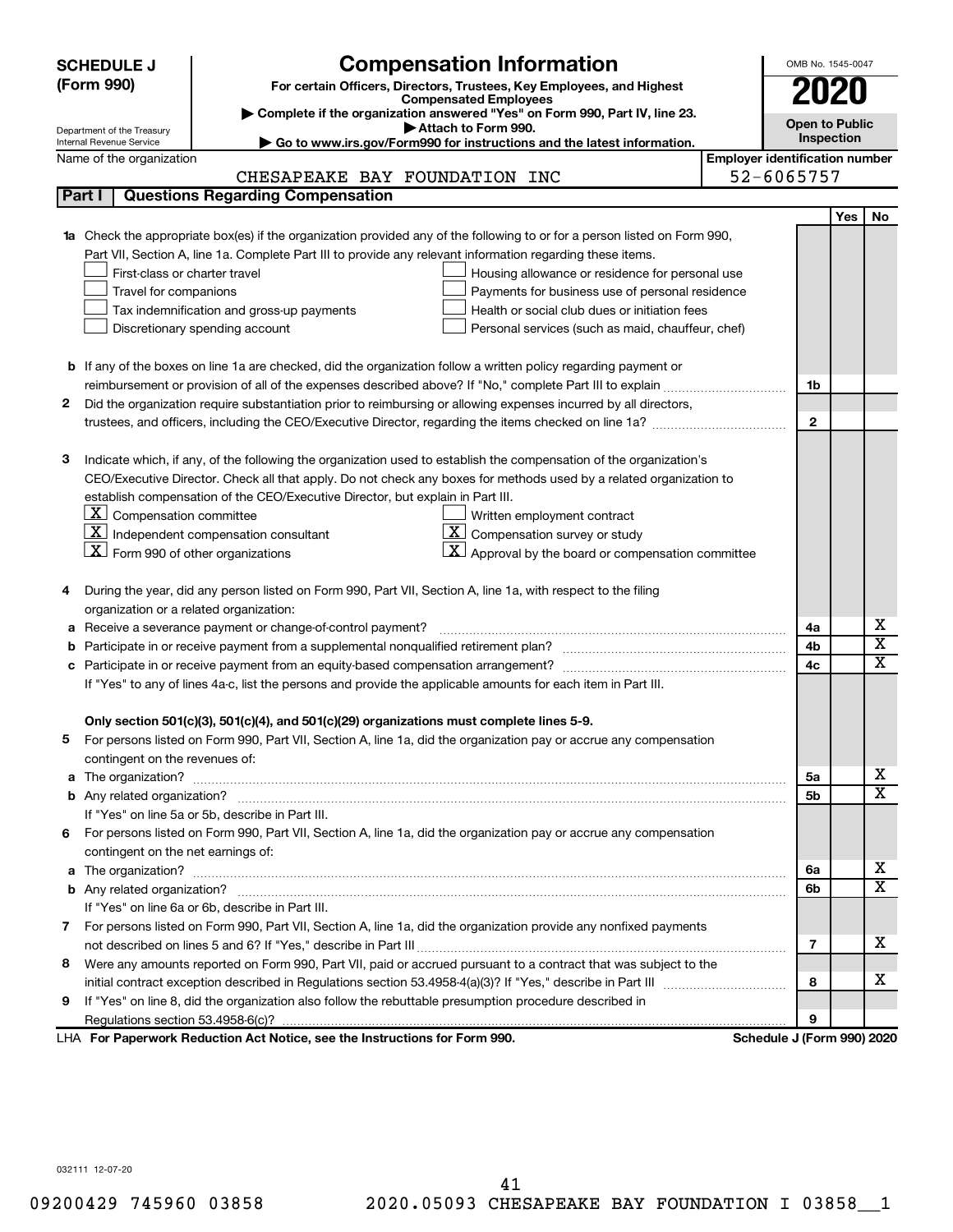#### Part II | Officers, Directors, Trustees, Key Employees, and Highest Compensated Employees. Use duplicate copies if additional space is needed.

For each individual whose compensation must be reported on Schedule J, report compensation from the organization on row (i) and from related organizations, described in the instructions, on row (ii). Do not list any individuals that aren't listed on Form 990, Part VII.

Note: The sum of columns (B)(i)-(iii) for each listed individual must equal the total amount of Form 990, Part VII, Section A, line 1a, applicable column (D) and (E) amounts for that individual.

|                                    |       |                          | (B) Breakdown of W-2 and/or 1099-MISC compensation |                                           | (C) Retirement and             | (D) Nontaxable | (E) Total of columns | (F) Compensation                                           |
|------------------------------------|-------|--------------------------|----------------------------------------------------|-------------------------------------------|--------------------------------|----------------|----------------------|------------------------------------------------------------|
| (A) Name and Title                 |       | (i) Base<br>compensation | (ii) Bonus &<br>incentive<br>compensation          | (iii) Other<br>reportable<br>compensation | other deferred<br>compensation | benefits       | $(B)(i)-(D)$         | in column (B)<br>reported as deferred<br>on prior Form 990 |
| William C. Baker<br>(1)            | (i)   | 346, 285.                | 0.                                                 | 13,936.                                   | 13,993.                        | 7,300          | 381,514.             | $0$ .                                                      |
| President                          | (ii)  | о.                       | $\overline{\mathbf{0}}$ .                          | Ο.                                        | 0.                             | 0.             | 0.                   | $\overline{0}$ .                                           |
| (2) David A. Fogle                 | (i)   | 207,035.                 | 0.                                                 | 26,000.                                   | 18,981.                        | 823            | 252,839.             | $\overline{0}$ .                                           |
| Treasurer; Chief Financial Officer | (ii)  | о.                       | $\overline{\mathfrak{o}}$ .                        | 0.                                        | 0                              | 0.             | 0.                   | $\overline{0}$ .                                           |
| Jon A. Mueller<br>(3)              | (i)   | 186, 720.                | $\overline{0}$ .                                   | 23,600.                                   | 8,200.                         | 84.            | 218,604.             | $\overline{0}$ .                                           |
| Vice President - Litigation        | (ii)  | О.                       | σ.                                                 | 0.                                        | 0.                             | 0.             | Ω.                   | $\overline{0}$ .                                           |
| Katharene P. Snavely<br>(4)        | (i)   | 170, 229.                | $\overline{0}$ .                                   | 19,500.                                   | 7,812.                         | 15,008.        | 212,549.             | $\overline{0}$ .                                           |
| Vice President - Development       | (ii)  | о.                       | $\overline{\mathfrak{o}}$ .                        | 0.                                        | 0.                             | Ο.             | 0.                   | $\overline{0}$ .                                           |
| Robert J. Beach<br>(5)             | (i)   | 150, 708.                | $\overline{0}$ .                                   | 15,381.                                   | 6,836.                         | 14,853         | 187,778.             | $\overline{0}$ .                                           |
| Vice President - Communications    | (i)   | о.                       | $\overline{0}$ .                                   | 0.                                        | 0.                             | Ω.             | 0.                   | $\overline{0}$ .                                           |
| Thomas W. Ackerman<br>(6)          | (i)   | 170, 285.                | $\overline{0}$ .                                   | 6,833.                                    | 6,833.                         | 1,034          | 184,985.             | $\overline{0}$ .                                           |
| Vice President - Education         | (ii)  | $\overline{0}$ .         | $\overline{0}$ .                                   | 0.                                        | 0.                             | 0.             | 0.                   | $\overline{0}$ .                                           |
| Alison H. Prost<br>(7)             | (i)   | 143, 206.                | σ.                                                 | 7,778.                                    | 6,105.                         | 17,592         | 174,681              | $\overline{0}$ .                                           |
| VP - Env. Prot. & Restoration      | (i)   | $\overline{0}$ .         | σ.                                                 | Ο.                                        | 0.                             | О.             | 0.                   | $\overline{0}$ .                                           |
| (8) Kristen M. Diggs               | (i)   | 140,182.                 | $\overline{\mathfrak{o}}$ .                        | 6, 253.                                   | 5,851.                         | 11,494         | 163,780.             | $\overline{0}$ .                                           |
| Vice President - Human Resources   | (ii)  | $\overline{0}$ .         | $\overline{\mathfrak{o}}$ .                        | 0.                                        | 0.                             | о.             | $\overline{0}$ .     | $\overline{0}$ .                                           |
| (9) William A. Agee III            | (i)   | 148,187.                 | $\overline{0}$ .                                   | 9,078.                                    | 6,052.                         | 84.            | 163,401.             | $\overline{0}$ .                                           |
| Secretary, VP - Admin              | (iii) | $\overline{0}$ .         | $\mathbf{0}$ .                                     | $\overline{0}$ .                          | О.                             | 0.             | 0.                   | $\overline{0}$ .                                           |
|                                    | (i)   |                          |                                                    |                                           |                                |                |                      |                                                            |
|                                    | (ii)  |                          |                                                    |                                           |                                |                |                      |                                                            |
|                                    | (i)   |                          |                                                    |                                           |                                |                |                      |                                                            |
|                                    | (ii)  |                          |                                                    |                                           |                                |                |                      |                                                            |
|                                    | (i)   |                          |                                                    |                                           |                                |                |                      |                                                            |
|                                    | (ii)  |                          |                                                    |                                           |                                |                |                      |                                                            |
|                                    | (i)   |                          |                                                    |                                           |                                |                |                      |                                                            |
|                                    | (ii)  |                          |                                                    |                                           |                                |                |                      |                                                            |
|                                    | (i)   |                          |                                                    |                                           |                                |                |                      |                                                            |
|                                    | (ii)  |                          |                                                    |                                           |                                |                |                      |                                                            |
|                                    | (i)   |                          |                                                    |                                           |                                |                |                      |                                                            |
|                                    | (ii)  |                          |                                                    |                                           |                                |                |                      |                                                            |
|                                    | (i)   |                          |                                                    |                                           |                                |                |                      |                                                            |
|                                    | (ii)  |                          |                                                    |                                           |                                |                |                      |                                                            |

**Schedule J (Form 990) 2020**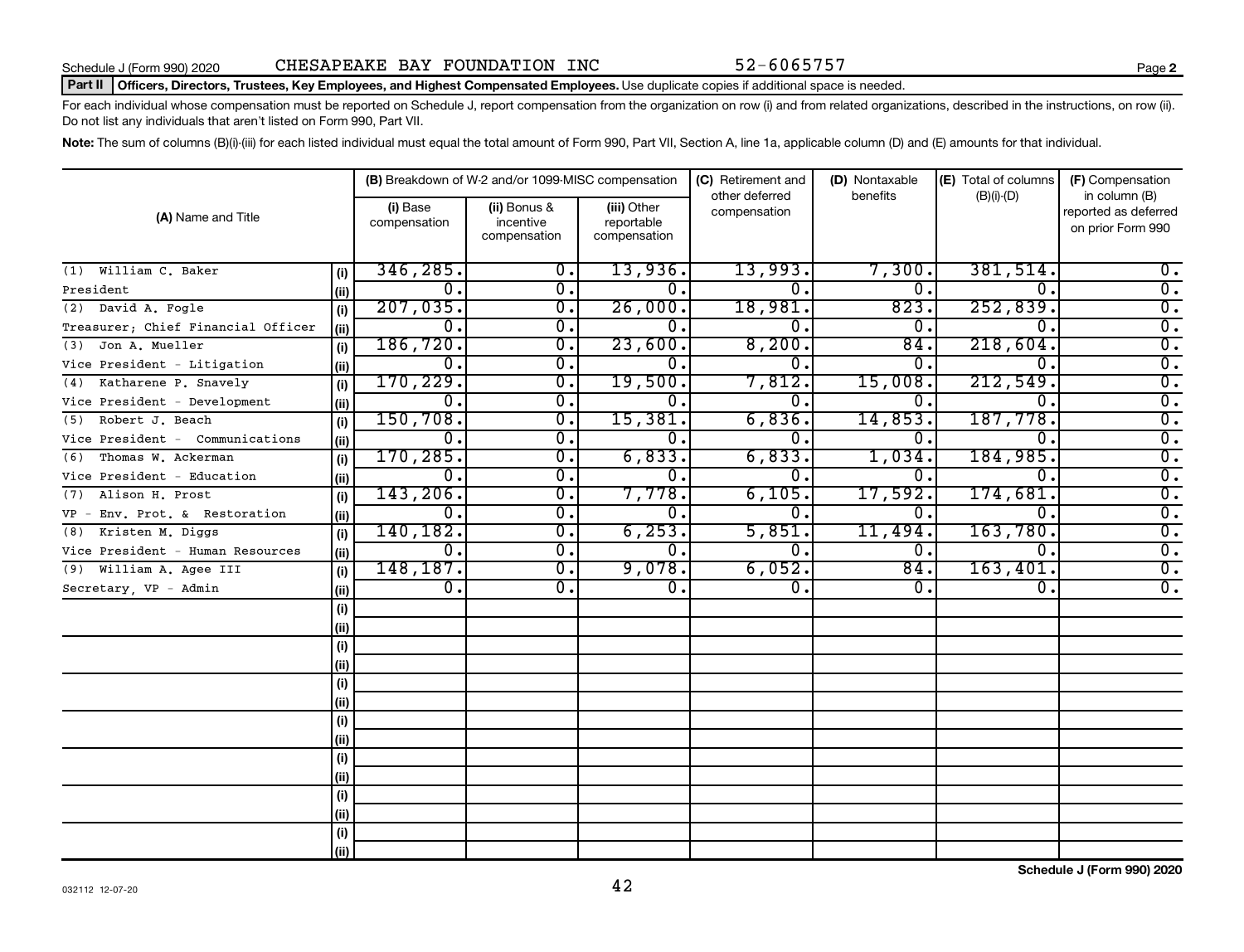#### **Part III Supplemental Information**

Provide the information, explanation, or descriptions required for Part I, lines 1a, 1b, 3, 4a, 4b, 4c, 5a, 5b, 6a, 6b, 7, and 8, and for Part II. Also complete this part for any additional information.

**Schedule J (Form 990) 2020**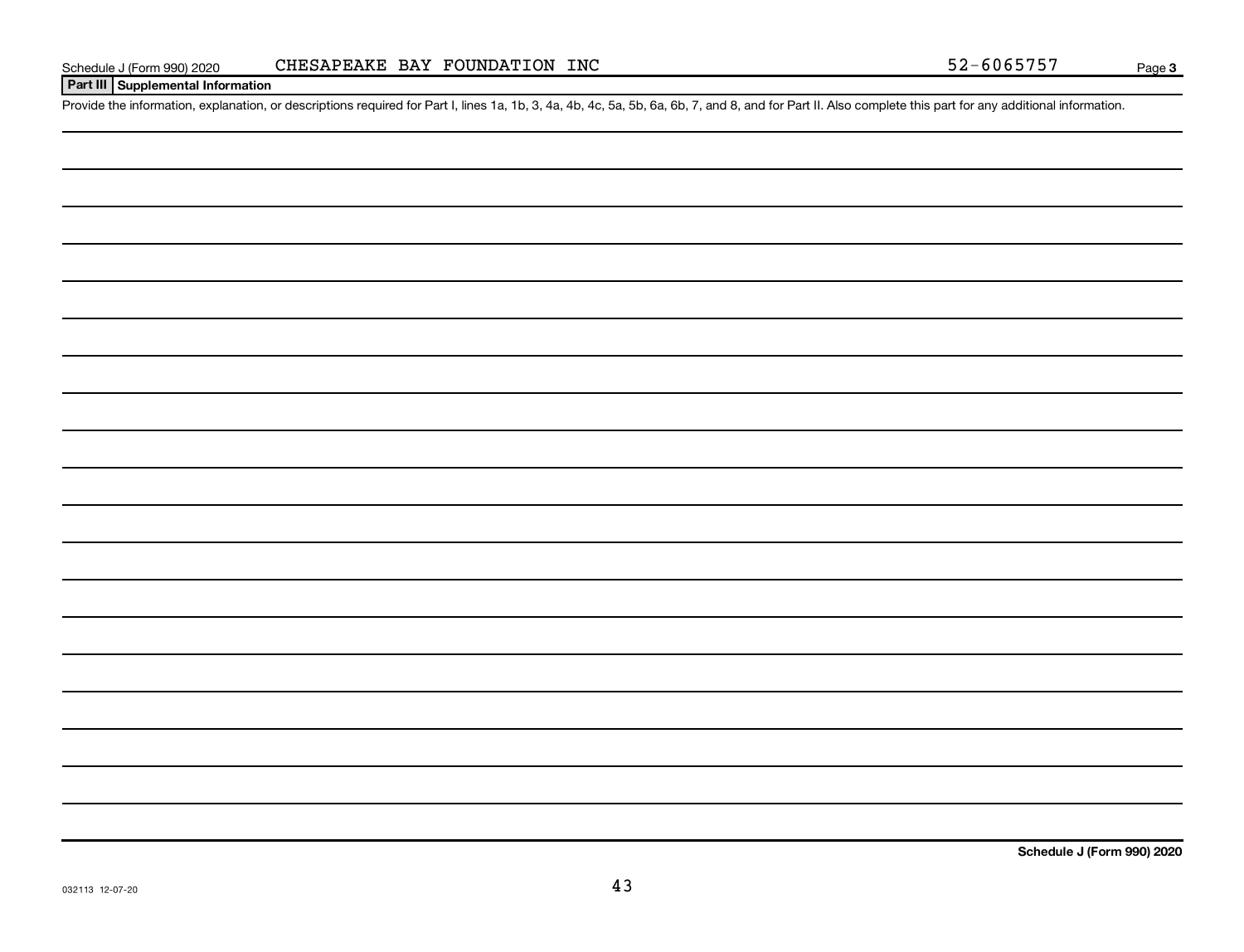|                | <b>Supplemental Information on Tax-Exempt Bonds</b><br><b>SCHEDULE K</b><br>Complete if the organization answered "Yes" on Form 990, Part IV, line 24a. Provide descriptions,<br>(Form 990)<br>explanations, and any additional information in Part VI.<br>Department of the Treasury<br>▶ Attach to Form 990. ▶ Go to www.irs.gov/Form990 for instructions and the latest information.<br>Internal Revenue Service |                |               |                                       |                 |     |    |                                                     |   |     |    |                                       |           |     | OMB No. 1545-0047<br><b>Open to Public</b> |  |
|----------------|---------------------------------------------------------------------------------------------------------------------------------------------------------------------------------------------------------------------------------------------------------------------------------------------------------------------------------------------------------------------------------------------------------------------|----------------|---------------|---------------------------------------|-----------------|-----|----|-----------------------------------------------------|---|-----|----|---------------------------------------|-----------|-----|--------------------------------------------|--|
|                | Name of the organization<br>CHESAPEAKE BAY FOUNDATION INC                                                                                                                                                                                                                                                                                                                                                           |                |               |                                       |                 |     |    | <b>Employer identification number</b><br>52-6065757 |   |     |    |                                       |           |     |                                            |  |
| Part I         | <b>Bond Issues</b>                                                                                                                                                                                                                                                                                                                                                                                                  |                |               |                                       |                 |     |    |                                                     |   |     |    |                                       |           |     |                                            |  |
|                | (a) Issuer name                                                                                                                                                                                                                                                                                                                                                                                                     | (b) Issuer EIN | $(c)$ CUSIP # | (d) Date issued                       | (e) Issue price |     |    | (f) Description of purpose                          |   |     |    | (g) Defeased (h) On behalf (i) Pooled |           |     |                                            |  |
|                |                                                                                                                                                                                                                                                                                                                                                                                                                     |                |               |                                       |                 |     |    |                                                     |   |     |    |                                       | of issuer |     | financing                                  |  |
|                |                                                                                                                                                                                                                                                                                                                                                                                                                     |                |               |                                       |                 |     |    |                                                     |   | Yes | No | Yes                                   | <b>No</b> | Yes | No                                         |  |
|                | Maryland Economic                                                                                                                                                                                                                                                                                                                                                                                                   |                |               |                                       |                 |     |    |                                                     |   |     |    |                                       |           |     |                                            |  |
|                | A Development Corporation 52-1376562                                                                                                                                                                                                                                                                                                                                                                                |                | None          | 10/01/13 6,195,000. Refund 1998 Bonds |                 |     |    |                                                     |   |     | X  |                                       | х         |     | x                                          |  |
|                |                                                                                                                                                                                                                                                                                                                                                                                                                     |                |               |                                       |                 |     |    |                                                     |   |     |    |                                       |           |     |                                            |  |
| в              |                                                                                                                                                                                                                                                                                                                                                                                                                     |                |               |                                       |                 |     |    |                                                     |   |     |    |                                       |           |     |                                            |  |
|                |                                                                                                                                                                                                                                                                                                                                                                                                                     |                |               |                                       |                 |     |    |                                                     |   |     |    |                                       |           |     |                                            |  |
| C              |                                                                                                                                                                                                                                                                                                                                                                                                                     |                |               |                                       |                 |     |    |                                                     |   |     |    |                                       |           |     |                                            |  |
|                |                                                                                                                                                                                                                                                                                                                                                                                                                     |                |               |                                       |                 |     |    |                                                     |   |     |    |                                       |           |     |                                            |  |
| D              |                                                                                                                                                                                                                                                                                                                                                                                                                     |                |               |                                       |                 |     |    |                                                     |   |     |    |                                       |           |     |                                            |  |
| Part II        | <b>Proceeds</b>                                                                                                                                                                                                                                                                                                                                                                                                     |                |               |                                       |                 |     |    |                                                     |   |     |    |                                       |           |     |                                            |  |
|                |                                                                                                                                                                                                                                                                                                                                                                                                                     |                |               |                                       |                 |     | В  |                                                     | C |     |    |                                       | D         |     |                                            |  |
| $\mathbf 1$    |                                                                                                                                                                                                                                                                                                                                                                                                                     |                |               |                                       | 4,438,195.      |     |    |                                                     |   |     |    |                                       |           |     |                                            |  |
| 2              |                                                                                                                                                                                                                                                                                                                                                                                                                     |                |               |                                       |                 |     |    |                                                     |   |     |    |                                       |           |     |                                            |  |
| 3              |                                                                                                                                                                                                                                                                                                                                                                                                                     |                |               |                                       | 6, 195, 000.    |     |    |                                                     |   |     |    |                                       |           |     |                                            |  |
| 4              |                                                                                                                                                                                                                                                                                                                                                                                                                     |                |               |                                       |                 |     |    |                                                     |   |     |    |                                       |           |     |                                            |  |
| 5              |                                                                                                                                                                                                                                                                                                                                                                                                                     |                |               |                                       |                 |     |    |                                                     |   |     |    |                                       |           |     |                                            |  |
| 6              | Proceeds in refunding escrows                                                                                                                                                                                                                                                                                                                                                                                       |                |               |                                       |                 |     |    |                                                     |   |     |    |                                       |           |     |                                            |  |
| $\overline{7}$ | Issuance costs from proceeds                                                                                                                                                                                                                                                                                                                                                                                        |                |               |                                       |                 |     |    |                                                     |   |     |    |                                       |           |     |                                            |  |
| 8              |                                                                                                                                                                                                                                                                                                                                                                                                                     |                |               |                                       |                 |     |    |                                                     |   |     |    |                                       |           |     |                                            |  |
| 9              |                                                                                                                                                                                                                                                                                                                                                                                                                     |                |               |                                       |                 |     |    |                                                     |   |     |    |                                       |           |     |                                            |  |
| 10             |                                                                                                                                                                                                                                                                                                                                                                                                                     |                |               |                                       |                 |     |    |                                                     |   |     |    |                                       |           |     |                                            |  |
| 11             | Other spent proceeds                                                                                                                                                                                                                                                                                                                                                                                                |                |               |                                       | 1,756,805.      |     |    |                                                     |   |     |    |                                       |           |     |                                            |  |
| 12             |                                                                                                                                                                                                                                                                                                                                                                                                                     |                |               |                                       |                 |     |    |                                                     |   |     |    |                                       |           |     |                                            |  |
| 13             |                                                                                                                                                                                                                                                                                                                                                                                                                     |                |               |                                       | 2000            |     |    |                                                     |   |     |    |                                       |           |     |                                            |  |
|                |                                                                                                                                                                                                                                                                                                                                                                                                                     |                |               | <b>Yes</b>                            | <b>No</b>       | Yes | No | Yes                                                 |   | No  |    | Yes                                   |           | No  |                                            |  |
| 14             | Were the bonds issued as part of a refunding issue of tax-exempt bonds (or,                                                                                                                                                                                                                                                                                                                                         |                |               |                                       |                 |     |    |                                                     |   |     |    |                                       |           |     |                                            |  |
|                |                                                                                                                                                                                                                                                                                                                                                                                                                     |                |               | x                                     |                 |     |    |                                                     |   |     |    |                                       |           |     |                                            |  |
| 15             | Were the bonds issued as part of a refunding issue of taxable bonds (or, if                                                                                                                                                                                                                                                                                                                                         |                |               |                                       |                 |     |    |                                                     |   |     |    |                                       |           |     |                                            |  |
|                |                                                                                                                                                                                                                                                                                                                                                                                                                     |                |               |                                       | X               |     |    |                                                     |   |     |    |                                       |           |     |                                            |  |
| 16             | Has the final allocation of proceeds been made?                                                                                                                                                                                                                                                                                                                                                                     |                |               | X                                     |                 |     |    |                                                     |   |     |    |                                       |           |     |                                            |  |
| 17             | Does the organization maintain adequate books and records to support the                                                                                                                                                                                                                                                                                                                                            |                |               |                                       |                 |     |    |                                                     |   |     |    |                                       |           |     |                                            |  |
|                | final allocation of proceeds?                                                                                                                                                                                                                                                                                                                                                                                       |                |               | x                                     |                 |     |    |                                                     |   |     |    |                                       |           |     |                                            |  |

**For Paperwork Reduction Act Notice, see the Instructions for Form 990. Schedule K (Form 990) 2020** LHA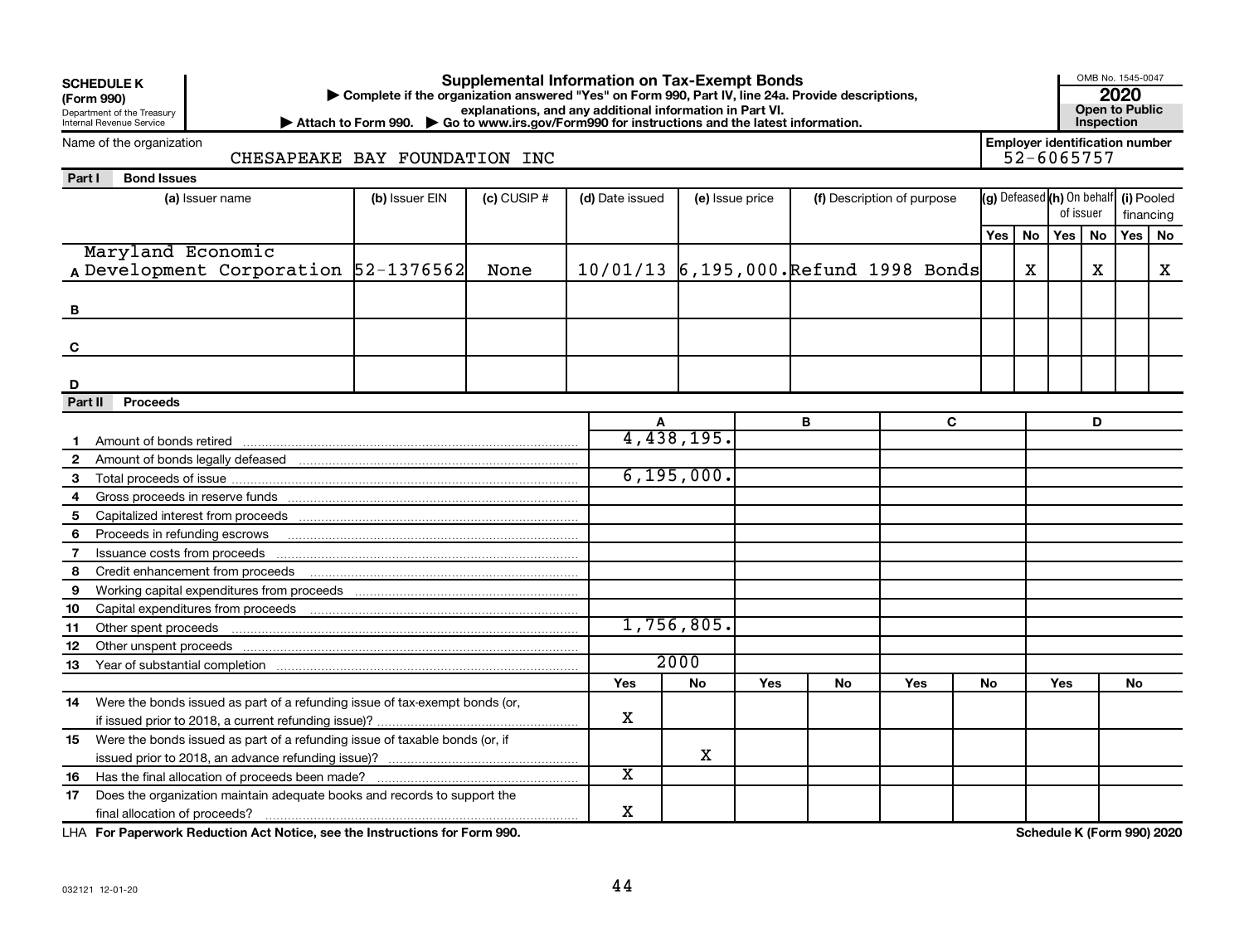#### Schedule K (Form 990) 2020 CHESAPEAKE BAY FOUNDATION INC 52-6065757

**2**

|   | <b>Private Business Use</b><br>Part III                                                     |                         |                         |      |            |           |     |           |     |           |
|---|---------------------------------------------------------------------------------------------|-------------------------|-------------------------|------|------------|-----------|-----|-----------|-----|-----------|
|   |                                                                                             |                         |                         |      | в          |           |     | C         |     | D         |
| 1 | Was the organization a partner in a partnership, or a member of an LLC,                     | Yes                     | <b>No</b>               |      | <b>Yes</b> | <b>No</b> | Yes | No        | Yes | No        |
|   |                                                                                             |                         | X                       |      |            |           |     |           |     |           |
|   | 2 Are there any lease arrangements that may result in private business use of               |                         |                         |      |            |           |     |           |     |           |
|   |                                                                                             |                         | X                       |      |            |           |     |           |     |           |
|   | 3a Are there any management or service contracts that may result in private                 |                         |                         |      |            |           |     |           |     |           |
|   |                                                                                             |                         | $\mathbf X$             |      |            |           |     |           |     |           |
|   | b If "Yes" to line 3a, does the organization routinely engage bond counsel or other outside |                         |                         |      |            |           |     |           |     |           |
|   | counsel to review any management or service contracts relating to the financed property?    |                         |                         |      |            |           |     |           |     |           |
|   | c Are there any research agreements that may result in private business use of              |                         |                         |      |            |           |     |           |     |           |
|   |                                                                                             |                         | X                       |      |            |           |     |           |     |           |
|   | d If "Yes" to line 3c, does the organization routinely engage bond counsel or other         |                         |                         |      |            |           |     |           |     |           |
|   | outside counsel to review any research agreements relating to the financed property?        |                         |                         |      |            |           |     |           |     |           |
| 4 | Enter the percentage of financed property used in a private business use by entities        |                         |                         |      |            |           |     |           |     |           |
|   | other than a section $501(c)(3)$ organization or a state or local government $\ldots$       |                         | .00                     | %    |            | %         |     | %         |     | %         |
| 5 | Enter the percentage of financed property used in a private business use as a               |                         |                         |      |            |           |     |           |     |           |
|   | result of unrelated trade or business activity carried on by your organization,             |                         |                         |      |            |           |     |           |     |           |
|   |                                                                                             |                         | .00                     | $\%$ | %          |           | %   |           |     | %         |
| 6 |                                                                                             |                         | $\overline{.00}$        | %    |            | %         | %   |           |     | %         |
| 7 |                                                                                             |                         | х                       |      |            |           |     |           |     |           |
|   | 8a Has there been a sale or disposition of any of the bond-financed property to a non-      |                         |                         |      |            |           |     |           |     |           |
|   | governmental person other than a 501(c)(3) organization since the bonds were issued?        |                         | X                       |      |            |           |     |           |     |           |
|   | b If "Yes" to line 8a, enter the percentage of bond-financed property sold or               |                         |                         |      |            |           |     |           |     |           |
|   | disposed of <u>www.communications.communications.communications.com</u>                     |                         |                         | %    |            | %         |     | %         |     |           |
|   | c If "Yes" to line 8a, was any remedial action taken pursuant to Regulations                |                         |                         |      |            |           |     |           |     |           |
|   |                                                                                             |                         |                         |      |            |           |     |           |     |           |
| 9 | Has the organization established written procedures to ensure that all                      |                         |                         |      |            |           |     |           |     |           |
|   | nonqualified bonds of the issue are remediated in accordance with the                       |                         |                         |      |            |           |     |           |     |           |
|   |                                                                                             | X                       |                         |      |            |           |     |           |     |           |
|   | Part IV Arbitrage                                                                           |                         |                         |      |            |           |     |           |     |           |
|   |                                                                                             |                         | A                       |      | B          |           |     | C         |     | D         |
| 1 | Has the issuer filed Form 8038-T, Arbitrage Rebate, Yield Reduction and                     | Yes                     | <b>No</b>               |      | Yes        | <b>No</b> | Yes | <b>No</b> | Yes | <b>No</b> |
|   |                                                                                             |                         | X                       |      |            |           |     |           |     |           |
|   | 2 If "No" to line 1, did the following apply?                                               |                         |                         |      |            |           |     |           |     |           |
|   |                                                                                             |                         | X                       |      |            |           |     |           |     |           |
|   |                                                                                             |                         | $\overline{\textbf{x}}$ |      |            |           |     |           |     |           |
|   |                                                                                             | $\overline{\mathbf{x}}$ |                         |      |            |           |     |           |     |           |
|   | If "Yes" to line 2c, provide in Part VI the date the rebate computation was                 |                         |                         |      |            |           |     |           |     |           |
|   |                                                                                             |                         |                         |      |            |           |     |           |     |           |
| 3 | Is the bond issue a variable rate issue?                                                    | $\overline{\text{x}}$   |                         |      |            |           |     |           |     |           |

**Schedule K (Form 990) 2020**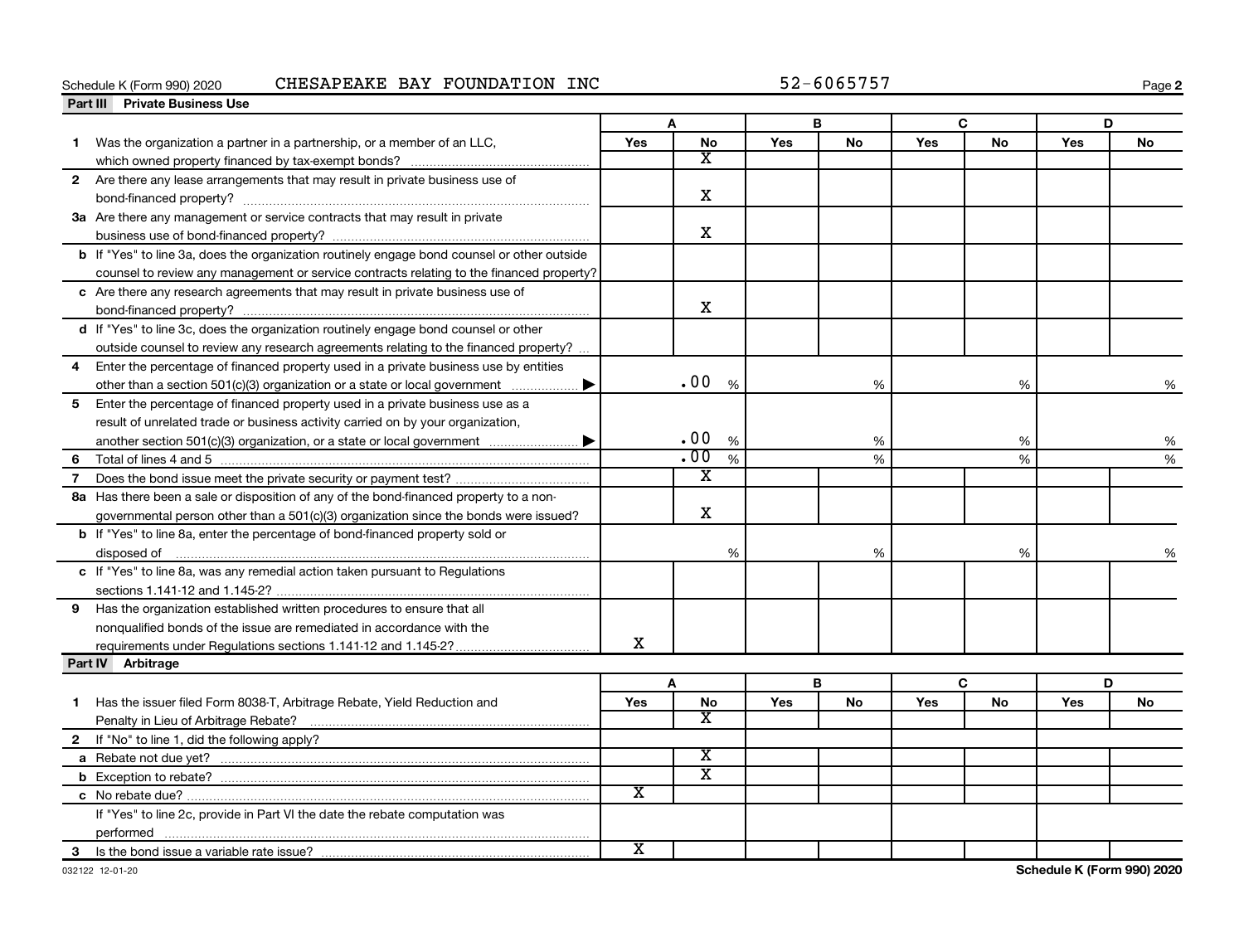#### Schedule K (Form 990) 2020 CHESAPEAKE BAY FOUNDATION INC 52-6065757

**Page 3** 

| Part IV Arbitrage (continued)                                                                                                            |            |           |     |           |     |           |            |           |
|------------------------------------------------------------------------------------------------------------------------------------------|------------|-----------|-----|-----------|-----|-----------|------------|-----------|
|                                                                                                                                          | A          |           |     | В         |     | C         | D          |           |
| 4a Has the organization or the governmental issuer entered into a qualified                                                              | <b>Yes</b> | <b>No</b> | Yes | <b>No</b> | Yes | No        | <b>Yes</b> | No        |
|                                                                                                                                          |            | x         |     |           |     |           |            |           |
|                                                                                                                                          |            |           |     |           |     |           |            |           |
|                                                                                                                                          |            |           |     |           |     |           |            |           |
|                                                                                                                                          |            |           |     |           |     |           |            |           |
|                                                                                                                                          |            |           |     |           |     |           |            |           |
| 5a Were gross proceeds invested in a guaranteed investment contract (GIC)?                                                               |            | x         |     |           |     |           |            |           |
|                                                                                                                                          | N/A        |           |     |           |     |           |            |           |
| c Term of GIC                                                                                                                            |            |           |     |           |     |           |            |           |
| d Was the regulatory safe harbor for establishing the fair market value of the GIC satisfied?                                            |            | x         |     |           |     |           |            |           |
| Were any gross proceeds invested beyond an available temporary period?<br>6                                                              |            | X         |     |           |     |           |            |           |
| Has the organization established written procedures to monitor the                                                                       |            |           |     |           |     |           |            |           |
|                                                                                                                                          | x          |           |     |           |     |           |            |           |
| <b>Procedures To Undertake Corrective Action</b><br>Part V                                                                               |            |           |     |           |     |           |            |           |
|                                                                                                                                          |            |           |     |           |     |           |            |           |
|                                                                                                                                          | A          |           |     | в         |     | C         | D          |           |
| Has the organization established written procedures to ensure that violations                                                            | <b>Yes</b> | <b>No</b> | Yes | <b>No</b> | Yes | <b>No</b> | <b>Yes</b> | <b>No</b> |
| of federal tax requirements are timely identified and corrected through the                                                              |            |           |     |           |     |           |            |           |
| voluntary closing agreement program if self-remediation isn't available under                                                            |            |           |     |           |     |           |            |           |
|                                                                                                                                          | X          |           |     |           |     |           |            |           |
| Part VI Supplemental Information. Provide additional information for responses to questions on Schedule K. See instructions.             |            |           |     |           |     |           |            |           |
|                                                                                                                                          |            |           |     |           |     |           |            |           |
| Schedule K, Part IV, line 2d:                                                                                                            |            |           |     |           |     |           |            |           |
| The Bond Year Five (First Installment) Arbitrage Rebate Compliance<br>Report was completed on April 24, 2018 with an Evaluation Date of: |            |           |     |           |     |           |            |           |
| September 30, 2018.                                                                                                                      |            |           |     |           |     |           |            |           |
|                                                                                                                                          |            |           |     |           |     |           |            |           |
|                                                                                                                                          |            |           |     |           |     |           |            |           |
|                                                                                                                                          |            |           |     |           |     |           |            |           |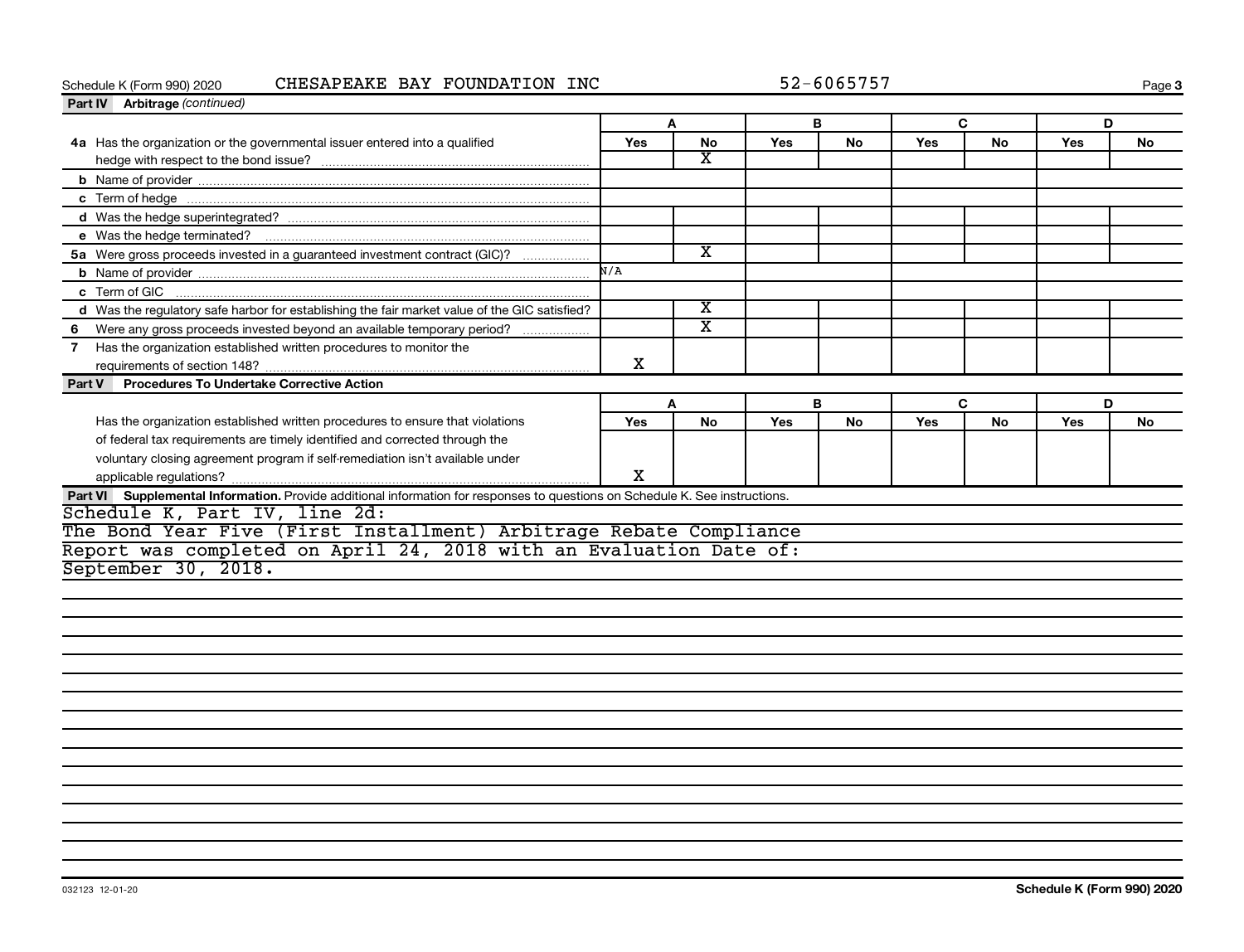#### **SCHEDULE M (Form 990)**

# **Noncash Contributions**

OMB No. 1545-0047

Department of the Treasury Internal Revenue Service

◆ Complete if the organizations answered "Yes" on Form 990, Part IV, lines 29 or 30.<br>● Complete if the organizations answered "Yes" on Form 990, Part IV, lines 29 or 30. **Attach to Form 990.**  $\blacktriangleright$ 

 **Go to www.irs.gov/Form990 for instructions and the latest information.** J

**Inspection Employer identification number**

**Open to Public**

## Name of the organization

CHESAPEAKE BAY FOUNDATION INC  $\vert$  52-6065757

|    | <b>Types of Property</b><br>Part I                                                                                             |                               |                                      |                                                                                                      |                                                              |            |     |    |
|----|--------------------------------------------------------------------------------------------------------------------------------|-------------------------------|--------------------------------------|------------------------------------------------------------------------------------------------------|--------------------------------------------------------------|------------|-----|----|
|    |                                                                                                                                | (a)<br>Check if<br>applicable | (b)<br>Number of<br>contributions or | (c)<br>Noncash contribution<br>amounts reported on<br>items contributed Form 990, Part VIII, line 1g | (d)<br>Method of determining<br>noncash contribution amounts |            |     |    |
| 1. |                                                                                                                                |                               |                                      |                                                                                                      |                                                              |            |     |    |
| 2  | Art - Historical treasures                                                                                                     |                               |                                      |                                                                                                      |                                                              |            |     |    |
| 3  | Art - Fractional interests                                                                                                     |                               |                                      |                                                                                                      |                                                              |            |     |    |
| 4  |                                                                                                                                |                               |                                      |                                                                                                      |                                                              |            |     |    |
| 5  | Clothing and household goods                                                                                                   | $\overline{\texttt{x}}$       |                                      |                                                                                                      | 7,739. Fair market value                                     |            |     |    |
| 6  |                                                                                                                                |                               |                                      |                                                                                                      |                                                              |            |     |    |
| 7  |                                                                                                                                |                               |                                      |                                                                                                      |                                                              |            |     |    |
| 8  |                                                                                                                                |                               |                                      |                                                                                                      |                                                              |            |     |    |
| 9  | Securities - Publicly traded                                                                                                   | $\overline{\text{x}}$         | 90                                   |                                                                                                      | 973, 973. Fair market value                                  |            |     |    |
| 10 | Securities - Closely held stock                                                                                                |                               |                                      |                                                                                                      |                                                              |            |     |    |
| 11 | Securities - Partnership, LLC, or                                                                                              |                               |                                      |                                                                                                      |                                                              |            |     |    |
| 12 | Securities - Miscellaneous                                                                                                     |                               |                                      |                                                                                                      |                                                              |            |     |    |
| 13 | Qualified conservation contribution -                                                                                          |                               |                                      |                                                                                                      |                                                              |            |     |    |
| 14 | Qualified conservation contribution - Other                                                                                    |                               |                                      |                                                                                                      |                                                              |            |     |    |
| 15 |                                                                                                                                |                               |                                      |                                                                                                      |                                                              |            |     |    |
| 16 | Real estate - Commercial                                                                                                       |                               |                                      |                                                                                                      |                                                              |            |     |    |
| 17 |                                                                                                                                |                               |                                      |                                                                                                      |                                                              |            |     |    |
| 18 |                                                                                                                                |                               |                                      |                                                                                                      |                                                              |            |     |    |
| 19 |                                                                                                                                |                               |                                      |                                                                                                      |                                                              |            |     |    |
| 20 | Drugs and medical supplies                                                                                                     |                               |                                      |                                                                                                      |                                                              |            |     |    |
| 21 |                                                                                                                                |                               |                                      |                                                                                                      |                                                              |            |     |    |
| 22 |                                                                                                                                |                               |                                      |                                                                                                      |                                                              |            |     |    |
| 23 |                                                                                                                                |                               |                                      |                                                                                                      |                                                              |            |     |    |
| 24 |                                                                                                                                |                               |                                      |                                                                                                      |                                                              |            |     |    |
| 25 | (Equip./supp.<br>Other $\blacktriangleright$                                                                                   | $\overline{\text{x}}$         | 10                                   |                                                                                                      | 22,145. Fair market value                                    |            |     |    |
| 26 | $Food \&$ bev.<br>Other $\blacktriangleright$                                                                                  | $\overline{\textbf{x}}$       | 3                                    |                                                                                                      | 370. Fair market value                                       |            |     |    |
| 27 | Other $\blacktriangleright$                                                                                                    |                               |                                      |                                                                                                      |                                                              |            |     |    |
| 28 | Other $\blacktriangleright$                                                                                                    |                               |                                      |                                                                                                      |                                                              |            |     |    |
| 29 | Number of Forms 8283 received by the organization during the tax year for contributions                                        |                               |                                      |                                                                                                      |                                                              |            |     |    |
|    | for which the organization completed Form 8283, Part V, Donee Acknowledgement                                                  |                               |                                      | 29                                                                                                   |                                                              |            |     |    |
|    |                                                                                                                                |                               |                                      |                                                                                                      |                                                              |            | Yes | No |
|    | 30a During the year, did the organization receive by contribution any property reported in Part I, lines 1 through 28, that it |                               |                                      |                                                                                                      |                                                              |            |     |    |
|    | must hold for at least three years from the date of the initial contribution, and which isn't required to be used for          |                               |                                      |                                                                                                      |                                                              |            |     |    |
|    |                                                                                                                                |                               |                                      |                                                                                                      |                                                              | <b>30a</b> |     | x  |
|    | <b>b</b> If "Yes," describe the arrangement in Part II.                                                                        |                               |                                      |                                                                                                      |                                                              |            |     |    |
| 31 | Does the organization have a gift acceptance policy that requires the review of any nonstandard contributions?                 |                               |                                      |                                                                                                      |                                                              | 31         | х   |    |
|    | 32a Does the organization hire or use third parties or related organizations to solicit, process, or sell noncash              |                               |                                      |                                                                                                      |                                                              |            |     |    |
|    | contributions?                                                                                                                 |                               |                                      |                                                                                                      |                                                              | 32a        | х   |    |
|    | <b>b</b> If "Yes," describe in Part II.                                                                                        |                               |                                      |                                                                                                      |                                                              |            |     |    |
| 33 | If the organization didn't report an amount in column (c) for a type of property for which column (a) is checked,              |                               |                                      |                                                                                                      |                                                              |            |     |    |
|    | describe in Part II.                                                                                                           |                               |                                      |                                                                                                      |                                                              |            |     |    |

**For Paperwork Reduction Act Notice, see the Instructions for Form 990. Schedule M (Form 990) 2020** LHA

032141 11-23-20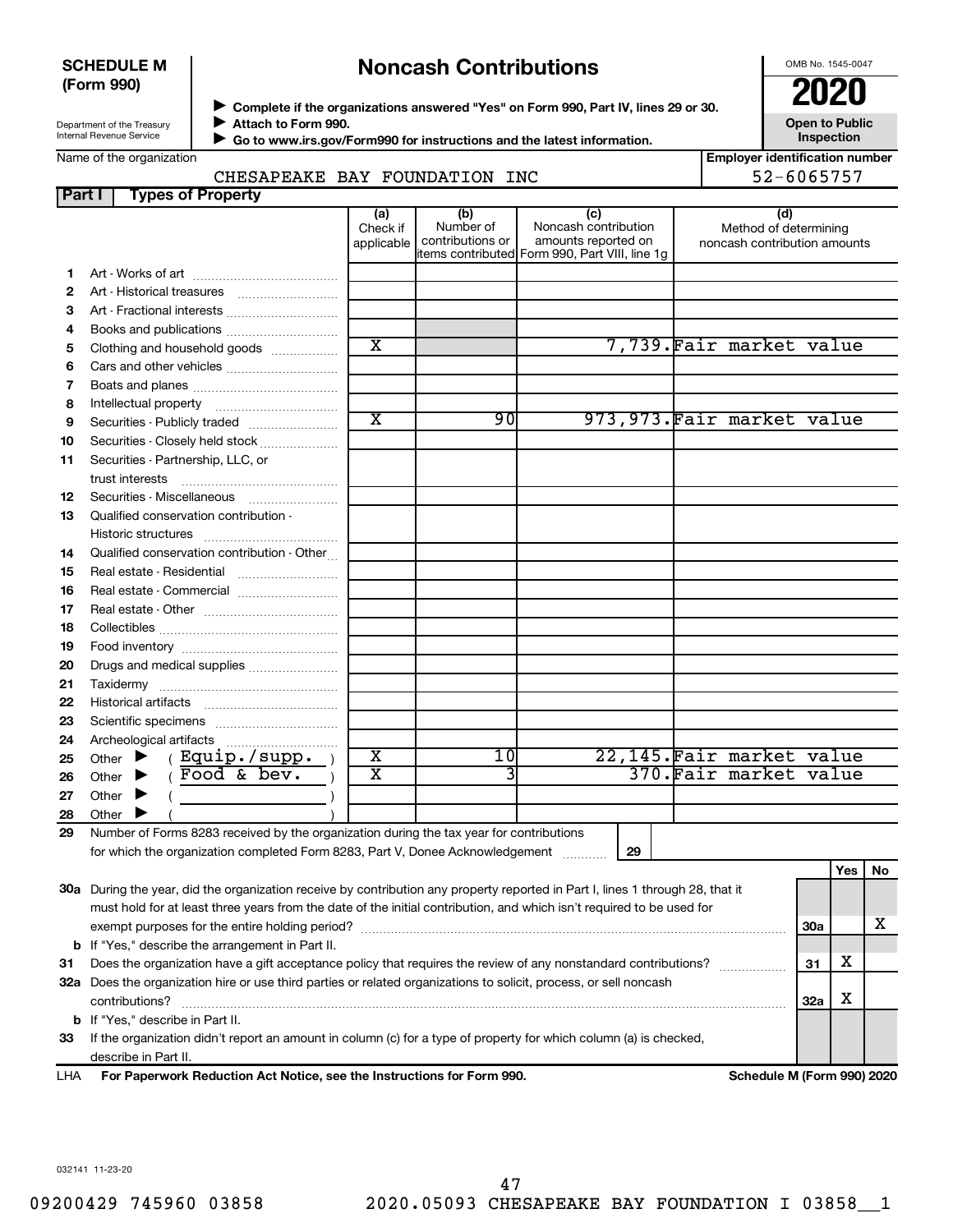|  | Schedule M (Form 990) 2020 | CHESAPEAKE BAY FOUNDATION INC |  |  |  | 52-6065757 | Page |  |
|--|----------------------------|-------------------------------|--|--|--|------------|------|--|
|--|----------------------------|-------------------------------|--|--|--|------------|------|--|

**2** Part II | Supplemental Information. Provide the information required by Part I, lines 30b, 32b, and 33, and whether the organization is reporting in Part I, column (b), the number of contributions, the number of items received, or a combination of both. Also complete this part for any additional information.

| Schedule M, Part I, Column (b): |  |  |  |
|---------------------------------|--|--|--|
|---------------------------------|--|--|--|

The number of contributions received was reported in column B on part

I.

Schedule M, Line 32b:

When necessary, licensed boat brokers are used to sell donated boats

that are not used for operations.

**Schedule M (Form 990) 2020**

032142 11-23-20

09200429 745960 03858 2020.05093 CHESAPEAKE BAY FOUNDATION I 03858 1 48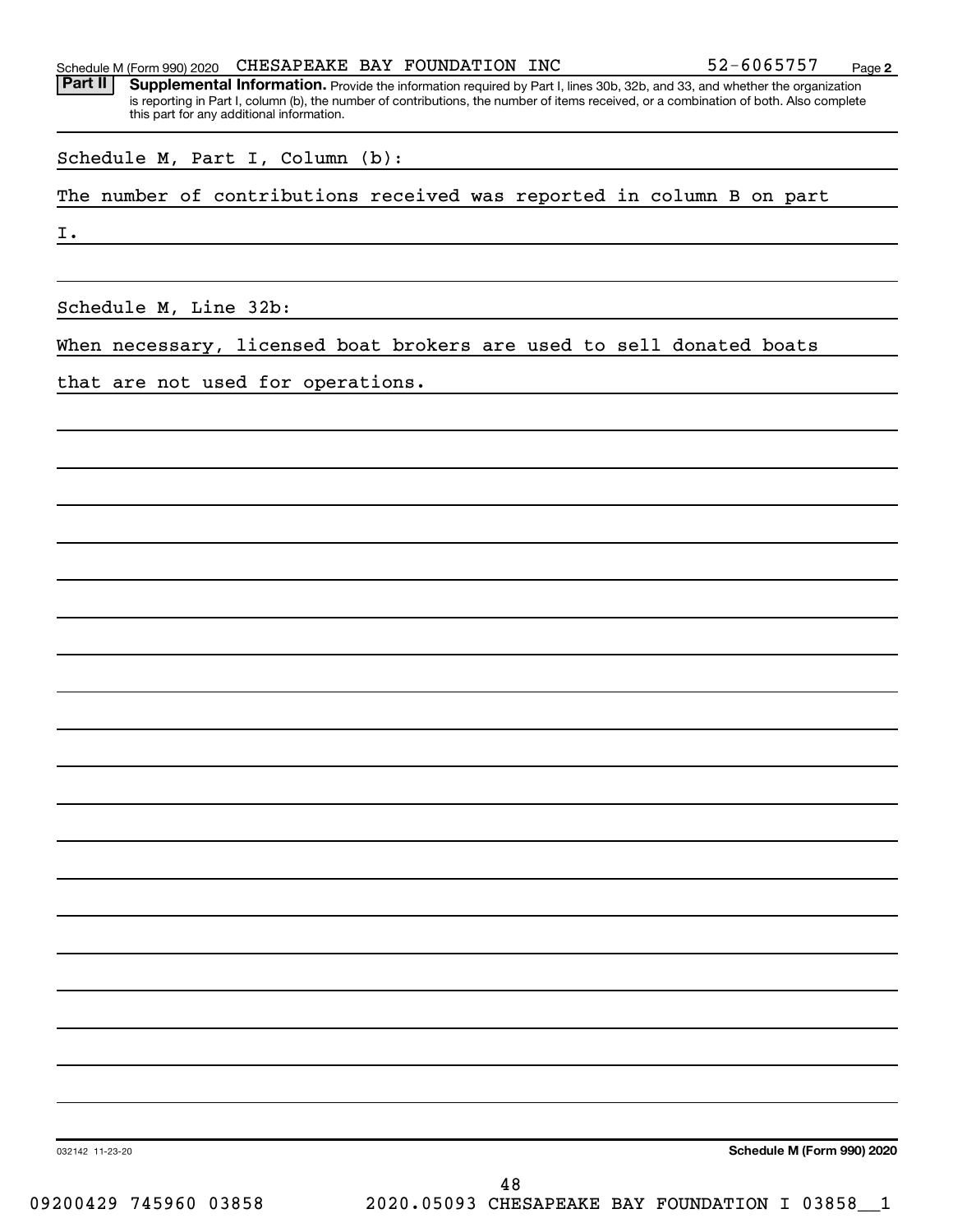| <b>SCHEDULE O</b><br>(Form 990 or 990-EZ)<br>Department of the Treasury<br><b>Internal Revenue Service</b> | Supplemental Information to Form 990 or 990-EZ<br>Complete to provide information for responses to specific questions on<br>Form 990 or 990-EZ or to provide any additional information.<br>Attach to Form 990 or 990-EZ.<br>Go to www.irs.gov/Form990 for the latest information. |  | OMB No. 1545-0047<br><b>Open to Public</b><br>Inspection |
|------------------------------------------------------------------------------------------------------------|------------------------------------------------------------------------------------------------------------------------------------------------------------------------------------------------------------------------------------------------------------------------------------|--|----------------------------------------------------------|
| Name of the organization                                                                                   | CHESAPEAKE BAY FOUNDATION INC                                                                                                                                                                                                                                                      |  | <b>Emplover identification number</b><br>52-6065757      |
|                                                                                                            | Form 990, Part I, Line 1, Description of Organization Mission:                                                                                                                                                                                                                     |  |                                                          |
| We define a saved Bay as having a score of 70 (out of 100) on CBF's                                        |                                                                                                                                                                                                                                                                                    |  |                                                          |
| State of the Bay health index. Thanks largely to a dramatic reduction                                      |                                                                                                                                                                                                                                                                                    |  |                                                          |
| in the amount of pollution entering the system, at 70 the Chesapeake                                       |                                                                                                                                                                                                                                                                                    |  |                                                          |
| Bay and its tributary rivers will be highly productive and in good                                         |                                                                                                                                                                                                                                                                                    |  |                                                          |
|                                                                                                            | health as measured by established water-quality standards. The result                                                                                                                                                                                                              |  |                                                          |
| will be clear water, free of the impacts from toxic contaminants, and                                      |                                                                                                                                                                                                                                                                                    |  |                                                          |
| healthy oxygen levels, able to support living resources in all parts of                                    |                                                                                                                                                                                                                                                                                    |  |                                                          |
| the Bay.                                                                                                   |                                                                                                                                                                                                                                                                                    |  |                                                          |

Founded in 1966, CBF is the largest regional conservation organization dedicated solely to saving a national treasure-the Chesapeake Bay and its rivers and streams.

With headquarters in Annapolis, MD; state offices in MD, VA, PA, and DC; and educational centers and programs across the region; CBF works throughout the 64,000-square-mile Chesapeake watershed to: Educate build an informed citizenry; Advocate - advance pollution reduction; Litigate - encourage enforcement of environmental law; and Restore rebuild the Bay system's natural filters such as oysters, underwater grasses, and streamside forests.

CBF is supported by more than 300,000 members and e-subscribers.

Form 990, Part III, Line 4a, Description of Program Service:

Environmental Protection and Restoration (EPR), continued from page 2:

032211 11-20-20 **For Paperwork Reduction Act Notice, see the Instructions for Form 990 or 990-EZ. Schedule O (Form 990 or 990-EZ) 2020** LHA 49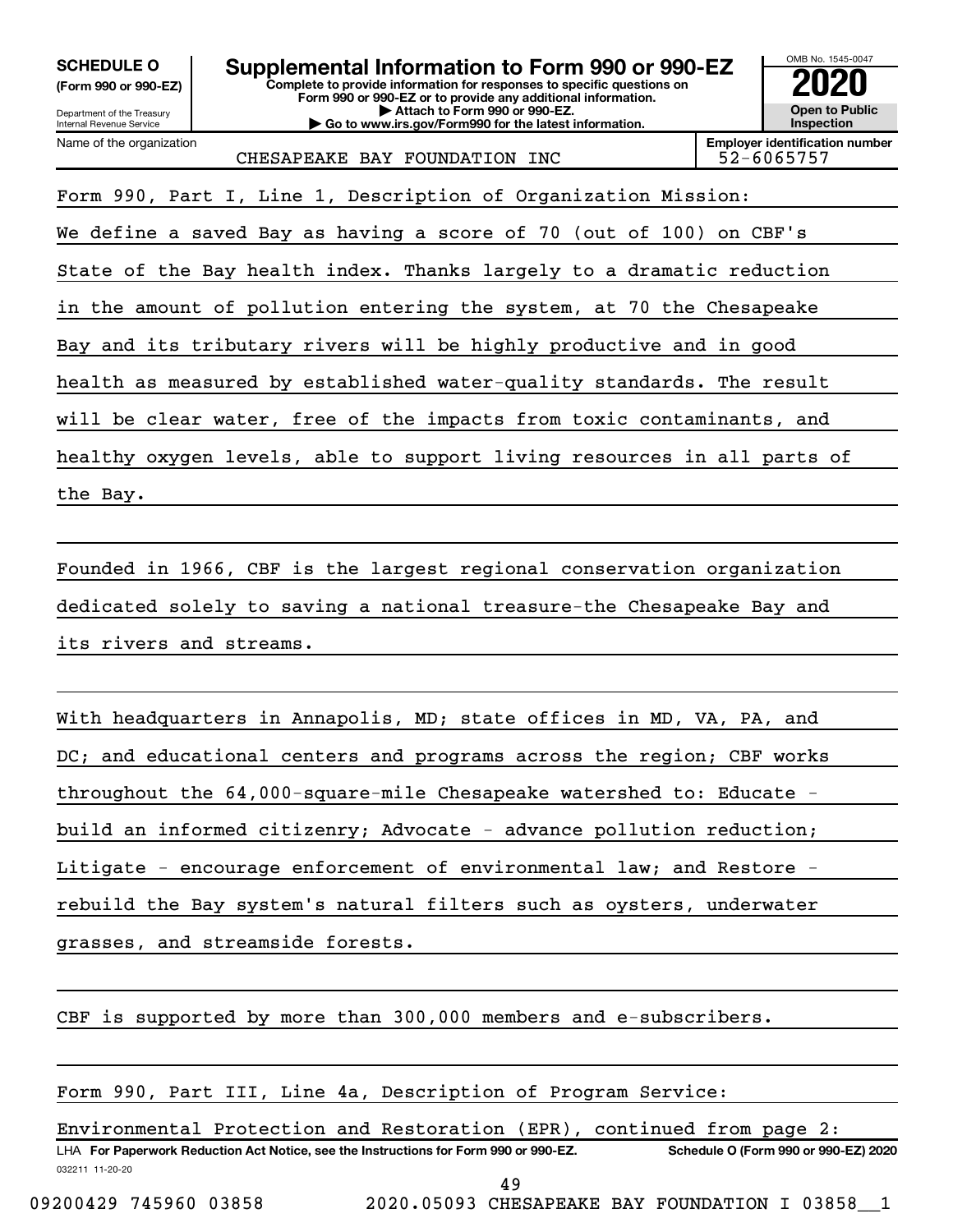| Schedule O (Form 990 or 990-EZ) 2020                                    | Page 2                                              |
|-------------------------------------------------------------------------|-----------------------------------------------------|
| Name of the organization<br>CHESAPEAKE BAY FOUNDATION INC               | <b>Employer identification number</b><br>52-6065757 |
| To achieve its objectives, the department utilizes a team of lawyers,   |                                                     |
| water quality and restoration scientists, outreach experts, citizen     |                                                     |
| organizers, lobbyists, and policy specialists with expertise in         |                                                     |
| fisheries, pollution reduction, land use, and agriculture. Their focus  |                                                     |
| is local, state, and federal government policies; private sector        |                                                     |
| practices; and citizen engagement. The Program develops and employs     |                                                     |
| strategies and tactics designed to define the necessary governmental    |                                                     |
| policies and programs, create the needed "political will" to ensure     |                                                     |
| implementation of these policies and programs, and organizes CBF        |                                                     |
| members to interact with decision-makers. When appropriate, the         |                                                     |
| department uses the law as a tool to protect and preserve the           |                                                     |
| Chesapeake Bay.                                                         |                                                     |
|                                                                         |                                                     |
| Form 990, Part III, Line 4b, Description of Program Service:            |                                                     |
| Education, continued from page 2:                                       |                                                     |
| Designed to engage tomorrow's environmental leaders, these students now |                                                     |
| participate in CBF events, share what they learned with peers, and      |                                                     |
| create projects in their communities to better the environment.         | In                                                  |
| addition, the Education Department conducts professional learning       |                                                     |
| courses for educators throughout Maryland, Virginia, Pennsylvania, and  |                                                     |
| the District of Columbia. Known as Chesapeake Classrooms, these courses |                                                     |
| provide teachers first-hand experience on local waterways and help them |                                                     |
| to develop lesson plans that incorporate Bay studies.                   | The department                                      |

also teaches principals and school administrators through our Principal

Environmental Leadership Courses. These courses increase support for

school-wide environmental education programs. Furthermore, the

department helps to educate elected officials, policy makers,

032212 11-20-20 **Schedule O (Form 990 or 990-EZ) 2020** journalists, and other community leaders and advocates through 50

09200429 745960 03858 2020.05093 CHESAPEAKE BAY FOUNDATION I 03858 1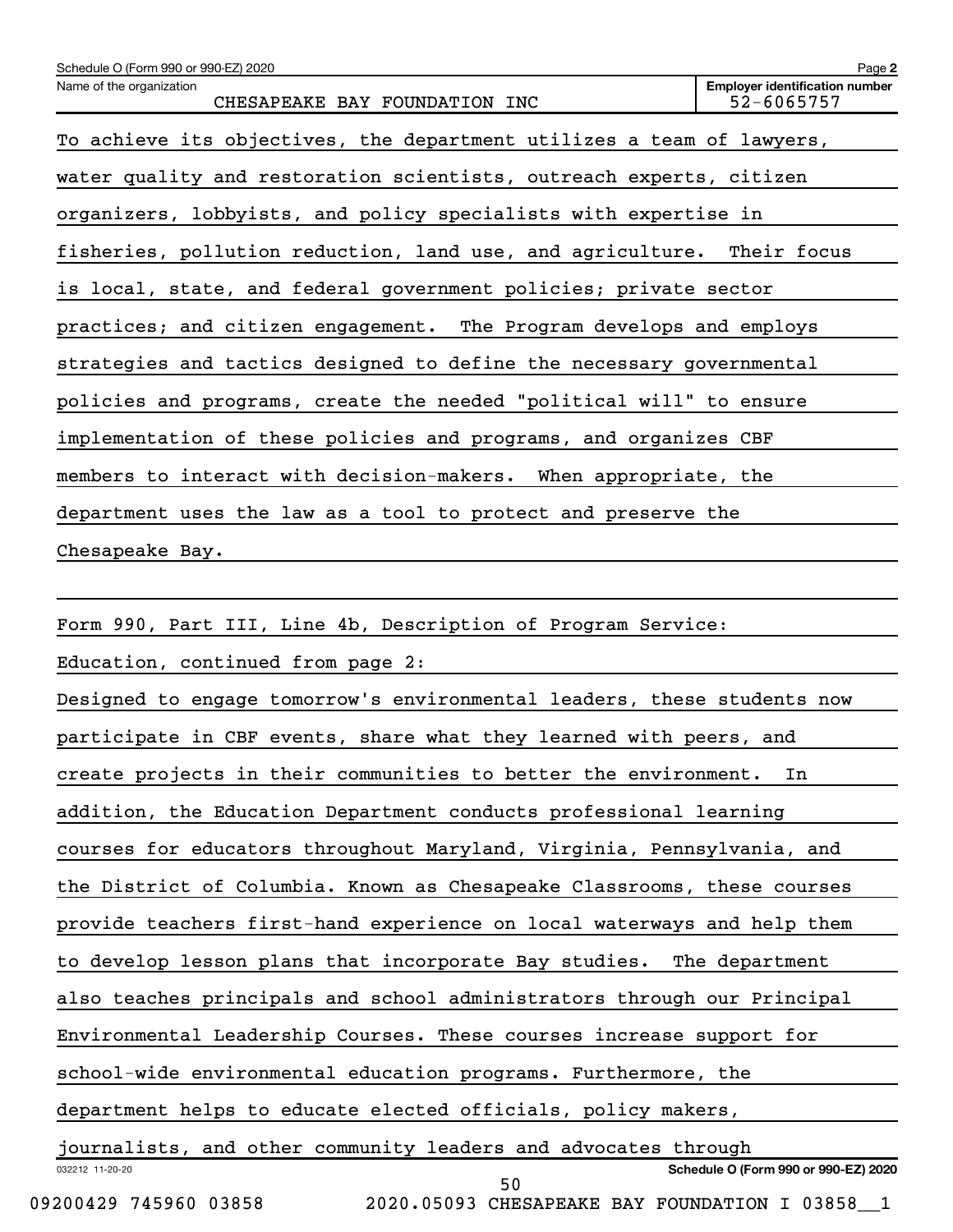| Schedule O (Form 990 or 990-EZ) 2020                                     | Page 2                                              |
|--------------------------------------------------------------------------|-----------------------------------------------------|
| Name of the organization<br>CHESAPEAKE BAY FOUNDATION INC                | <b>Employer identification number</b><br>52-6065757 |
| on-the-water field experiences. These trips inform influential members   |                                                     |
| of the community about the issues facing the Bay and the ways that they  |                                                     |
| can help further the Bay's restoration.                                  |                                                     |
|                                                                          |                                                     |
| Form 990, Part III, Line 4c, Description of Program Service:             |                                                     |
| Communications, continued from page 2:                                   |                                                     |
| Communications' tactics are to develop well-researched messages and      |                                                     |
| deliver them through integrated channels, including: publications such   |                                                     |
| as CBF's member magazine, brochures, and regular and special reports;    |                                                     |
| earned, paid, or donated media; digital media, including the CBF         |                                                     |
| website, social media, and outbound e-mails; and any other forms of      |                                                     |
| direct or indirect communications with our members and the public at     |                                                     |
| The Communications Department is organized around four primary<br>large. |                                                     |
| functional areas: creative services; media; digital communications, and  |                                                     |
| integrated communications/marketing.                                     |                                                     |
|                                                                          |                                                     |

Form 990, Part VI, Section B, line 11b:

| An independent audit firm was engaged to conduct the financial statements' |
|----------------------------------------------------------------------------|
| audit and to assist in preparing the Form 990. The Chief Financial Officer |
| and Finance staff directly participated in preparing the form, drafting    |
| responses to questions and reviewing the Form 990 in draft. The Chief      |
| Financial Officer then reviewed it with the President and Chairman of the  |
| Audit and Finance Committee. The 990 was provided to the Audit and Finance |
| Committee, comprised of Board of Trustee members, for their review and     |
| comments, after which it was sent to the full Board before being           |
| electronically filed with the IRS.                                         |

032212 11-20-20 Form 990, Part VI, Section B, Line 12c:

**Schedule O (Form 990 or 990-EZ) 2020**

09200429 745960 03858 2020.05093 CHESAPEAKE BAY FOUNDATION I 03858\_1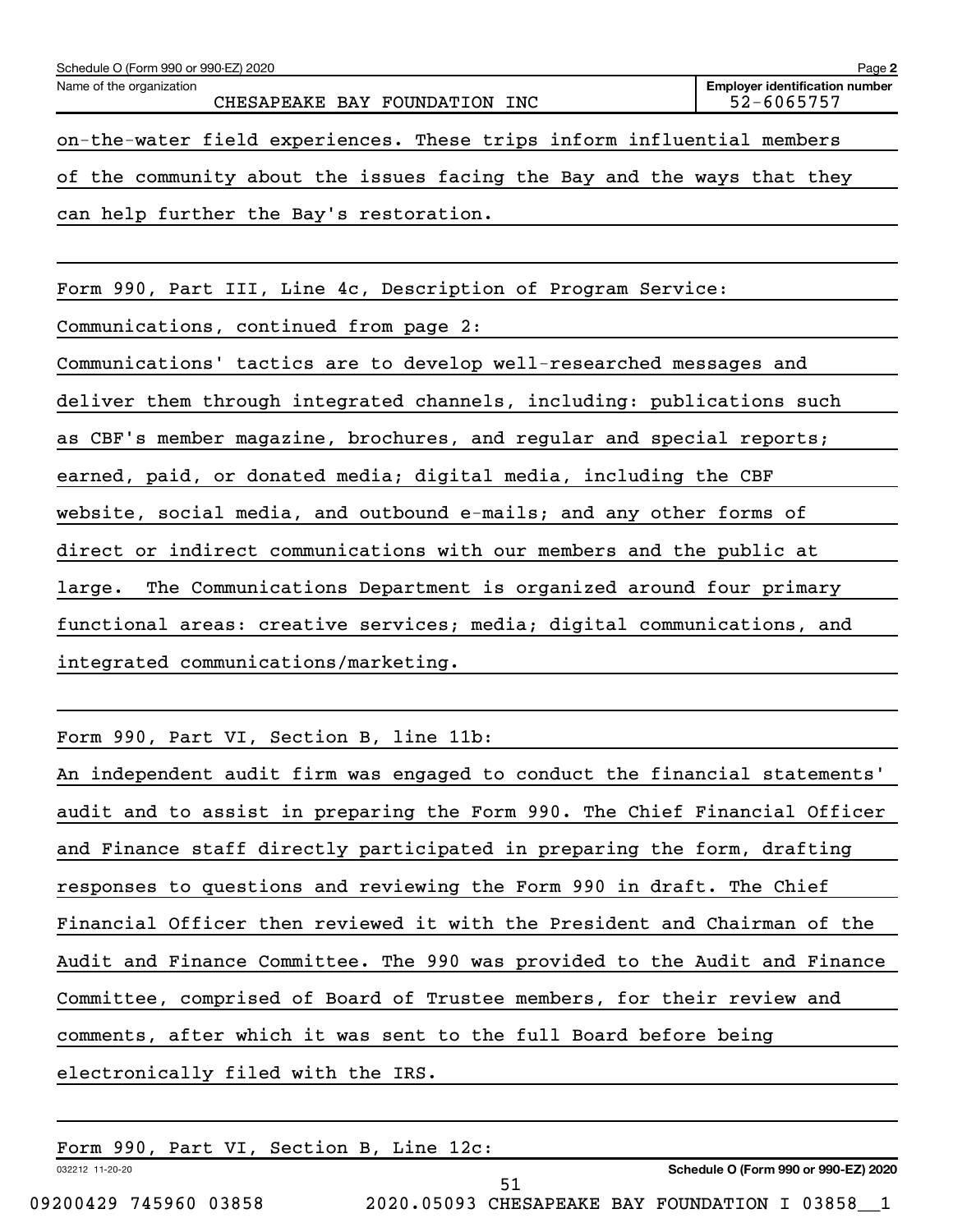| Schedule O (Form 990 or 990-EZ) 2020                                        | Page 2                                              |
|-----------------------------------------------------------------------------|-----------------------------------------------------|
| Name of the organization<br>CHESAPEAKE BAY FOUNDATION INC                   | <b>Employer identification number</b><br>52-6065757 |
| Each Trustee, officer, key employee and employees in positions to obligate  |                                                     |
| CBF are required to review a copy of the conflict of interest policy        |                                                     |
| annually and complete a disclosure form identifying any relationship        |                                                     |
| positions or circumstances which he or she believes could contribute to a   |                                                     |
| conflict. The conflict of interest disclosure form is completed, signed and |                                                     |
| returned to the Chief Financial Officer who notifies the Chairman of the    |                                                     |
| Audit and Finance Committee and the General Counsel of any concerns. This   |                                                     |
| process is also covered in orientation sessions held for new Trustees as    |                                                     |
| well as for new employees. If items arise during Board meetings that are    |                                                     |
| conflicts of interest, the board member having possible conflicts of        |                                                     |
| interest cannot vote or participate in Board or Committee deliberations on  |                                                     |
| the subject or be counted toward meeting a quorum. However, they may answer |                                                     |
| questions.                                                                  |                                                     |
|                                                                             |                                                     |

Form 990, Part VI, Section B, Line 15:

During the annual budget approval meeting of the Audit and Finance Committee of the Board of Trustees, the Committee reviews and approves the salary and any proposed pay increase for the President and key employees. Compensation related decisions are documented within the minutes. The committee will provide this information to the full board for approval. The President's last compensation review took place in June 2021.

Generally, compensation for all staff is independently reviewed and determined annually based on performance evaluation, and analysis of comparable data obtained from industry resources and peer organizations. An overall increase pool, based on market data, is approved by the Committee for use in the process.

52

032212 11-20-20